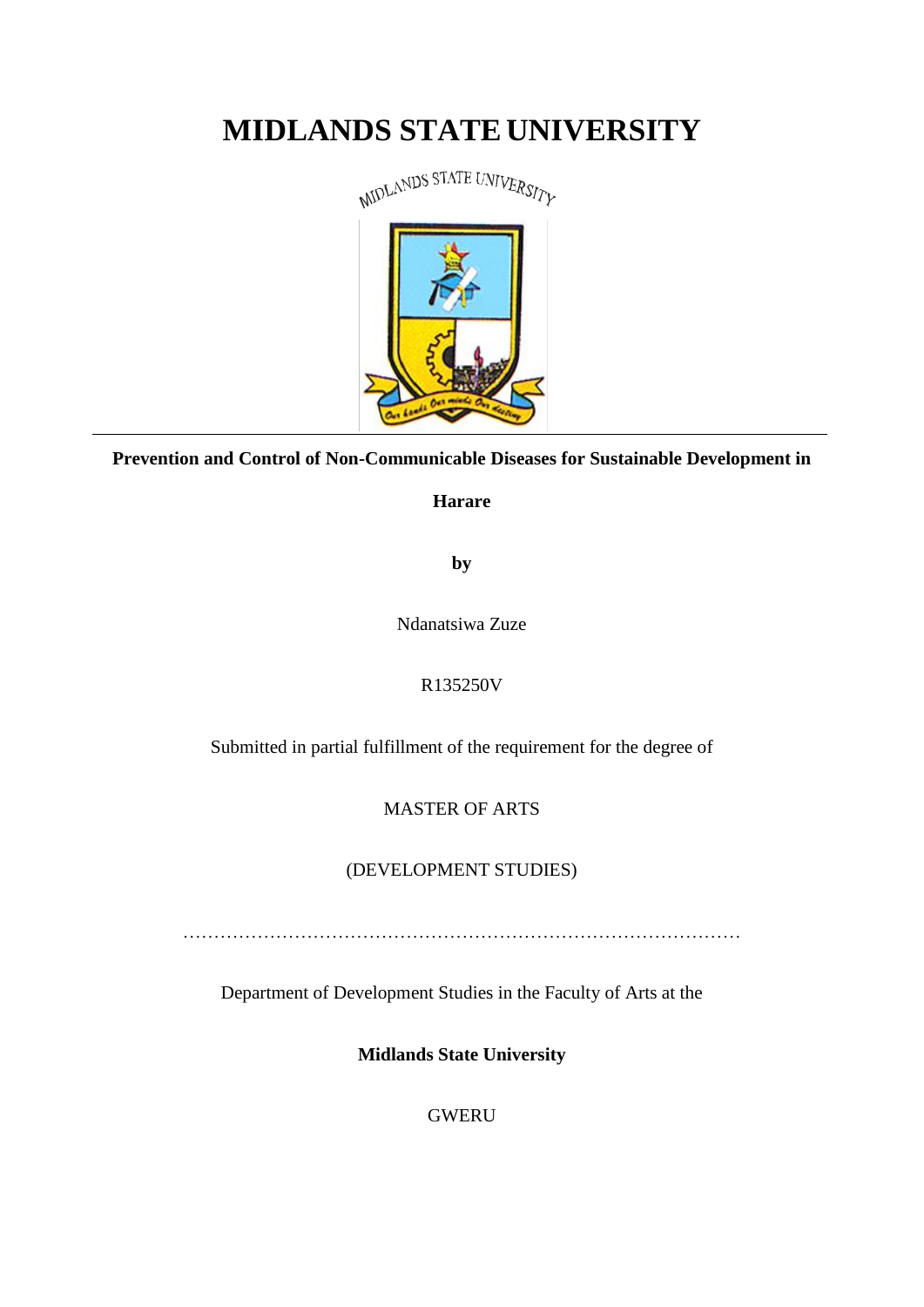## **DECLARATION**

I, Ndanatsiwa Zuze, hereby declare that this work is my own and I have not colluded with anyone in its preparation. Where I have taken advantage of the work of others, I have given full acknowledgement. I also declare that the document submitted electronically is the same as the hard copy submitted to the college.

Signature..................................................... Date......................................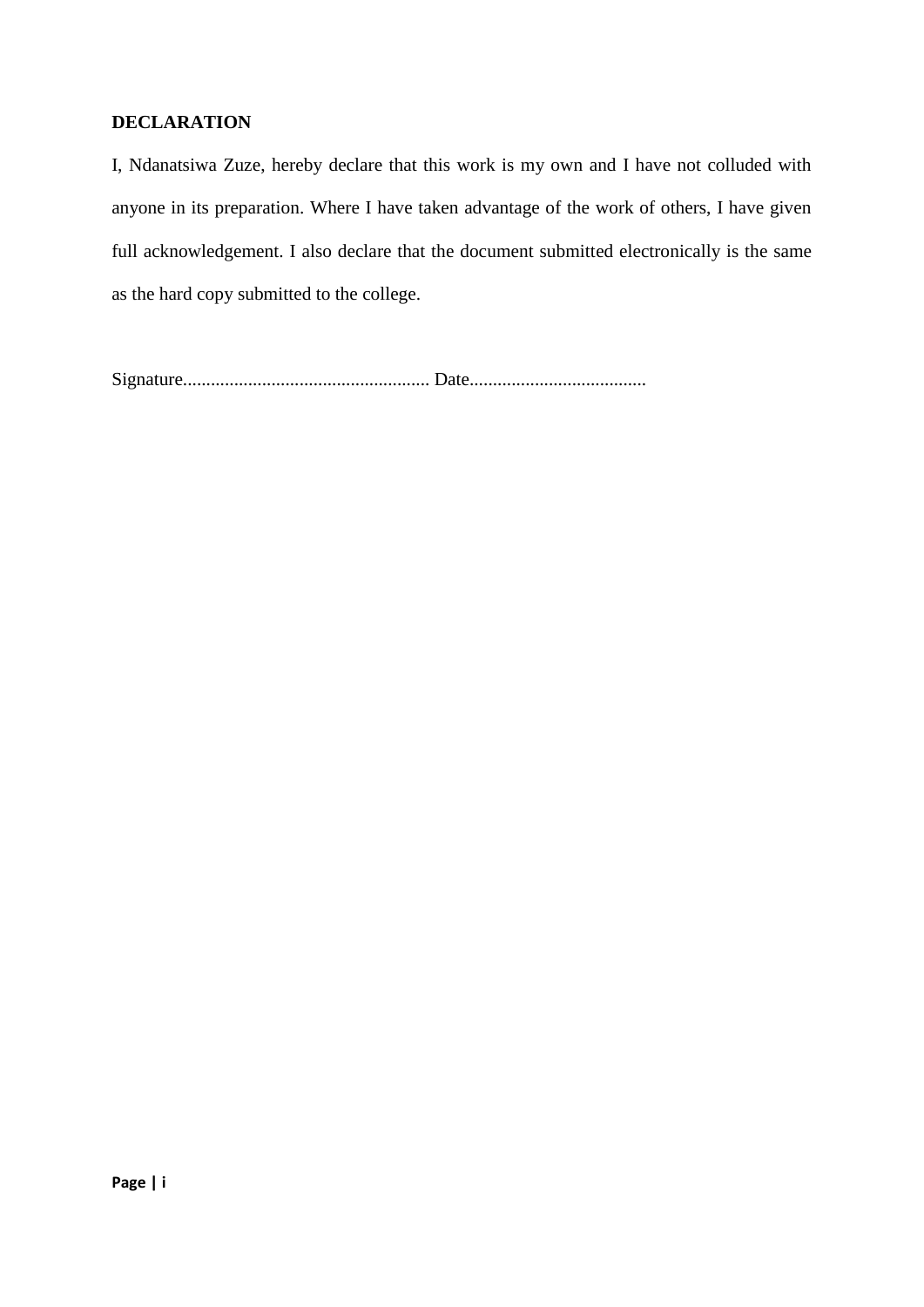## **APPROVAL**

This dissertation/thesis entitled "Prevention and Control of Non-Communicable Diseases for Sustainable Development in Harare" by NDANATSIWA ZUZE meets the regulations governing the award of the degree of Master of Arts in Development Studies of the **Midlands State University,** and is approved for its contribution to knowledge and literal presentation.

Supervisor:………………………………………….

Date…………………………………………………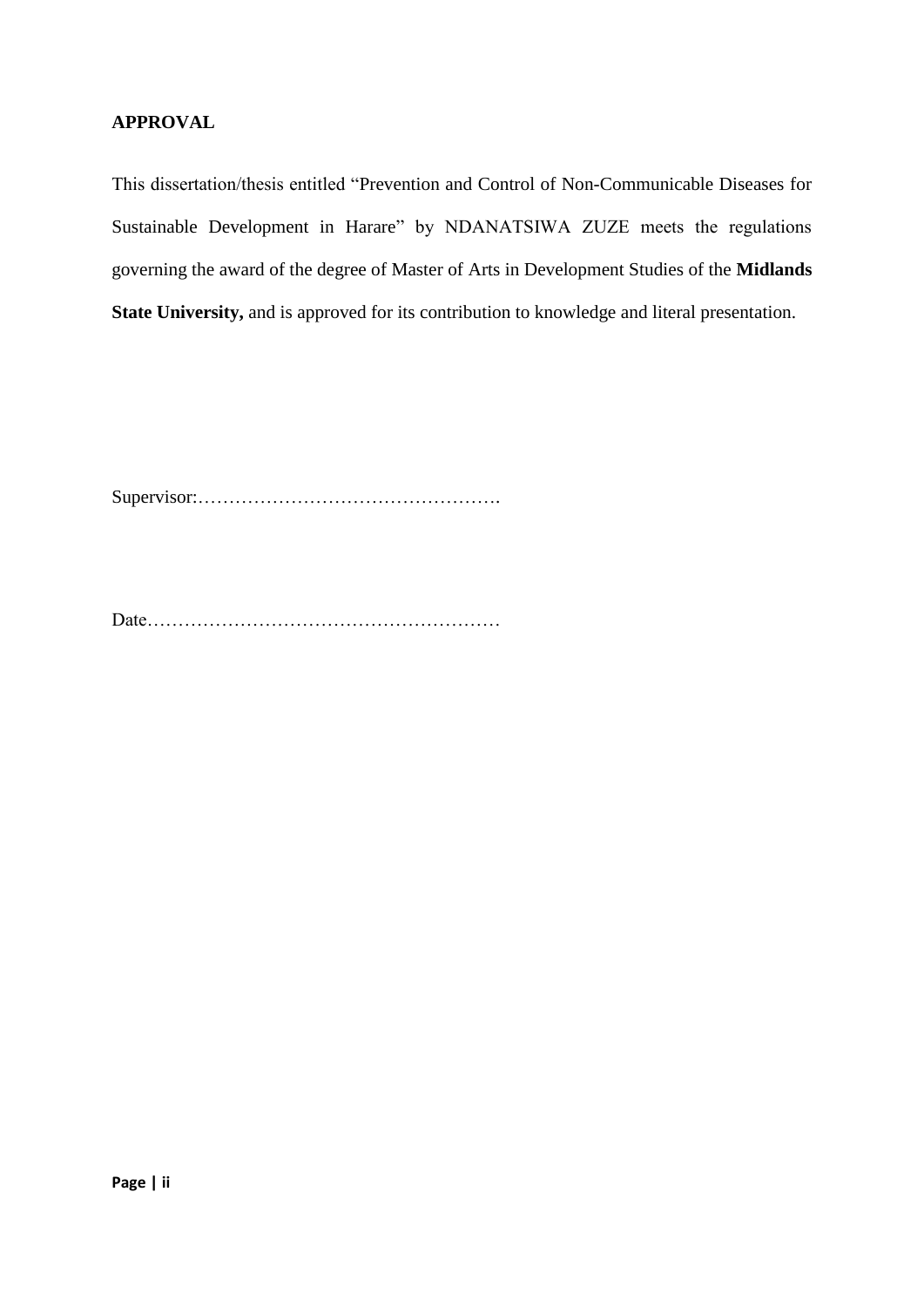## **DEDICATION**

This work is dedicated to my husband Michael Zuze and my children Tariro, Tatenda and Tadiwa for encouraging me on and staying awake late at night to keep me company as I worked on this dissertation.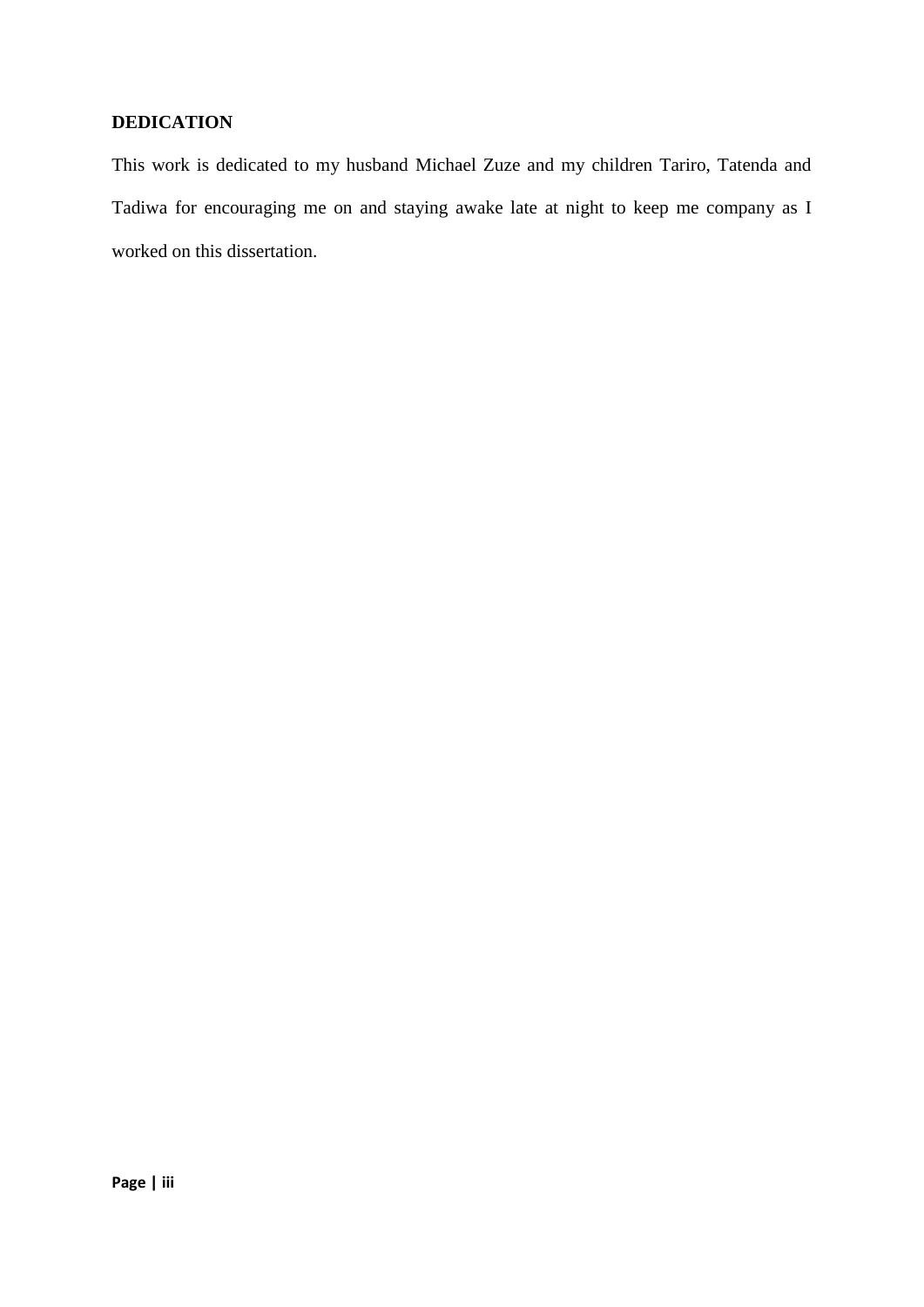## **ACKNOWLEDGEMENTS**

This project has been made possible with the help of a number of people who without, it would not have been possible to produce it. I would like to convey my most sincere gratitude to my supervisor, Dr Matunhu for his guidance and constructive criticism throughout this project especially the need to manage my time for its timeous completion. I would also like to thank the city health department for allowing me to carry out the research in the district.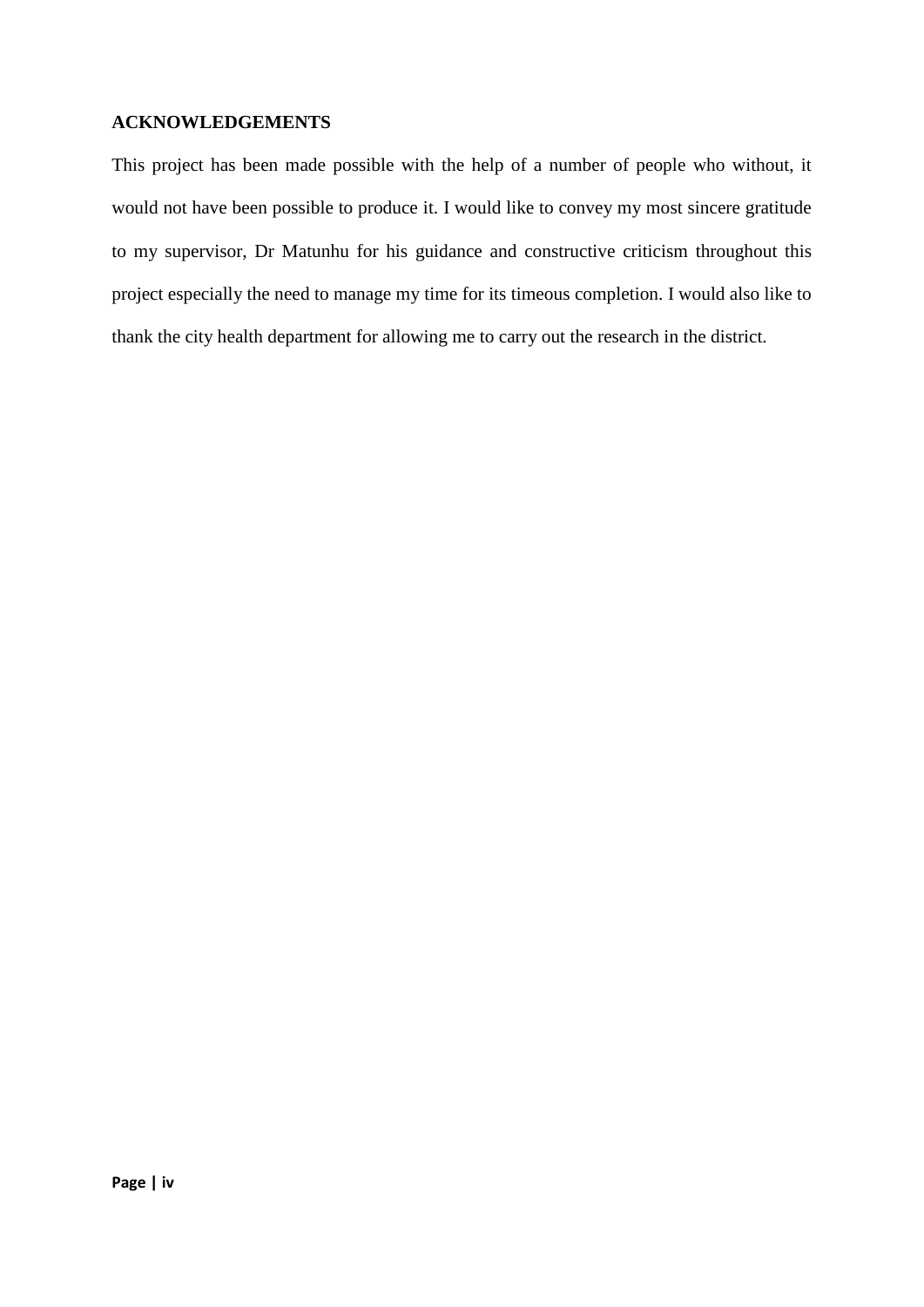## **ABSTRACT**

*The research study sought to explore the connection between NCDs prevention and control and sustainable development in Harare. The purpose was achieved through exploring the NCD health care system, the existing environment for prevention and control of the NCDs and also documenting how the population is being engaged in NCDs prevention and control activities. The methodology that the researcher adopted was the qualitative research method. In depth interviews, observations and focus group discussions where the data mining instruments that were employed. Purposive sampling method was used to select a sample and network sampling and snowballing were used to obtain the required sample. Collected data was analyzed and placed into 5 themes i.e. accessibility of services, existing partnerships, activities for prevention and control of NCDs, and healthy environments. It emerged from the findings that prevention and control activities are being hampered by financial challenges, the existing environment is not conducive for prevention thus the district is experiencing an increase in the numbers of people with NCDs with diabetes and hypertension being the most common. The approach that is being used to control NCDs is not sustainable as treatment is being preferred instead of prevention. Management of the health services system is not efficient. Those with NCDs such as cancer and heart diseases are experiencing difficulties accessing screening, treatment and care services. All this results in increasing numbers of those with NCDs and it exerts pressure on household finances and the health delivery system to such an extent that it becomes unsustainable. As a result researcher recommended partnerships for health, introduction of public transport system that encourages physical exercise and regulation that governs food production, processing and labelling, tobacco smoking and alcohol production.*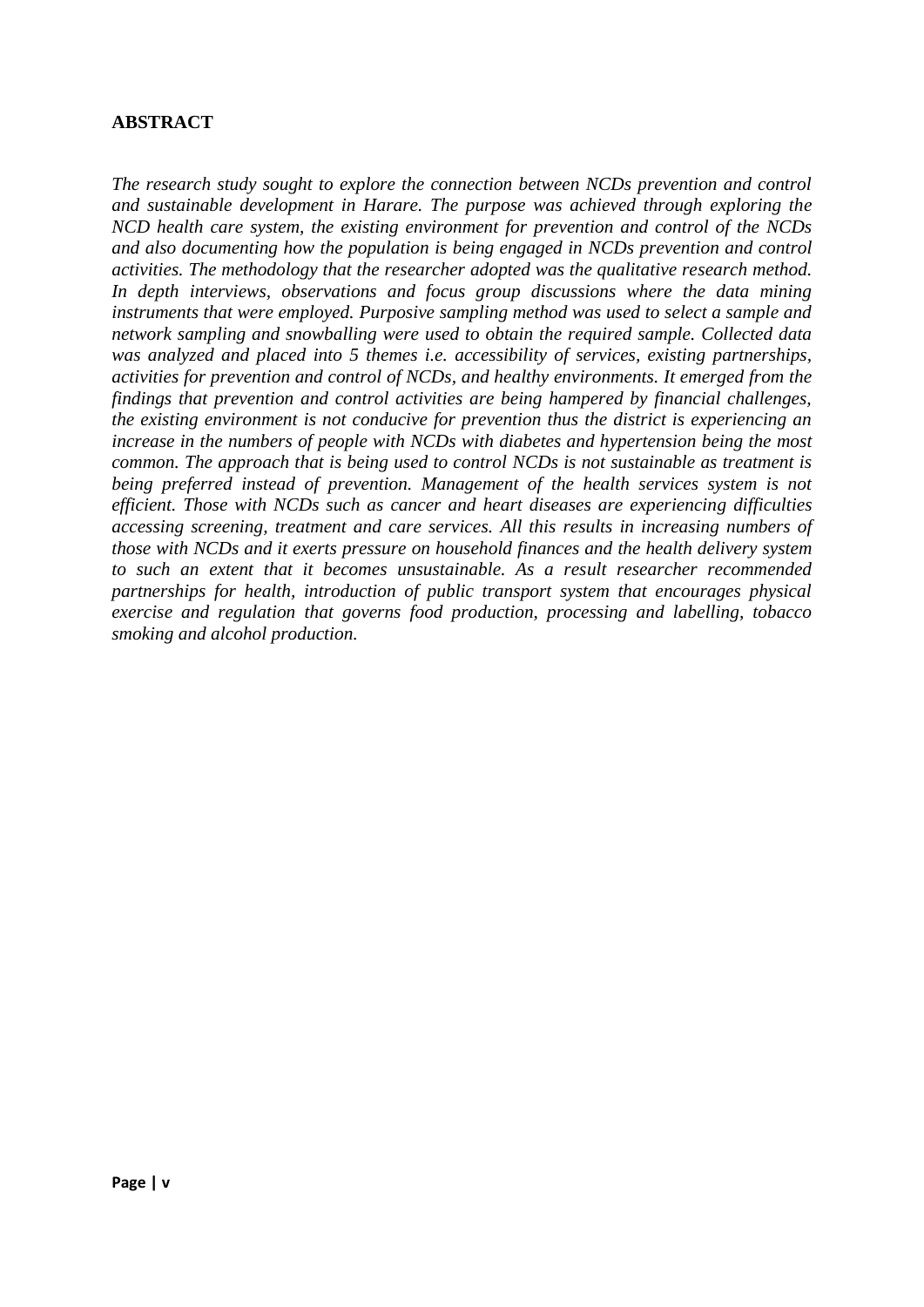# **LIST OF CONTENTS**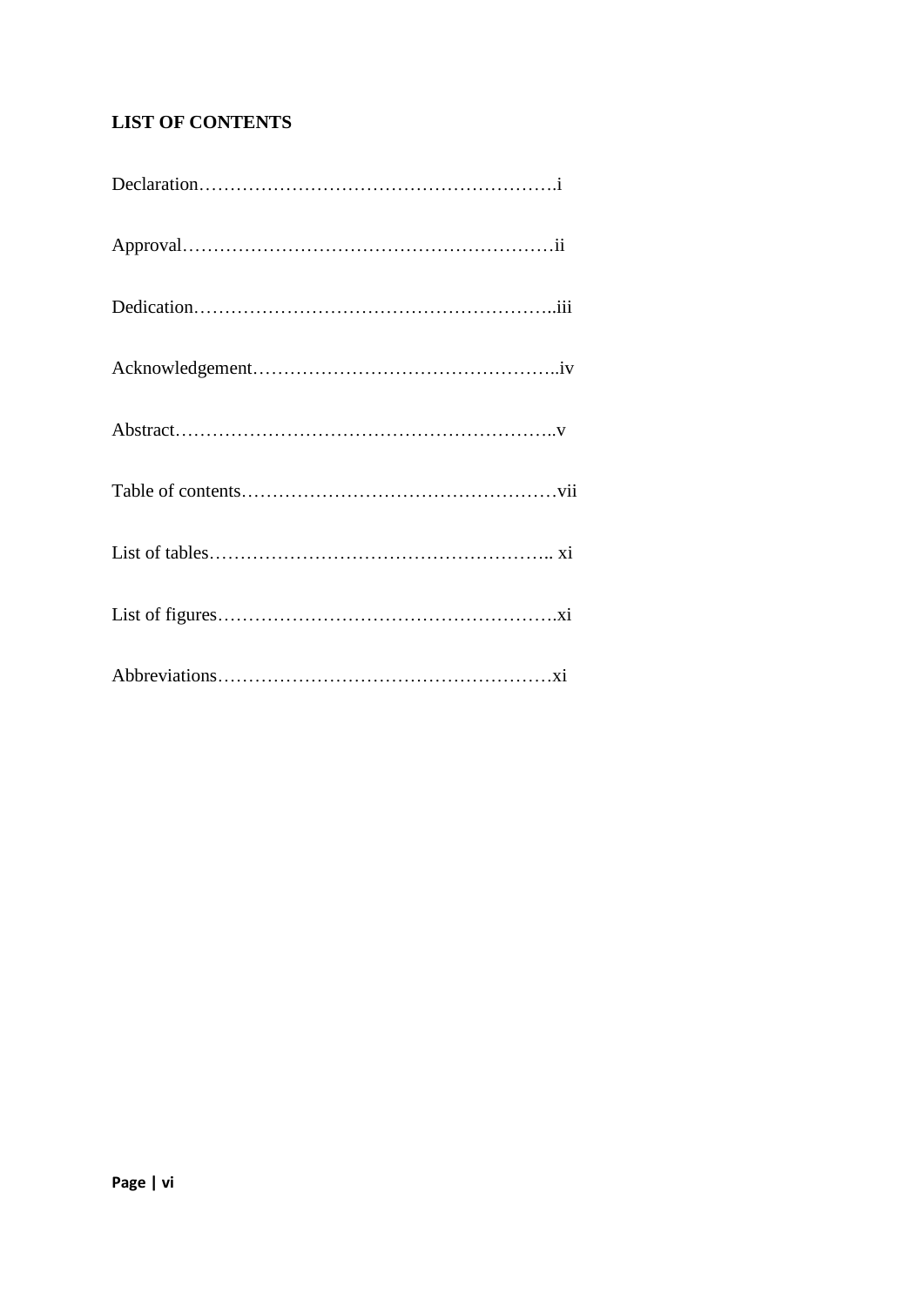| <b>Table of Contents</b> |
|--------------------------|
|                          |
|                          |
|                          |
|                          |
|                          |
|                          |
|                          |
|                          |
|                          |
|                          |
|                          |
|                          |
|                          |
|                          |
|                          |
|                          |
|                          |
|                          |
|                          |

Page | vii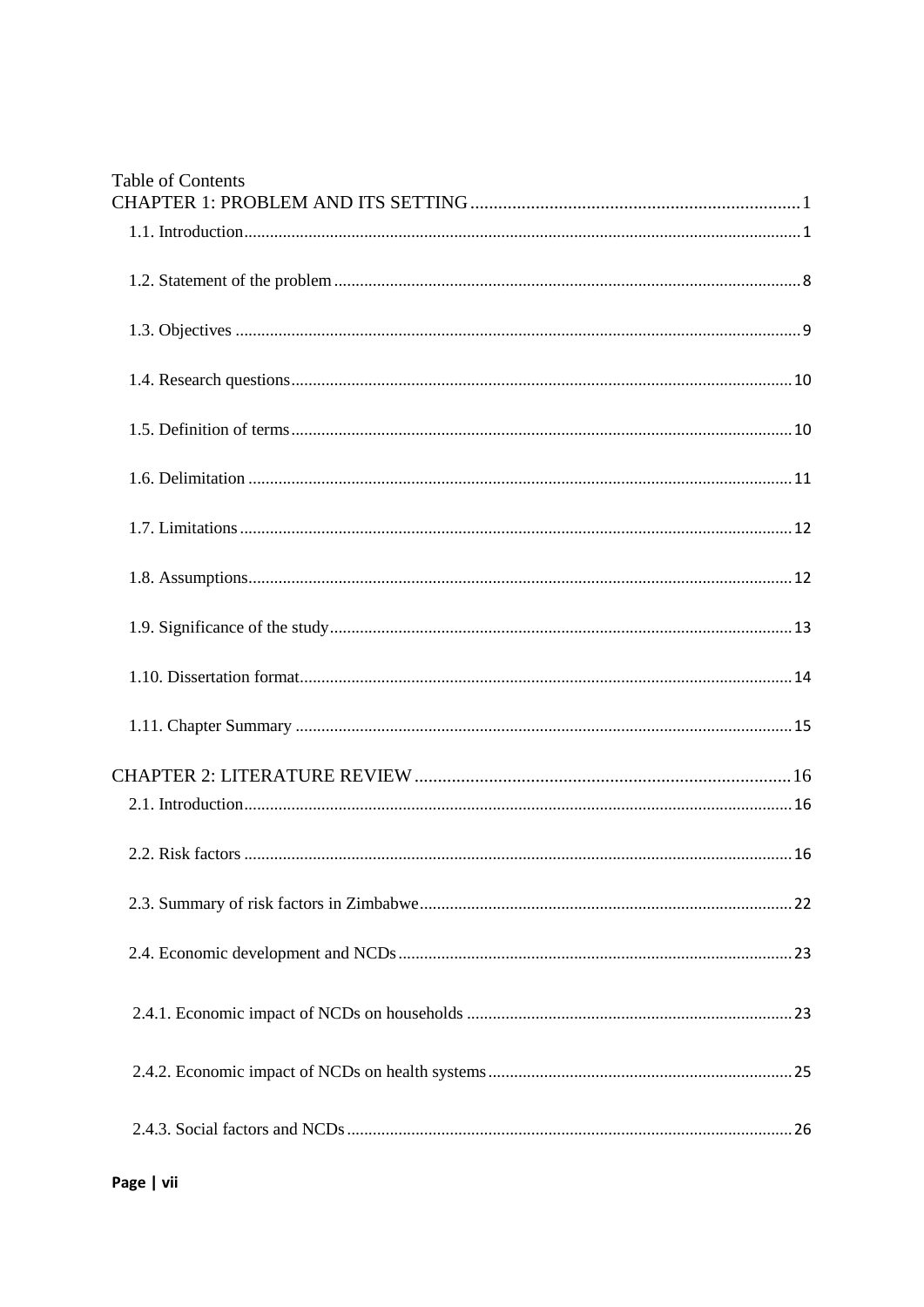| 2.6. NCDs, the environment and multisectoral approaches to sustainable development 32 |  |
|---------------------------------------------------------------------------------------|--|
|                                                                                       |  |
|                                                                                       |  |
|                                                                                       |  |
|                                                                                       |  |
|                                                                                       |  |
|                                                                                       |  |
|                                                                                       |  |
|                                                                                       |  |
|                                                                                       |  |
|                                                                                       |  |
|                                                                                       |  |
|                                                                                       |  |
|                                                                                       |  |
|                                                                                       |  |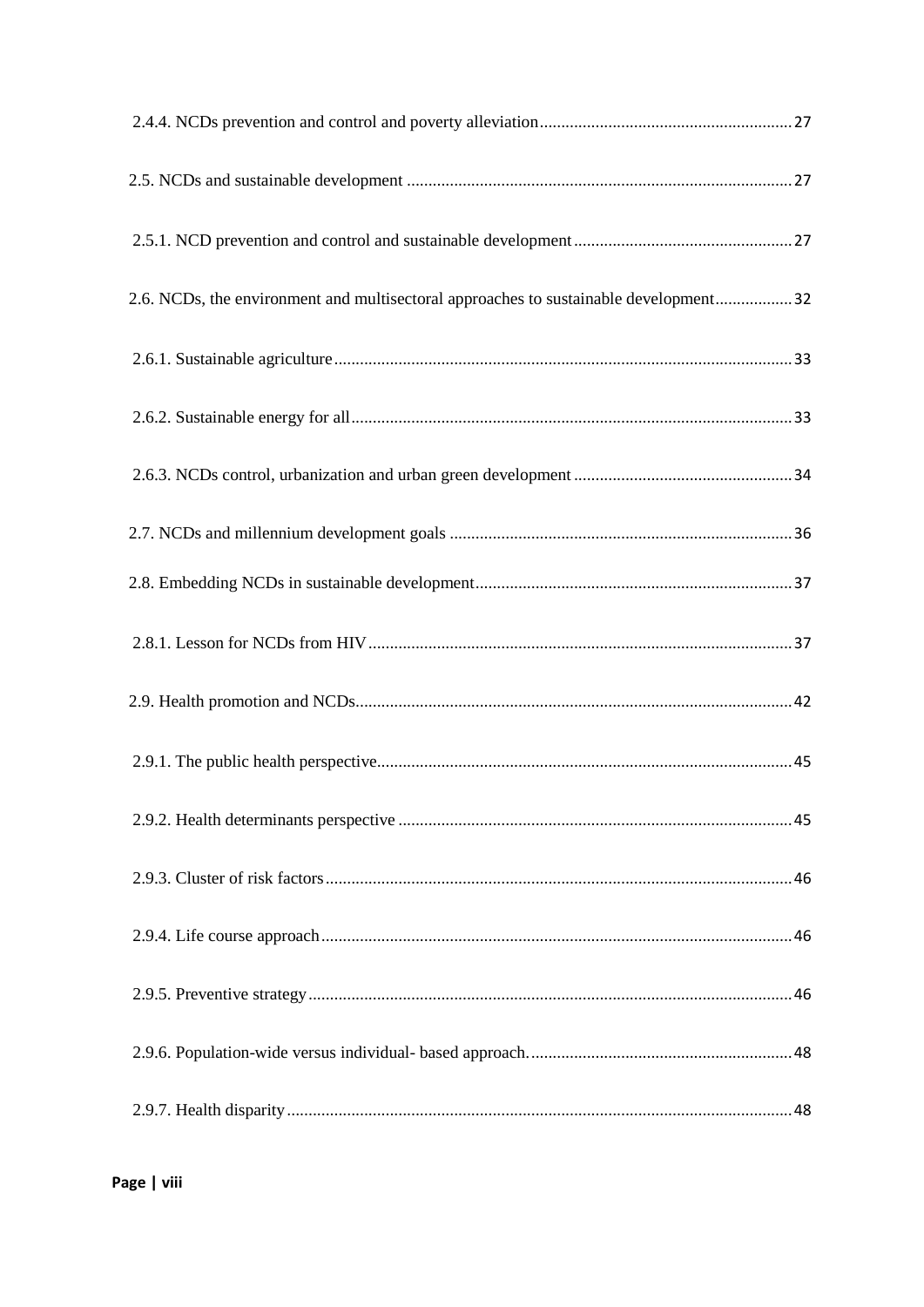| 2.10. The mutual linkages between NCDs prevention and control and sustainable development 50 |  |
|----------------------------------------------------------------------------------------------|--|
|                                                                                              |  |
|                                                                                              |  |
|                                                                                              |  |
|                                                                                              |  |
|                                                                                              |  |
|                                                                                              |  |
|                                                                                              |  |
|                                                                                              |  |
|                                                                                              |  |
|                                                                                              |  |
|                                                                                              |  |
|                                                                                              |  |
|                                                                                              |  |
|                                                                                              |  |
|                                                                                              |  |
|                                                                                              |  |
|                                                                                              |  |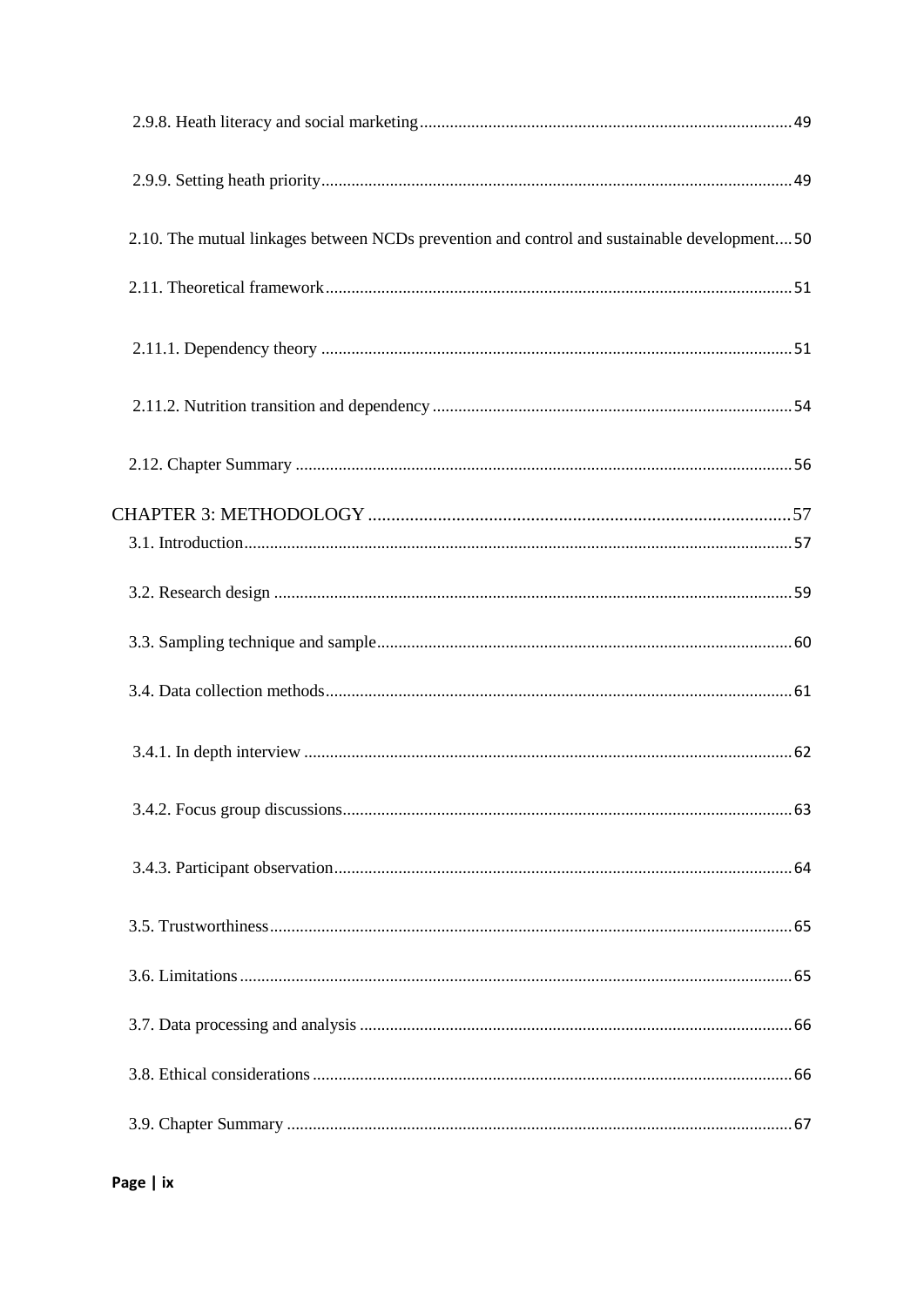| CHAPTER 5 SUMMARY, CONCLUSION AND RECOMMENDATIONS 106 |  |
|-------------------------------------------------------|--|
|                                                       |  |
|                                                       |  |
|                                                       |  |
|                                                       |  |
|                                                       |  |
|                                                       |  |
|                                                       |  |
|                                                       |  |
|                                                       |  |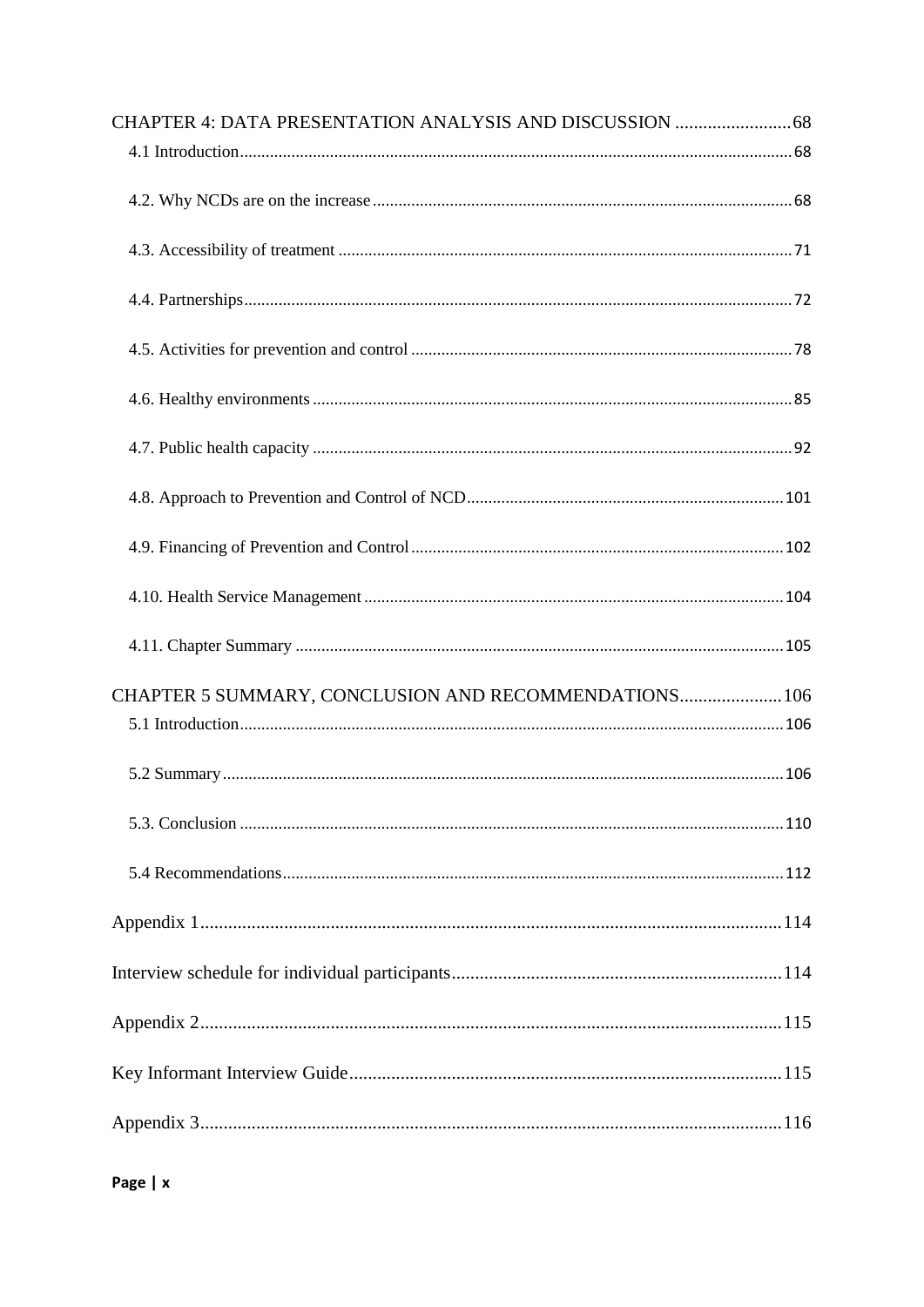## **LIST OF TABLES**

| <b>LIST OF TABLES</b> | Page |
|-----------------------|------|
|                       |      |
|                       |      |
|                       |      |

# **LIST OF FIGURES**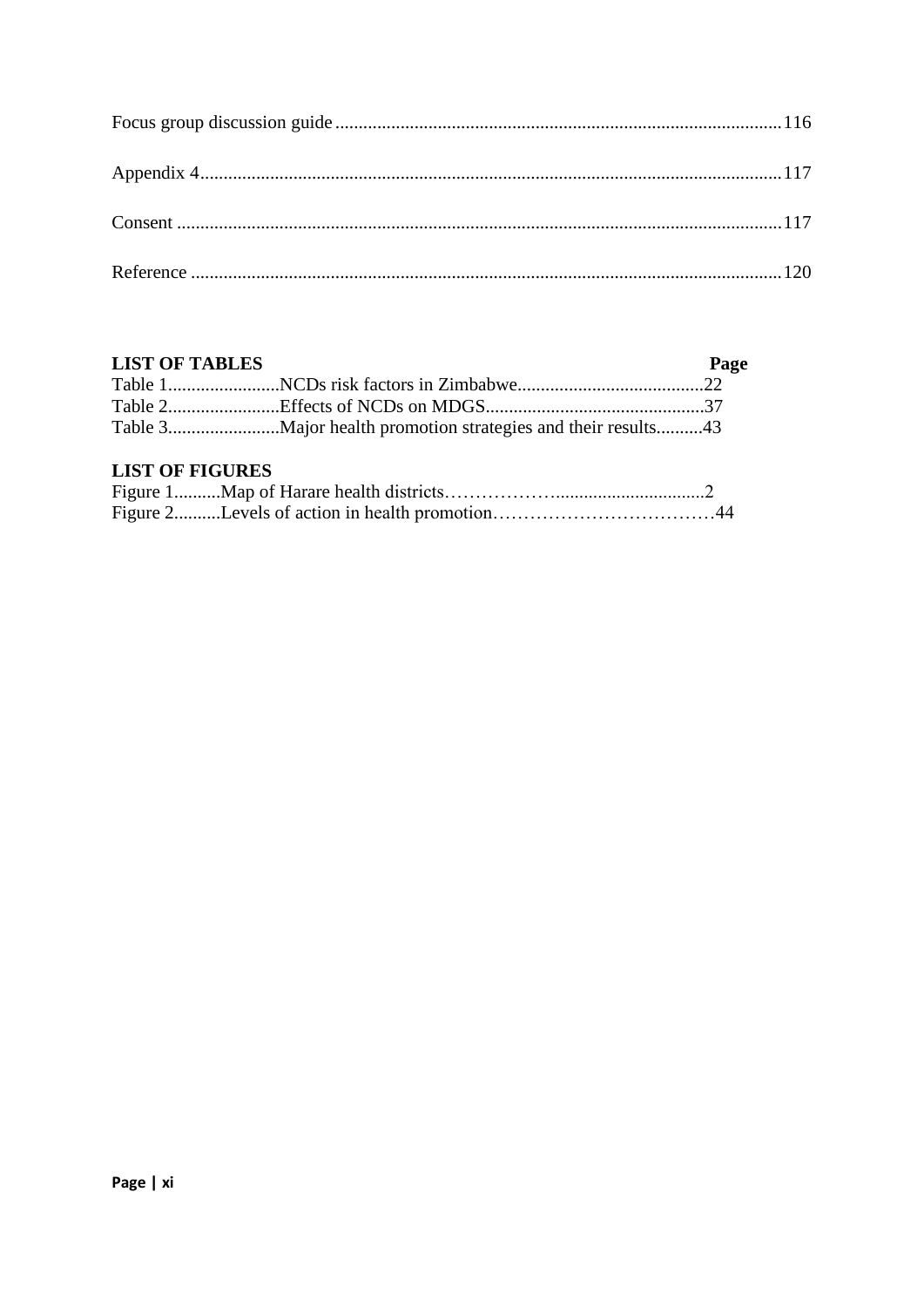# **ABBREVIATIONS**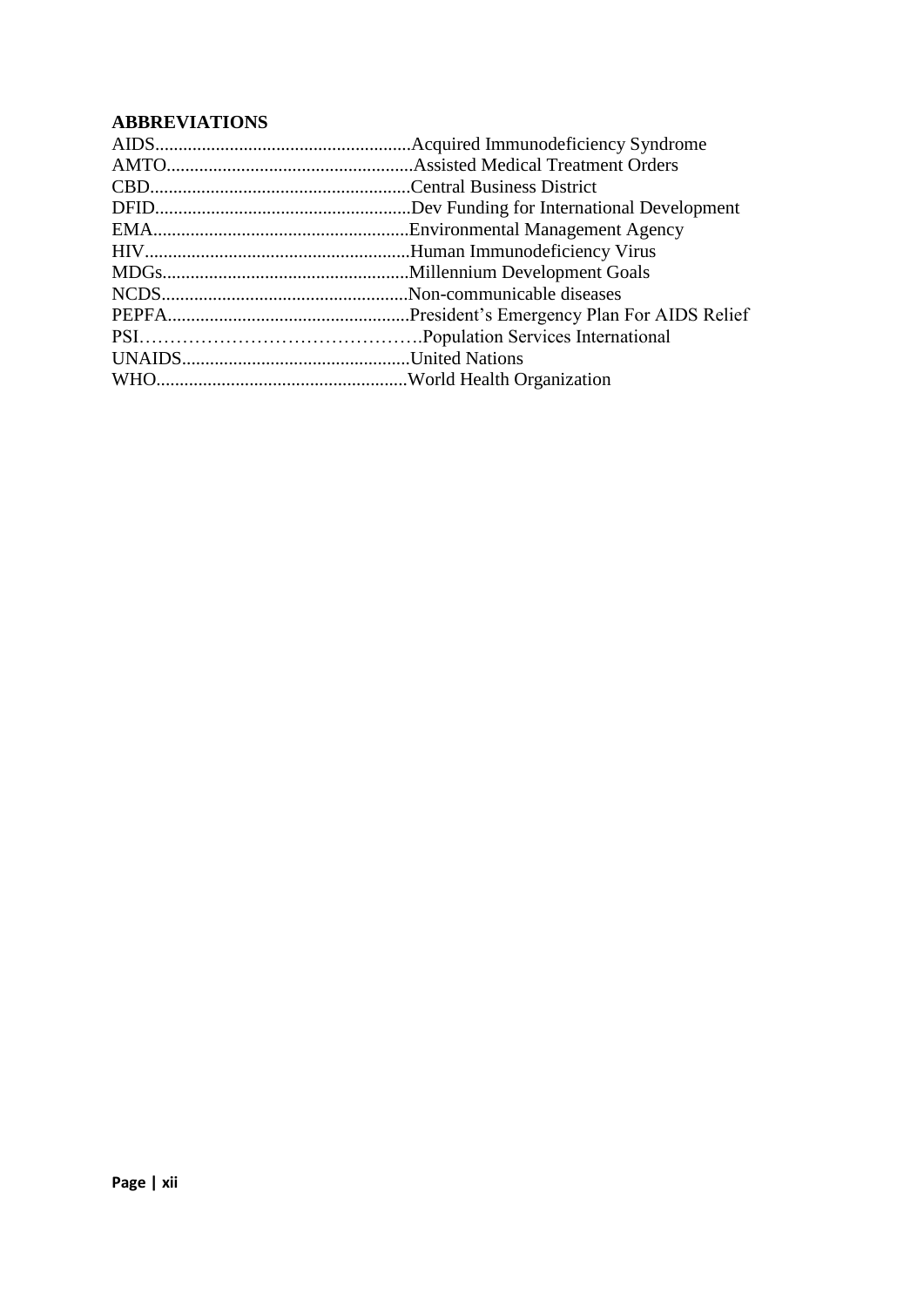#### <span id="page-13-0"></span>**CHAPTER 1: PROBLEM AND ITS SETTING**

#### <span id="page-13-1"></span>**1.1. Introduction**

This chapter sets the outline of a research proposal in order to set the groundwork for a study on prevention and control of NCDs for sustainable development in Harare. Sections to be covered in the outline include a brief background of Harare, brief profile of NCDs and how they are connected to sustainable development. More importantly the chapter provides the lay out to be followed by the study. A detailed background, statement of the problem, significance of the study, the objectives as well as the research questions and delimitations will be outlined. The outline also addresses the methodological steps to be followed, summary of the five chapters and anticipated limitations.

Harare is the capital city of Zimbabwe which is a country in Sub Saharan Africa. This country lies between the Limpopo and the Zambezi rivers. This country shares its borders with Mozambique in the east Botswana in the west South Africa in the South and Zambia in the north. In Harare health is administered by a provincial medical director. Harare has 9 health districts, which are the central district, northern district, eastern district, southern district, south eastern district, south western district, west south western district, western district and north western district. See fig 1 on page 2 this study will focus on the southern district, which comprises of suburbs such as Mbare, Sunningdale and Waterfalls. There are health facilities that are directly run by city health department and there are others that are under direct government supervision. There are also other health facilities that are privately run.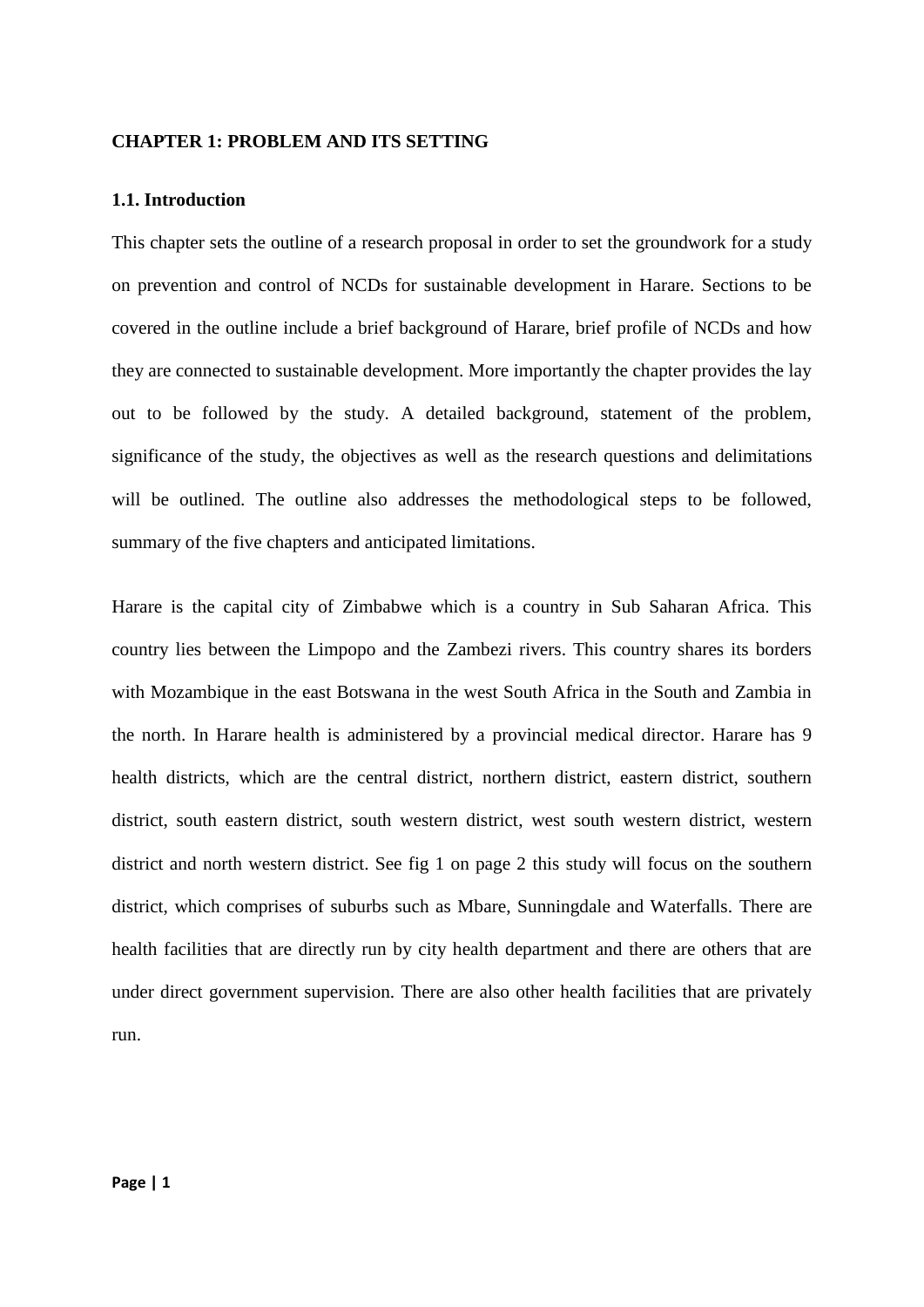Fig 1 Harare health districts



Adapted from Harare City Health Department

Non communicable diseases are referred to as lifestyle illnesses because they are a result of a person's lifestyle. Most of them are preventable sicknesses. The most common causes being tobacco use, alcohol use, poor diet, which is high in sugars salt saturated fats and Trans fatty acids, and inactivity. In the past non communicable disease were associated with the rich and developed countries, but they are now on the increase in developing countries. According to Alleyne (2013) 80% of the four leading non communicable diseases diabetes, cardiovascular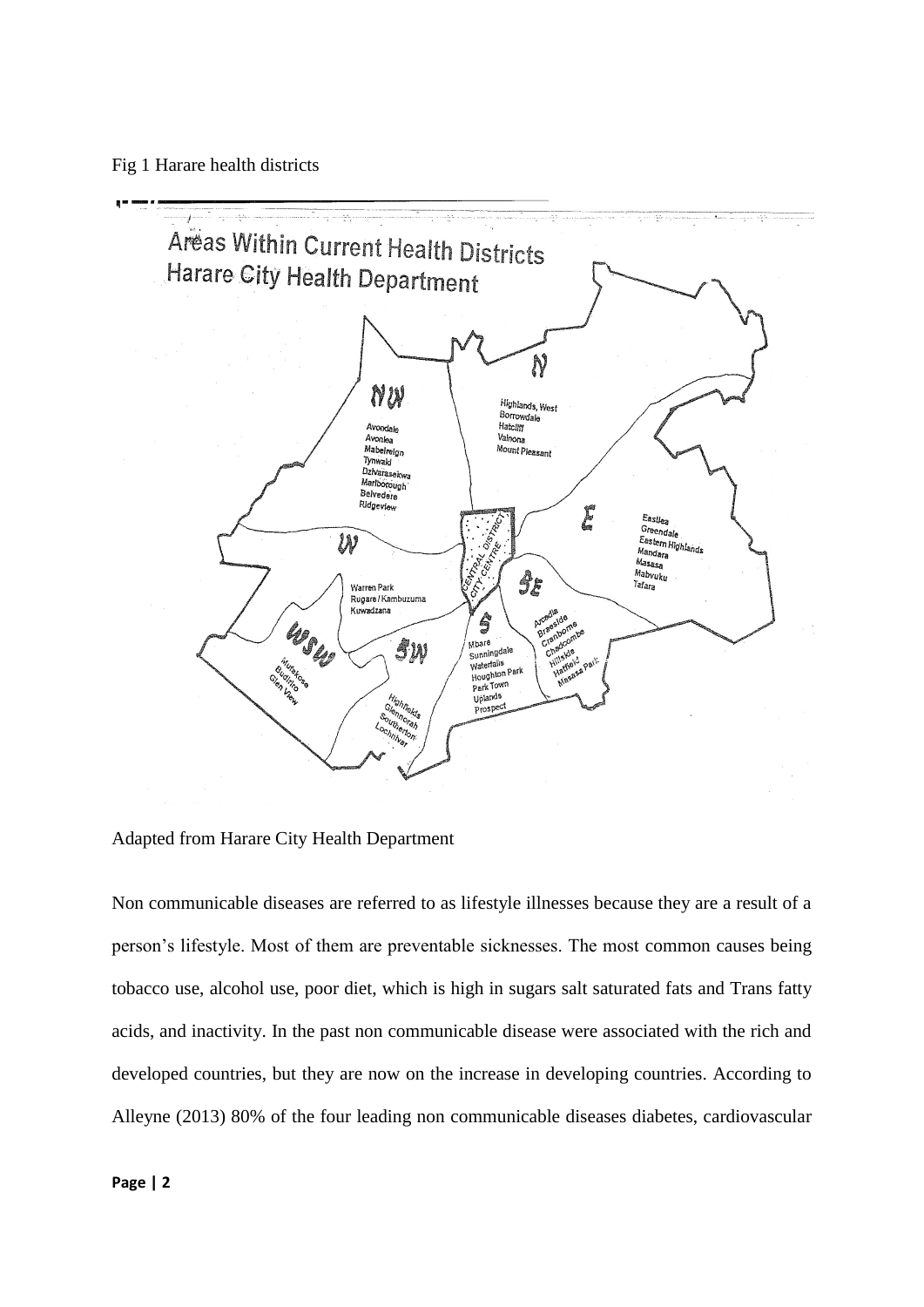disease (heart disease, hypertension and stroke), cancers and chronic respiratory diseases are in the developing world. Two thirds of those with diabetes are in the developing nations.

Sustainable development is development that meets the needs of the present without compromising the ability of the future generation to meet their own needs. Initially the main focus of sustainable development was on preserving the physical environment. However the past 20 years have shown that, sustainable development has clearly become broader than concern for the physical environment. Sustainable development includes social and economic aspects of human development. This therefore means that sustainable development includes the three concentric overlapping circles of environment, social and economy. According to the NCD Alliance (2010) these diseases are directly linked to three pillars of sustainable development which are economic growth, social equity and environmental protection.

Health has been discovered to be a determinant of sustainable development. Health is valued very highly universally. The Gallup International Millennium survey of 57 000 adults, representing 1.25 billion people, showed that health was what mattered most in life. Health is both a result of, and contributor to, sustainable human development. For this reason Sen (2001) explains that health is generally freedom-enhancing, by increasing our ability to do what we have reason to do.

On the political front political leaders and health experts have underscored the invaluable burden of NCDS and their links to sustainable development. A WHO meeting on social determinants of health in Rio de Janeiro, the UN political declaration on the prevention and control of NCDS, and the Johannesburg declaration on sustainable development (from 2002 earth summit in Johannesburg South Africa) emphasized the centrality of health in sustainable development.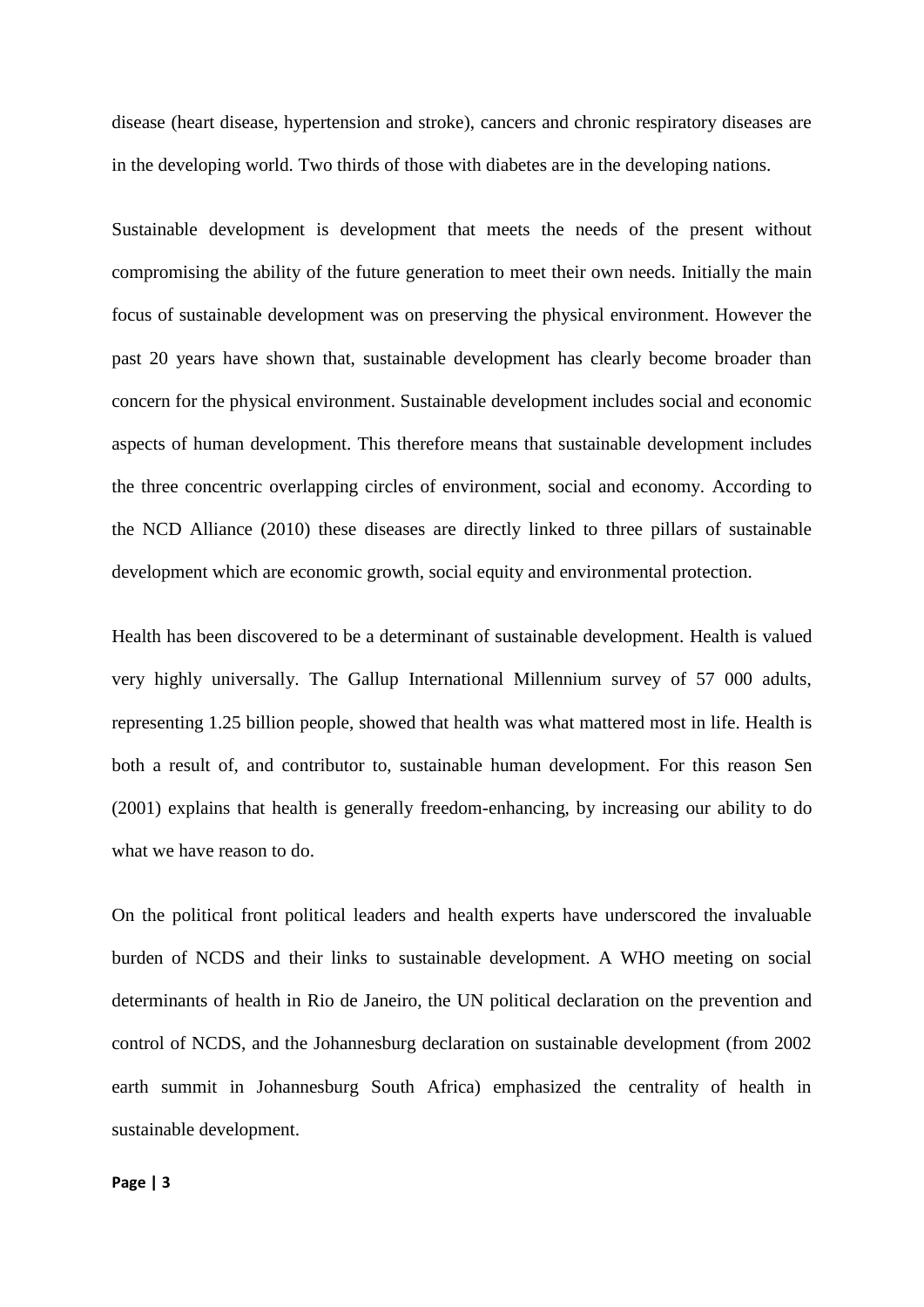These summits all recognized that NCDs destabilize socio-economic development. In the Johannesburg declaration on sustainable development (2002), in paragraph 19 it is explained that focus should be on the importance of fighting conditions that cause severe threats to sustainable development of people, but despite the acknowledgement of health as a crucial foundation of sustainable development, attention to non-communicable diseases has been minimal. Chapter six of agenda 21, about protecting and promoting human health as the framework for action of the Rio declaration, made no reference to NCDs. However, after the 2002 Johannesburg conference, consideration was being made for viewing NCDs as important for development.

Even though it has been acknowledged that health is central to sustainable development, attention to NCDS has been minimal. The connection between NCD prevention and control and sustainable development has been overlooked and very slow, hindering progress on sustainable development. Environmental degradation and NCDS have similar causes and solutions, thus including NCD as part of broader disputes about sustainable development are essential

NCDs affect health so massively and make it impossible for health to be fully achievable as an end or goal of human development. NCDs prevent health from playing its part as one of the means by which human development can be made sustainable. The magnitude of the health problem in terms of morbidity, mortality and distribution should be noted. Second, social, economic and environmental factors make human development Sustainable but then the adverse effect of NCDs on each of the strands and the combined effect will seriously impair the possibility of Sustainability. Similarly, the effect of economics and the environment on NCDs has been delineated. NCDs at times lead to unequal distribution of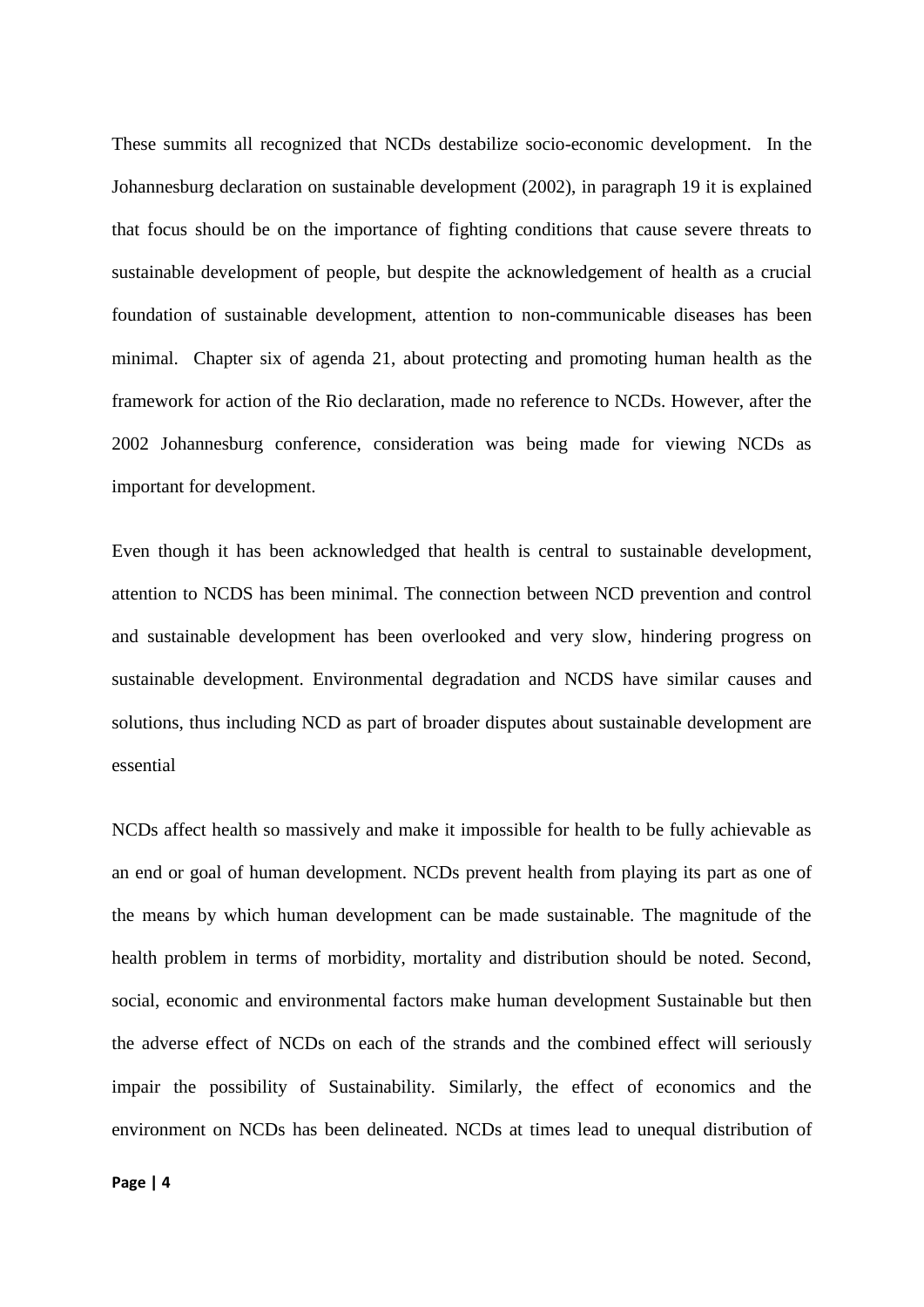opportunities in life and thus contribute to inequity. Poor people have a higher chance of exposure to risk factors for NCDs, yet they have fewer resources to deal with them.

The need for chronic care, such as dialysis chemotherapy and radiotherapy, and the consequent burden imposed on families can contribute to social disruption. Treatment for diabetes, cancer and cardiovascular diseases can take a toll on resources driving families into impoverishment. According to the Zimbabwe Demographic and Health Survey 2011 in Zimbabwe health care is mostly private and out of pocket, the cost weighs more on those that are least able to afford. Drastic cuts in spending on food and education may result, family assets may be liquidated and this may result in loss of care and investment on children.

According to the NCD Alliance (2010), the UN agreed that the burden of NCDs constitutes one of the major challenges for development in the 21<sup>st</sup> century. Non communicable diseases increase impoverishment at household level crippling socio-economic development. The increasing numbers of people affected by non-communicable diseases retards poverty reduction efforts in low income communities and this in turn retards achievement of MDGs. Non communicable diseases have become a major health and economic development problem and are a challenge to poverty eradication.

According to Alleyne (2013) the World Health Organization has under scored the link between non communicable diseases and poverty. In 2011 the world health organization meeting on social determinants on health underscored the importance of non-communicable diseases burden and the links they have on sustainable development. These diseases strain health systems thus contributing to poverty.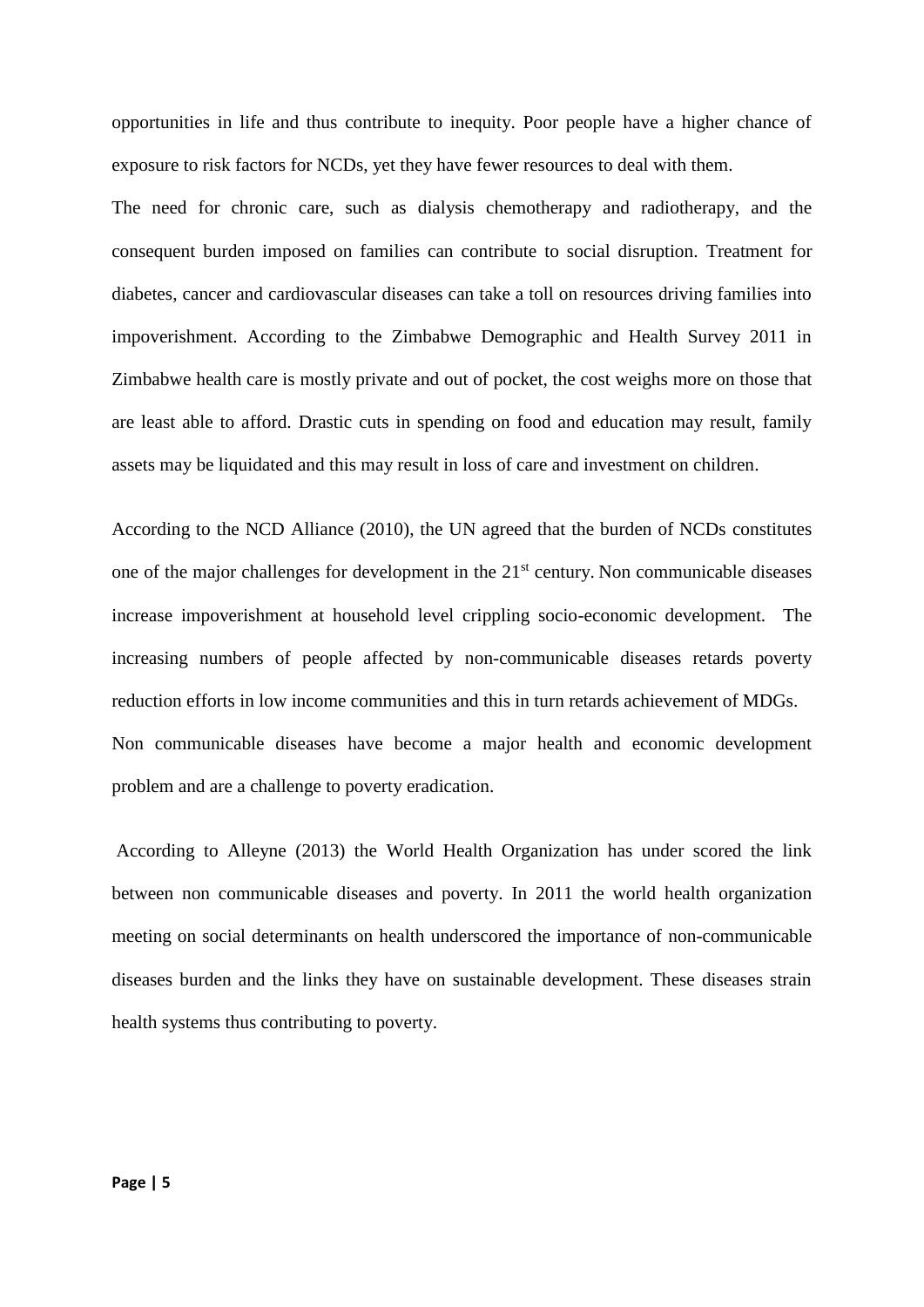The world at large and individual countries in general have tended not to realize the important links between non communicable diseases prevention and control and sustainable development.

There is a close link between poverty and low life expectancy. Life expectancy has been used as an indicator of development. According to the world health organization NCDs have become the major cause of death worldwide. They now represent over 60% of all deaths. In 2005 36 million people died of non-communicable diseases and of these about 18 million were people under the age of 70 and half were women who constitute majority of the poor .In 2008 on the other hand 36 million out of 57 million people died as a result of noncommunicable diseases, that is almost 63% of worldwide deaths. This is expected to rise by 17-24% with next decade.

The burden of non-communicable diseases stands at approximately 85% in industrialized nations, 70% in middle income nations and 50% in low income countries. WHO (2010) explains that heart related ailments continue to rise rapidly across the globe and HIV and AIDS epidemic is not close to the NCD death toll as the traditional picture would depict. National economies are suffering because of premature deaths or as a result of disability caused by stroke or as a result of heart diseases and diabetes. There is increased absenteeism as a result of illness such as hypertension, diabetes and cancer. Thus non communicable diseases are a development issue.

Non communicable diseases are causing more ill health on the poor. Social and economic conditions have a bearing on people's exposure and vulnerability to non-communicable diseases and related health care outcomes and consequences. Unhealthy people cannot work to develop their environs. Above this productive hours for care givers are also reduced.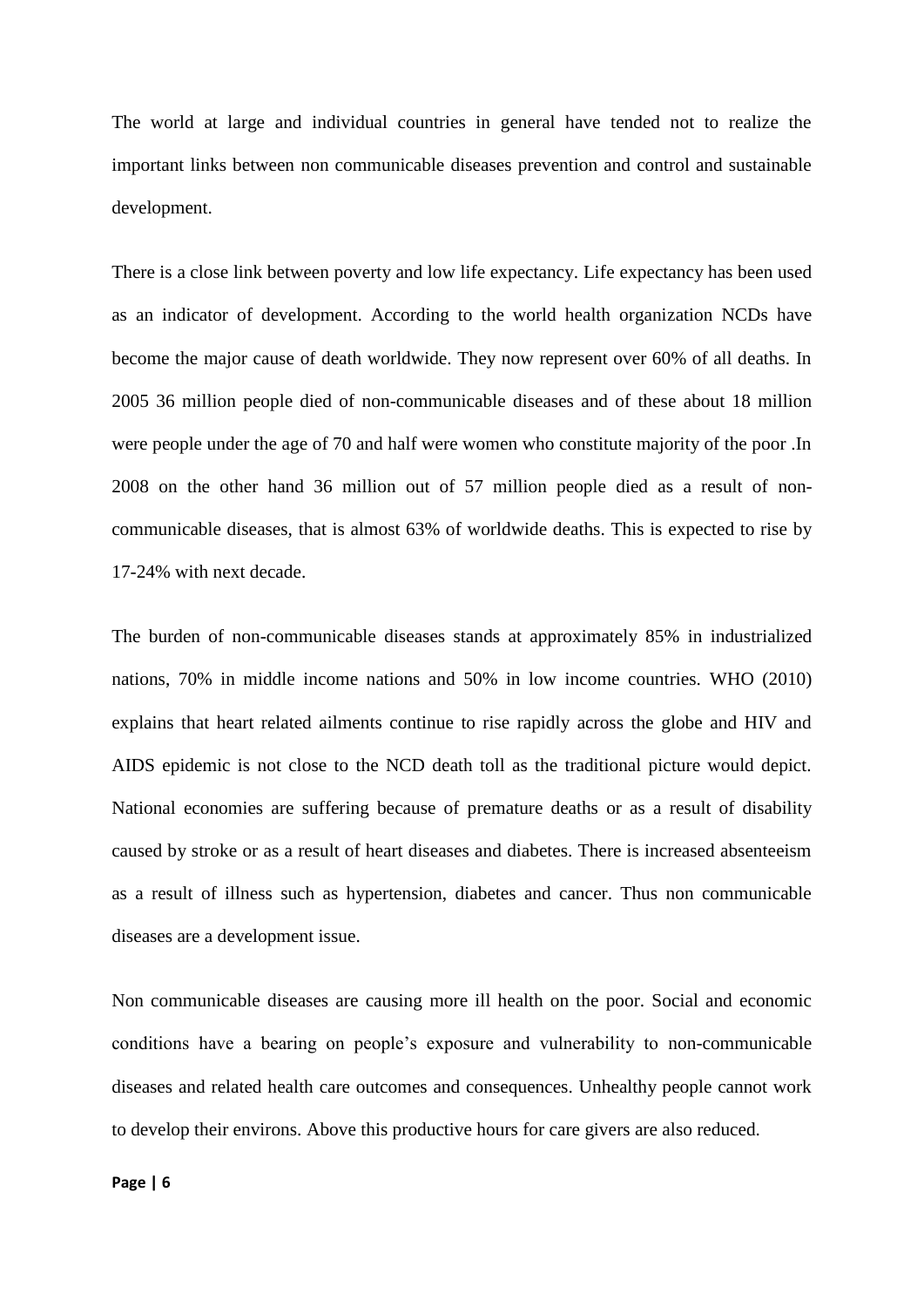In developing countries, the increase in the burden of non-communicable diseases is worsened by the negative effects of Globalization such as unfair trade, irresponsible marketing, rapid and unplanned urbanization and increasing sedentary lives, tobacco use as well as availability and eating of food high in energy, salt, fat and sugar. Consumers among them women, children and adolescents are being targeted by marketers who promote junk food and alcohol consumption. The fast speed of growth has resulted in governments failing to keep pace with the infrastructure and service needs. As a result people are not being protected by laws and regulations that may be used to curtail new infections.

Low and middle income countries and households are affected more by non-communicable diseases because they do not have enough financial cushions to be able to withstand the effects of non-communicable diseases. Non communicable diseases cause cuts in spending on education and this in turn results in failure to achieve MDG 2 on universal access to education. MDG 4 and 5 maternal and health are also closely linked to NCDs.

Strokes often cause disability and this is seldom a route to poverty. People are prevented from working or seeking employment because of suffering from NCDs. Days are spent ill and in care giving thus loosing productive life years annually. According to WHO statistical fact sheet 2014 Zimbabwe lost 8% years of life in 2008. Productivity decreases because of poor performance which is below standards. Lost man hours of up to 175 million days were recorded in the UK in 2006. This amounted to 20 billion pounds lost in monetary terms.

At national level countries experience losses in productivity due to absenteeism and inability to work, and this may lead to a decline in national income .A 10% rise in NCDs is associated with 0.15% decrease in annual income growth. According to the United States Institute of medicine (2010) NCDs cost developing countries 0.02% and 6.77 of gross domestic product,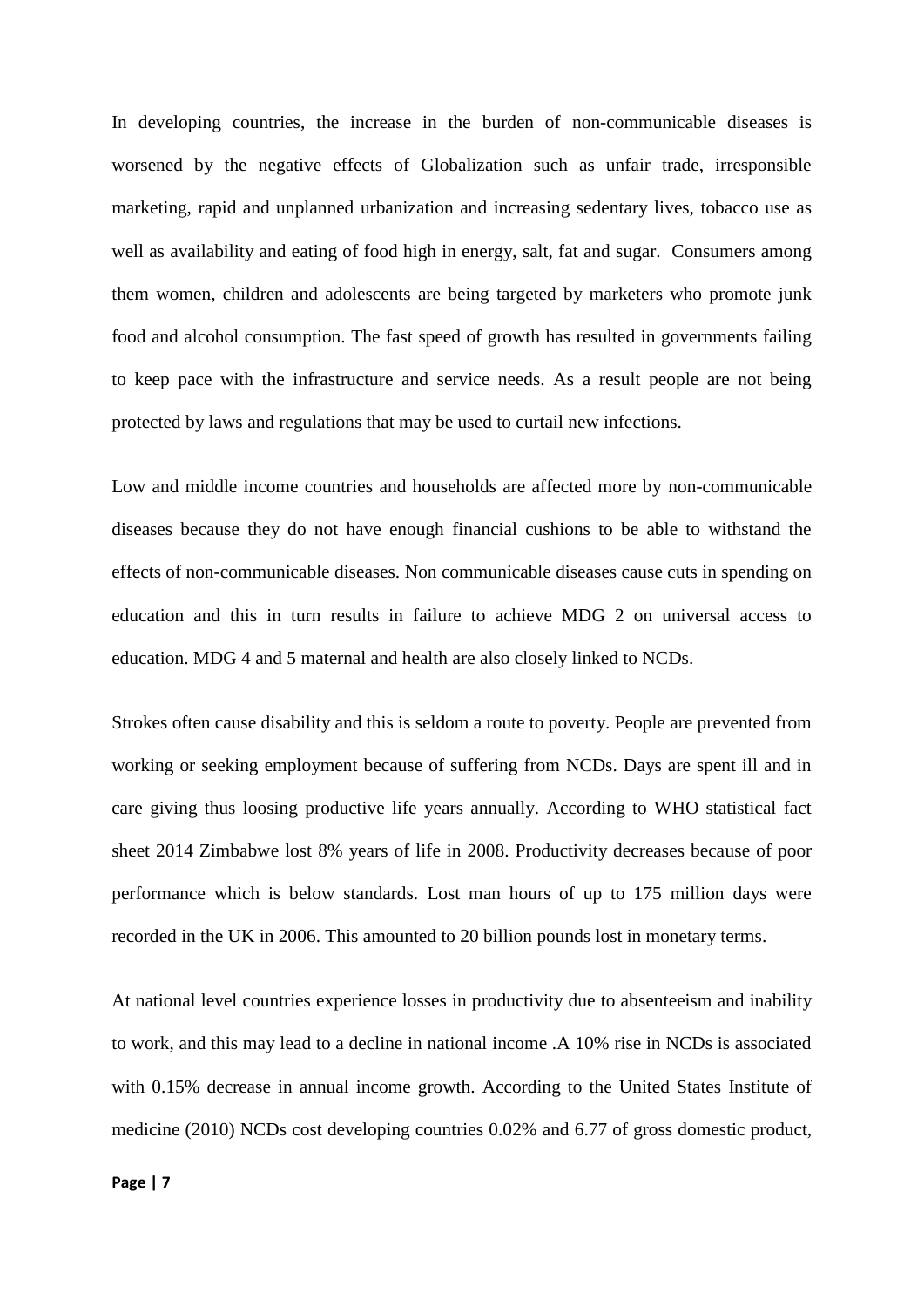this is greater than that caused by malaria in the 1960's or AIDS in the 19190's. The chart below shows the magnitude of NCDs compared to other causes of death such as AIDS and road injuries. In South Africa NCDs accounted for 29% of all deaths. In Botswana NCDs accounted for 31% of all mortality and in Zambia NCDs account for 27% of all deaths (WHO; 2010). WHO NCD country profiles (2014) has published that in Zimbabwe NCDs account for 31% of all deaths.

#### <span id="page-20-0"></span>**1.2. Statement of the problem**

The increase in incidence and prevalence of people with NCDs word wide including Zimbabwe is increasingly becoming an environmental as well as a socio-economic problem for individuals, families, health systems and governments. Continued increase of NCDs will increase numbers of the poor in low income countries, this places extra burden on already burdened national budgets. This impedes development efforts, thereby creating or reinforcing vulnerability that might cascade to several generations to come. Vulnerability as a result of increased health expenditure may expose the children, women and those affected by NCDs and generations to poverty, thereby reinforcing inequalities in society.

It is important to note that the approach to health in the MDGs has been disease specific and vertical. This has incapacitated health systems to deal with the increasing burden of NCDs. Prevalence of NCDs is on the increase owing to the fact that not much attention has been given to these infections. The city council's strategic plan for 2012 to 2025 makes no mention of NCDs. There is more concentration on communicable diseases such as malaria and HIV and AIDS and maternal and child health. As a result of the increasing numbers of people in need of care and treatment due to the triple burden of infectious diseases, maternal and child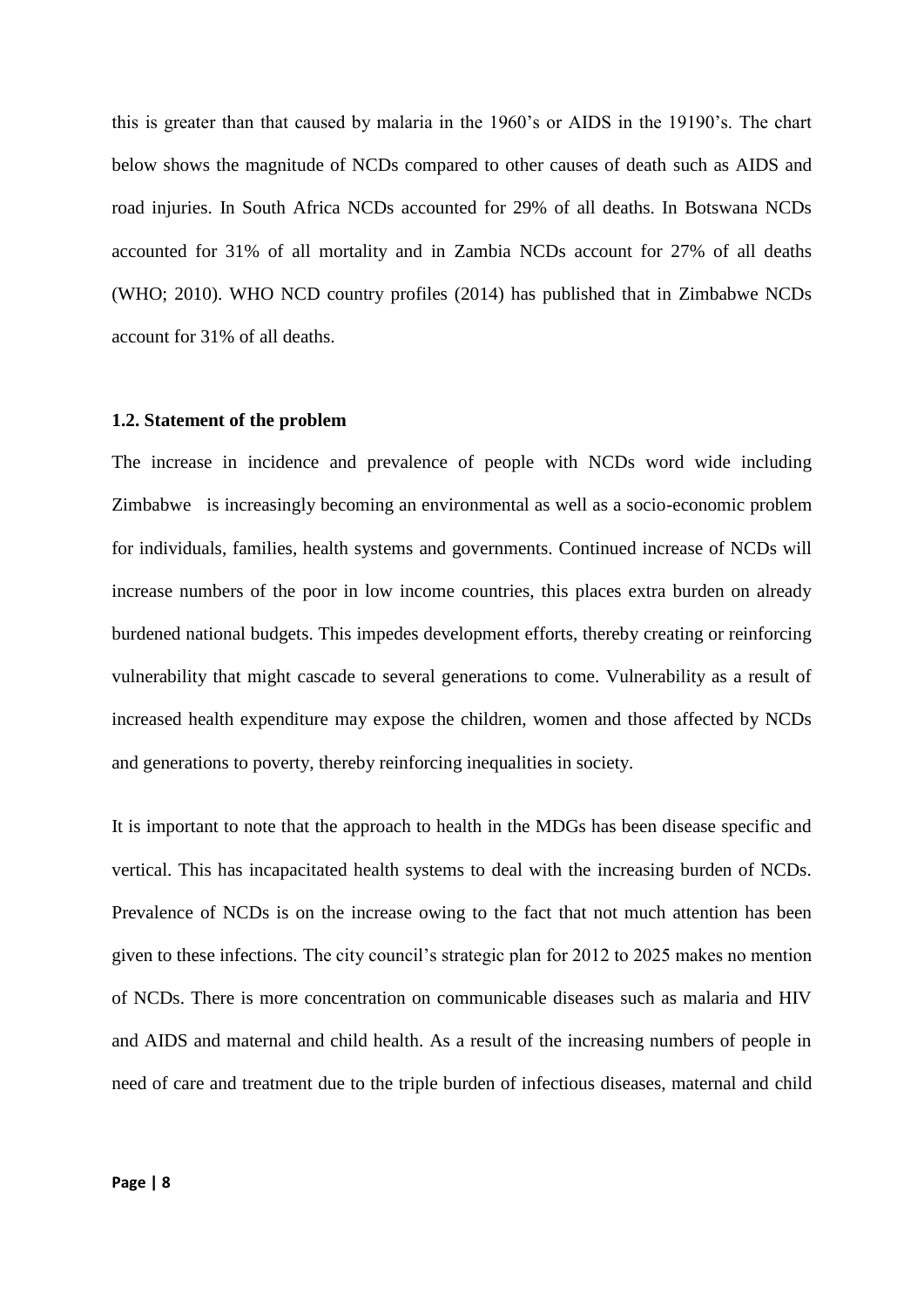health as well as NCDs, government health budgets are increasing and Zimbabwe is struggling to cope.

According to the WHO country profiles (2014) in Zimbabwe NCDs are estimated to account for 31% of total 138000 deaths in Zimbabwe. 9% cardiovascular diseases 10% cancers , 3% Chronic respiratory diseases 1% diabetes and other NCDs 7%. The 31% is an increase from 21% 2012. The probability of dying between 30yrs and 70yrs from the four main NCDs is 19%. With such an increase the burden on health systems, the economy and environment, if not curtailed, will be unsustainable.

It therefore becomes apparent that if prevention and control mechanisms are put in place the burden of NCDs may be reduced and associated costs of treatment and care will be reduced and consequently the funds will be used for other aspects of development. These factors are what prompted the researcher to investigate on the prevention and control strategies that Harare has adopted to reduce risk and control progression of these impoverishing infections.

#### <span id="page-21-0"></span>**1.3. Objectives**

The research study seeks to:

- Explain why NCDs are on the increase in Harare.
- Document how a favorable environment for prevention and control of NCDs can be created.
- Describe the level of engagement of non-health sectors in NCDs prevention and control activities.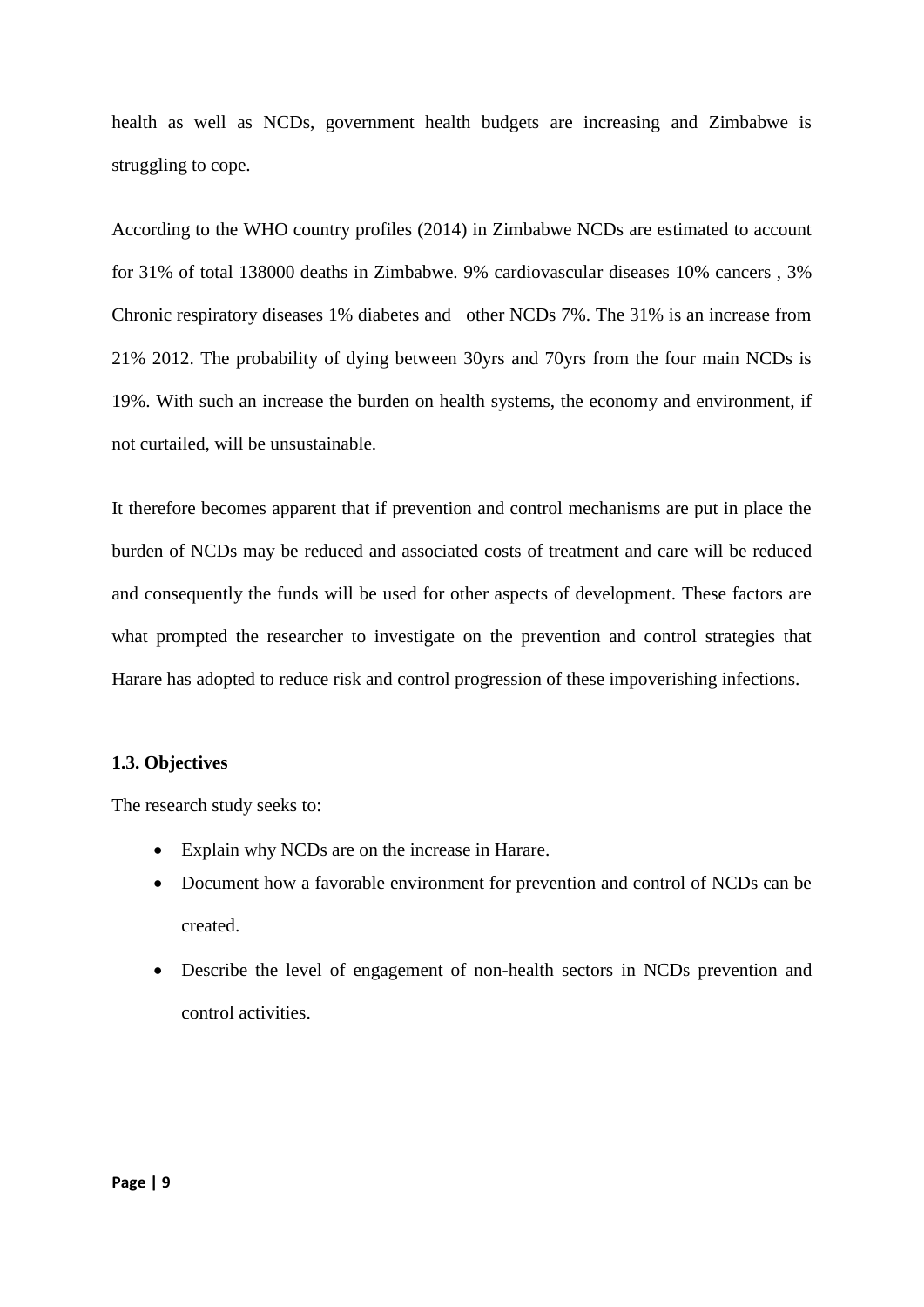#### <span id="page-22-0"></span>**1.4. Research questions**

Why NCDs are on the increase in Harare

How are the non health sectors being engaged to promote prevention and control of NCDs? How poor environmental policies contribute to is increases in NCDs prevalence in Harare?

#### <span id="page-22-1"></span>**1.5. Definition of terms**

Health: Here health is taken to mean total physical mental and social wellbeing and not just absence of diseases. Focus shifts from concentrating on communicable diseases maternal and new born child health. The revision includes NCDs and reflects better the health situation of developing world.

Sustainable development: This researcher defines sustainable development as more than confining development to physical environment and the limits of the earth`s resources. Sustainable development includes social and economic aspects of human development. This therefore means that sustainable development includes the three concentric overlapping circles of environment, social and economy as applied by the NCD Alliance (2010).

Globalization: This is the reduction of barriers of cross border movement of goods, services and capital with quicker integration of world markets and increased flow of commodities technologies, information financial capital modes of distribution marketing as well as movement of peoples and labor. This same meaning was applied by Mwana (2013:15).

Non communicable diseases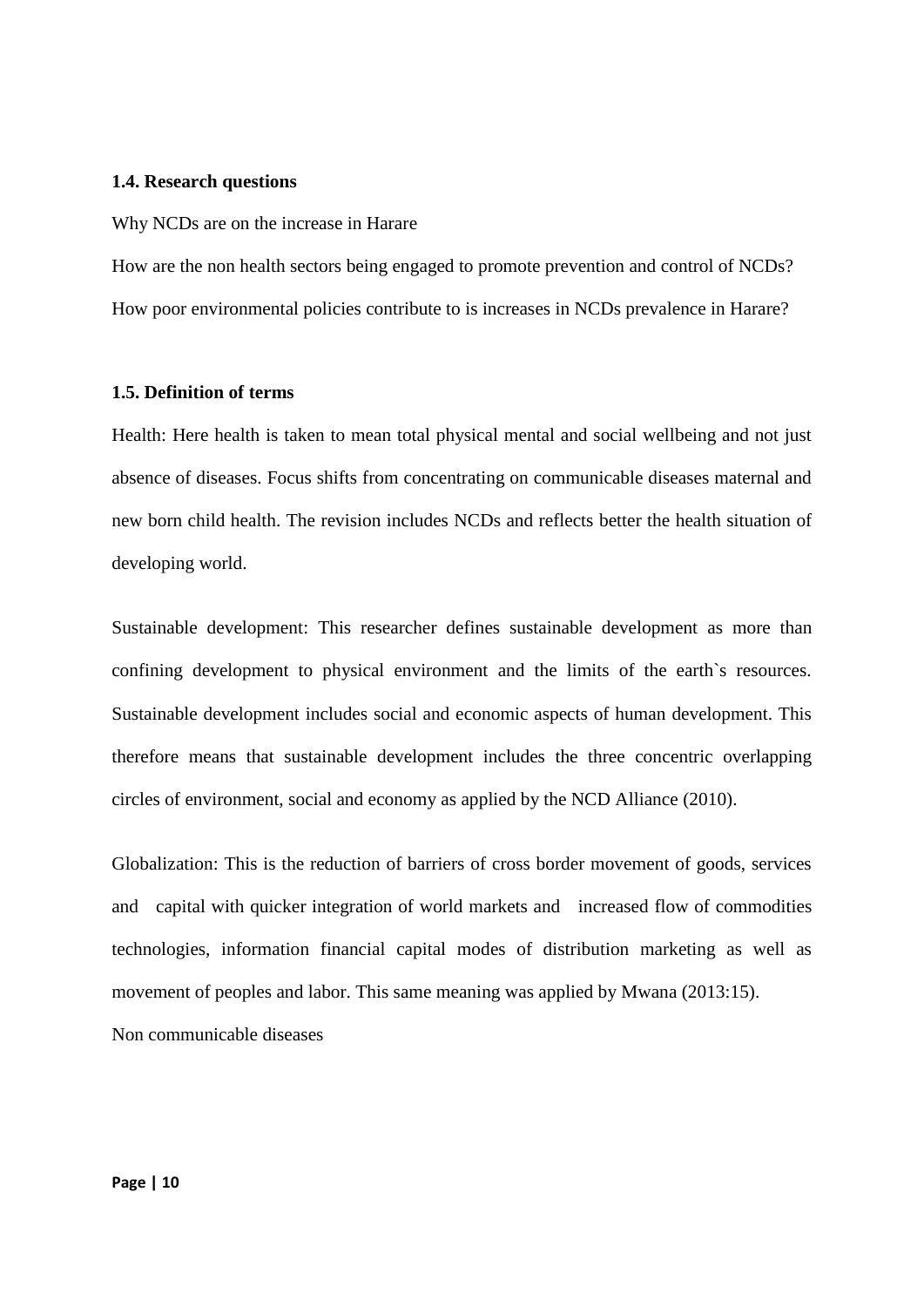Non communicable diseases are medical conditions or diseases which are not transmittable among people. Non communicable diseases include autoimmune disease, heart disease, stroke, cancers, asthma, diabetes, chronic kidney disease, cataracts and many more.

#### <span id="page-23-0"></span>**1.6. Delimitation**

This study concentrated on NCDs prevention and control for sustainable development. It looked at how failure to prevent and control these NCDs affects sustainable development. The study is going to focus on Harare south district because the researcher cannot cover the whole of Harare in terms of geographical area coverage. The researcher concentrated on just one district in order to reduce the population to a manageable size. Only the four major NCDs [diabetes, cardiovascular disease (heart disease, hypertension and stroke), cancers and kidney ailments] will be dealt with in this research.

This study used the dependency theory as a theoretical framework. This was based on the premise that food processing industry is very much dependent on products from the west. Most of the risk factors associated with NCDs emanate from effects of food stuffs associated with western culture.

Literature that was reviewed was mostly from reports from WHO, UNDP, Demographic and health surveys carried out in the country and from PUP med and lancet journals. There is not much research that has been carried out as yet in the area under investigation in this country. There is no information on Harare in particular on sustainable development and NCDs. Research participants were men and women of productive age.

This researcher concentrated on men and women from the age of 25 years who are suffering or have suffered from NCDs in the past. Key stakeholders in this field from the city health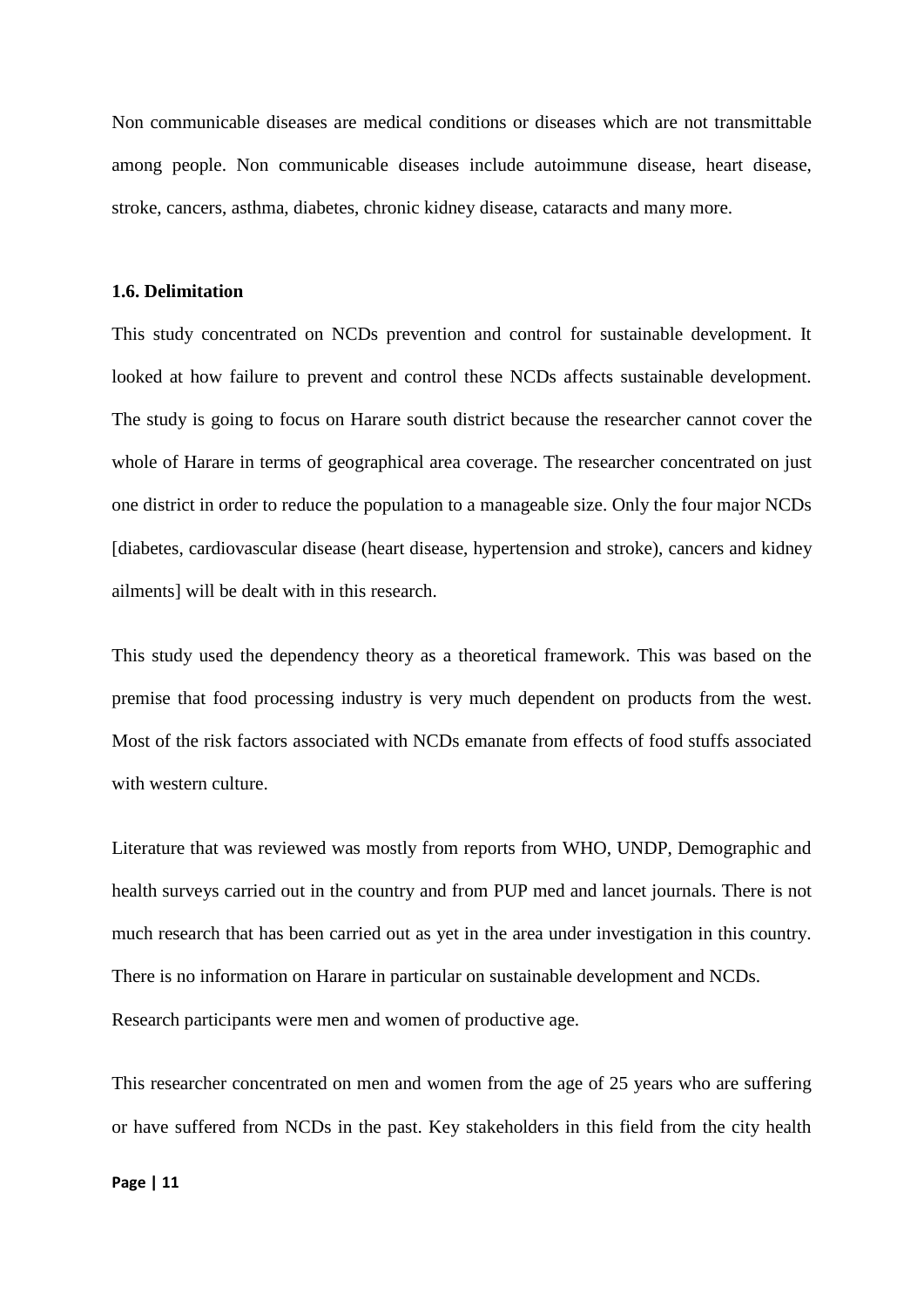department and the ministry of health were consulted. Focus was also given to health services providers who cover Harare south district. Organizations that deal with people with NCDs such as the Cancer Association of Zimbabwe and the Diabetes Association of Zimbabwe were consulted for data gathering.

The qualitative research method was used. In-depth interviews were used for collection of qualitative data. Both hermeneutic and transcendental phenomenology will be used. This is because the researcher wants to concentrate on experiences at individual and community (associations of people with NCDs) levels.

#### <span id="page-24-0"></span>**1.7. Limitations**

Time and financial constraints were identified as the major limiting factors. The amount of time and money required for the research was not commensurate with what could be afforded by the researcher. As a result this researcher reduced the intended geographical area to be covered. Instead of covering the whole of Harare the researcher was then limited to Harare south district. After this was done the researcher was be able to complete the study with in submission time.

#### <span id="page-24-1"></span>**1.8. Assumptions**

It was assumed that respondents responded truthfully and to the best of their knowledge and ability. This assumption was based on the premise that the respondents had been assured of confidentiality and anonymity. The fact that they freely gave informed consent guarantees them that they may withdraw from the study without any ramifications.

**Page | 12** It is also assumed that health is a determinant of sustainable development and that there is a correlation between these two. This is so because previous findings in World Health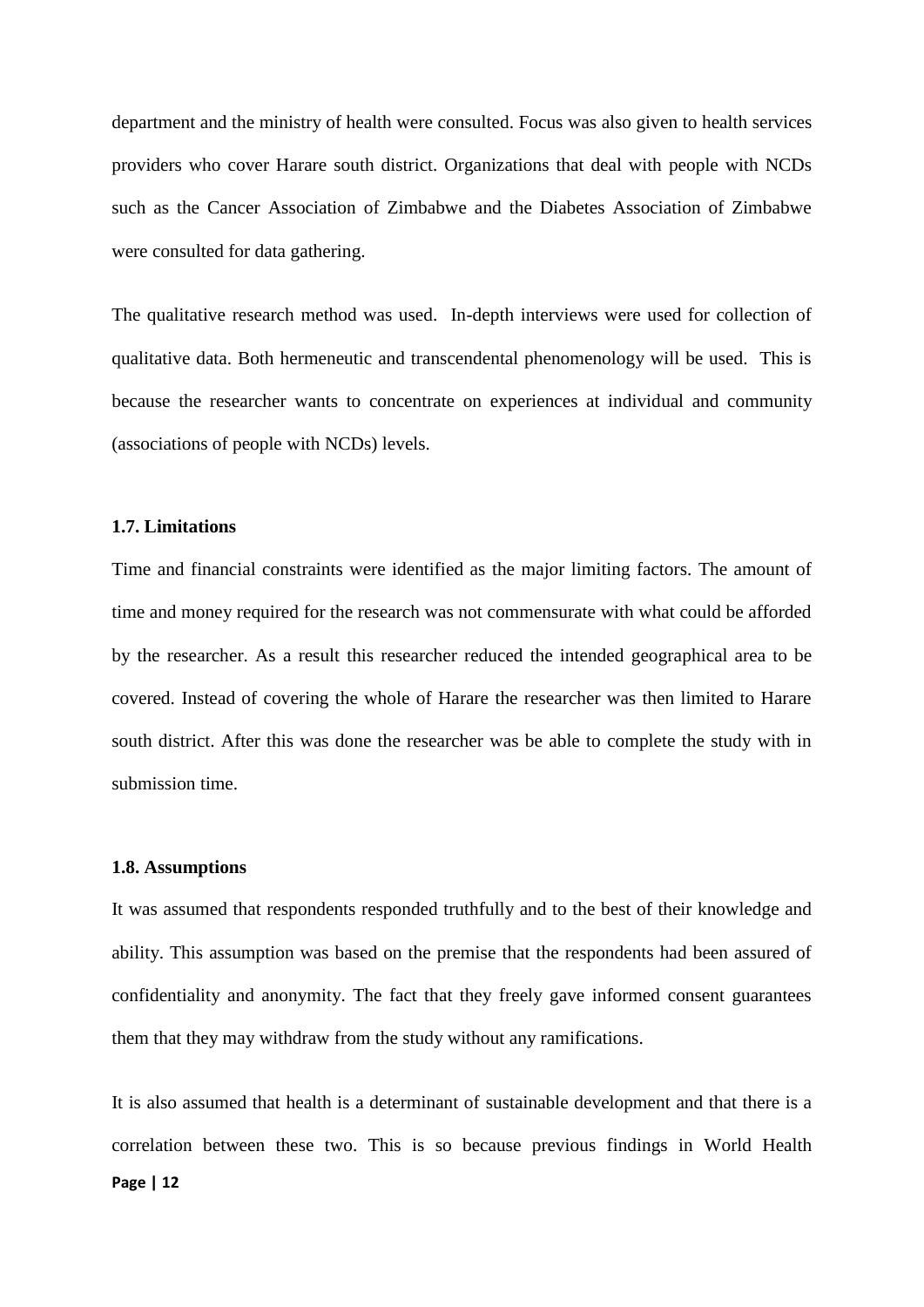Organization reports have indicated how these two affect each other. This researcher has also assumed that the sample population to be studied is trustworthy as it consists of those with NCDs and those that provide services to people with NCDs

#### <span id="page-25-0"></span>**1.9. Significance of the study**

The study is of importance to a number of stakeholders who include the participants, the community and policy makers. To the researcher it is an opportunity to fulfill the passion and desire to help the vulnerable groups in the health sector by opening up areas for further studies and debates. Other professionals in the research field or development practitioners can use generated knowledge as bases for further study in this area that is still very much under developed and under studied. The participants have the opportunity to be heard and determine their own destiny through participation.

The study sought to extend existing knowledge in the areas of health and sustainable development. To the policy makers it is an opportunity to consider context based interventions. Knowledge generated is intended to help city health officials in health programming, planning and implementation of prevention and control strategies for NCDs. Furthermore, the study helps policy makers and stakeholders to mainstream NCD issues in crafting future economic, environmental, agricultural, nutritional and social policies. Informing policy makers on the magnitude of NCDs alone is not enough. While it is very noble to have knowledge on resource allocation between prevention and control of NCDs it is more important to inform policy makers about the interplay and relationship between NCDs and sustainable development. There are more factors that need to be addressed when it comes to NCDs beside the prevalence of the diseases.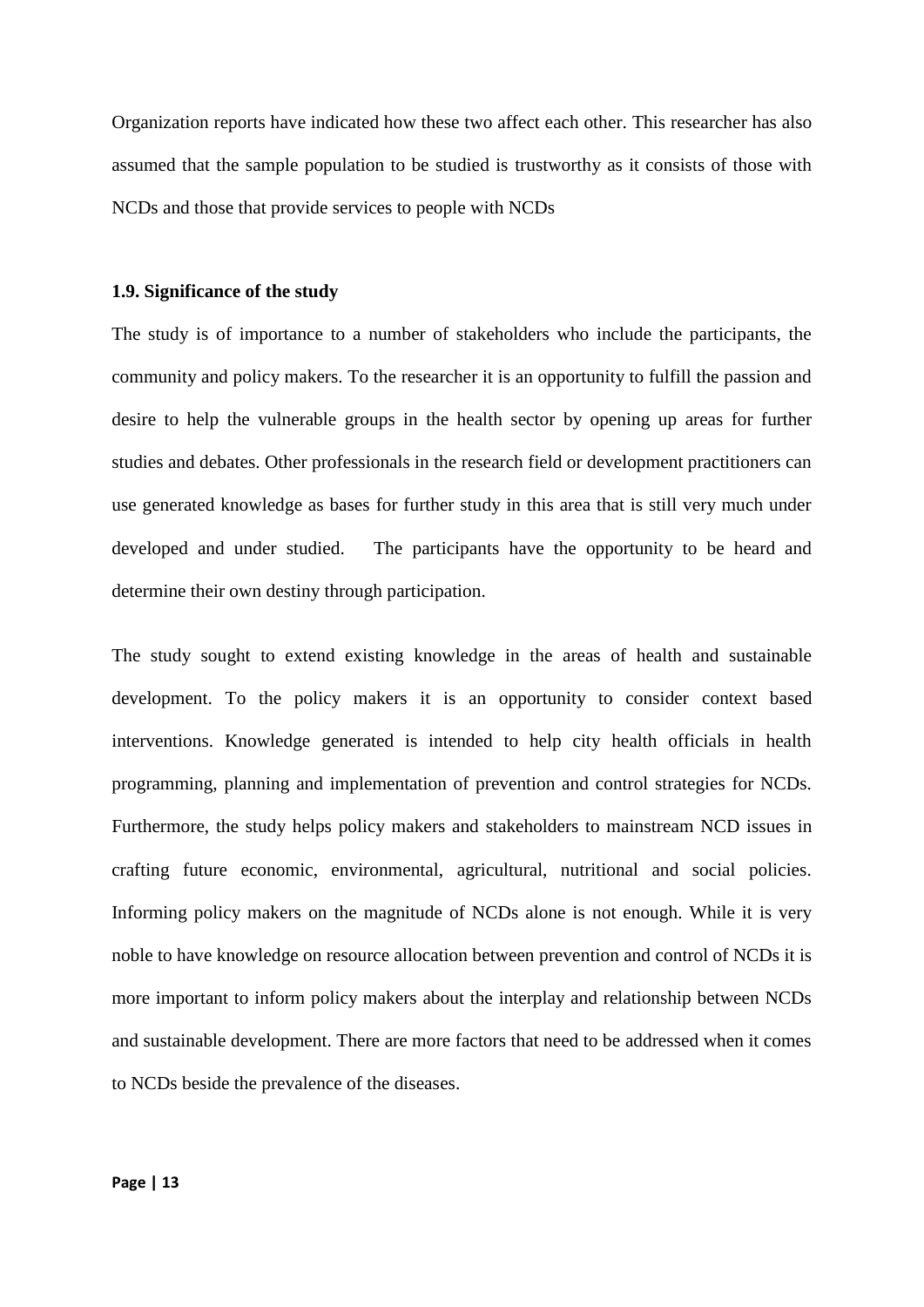#### <span id="page-26-0"></span>**1.10. Dissertation format**

The dissertation has five chapters under the following titles.

Chapter1: The chapter includes the general background, statement of the problem, and significance of the study, objectives, and research questions, statement of the problem, assumptions, definition of terms, delimitation and anticipated limitations.

Chapter 2: Areas covered include literature on risk factors for NCDs, economic effects of NCDs and sustainable development, MDGs and NCDs, NCDs and the environment, multisectoral approaches to sustainable development, urbanization and urban green development, embedding NCDs in sustainable development, the conceptual framework namely the health promotion model and Hancock`s model and the theoretical model used was the dependency theory.

Chapter 3: The following areas are covered, research methodology and design, sampling technique and sample, sources of data, target population, data collection methods, ethical considerations, data analysis procedures, sources of data and measures of trustworthiness.

Chapter 4: This chapter includes recorded texts from all the participants, analyzed, and discussed themes. The analysis is done under accessibility of treatment, activities to reduce progression, healthy environments and public health capacity themes. The results were then discussed regarding approaches to disease control, financing of prevention and control, health services management and the environment.

Chapter 5: This chapter gives closing remarks by the researcher. It gives the summary and conclusion to the objectives of the study. The chapter also gives recommendations to different stakeholders who include government, non health sectors and policy makers.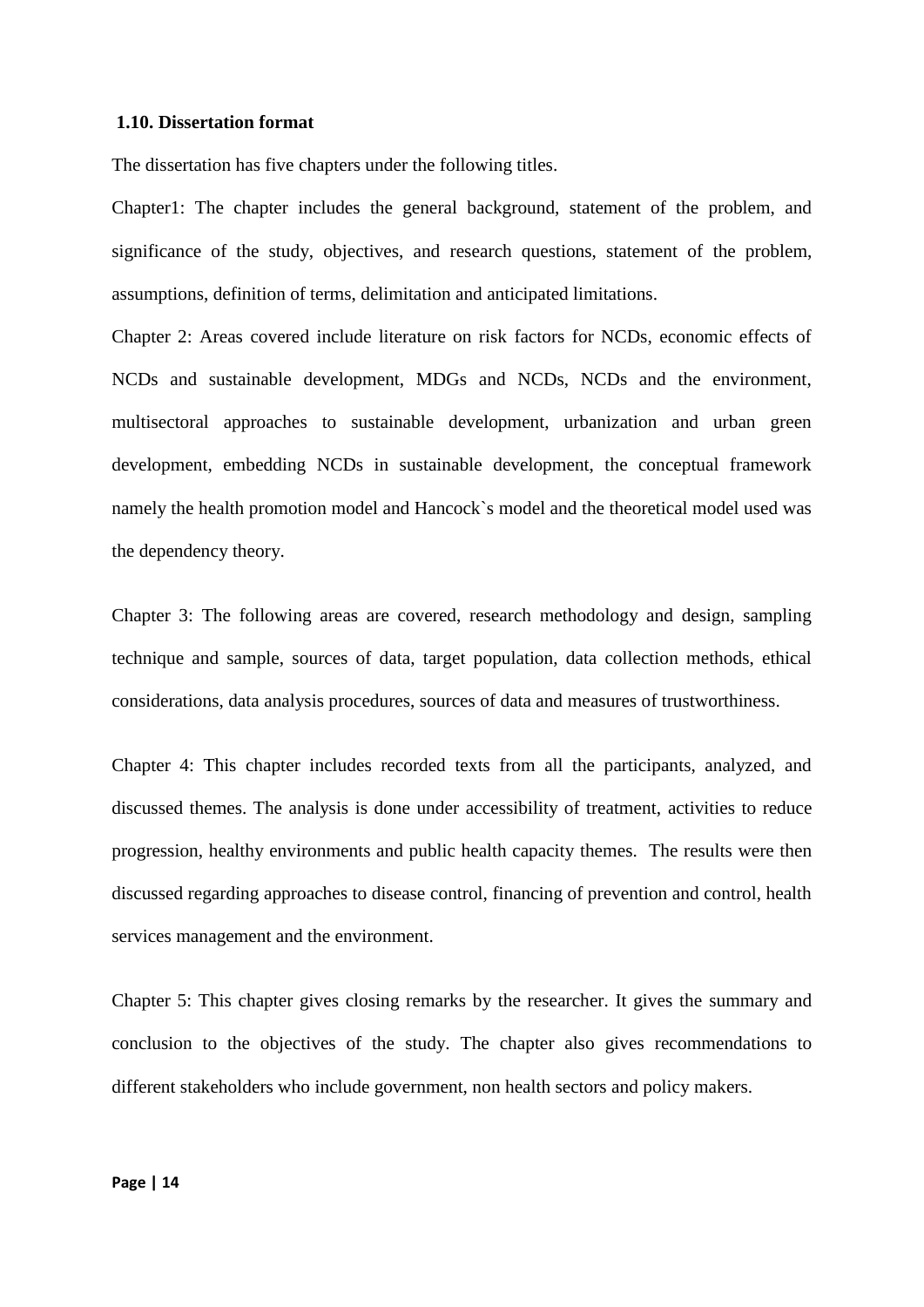## <span id="page-27-0"></span>**1.11. Chapter Summary**

The first chapter sets the foundation for a study on the prevention and control of NCDs for sustainable development. This issue has attracted global attention as witnessed by several literature and studies in the world as well as the region on NCDs. Most of the reports and researches have unearthed that NCDs are on the increase. The effect of the increase is negative on development. The proposed research will draw a lot from studies carried out throughout the world and the reports on NCDs in Zimbabwe.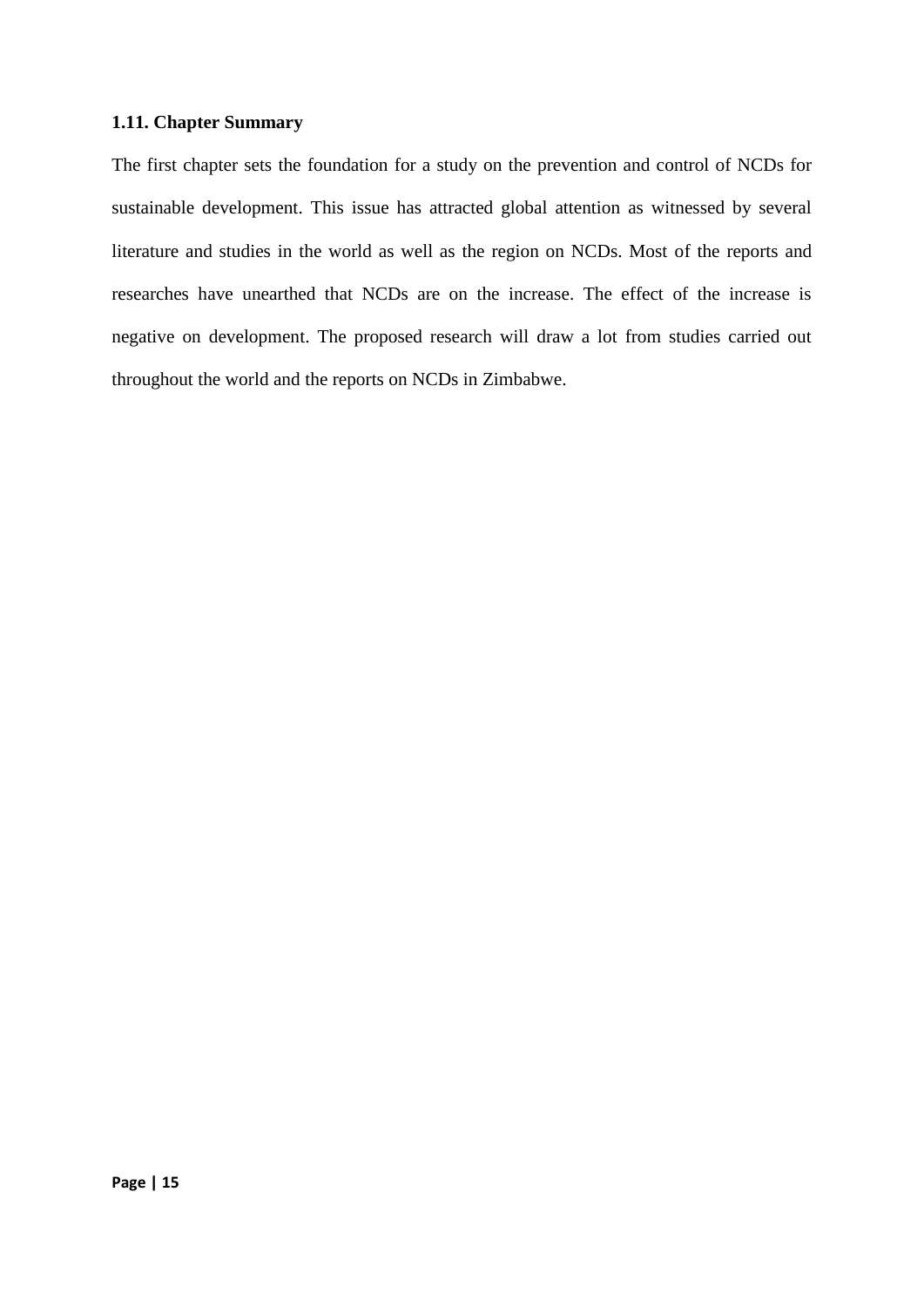#### <span id="page-28-0"></span>**CHAPTER 2: LITERATURE REVIEW**

#### <span id="page-28-1"></span>**2.1. Introduction**

This chapter is going to focus on literature that has been written in the field of NCDs and sustainable development. This is done with the view of identifying the gaps that exist in this field. Most of the literature reviewed is from studies done across the world, in the sub-region as well as in Zimbabwe. A detailed discussion of the major risk factors for NCDs will be done in order to have an understanding of how these contribute to an increase in the disease burden. Second the researcher will look at how NCDs cause poverty, at household level in health systems and on national economies. The relationship between sustainable development and NCDs will also be examined. Health promotion concepts will also be discussed in order to inform the strategies that can be adopted to promote prevention and control of NCDs for sustainable development. The theory of development that the researcher adopted for the study is the dependency theory. This theory will be examined in order to explain how dependency on the west perpetuates an increase in the prevalence of NCDs and consequently increasing poverty.

#### <span id="page-28-2"></span>**2.2. Risk factors**

In 2000 HIV & AIDS was the major disease to be addressed with millions of people now receiving appropriate treatment. Idea of social determinants of health and disease was embryonic but has since developed with the publication of the report of who commission on social determinants of health and adoption of the Rio Political declaration on the social determinants of health (2011 October) where 25% reduction in mortality due to NCDs by 2025 (25 by 25 goal) was adopted as a result of human development and a means to achieve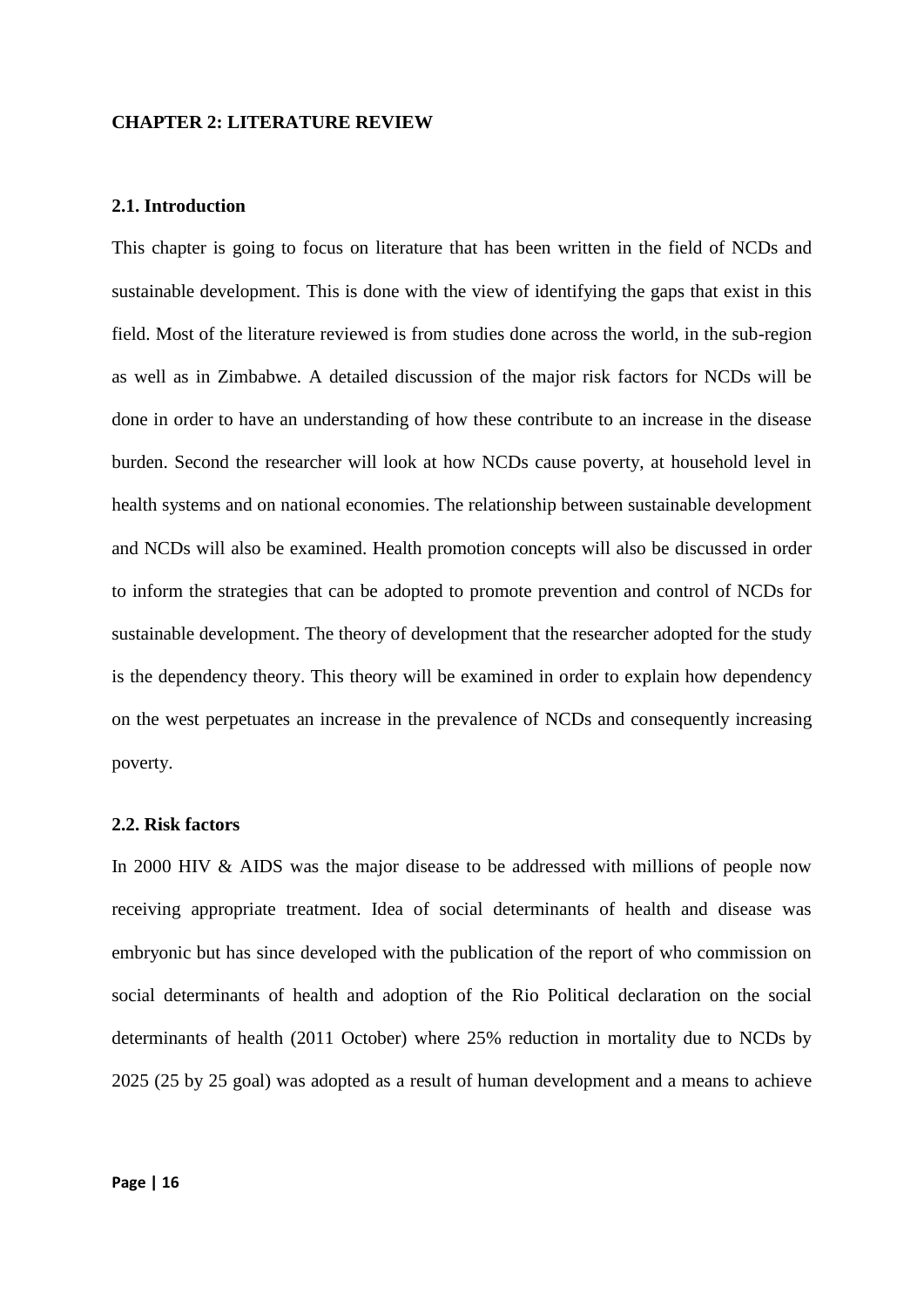developments. But there are risk factors that may make it difficult to achieve this goal, if left unaddressed.

These preventable risk factors cause most NCDs. The major risk factors of NCDs can be broken down into three that is economic transition, rapid urbanization and  $21<sup>st</sup>$  century life styles such as tobacco use, unhealthy diet, insufficient physical activity and the harmful use of alcohol. These can cause high blood pressure, overweight, obesity and raised cholesterol. These conditions can lead to diabetes, and heart diseases that constitute some of the major NCDs. Stroke is also often caused by high blood pressure.

The risk factors can be classified as modifiable and non-modifiable. Modifiable factors are those factors that can be changed for example individual and community influences, such as living and working conditions and socio-cultural factors. Non modifiable risk factors are those that an individual has no control over these included genetically inherited factors, sex and age. An examination of the risk factors will assist in determining how these contribute to an increase in people suffering from NCDs and what can be done to prevent and control the NCDs.

According to Dr Alwan (2010) the greatest effect of these risk factors is on low-and-middle income countries and on poor people in all countries. A vicious cycle occurs as poverty exposes people to various risk factors for NCDs and the resultant NCDs may drive people into poverty. This undermines the global goal of reducing mortality due to NCDs by 25% by 2025 poverty (NCD Global Action Plan 2013-2020). According to Puoane et al (2010) these risk factors operate from the most proximal (biological) to the most distal (structural).

**Page | 17** Biological risks include high blood cholesterol, genetics, early life origin, high body mass index and hypertension as well as diabetes. These risk factors are going to be looked at in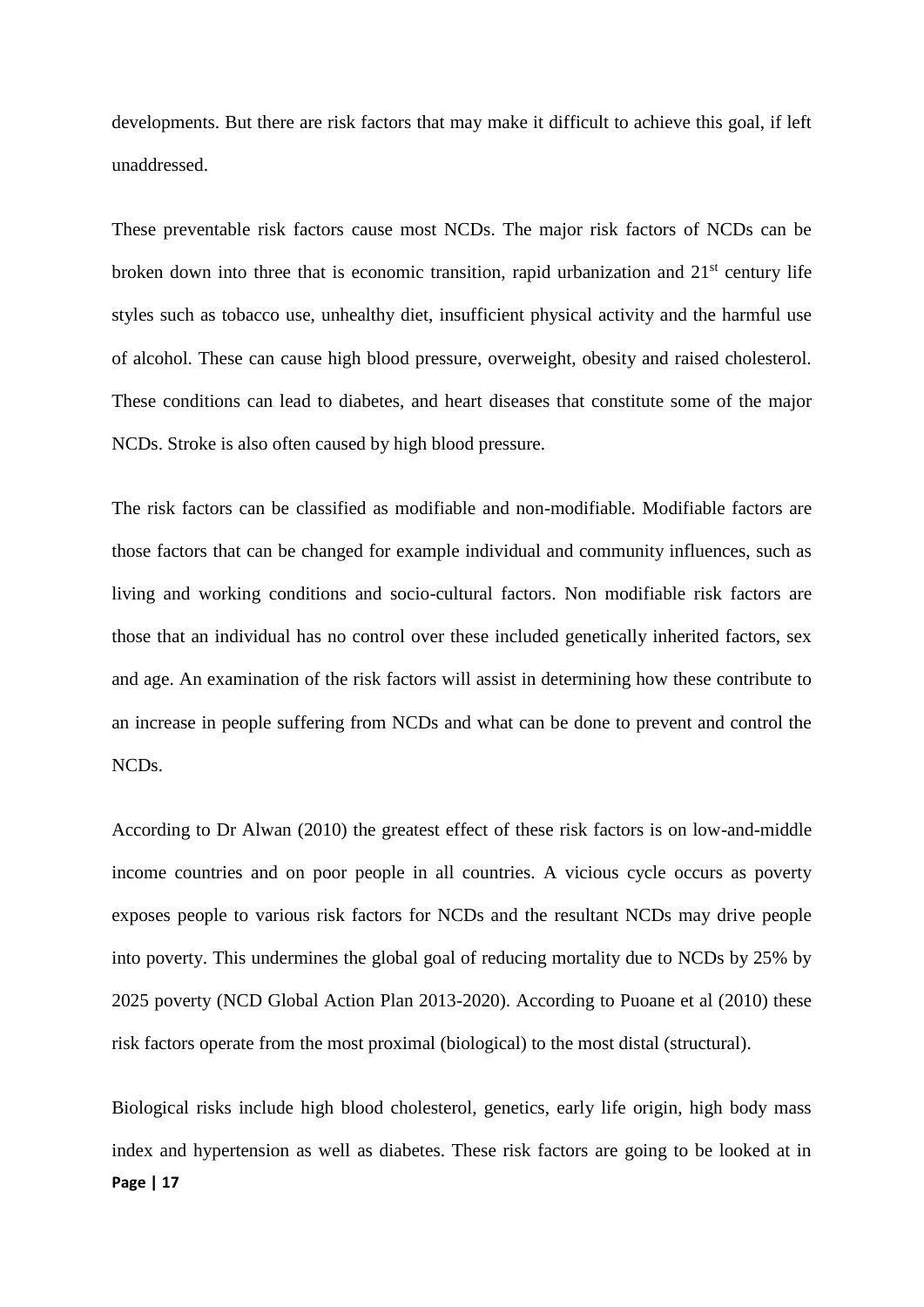detail. High blood cholesterol is high concentration of the different blood fats (lipids) in the blood. This concentration is known as hyperlipidemia. Puoane et al (2010) his comes as a result of consumption of huge amounts of food stuffs that are highly concentrated with saturated fats and trans fatty acids and cholesterol. This increases the cholesterol in the blood increases risk of heart attack. These fats are found in fatty red meat, eggs butter, cream and low fiber diet may also contribute to high blood cholesterol.

Some inherited genies may make people prone to some NCDS. Some people may be insulin resistant than other and will be therefore at higher risk of type 2 diabetes. Puoane et al (2010) explains that this is mostly common in adults but the number of children and adolescents with this condition are on the increase. The condition is a result of failure by the body to produce insulin in excess or when the body does not use the produced insulin. It is however important to note that the numbers of people with type 2 diabetes is on the increase as a result of diet and lack of exercise.

Several studies, explains Puoane et al (2010) have discovered a relationship between birth weight and growth and development as well as the development of risk factors for chronic diseases. Levitt (2005) states that children who survive Malnutrition are at risk of stunting and subsequent NCDS in adulthood. Catch up growth, Barker (1997) explains, involves babies born with low birth weight grow fast after birth and often become overweight as small children. As a result they develop high blood pressure and abnormal blood glucose metabolism, thus predisposing them to heart disease. This is what Barker (1997) called the barker hypothesis.

Raised blood pressure according to Levitt (1999) is estimated to cause 7.5 million deaths, 12.8% of the total annual deaths. This accounts for 87 million DALYs, 3.7% of total DALYs.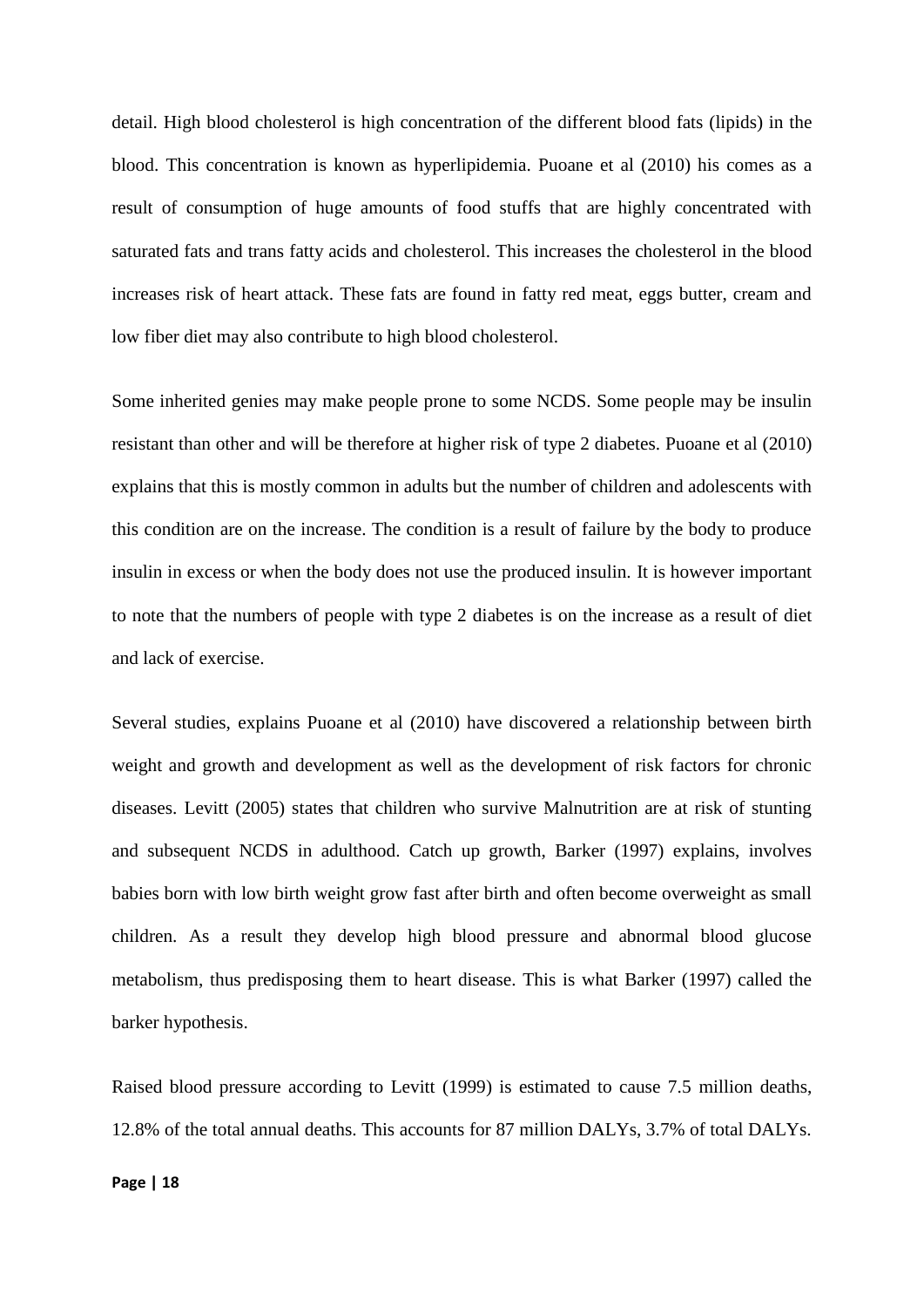According to Puoane et al (2006) blood pressure is related to the risk of having stroke and coronary heart disease. Raised blood pressure may also cause complications such as heart failure renal impairment and visual impairment (Vartiane; 2000). Puoane et al (2010) cites a study done by Razum (1997), where they explain that Hypertension can be controlled with diet and physical activity and prescribed medication. This medication may need to be taken for life and this may take a toll on individual household and national budgets.

A person is said to be overweight if they have a body mass index of  $>25$ kg /m<sup>2</sup> and obese when the body mass index is  $\geq$ 30 kg/m<sup>2.</sup> Globally 2.8 million people die yearly as a result of overweight or obesity. Being overweight and obese can lead to insulin resistance leading to diabetes and an increase in mortality rates, as a BMI increases. According to Puoane et al (2010) a high body mass index is closely linked to an increased risk of NCDS such as type 2 diabetes mellitus hypertensive diseases cancer & stroke.

Individuals are placed at risk of developing NCDS by social factors. These social determinants constitute causes of health problems that emanate from factors such as the environment, working conditions (where there is no adequate ventilation), living conditions (where there is no electricity) and socio-cultural factors (beliefs held by societies about thinness, overweight and obesity). Puoane et al (2010) explains that these include factors such as urbanization and globalization, environmental factors and socio-cultural factors. An explanation of each of these factors is given below.

Modernization brings with it economic growth which in turn draws people to urban areas from rural areas. In Zimbabwe the percentage of people living in urban areas has increased from 29% of the population in 1990 to 37% of the population in 2008 (Zimbabwe statistical fact sheet 2010) and according to WHO NCD country prolife (2014) is now at 38.6%. The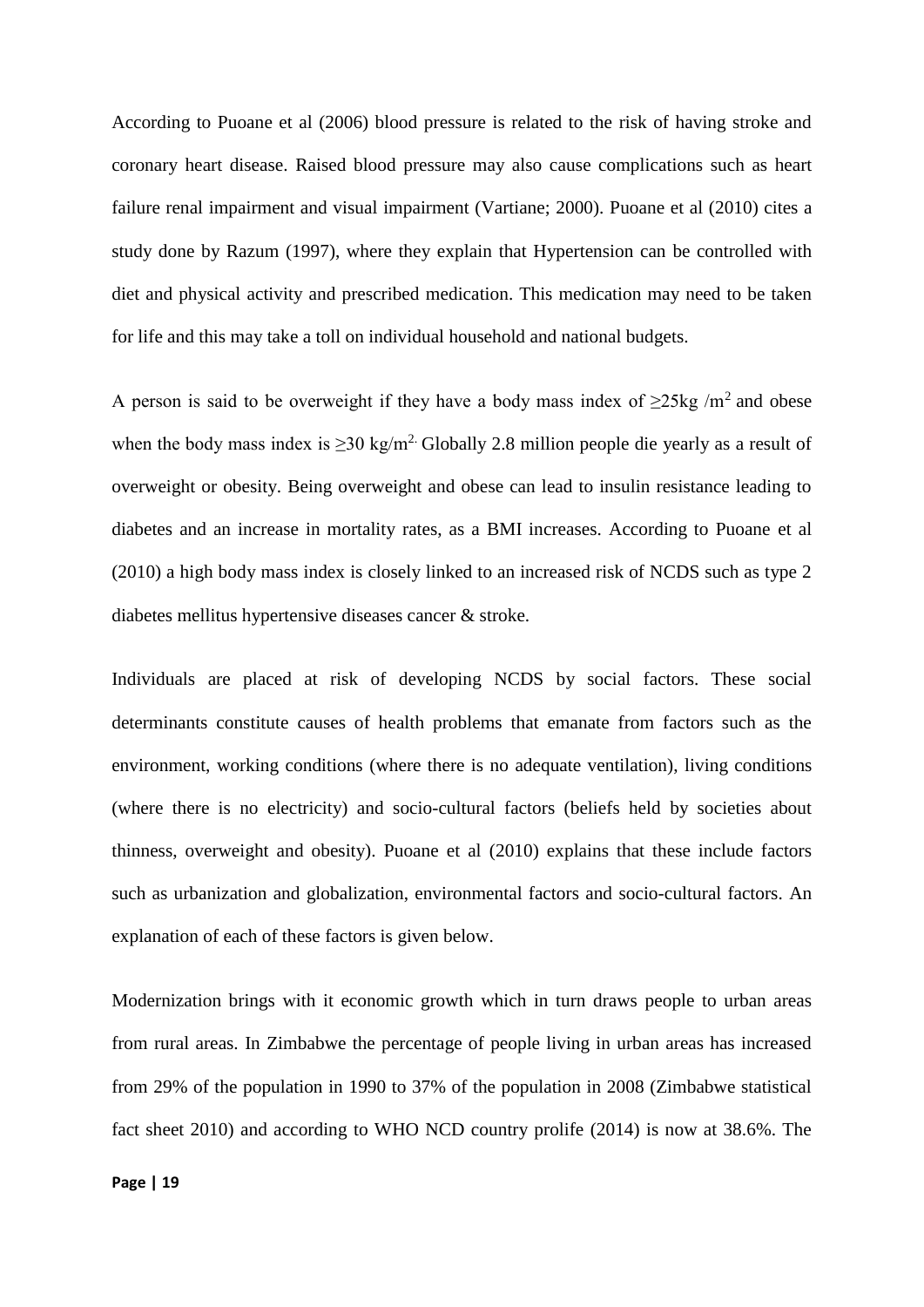risk with urbanization is that it leads to inactive life (sedentary life) and a change in diet. In urban areas people consume more sugar, fat and animal protein. Alcohol consumption is also high as well as cigarette smoking (Voster; 2005).

Rural urban migration has resulted in physical inactivity. Rural people are known for hard work traditional diet which consists of fresh food with plenty roughage, little sugar, fat and salt (Malentema 2002). Insufficient physical activity implies failure by people to engage in at least 30 minutes of moderately intense and frequent physical activity at least 5 times a week. Failure to exercise can then lead to heart disease, diabetes breast and colon cancer. Exercise reduces risk associated with stroke, hypertension and depression, and disability adjusted life years (32.1 million, 21% of global DALYS each year) are a result of lack of physical activity (Levitt; 1999).

Excessive use of alcohol may lead to premature death and disability. Hazardous and harmful use of alcohol is directly linked to increasing risk of some cancers, liver disease and cardiovascular disease. In 2004 2.3 million deaths occurred as a result of hazardous and harmful drinking. Above half of these deaths were a direct result of NCDS such as cancers, cardiovascular disease and liver cirrhosis. Hospedales (2011) argues that 4.5% of disability adjusted life years (global burden of disease) is caused by harmful use of alcohol.

In Africa there is generally low risk perception about obesity. Cultural and social beliefs hugely influence people's perceptions. It is greatly believed that thinness is as a result of sickness especially HIV and AIDS and personal problems (Voster; 2005). As a result women are encouraged to be fat so that they are attractive to men. Most men are overweight because they do not want to be viewed as having personal problems. This coupled with lack of exercise increases their body mass index and consequently risk of NCDs increases.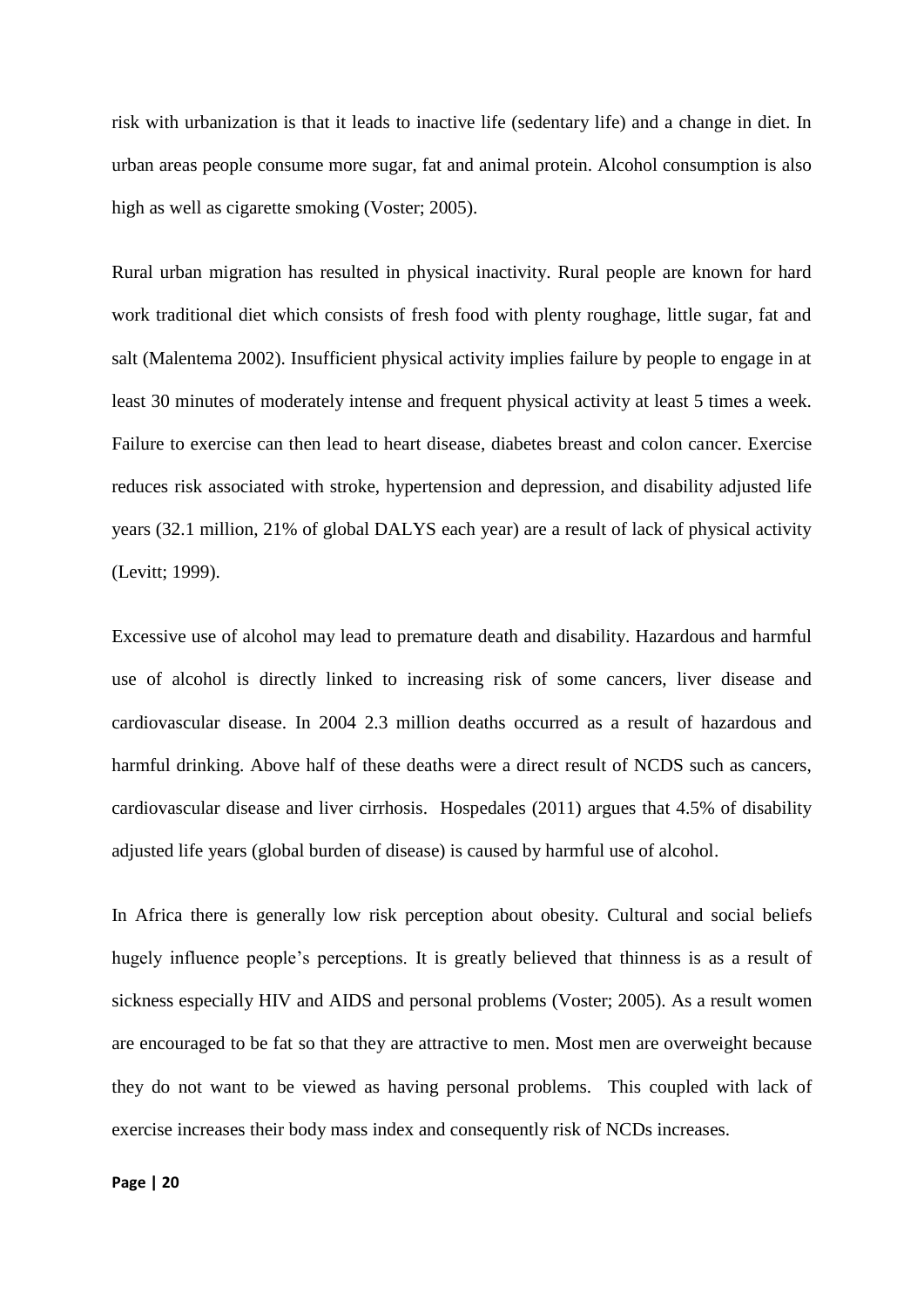Environmental factors constitute those factors which influence poor food choice and those factors that prohibit people to lead active lives. Norman (2007) identifies what he calls the obesogenic and structural environmental factors and socio-economic status. The advent of the electronic media has greatly influenced people to consume high energy foods. Advertising makes it difficult for people to make healthy choices about the food they eat. In South Africa television is the most readily available source of information (Charlton et al 2004)

The cost of organic food is higher compared to inorganic food. According to Chopra and Puoane (2004) environmental risk factors for NCDS include a shortage of healthy foods which have low fat content and low salt. An unhealthy diet is a diet that is high in energy like processed foods which are high in fats and sugars as well as salt. Reducing salt, results in reduced risk of blood pressure and cardiovascular disease. Risk of coronary heart disease and diabetes is increased by saturated fat and trans fats. An unhealthy or poor diet may constitute of fast foods, cakes, biscuits cool drinks and sweets.

Environmental factors that may present as barriers for people to be physically active are what are referred to as structural factors. The absence of parks, proper sidewalks and facilities for exercising, crime and violence are all examples of structural environmental risk factors. Parks give children and adults a safe place to play and thus exercise. Where sidewalks are present people can walk freely thus leading active lifestyles. An environment which is free of crime can be a motivator for people to exercise as they jog or take walks.

**Page | 21** Socio economic conditions hugely influence people's diet and how much they engage in physical activity. Living and working conditions contribute to NCD risk factors. Crowded and polluted living and working environments predispose people to NCDs. Pollution which could come from use of fire wood for cooking or living in areas where there are no sidewalks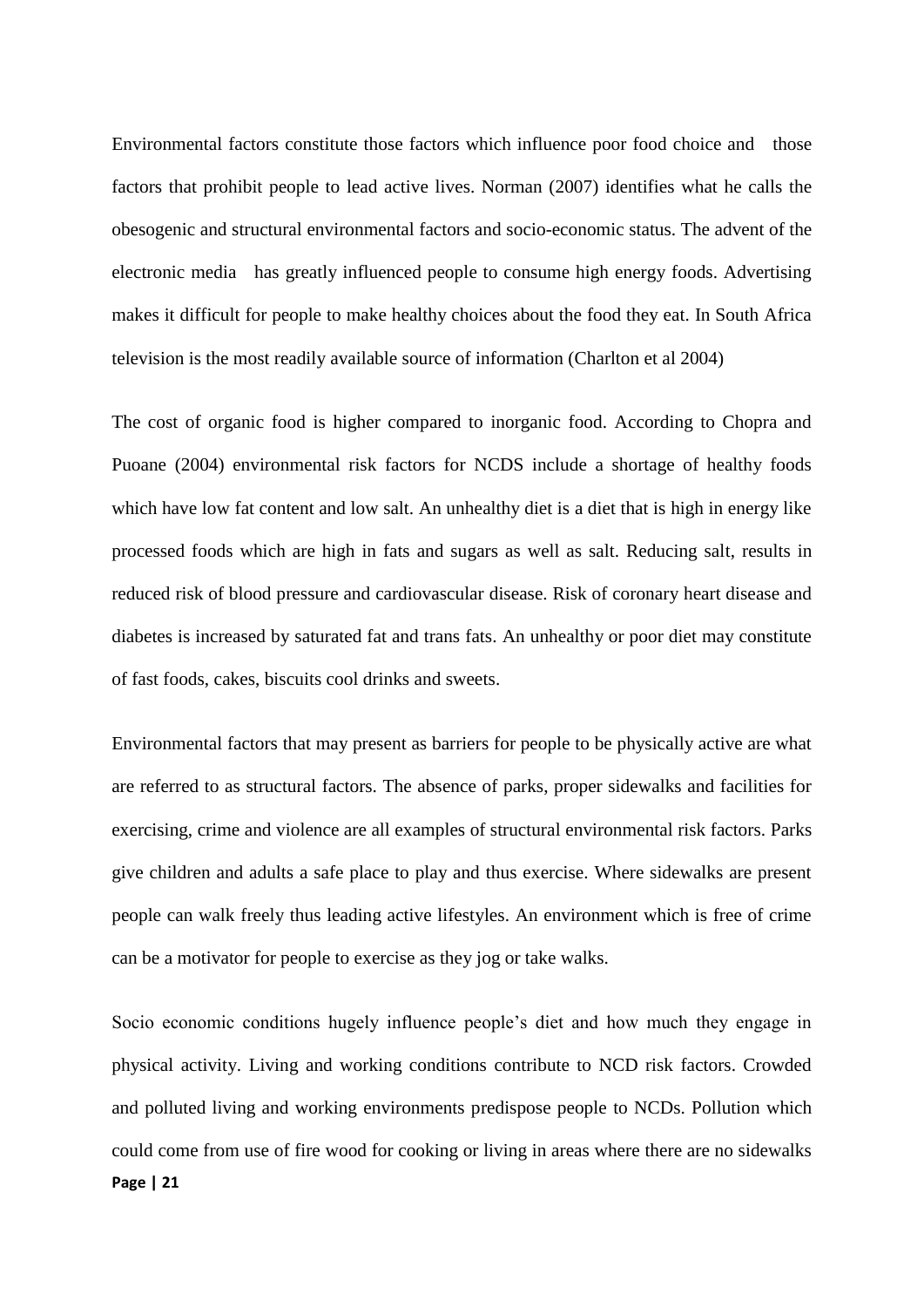or recreational parks to play and exercise further increases the risk of NCDs. Thus it becomes evident that social inequality has a bearing on NCDs.

Tobacco use can be both smoked and smokeless. Smokeless is that which is either chewed or sniffed and contains cancer-causing compounds. Hospedales (2011) argues that these may result in oral cancer, hypertension, heart disease stroke and other conditions; smoked tobacco on the other hand contains over 400 chemicals of the 400, 50 chemical cause cancers. Health risk also comes as a result of being exposed to second hand smoking (Global estimate of the burden of disease from  $2<sup>nd</sup>$  hand smoke, WHO (2010).

Statistics reflect that of the 6 million deaths from tobacco each year 600 000 are attributed to second hand smoke or exposure among nonsmokers. By 2020 WHO estimates above 7.5 million tobacco deaths. About 71% of lung cancer, 42% of chronic respiratory and 10% of cardiovascular disease death is linked to smoking. Tobacco use is one of the most modifiable risk factors. According to WHO (2010), 4 Million people die every year as a result of tobacco use. Estimates project that by 2030; smoking may kill one in 6 people globally if the prevailing trend persists. According to Mackay (2002) cited in Puoane (2010) 17 million people from the developing countries will be involved.

#### <span id="page-34-0"></span>**2.3. Summary of risk factors in Zimbabwe**

The table below summarizes adult NCD risk factors in Zimbabwe.

**Table 1: Summary of NCDs risk factors in Zimbabwe**

|                                                                                                                                                                                                                                                                                                               |                | Males   Female   Total |       |
|---------------------------------------------------------------------------------------------------------------------------------------------------------------------------------------------------------------------------------------------------------------------------------------------------------------|----------------|------------------------|-------|
| Current tobacco smoking (2011)                                                                                                                                                                                                                                                                                | 25,0%          | ${<}1.0\%$             | 12,0% |
| Total alcohol per capita consumption in liters of pure alcohol $\vert 10,8\% \vert 0,8\% \vert 0,8\% \vert 0,8\% \vert 0,8\% \vert 0,8\% \vert 0,8\% \vert 0,8\% \vert 0,8\% \vert 0,8\% \vert 0,8\% \vert 0,8\% \vert 0,8\% \vert 0,8\% \vert 0,8\% \vert 0,8\% \vert 0,8\% \vert 0,8\% \vert 0,8\% \vert 0$ |                |                        | 5,7%  |
| (2010)                                                                                                                                                                                                                                                                                                        |                |                        |       |
| Raised blood pressure 2008                                                                                                                                                                                                                                                                                    | $30,1\%$ 31,6% |                        | 30,9% |
| Obesity $(2008)$                                                                                                                                                                                                                                                                                              | 2,14%          | 11.6%                  | 7,0%  |

**Adopted from WHO NCDS country profiles (2014)**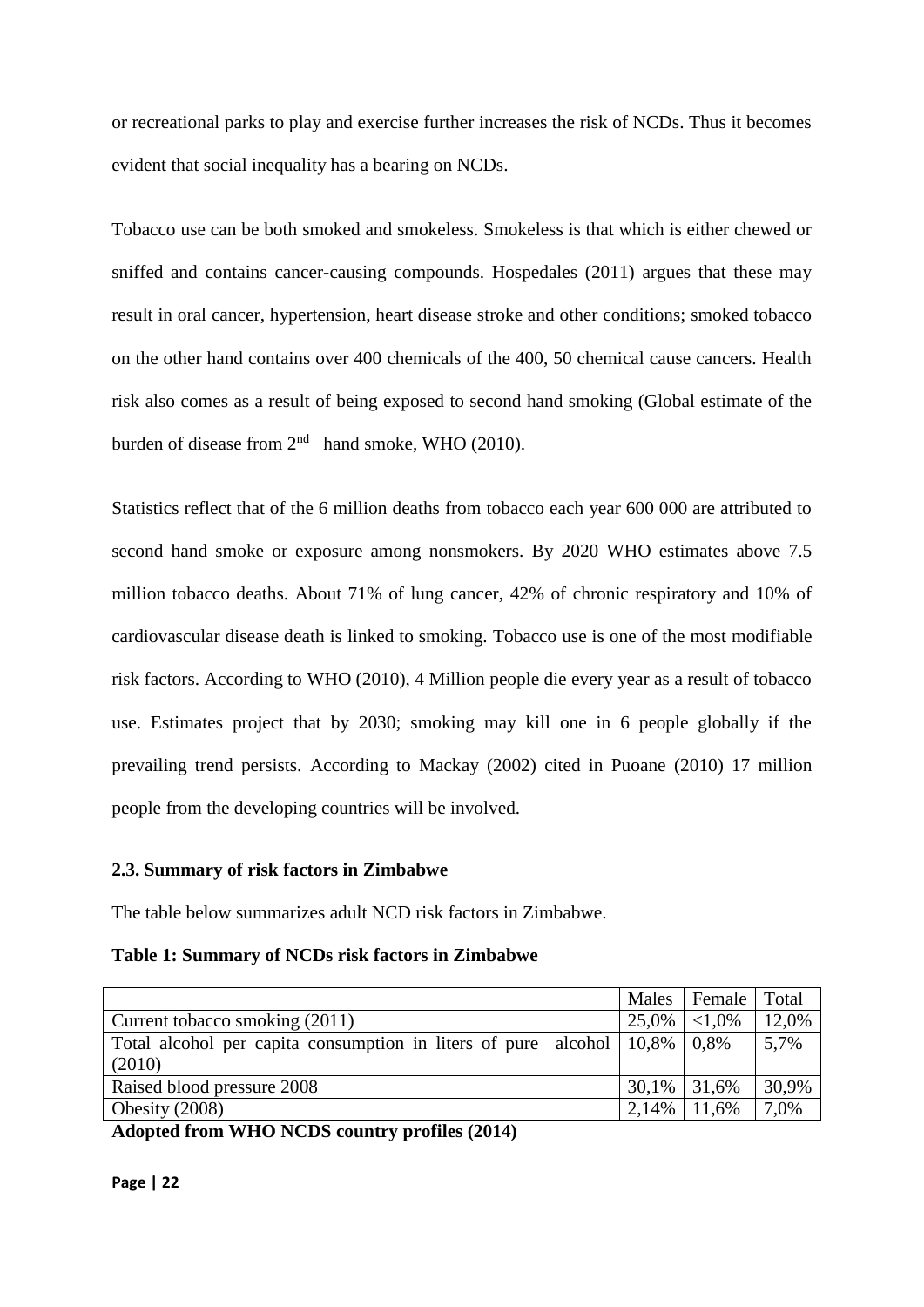#### <span id="page-35-0"></span>**2.4. Economic development and NCDs**

There has not been much research in the area of NCD health and economic development in Zimbabwe. The literature that this researcher used for this section is mostly from research done across the globe especially in Europe, Asia and some South American countries. These researches have shown that there is a close link between economic development, at household level and in health systems development as well as at national level, and NCD prevention and control.

#### <span id="page-35-1"></span>**2.4.1. Economic impact of NCDs on households**

According to a survey done by the World Bank; Narayan et al (2000), in 60 countries sickness was discovered to be a frequent trigger for downward mobility. NCD related health care costs lead to a decrease or eventual loss of household income. Thus a vicious cycle emerges where poverty causes an increase in the incidents of NCDs and NCDs associated treatment and care costs cause poverty as those with the least financial cushion can withstand the effects of NCDs.

A report by the world health organization (2010) indicates that 100 million people are, each year, pushed into poverty because of payments for health services form direct out of pocket payments. This is exacerbated by the fact that 50% of total health expenses in most low-and middle income countries are from out of pocket payment. According to the Zimbabwe statistical fact sheet (2010) out of pocket expenditure as a percentage of private health in Zimbabwe was at 45.5%in 2000 this increased to 50.4% in 2007. NCDs worsen social in equalities as their burden is worse on those poorly resourced in terms of finance. This increases the chances of families being impoverished. In the event of sickness or a death of the family's bread winner as a result of NCDs major cuts in the family's income can result in reduced spending on food and education. Family asserts may be liquidated.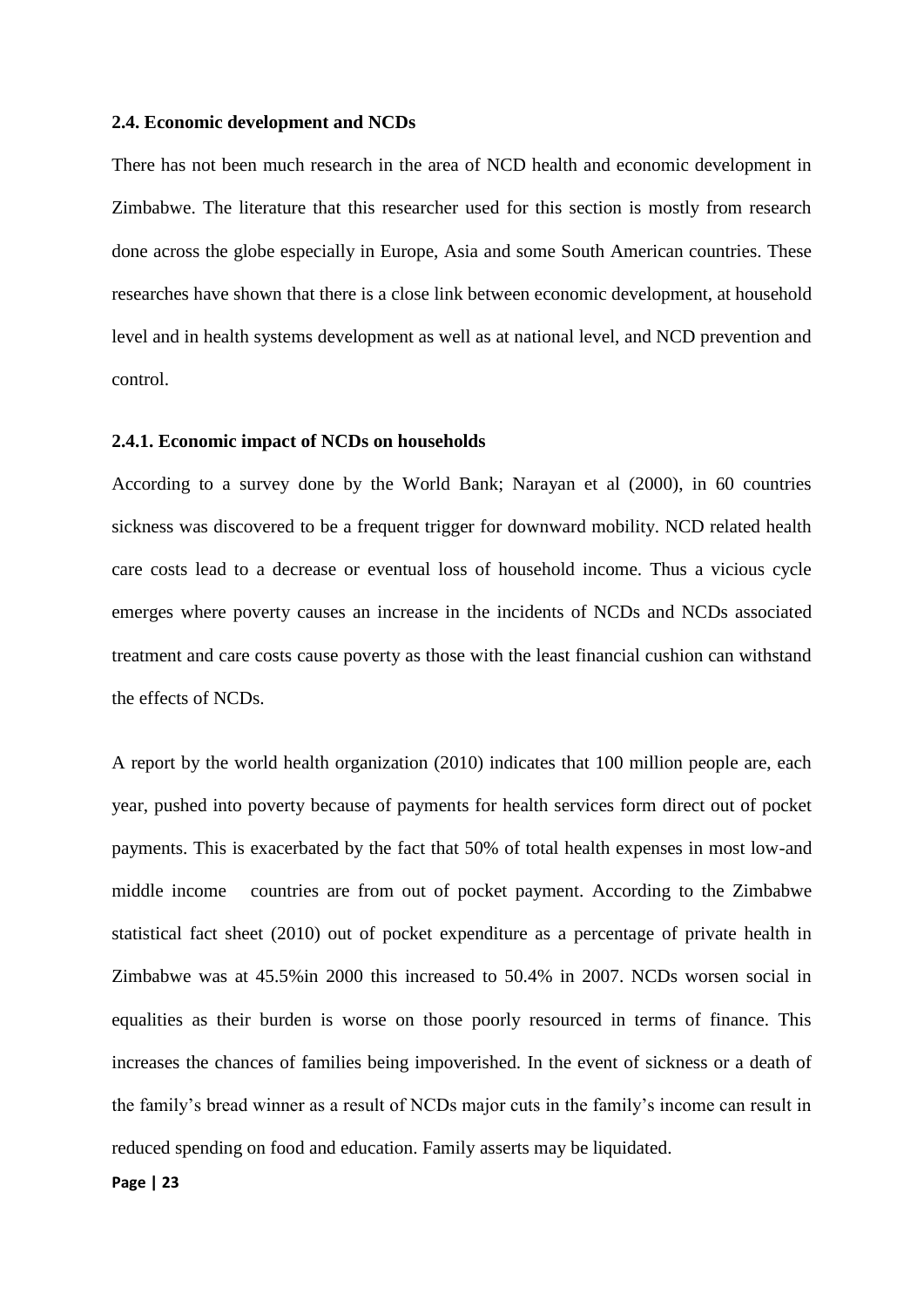According to Savak et al (2010) premature and preventable death as a result of NCDs may lead to widowhood and poverty, thus increasing the burden on social welfare on countries without adequate social policies. Care and investment in children may also be lost. NCDs are associated with disability in some instances as a result of stroke. Permanent disability of bread winners may cause poverty. This is because disability is a burden normally thrust on women and children. Women and children might forego education as well as employment opportunities leading to financial insecurity later in life. Thus children may lose opportunities for going to school and women may also loose sustenance for their families.

Very little data is available on how out of pocket expenditure for health care (NCDs) affects Zimbabwean population. Available information is on studies carried out in India, Russia, Nepal, Brazil, Malawi and Tanzania. In 2004 in between 1:4 million to 2 million people experienced high spending and between 600 000 and 800 000 were thrown into poverty as a result of cardiovascular disease and cancer care (Mahal et al; 2010). Krut et al (2009) reveals in their study on borrowing and selling for health that of every four families affected by NCDs one family borrows or sells assets to pay for health care in the world's poorest countries.

There are projections from WHO that the prevalence of NCDs will increase. This in turn implies that the economic impact of NCDs will grow and if not controlled will have negative effects on sustainable development. This is because studies such as Russian federation living standards measurement carried out between 1997-2004 shows that NCDs have long term expenditure as they are chronic disease.

**Page | 24** The cost of medicine is so high in developing countries, such that it may cost up to eight days wages to purchase a month's supply of treatment for cardiovascular disease and a day's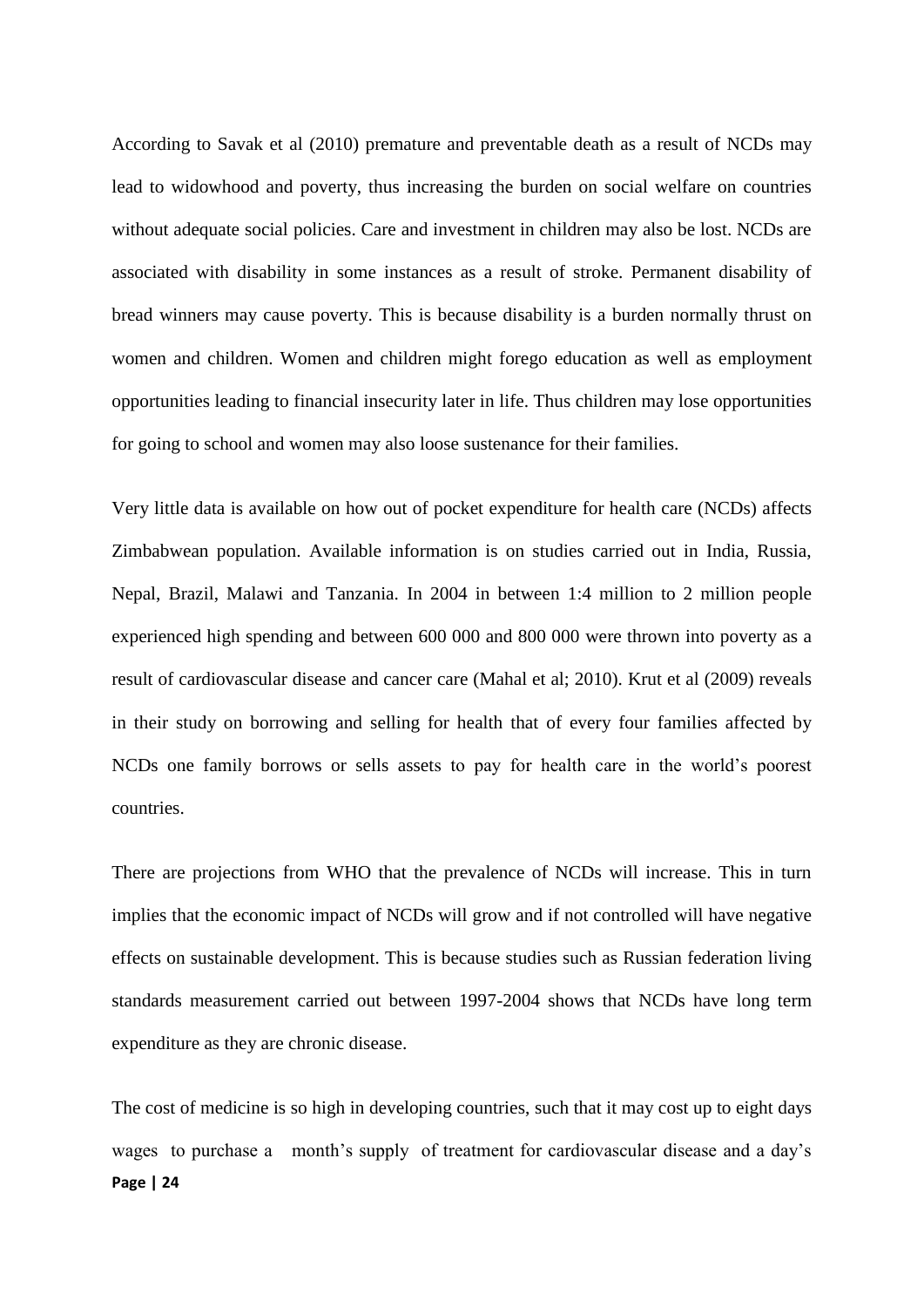wage to purchase medicine for diabetes (Gelders et al; 2006) and Cameroon et al ;2009). In Malawi treatment for coronary heart disease costs 18.4 day's wages and the cost of one month treatment for asthma is 9.2 day's wage in the same country (Mendrs et al; 2007). Neuhan et al (2001) explains that for Tanzanian households the cost for diabetes treatment is about 25% of the minimum wage. Clearly the data presented above reflects a need for prevention and control of NCDs for sustainable human development. This area has hugely been understudied in Zimbabwe and there is need to pursue it in order to inform policies and programs.

#### **2.4.2. Economic impact of NCDs on health systems**

The cost of health is continuing to increase due to an increase in the number of people suffering from NCDs. The cost of treatment of diabetes only is up to 65 billion in Latin America and the Caribbean region. This is about 2% to 4% of the GDP Wild et al (2004) and Zhang et al (2010) puts this at 8% to 15% of national health care budgets. The cost of health care is not only increasing in low income countries. Oman a high income nations has realized an increase in per capita expenditure as a result of NCDs. In a period of 10years from 1995 to 2005 a 64% increase in health expenditure has been realized. According to Al lawati (2008) it is projected cardiovascular diseases will be accounting for 21% health expenditure in 2025 in the same country.

**Page | 25** According to the African health observatory (2010) government expenditure on health in Zimbabwe was at 9% of total expenditure, in 2000 it was at 10.7% and this decreased in 2001 to 8.9%. Per capita total expenditure on health (Ppp int. \$) was at 26 in 2000 and decreased to 20 in 2007, while in Africa it was at 86 in 2000. This trend shows that as NCDs increase expenditure on health also increases. These preventable health problems are taking a toll on national health budgets as well as individual household incomes, thus they have become a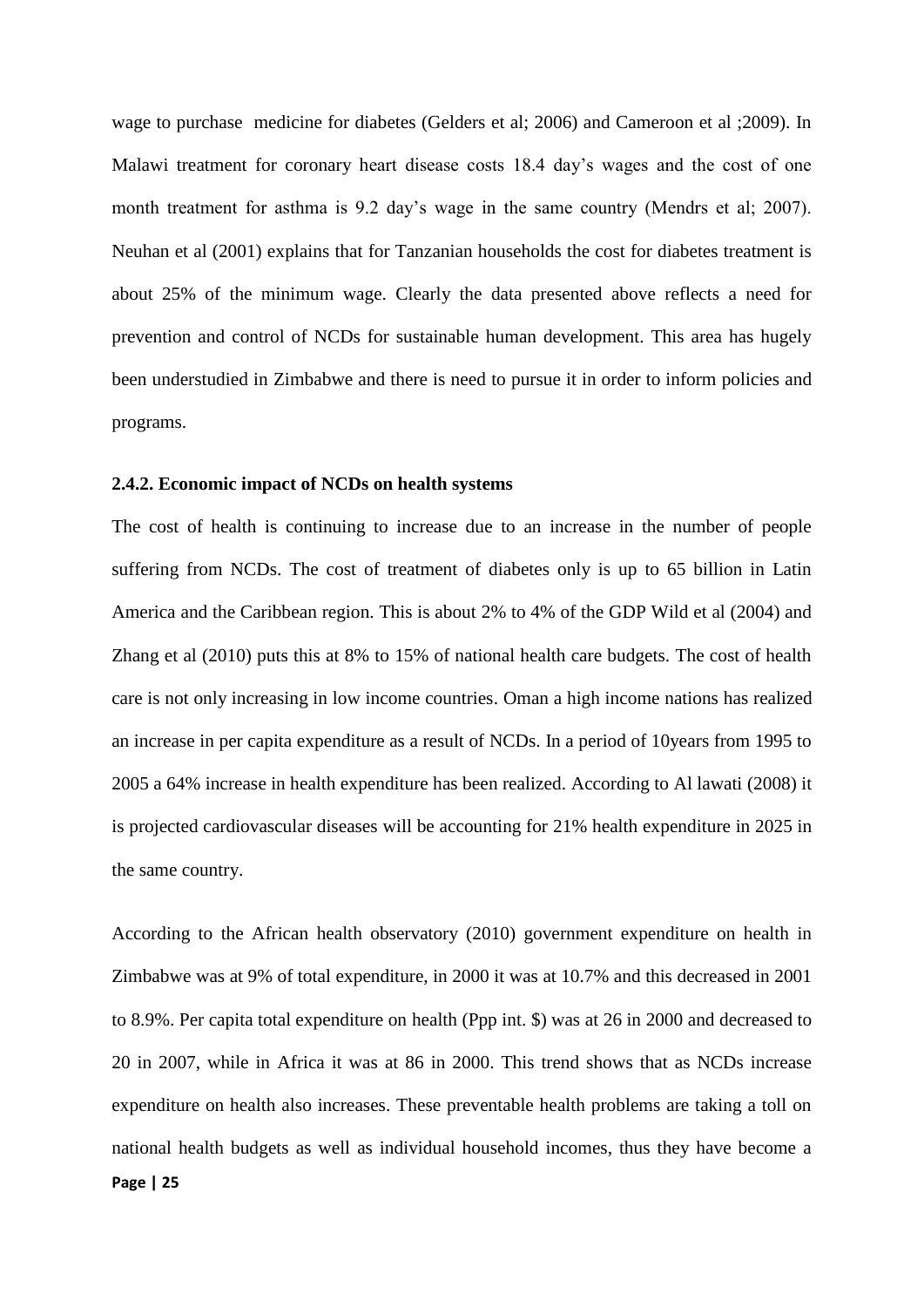developmental burden and in turn are affecting socio-economic as well as environmental development

#### **2.4.3. Social factors and NCDs**

NCDs cause inequality as they result in unfairly distributed opportunities. Poor people are more exposed to risk factors and consequently have an increased burden of disease but they have little resources to deal with them. The poor are more exposed to NCD risk factors because they cannot afford the cost of less energy dense food stuff. The poor can neither afford the cost associated with screening or treatment of NCDs. As a result there is an increase in the numbers of poor people who are suffering and dying from NCDs, thus cause orphan hood which is closely linked with poverty. Failure to access treatment and care has led to increased need for chronic care like dialysis and burden on home based care givers places a burden on families, thus causing social disruption (Kimmel 2001).

Gender inequality is both a cause and a consequence of NCDs, chronically ill patients need care and this is normally provided by women and girls. Women and children might forego education as well as employment opportunities leading to financial insecurity later in life. Savak (2004) explains that premature and preventable death as a result of NCDs may lead to widowhood and poverty. This increases the burden on social welfare on countries without adequate social policies. These may forego education and employment opportunities. This puts them at risk of financial insecurity. This causes social inequality.

According to the NCD Alliance (2010; 2) "inequalities are a major driver of NCD epidemic and social factors or the conditions in which people are born, grow, live, work and age, are at the root of much inequality" education and income hugely influence vulnerably to NCDs and their risk factors. In Asian countries such as Thailand Bangladesh, India and the Philippines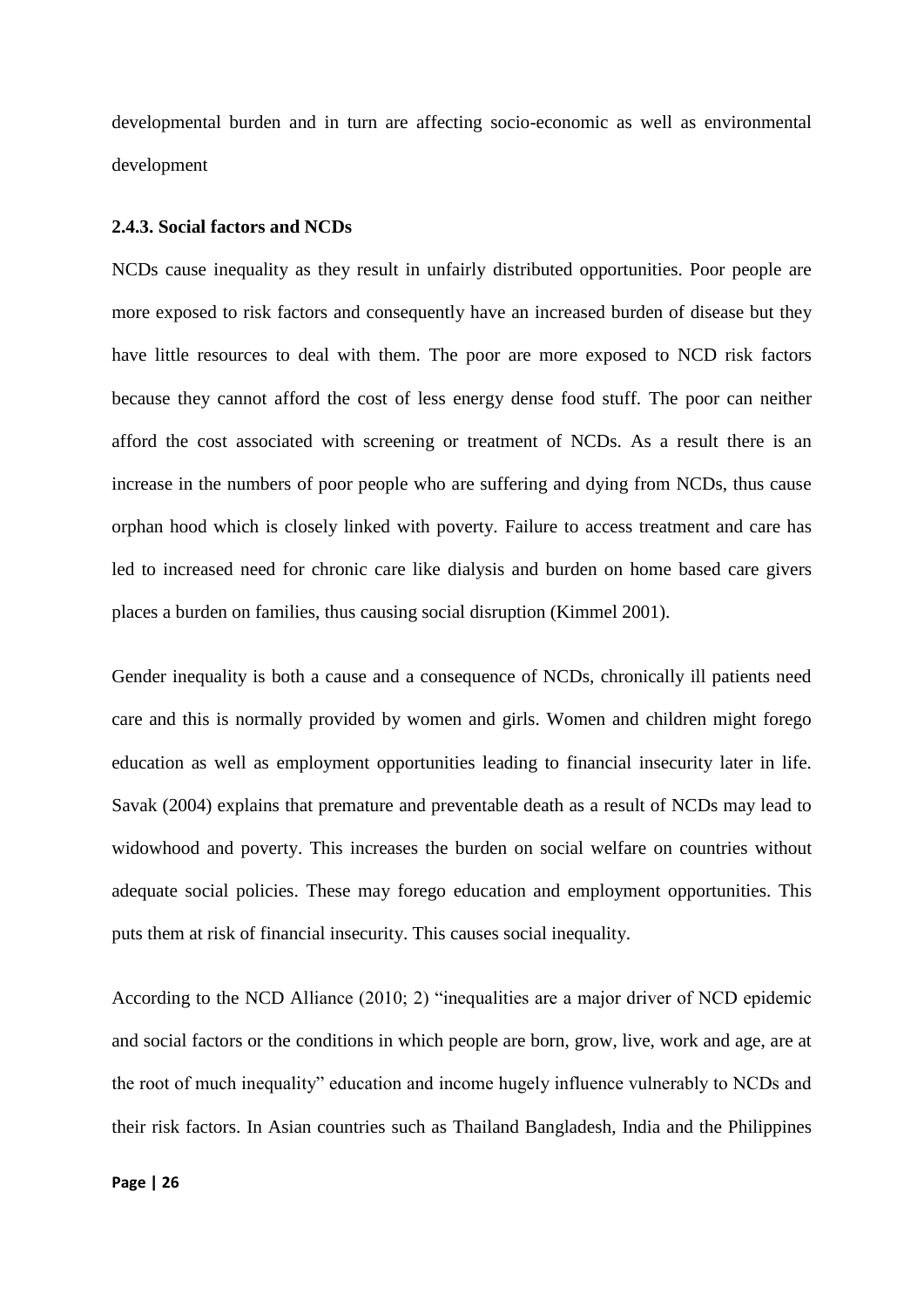tobacco use is highest among uneducated and poorest populations (Palipudi et al 2012). Removal of barriers to preventing access to health services and addressing social conditions that expose people to NCDs must be set as a priority (WHO Global Status report) Bangladesh has made huge strides in addressing these through inclusion of NCDs in strategic investments Plan and public financing insurance health vouchers.

## **2.4.4. NCDs prevention and control and poverty alleviation**

If prevention and control of NCDS is strengthened the health and economic burden on the poor and more vulnerable groups is reduced. Health care systems are also strengthened through NCD control and prevention. This will help improve interventions "for all diseases and health conditions, including improving and strengthening, public health literacy, human resources technical capacity, primary care capacity and delivery, diagnostic capacity, infrastructure for secondary and tertiary care and procurement strategies for essential medications". (American Cancer association 2012; 4) Maternal and child health will benefit from tobacco control and improved nutrition. Beaglehole (2011) explains that reducing smoking and indoor air pollution decreases childhood illness. Thus all these improvements in the quality and accessibility of health care may have a ripple effect of addressing poverty alleviation and promoting sustainable development.

#### **2.5. NCDs and sustainable development**

## **2.5.1. NCD prevention and control and sustainable development**

**Page | 27** Sustainable development policies on food security, sustainable agriculture, sustainable transportation and urban air pollution can help prevent some of the NCD risk factors. If NCDS are addressed within the frame wok of sustainable development they can provide evidence based support for the negative impact of some environmental policies. Educational efforts for NDCs prevention have a link to environmental sustainability. Wellness initiatives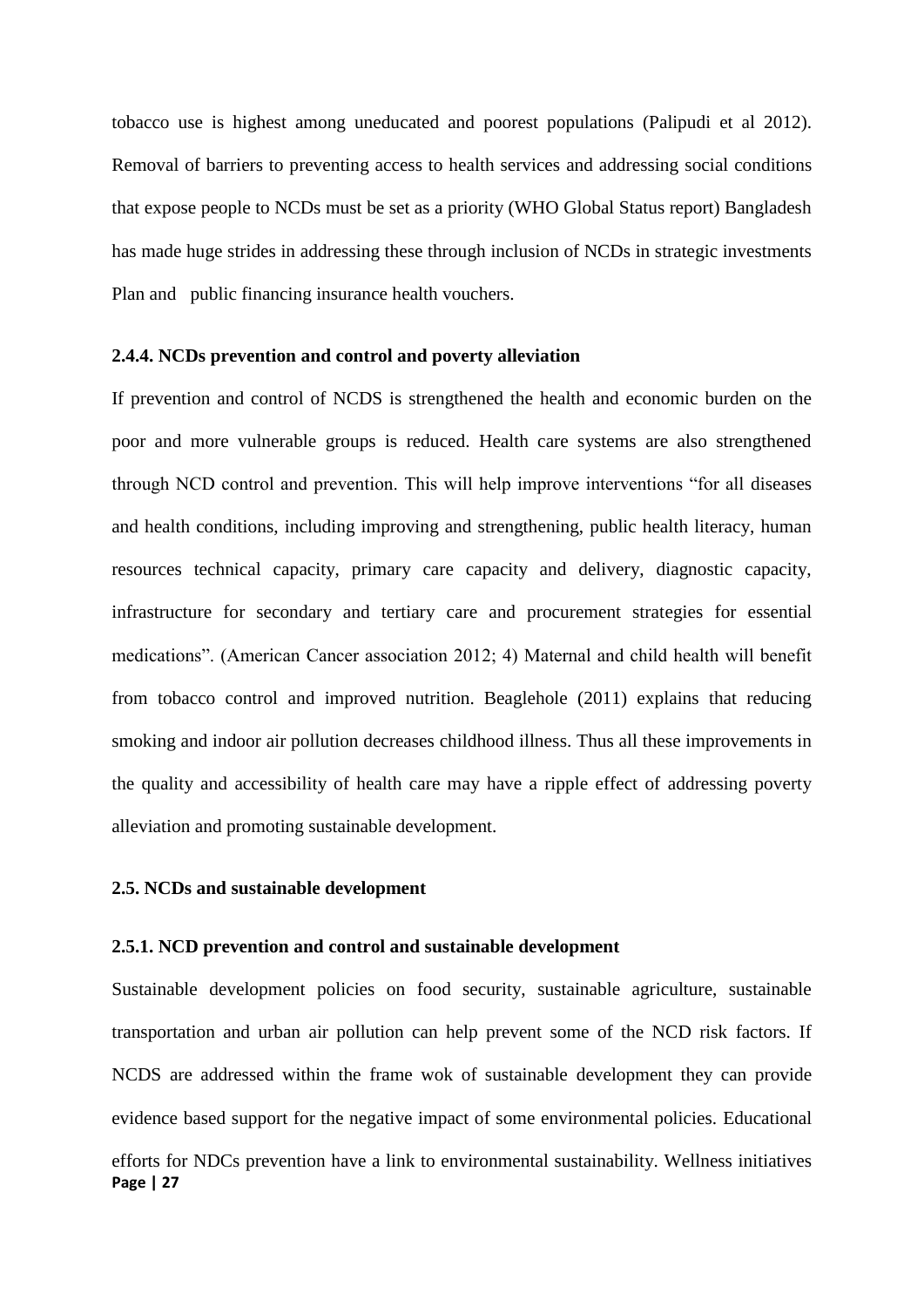by government and the private sector will contribute to a greener economy thereby reducing burden on the economy and health systems.

Demographic trends are important as they inform sustainable development policies and plans. NCDS can help in assessing impacts of sustainable development. Agenda 21 Paragraph 19 emphasizes the importance of monitoring demographic trends for the formulation of policies for development. But progress with NCDs has been slow, even though, importance of NCDs prevention and control, as a founding principle for sustainable development is well acknowledged. There is an interconnection between health and development. According to the American cancer society (2012) "environmentally problematic forms of economic development can result in severe environmental health and nutrition problems". Agenda 21 and the Rio declaration on environment and development acknowledge the connection that environment, socio-economic disparities and poverty have.

According to Agenda 21 Section I health is regarded as a very important condition for the realization of sustainable development goals. It cannot be over emphasized that human beings are at the centre for sustainable development. The American cancer society (2012) noted that the connection between NCD prevention and control and sustainable economic development is very much overlooked. It is of paramount importance to note that degradation of the environment and NCDS have similar causes and solutions and to include NCD challenge as part of sustainable development agenda is vital.

Curative and preventive health care systems that are accessible to all are regarded as important for sustainable development. Alleyne (2013) explains that multisectoral actions are also important for sustainable development. Multisectoral actions are also important for especially preventative health. Health related health sector, non health sector coordination is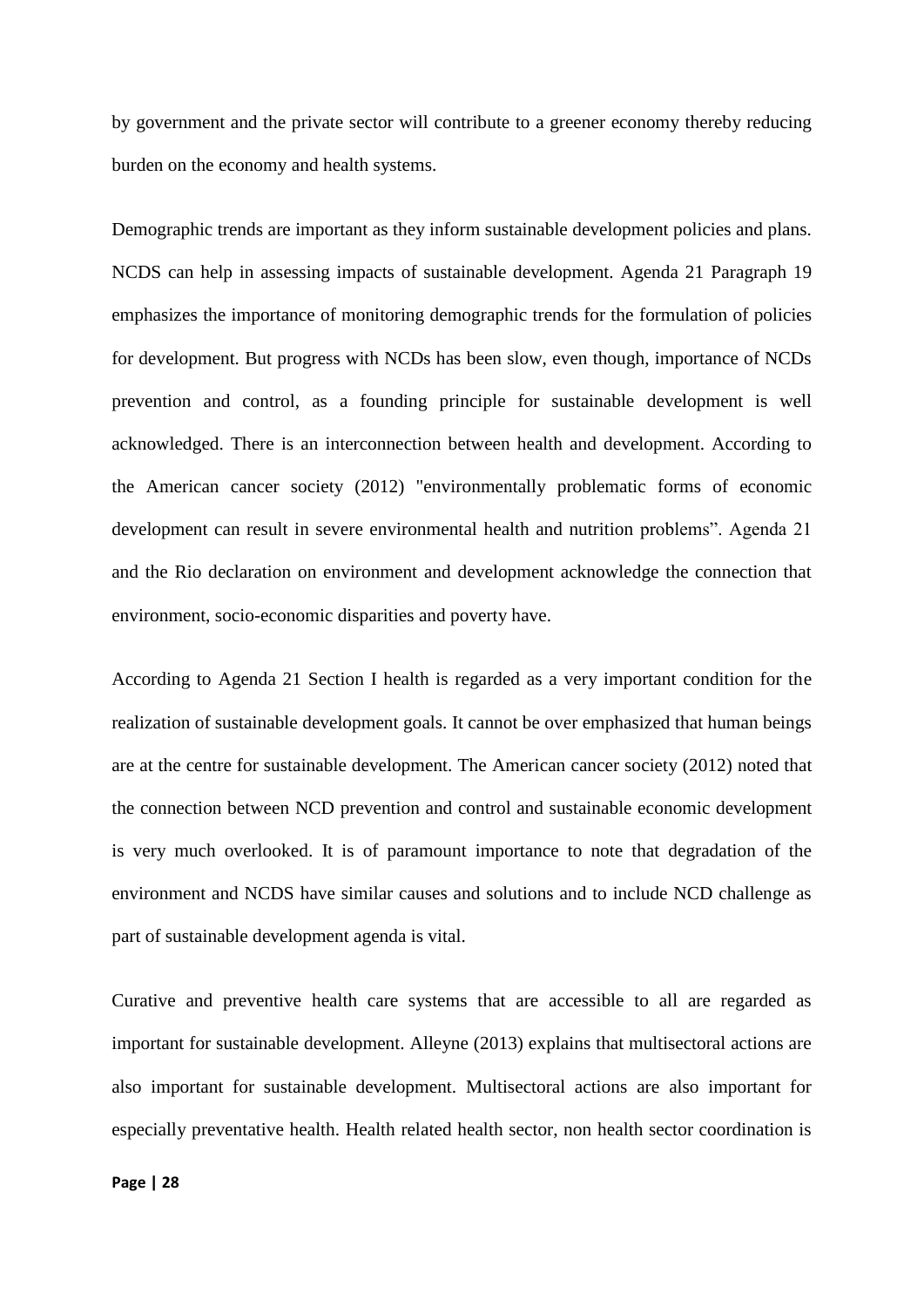also crucial (business, social educational and religious institutions) in coming up with solutions to health challenges (Agenda 21). The Johannesburg declaration on sustainable development also emphasized the need to "give priority attention to the fight against the worldwide conditions that pose severe threats to sustainable development which include chronic diseases (Alleyne; 2013). However despite the entire consensus that health is crucial to development there has been minimal focus accorded to NCDs.

Synergy between NCD control and sustainable development policies for the control of NCDs and environmental issues has the potential for significant synergies. The American cancer society has elucidated that there is need to combine environmental policies with those policies governing the control of NCDS. An example is that of the bio fuel policy being advocated for by Zimbabwe. While the bio fuel policy is very noble in principle it may undermine the country's food security and nutrition. Food security is an important part of sustainable agriculture development.

There is need to look after and give power to communities and groups that are vulnerable, such as women and children and the poor and voiceless within societies in decision making processes. Issues pertaining to fast paced urbanization, pollution, provision of essential drugs, universal access to heath are all important for sustainable development and are closely linked to NCDS.

The concept of duality of structure should be taken as the starting point in order to understand the relations between prevention and control of NCDs and sustainable development. It is the beginning of uncovering structural factors which either make possible or impossible sustainable development initiatives. There is a link between sustainable development and prevention and control of NCDs. As a result in trying to solve either health problems related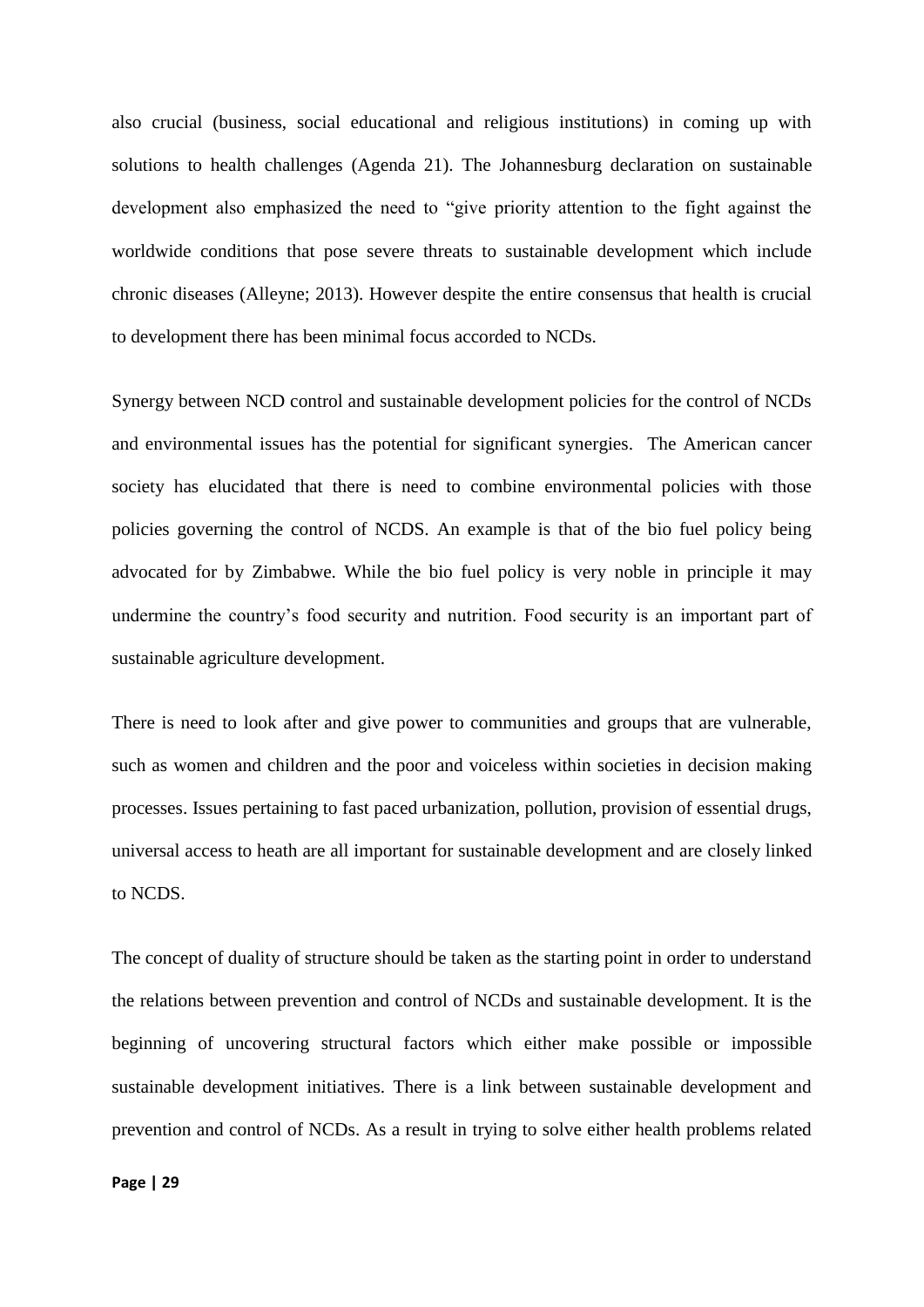to NCDs or sustainability problems new problems are created. According to Kjaergard (2014) it is a paradox that there are a number of initiatives for the promotion of prevention and control of NCDS and sustainable development but at the same time there is an increase in NCDs.

Kjaergard (2014) believes that his paradox is a result of failure to include NCD prevention and control and the sustainability dimensions at local, regional and global levels. These problems are caused by intensification of agriculture and food production. Brown et al (2005) explain that clearing of tropical rainforests for palm plantations in countries such as Malaysia, Indonesia, Cameroon, and Nigeria is intended to solve health problems. Palm oil is free from Tran's fat and provides affordable supplies of food oil. But the negative side is that palm oil is rich in saturated fats which are a risk factor for NCDs. Production and consumption processes caused by market forces together with cost reduction are the major causes of health problems such as NCDS.

Sustainable development according to Olsen et al (2003) and Shiva (2005) is a process towards a new normative horizon and implies a paradigm shift from a development based on inequality and over exploitation of natural resources and environmental services to one that requires new forms of responsibility solidarity and accountability. On the other hand NCD prevention and control is part of the dynamics of social organization, lifestyle and patterns of consumption and are influenced by the bio-physical environment. Therefore health including NCDs incidence is determined by a complex framework of social and economic systems, the bio-physical environment and the person`s individual characteristics behaviors, (Kjaergard; 2014). Thus focus of NCDs prevention and control should be on strength and assets to health.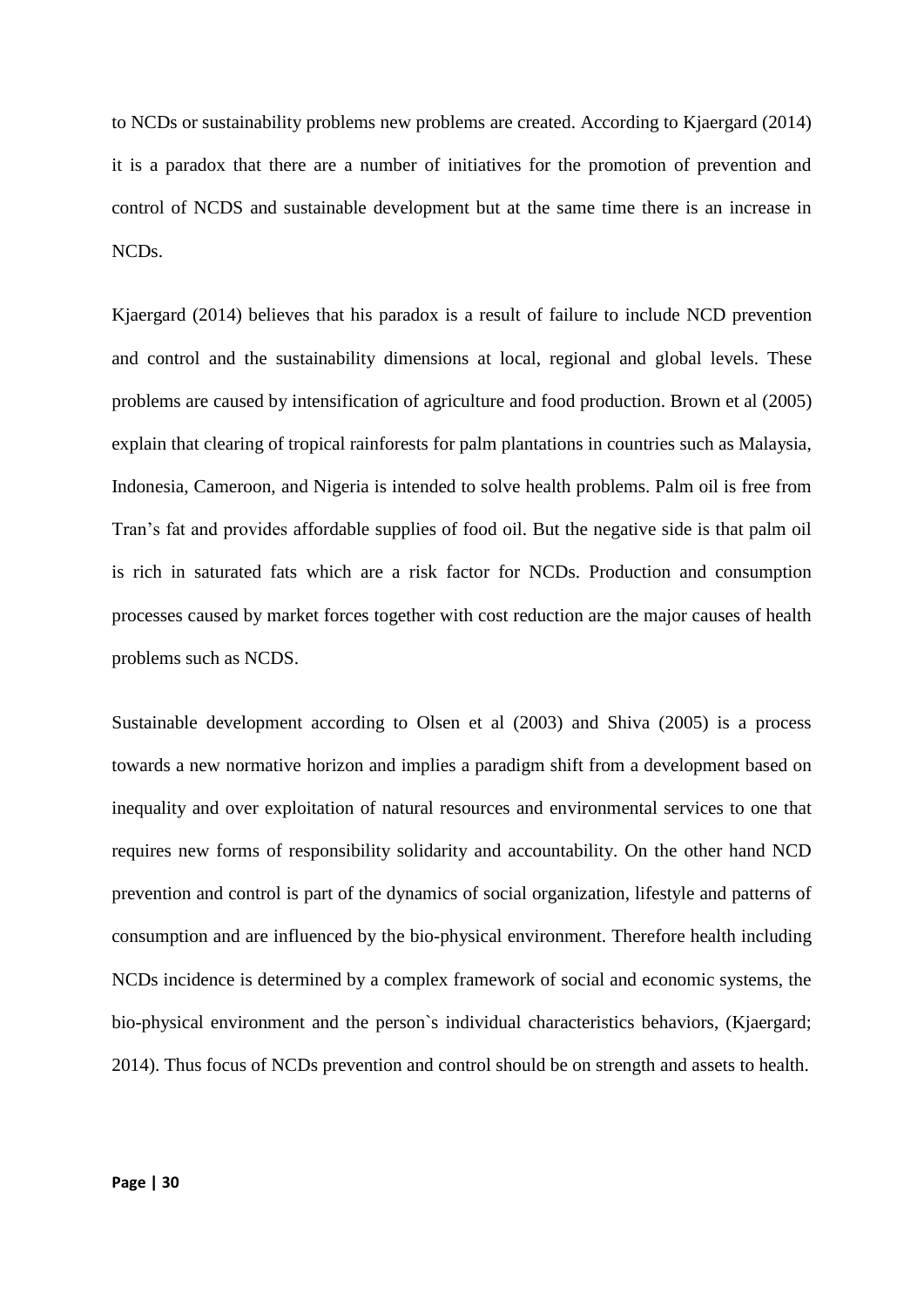Kickbusch (2010) is of the conviction that within the international arena, specifically WHO, environmental sustainability should be realized as a structural condition for promoting health. On the other hand health should be recognized as a precondition for sustainable development. The increasing demand for bio fuels and tobacco poses a threat to health and increases risk factors for NCDs as local farmers may substitute food crops with bio-fuels and tobacco. Tobacco processing may lead to pollution which is a risk factor for NCDs. Reduction in food crops threatens household food security and may result in malnutrition in children which is a risk factor for NCDs in adulthood.

According to FAO (2009) more people are living in urban areas than in rural areas. In Zimbabwe in 2008 38.6% of the population lives in urban areas (WHO NCDs statistical Fact sheet; 2014). Urban agriculture has the potential to improve availability and diversity of food as well as creation of jobs. Urban agriculture may reduce food insecurity which is closely linked to overweight and obesity (Haering and Syed 2009: 34-43). Eisenmann et al (2011) explains that food security and over weight as well as obesity coexist and that the prevalence of those over weight remains high among food insecure children.

Urban agriculture could be a way of making cities more climates friendly and strengthening local food markets. Lessons can be drawn from the city of Havana where about 70% of fresh produce is grown within the city's borders. (Altierr et al; 2012). Therefore applying duality to urban agriculture would mean to focus on structural factors and actors which enable or constrain changes in practice. Challenges may be the knowledge of local actors on the conditions for changes of the social system.

Neither health nor sustainability should be given precedence over the other in strategy development and hence in the implementation of concrete initiatives. To be truly integrative,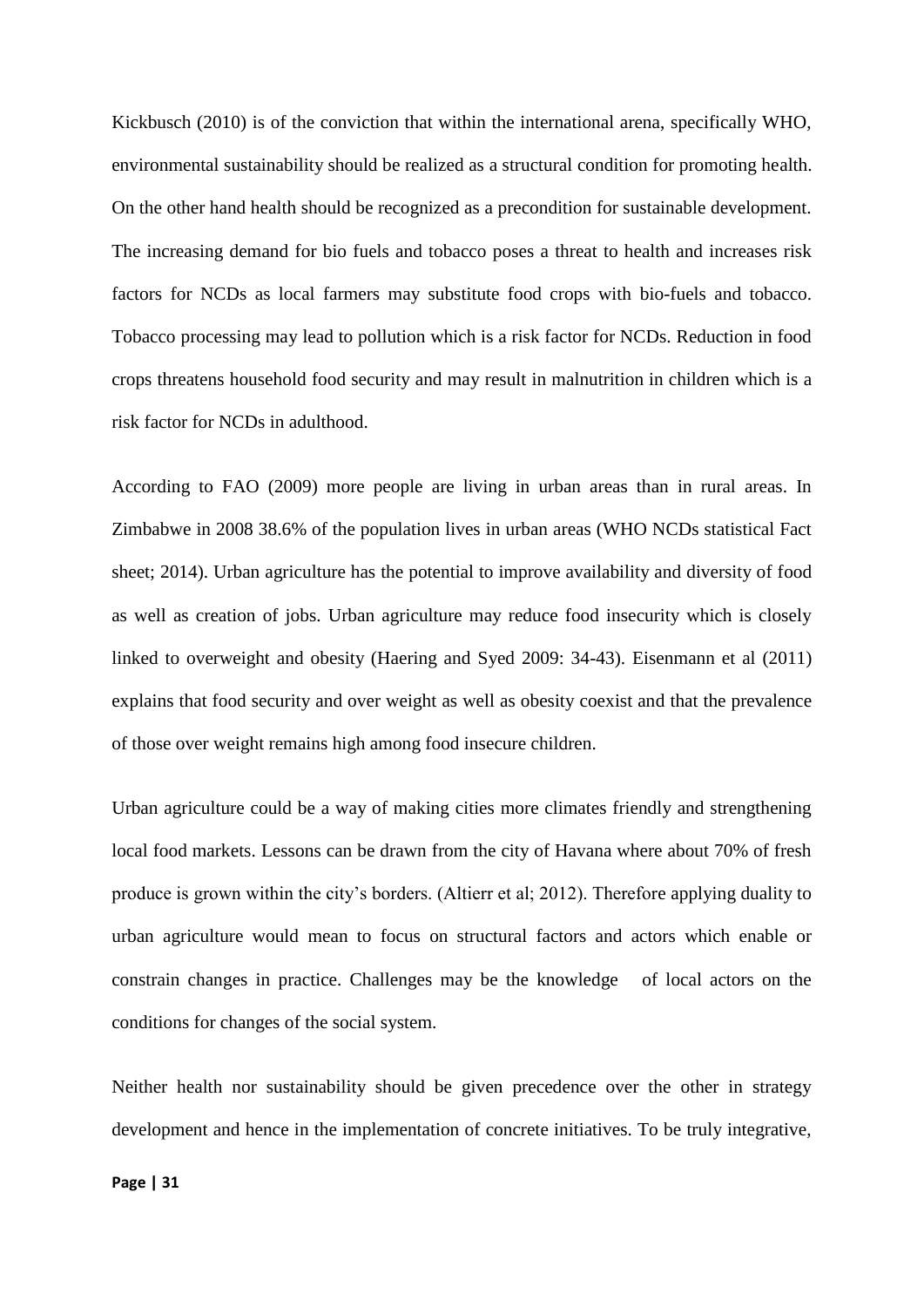a strategy should consider sustainability in a health perspective and health in a sustainability perspective and address both perspectives in the formulated policy strategies and the concrete development initiatives.

There is generally a short of knowledge on how strategies related to NCDs and sustainability work together. Thus it becomes vital to include social science in health issues more actively than they are today. Cooperation involves co-production of knowledge on how to incorporate health and sustainability as equal critical components in strategy development, choice of means and in implementation in practice. Kjaegard (2014) argues that allowing those citizens with NCDs or their representatives to engage and play a role in integrating health and poverty reduction and sustainability may be a way of addressing problems.

## **2.6. NCDs, the environment and multisectoral approaches to sustainable development**

According to the American cancer society (2012) environmental factors in their broadest sense include chemical, physical and biological factors as well as built environment and community arrangements. Both NCDs prevention and environmental protection require a muiltisectoral approach i.e. whole government. These require health, environment, transportation, agriculture, finance, foreign affairs and education. Concentration should be on prevention programs rather than control through treatment. This fact is further emphasized in the political declaration of the UN High level meeting on the prevention and control of NCDs. The declaration explains the importance of establishment of "or support and strengthen, by 2013, as appropriate mutli-sectoral national policies and plans for the prevention and control of NCDs" (Political declaration 2011). Thus including environmental factors becomes important for (NCDs) and sustainable development. Environmental factors such as urbanization and urban green development shall be discussed below.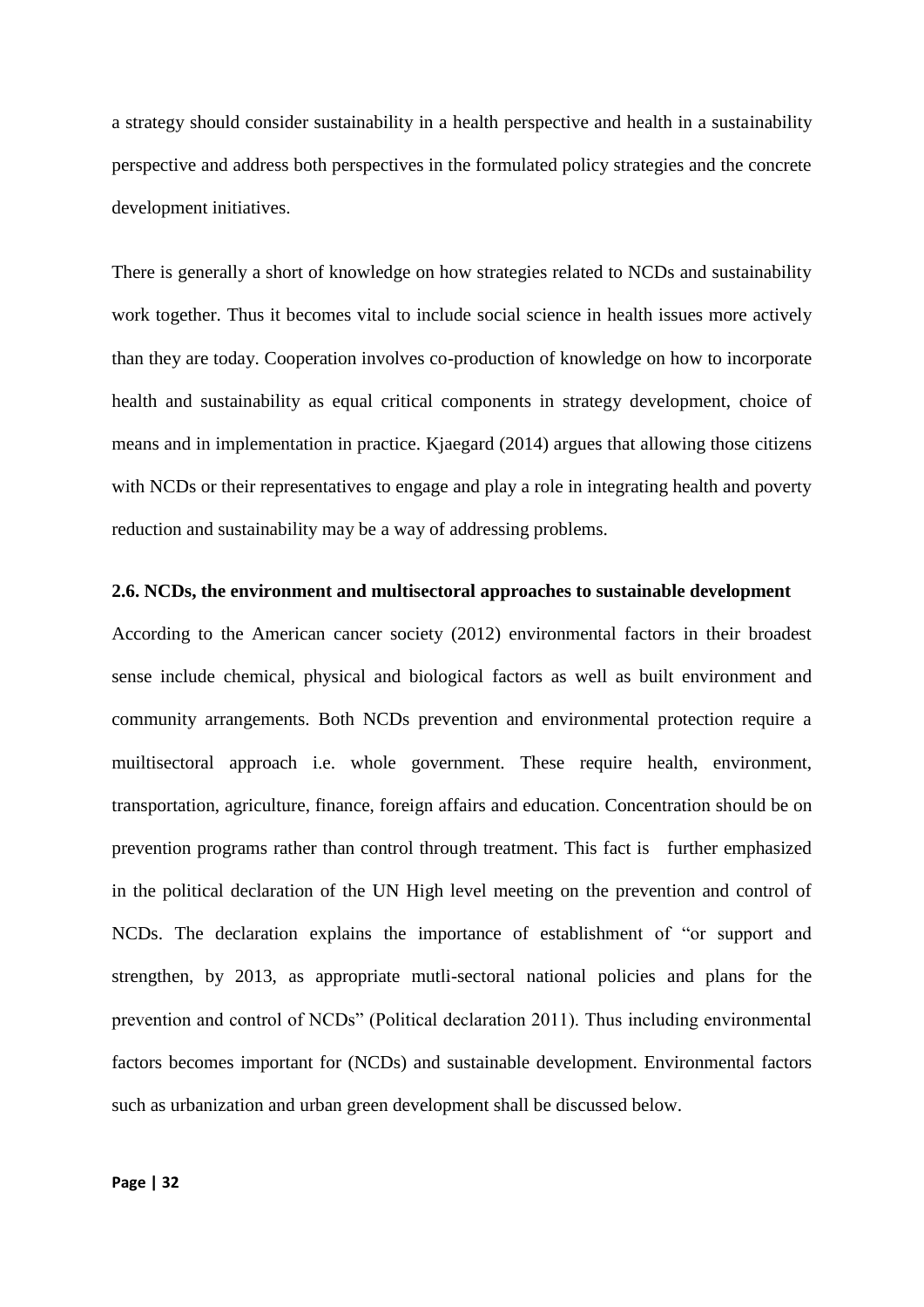#### **2.6.1. Sustainable agriculture**

Kickbusch (2005) sustainable agriculture could play a part in giving people healthy diets that can help avoid NCDs. Kjaergard (2013) quotes the American Public Health Association (2007) who define a "sustainable food system" as "one that provides healthy food to meet current food needs while maintaining healthy ecosystems that can also provide food for generations to come with minimal negative impact to the environment." Ensuring food security is a precondition for preventing NCDs. Food security is when all people can have access at all times to sufficient, nutritionally adequate and safe food. Under-and overnutrition are key drivers of the NCD epidemic in developing countries.

Policies and programs to improve maternal and infant health and nutrition can trim down a child's susceptibility for developing NCDs later in life, particularly diabetes and cardiovascular disease. The NCD alliance (2013) explains that policies to encourage moves in agriculture from production of produce such as meat, dairy, palm oil, and tobacco to more fruits and vegetables would lessen greenhouse gas emissions and protect the environment, while also contributing to NCD prevention efforts.

## **2.6.2. Sustainable energy for all**

According to Wilkinson et al (2009) women and children who are open to the elements of household air pollution and indoor smoke from stove emissions can use cleaner cook stoves to prevent illness and death from respiratory and cardiovascular diseases. Cleaner cook stove programs have been implemented in countries such as China, India, and Guatemala. Rio Declaration on Environment and Development, June 1992. According to a Guatemalan research showed that cleaner cook stoves had a 90 percent reduction in carbon monoxide levels in the kitchen, while those field-tested in India showed a 50 to 60 percent reduction in indoor air pollution.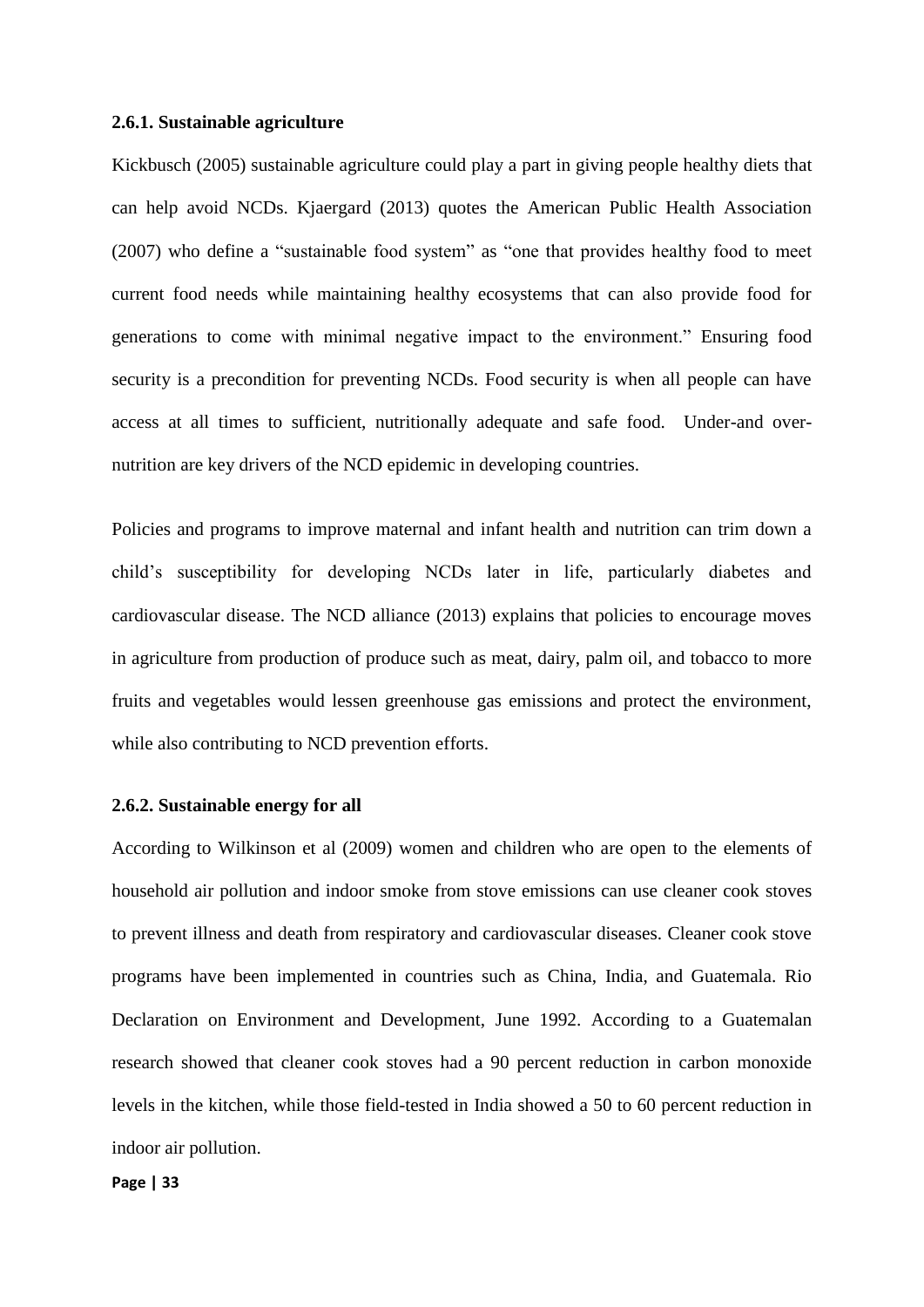#### **2.6.3. NCDs control, urbanization and urban green development**

Enhanced urban planning and transport policies can support a move from private motorized transport to walking, cycling, and public transport. This helps to prevent heart disease, diabetes, cancers and stroke. Research from Sao Paulo, in Brazil, has shown a decline in death rates from cardiovascular disease between 1980 and 2005, which may be partially due to prevention efforts, including the city's Promotion of an Active Lifestyle project. This is one project that the city of Harare can learn a lot from in terms of designing and implementing policies for public transportation.

According to the NCD alliance (2010) the shift away from motorized transport can also help prevent respiratory and cardiovascular diseases through reductions in air pollution. The according to the NCD Alliance (2010) the United Nations Department of Economic Affairs (2011) propounds that while it is certain that more than half of the world's population lives in urban areas, and by 2030 it is estimated that two-thirds of the world's population will be urban dwellers, the issue of urban planning becomes all the more important. Urban planners should shift from considering motorized transport to working more with cycles and or walking.

Improved management of the city should pay attention to the needs of women and children. For urbanites most factors that affect human health are not within the health sector. Therefore there is need to coordinate services. Urban sustainable development policies are important for the control of NCDs which are related to obesity. A population in which 40% of people are obese needs estimated 19% more food energy than does a population with a normal distribution of body mass index (Edwards et al 2009; cited by Alleyne; 2013). This is because urbanization reduces physical activity, compromises and increases air pollution.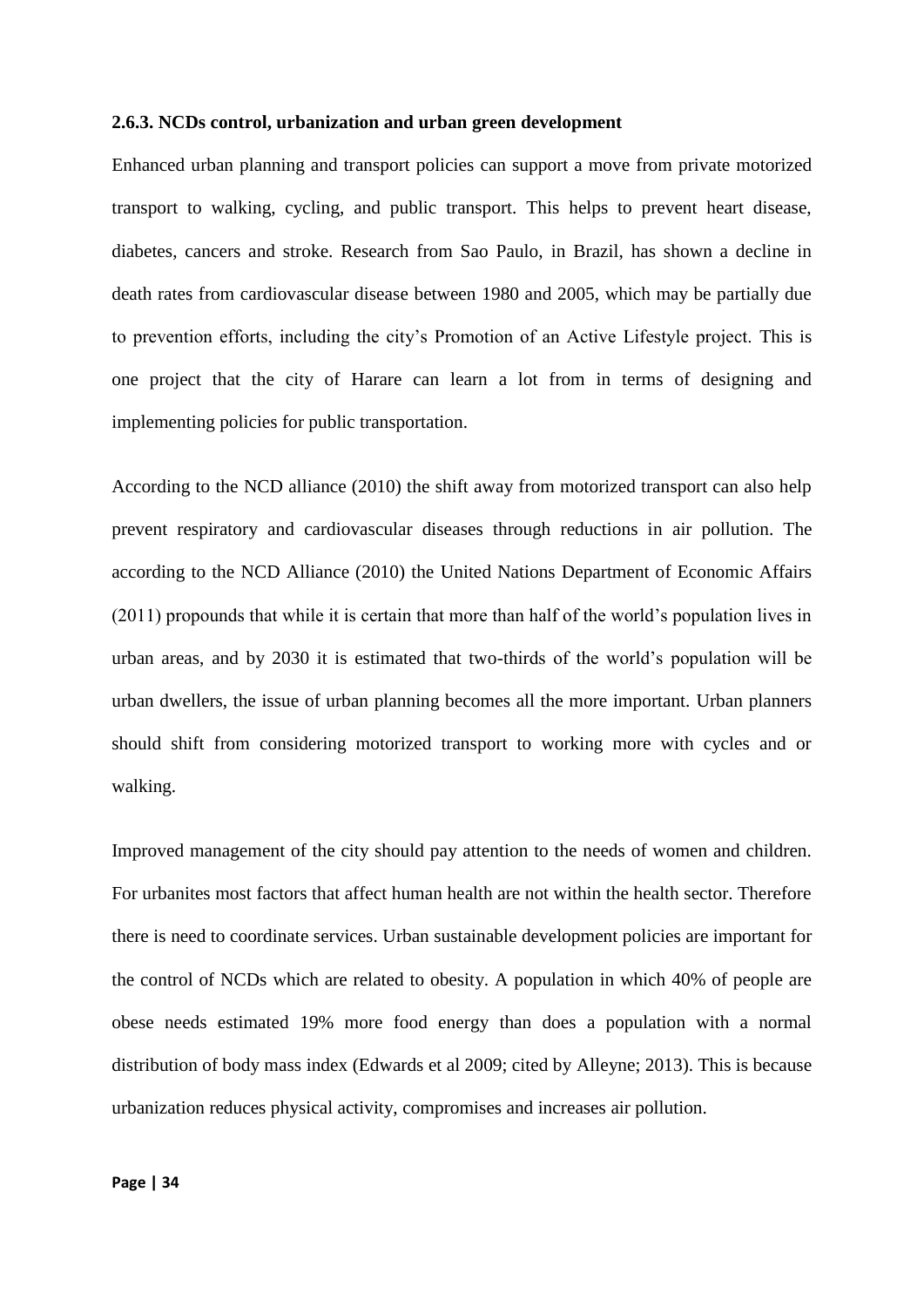The greener Economy Brief (WHO 2011) explains that cycling, walking and use of transit or public transport enhances activity levels preventing NCDs such as cancer and diabetes. Thus according to the American cancer association (2012) green urban planning policies reduce NCD risk factors and at the same time address pollution problems. Local governments influence and are responsible for planning how environments in which people live should be designed. These are the natural environment, manmade, social and economic environments. It is the duty of the local government to manage socio-economic infrastructure, manage planning processes establish policies and regulations.

Local governments have a lot to do with energy management through town planning, local transport, land use infrastructure provisions and community education. Where the local government works in partnership with health, transport is designed such that there is not much dependence on motorized transportation to reduce pollution and also to encourage the population to exercise. This helps to reduce risk factors for NCDs. If land use is properly designed recreational parks are included in town planning to allow for children to have safe places to play and exercise thus encouraging healthy lifestyle from childhood.

Tobacco-production contributes to climate change; clearing land to grow tobacco and curing of tobacco requires wood. Trees used could remove carbon dioxide. In times of electricity blackout air pollution from burning wood may cause fine particulate air pollution resulting in indoor pollution which can cause obtrusive pulmonary disease. Tobacco tax may be instituted (Reed; 2010). Work places and public places can be made smoke free places to reduce passive smoking, thus reducing absenteeism improving productivity lowering health care costs and insurance premiums (Ross; 2005).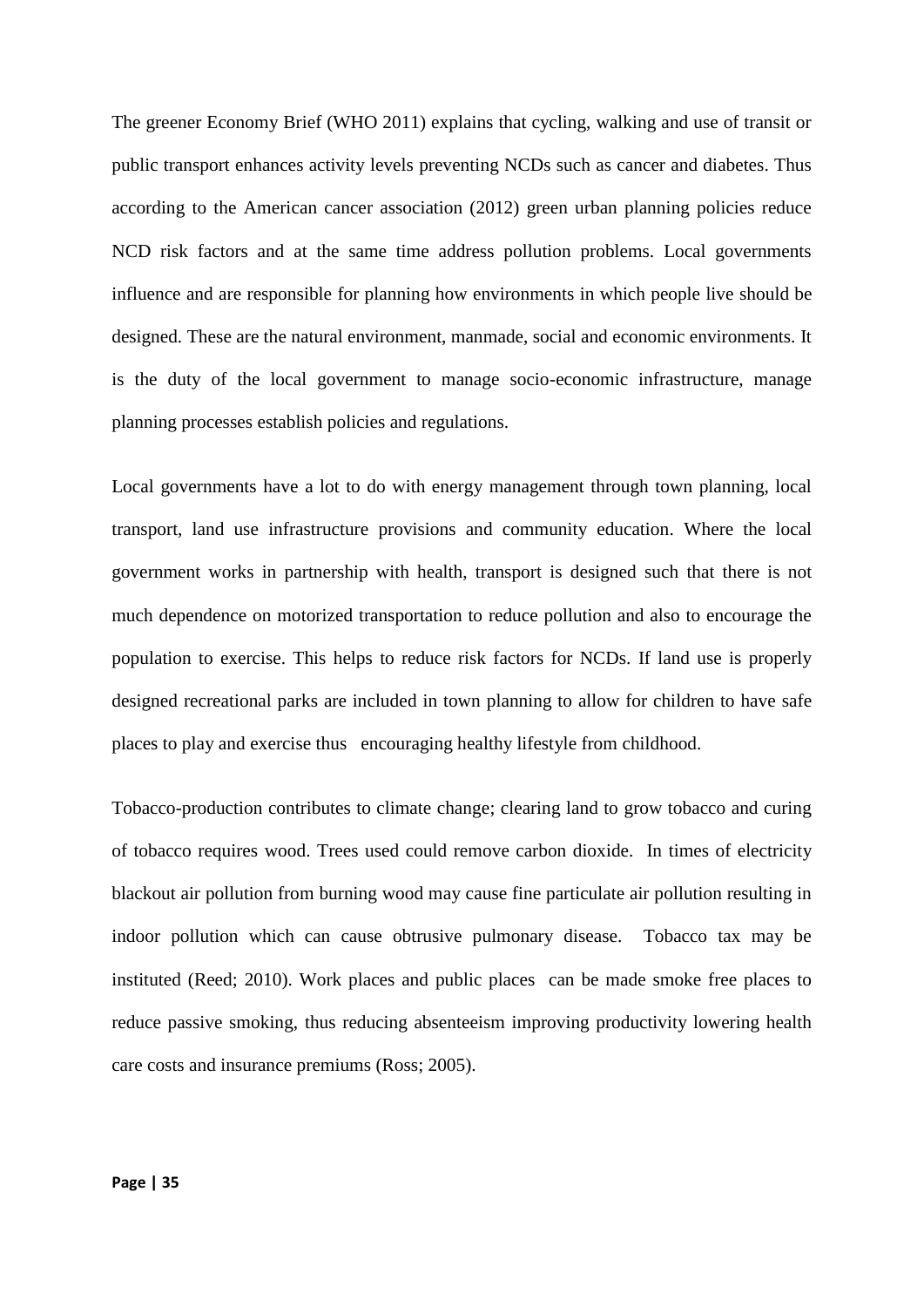## **2.7. NCDs and millennium development goals**

If interventions are made towards prevention and control of NCDs considerable progress will be made towards attainment of MDGs. If NCDs are controlled poverty will be reduced. For MDG 1, reduction in adult death rate reduces poverty as bread winners continue to fend for their families. On the other hand if NCDs are averted and reduced more funds will be directed at poverty alleviation rather than disease prevention and control. MDG 2 if prevention and control measures are not put in place more children will be excluded from school. Children may forego education owing to financial constraints imposed by medical and treatment expenses.

MDG 3 is concerned with gender equity. Women can be empowered if intervention is made toward reducing NCDs. Women are the care givers for the sick as a result they may forego employment opportunities for care duties. This leads to financial insecurity. In Zimbabwe cancer is killing one in every four women. If NCDs are prevented and controlled a lot of deaths will be reduced and more time will be spent productively. On the other hand MDG 4 and 5 can be attained through prevention and control of high blood pressure and gestational diabetes. The effects of HIV are reduced if less people living with HIV suffer from NCDs. These infections can increase undesired outcomes of pregnancy. Maternal exposure to second hand tobacco smoke increases the risk of respiratory infections like asthma.

MDG 7 can be promoted through biodiversity friendly, sustainable food production, limiting production of and exposure to air and water pollution and limiting exposure to toxic compounds among other measures. MDG 8 a multi- sectoral approach to NCDs will go a long way towards achievement of global partnerships. It is however important to note that for global partnerships to be achieved relations between the north and the south should not be exploitative in nature.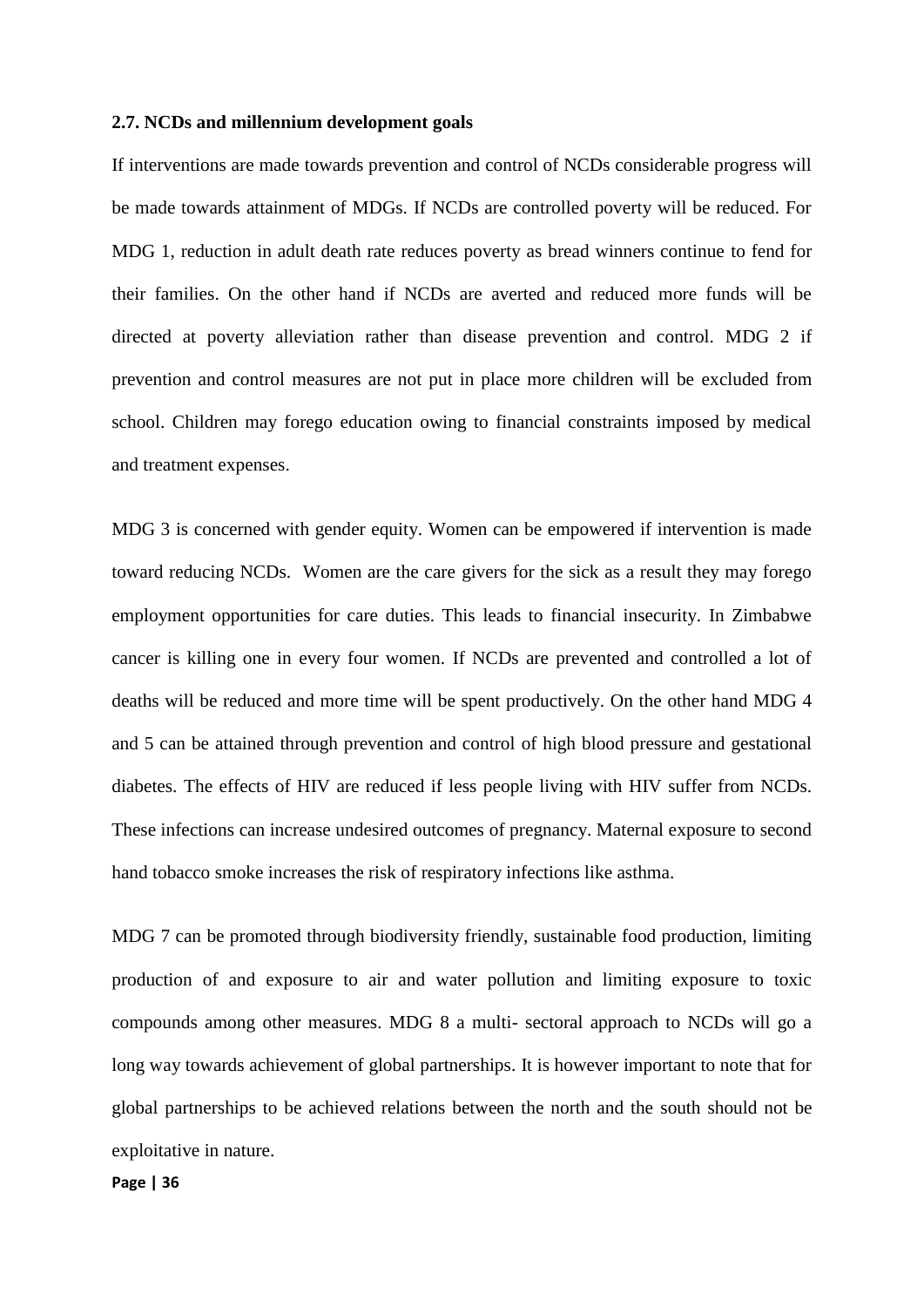# **Table 2 Effect of NCDs on MDGs**

| <b>MDG</b>                                      | <b>RELEVANCE TO NCDs</b>                           |
|-------------------------------------------------|----------------------------------------------------|
| Eradicate Extreme poverty and hunger            | NCDs are driven by poverty and can reduce          |
|                                                 | or perpetuate poverty.                             |
| <b>Achieve Universal Primary Education</b>      | For many NCDs result in or are a cause of          |
|                                                 | exclusion from school.                             |
| gender<br>equality<br>Promote<br>and<br>empower | Women suffer inequality and need urgent            |
| women                                           | support to strengthen or transform their roles     |
|                                                 | as caregivers.                                     |
| Reduce child mortality and improve/improve      | Prevalence of BP and gestational diabetes          |
| <b>Maternal Health</b>                          | increases risk of adverse outcomes of              |
|                                                 | pregnancy and maternal health.                     |
| Combat HIV and AIDS malaria and other           | Siloing of disease has led to neglect of           |
| diseases.                                       | NCD <sub>s</sub> . Response should be on improving |
|                                                 | general health of the population.                  |
| Ensure Environmental sustainability.            | Environmental factors are important for NCD        |
|                                                 | prevention and control.                            |
| global<br>partnership<br>Develop<br>for  <br>a  | Partnerships need to be developed and a            |
| development.                                    | multi- sect oral approach needs to be              |
|                                                 | strengthened.                                      |

**Adopted from Hobbs (2011)**

# **2.8. Embedding NCDs in sustainable development**

# **2.8.1. Lesson for NCDs from HIV**

With the advent of HIV and AIDs initial focus was on prevention in order to contain the pandemic and also because Anti-Retroviral Therapies were very expensive. This focus on prevention shifted after the Durban Aids conference in 2000. Stevens (2011) explains that the focus moved to treatment because the benefit of treatment showed that more deaths could be prevented per dollar spent than by focusing a lot on prevention. Treatments have been expensive in low in-come countries because of lack of health infrastructure.

**Page | 37** Placing priority on treatment over prevention has resulted in failure to stop new infections thus increasing numbers of people with HIV. This was a strategic error as there are growing concerns on increasing needs for funds for treatment for people currently on treatment of and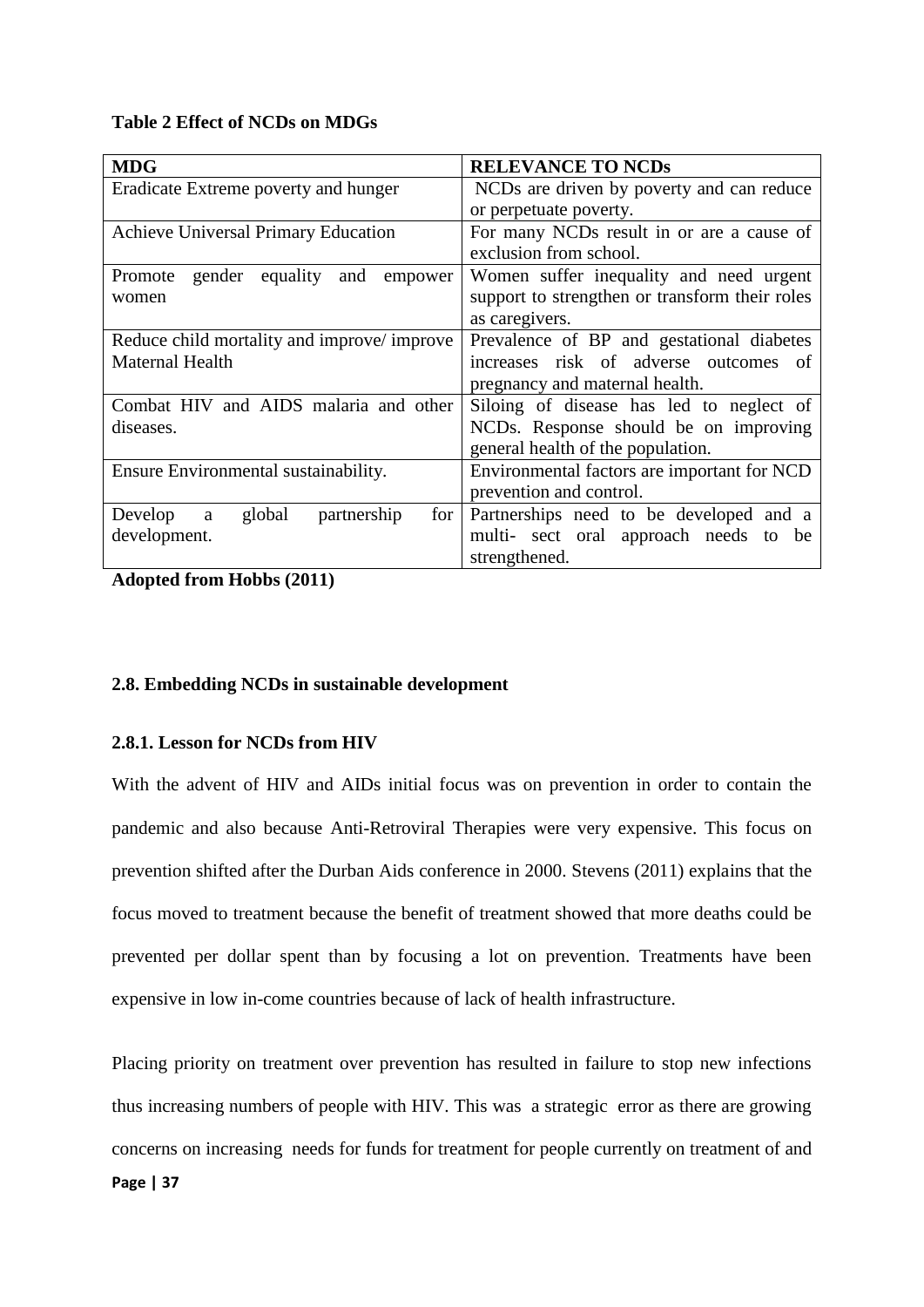those requiring to be initiated on treatment, rate of infection is resulting in more people needing treatment but only a few are being initiated on ARV therapy. Over (2008) explains that newly infected people added to the increased lifespan of those infected already creates a new global entitlement to treatment that could grow to \$16 billion by 2016.

There are many lessons to draw from the history of HIV for addressing NCDs. NCDS need long term expenditure for treatment and care just like HIV and AIDs. These NCDs just like HIV and AIDs can be prevented. Daar et al (2007) explains that 44% of deaths from NCDs can be prevented. More concentration on prevention is needed if funding "liabilities such as being created for HIV and AIDS can be avoided (Stevens; 2011). Thus prevention should not be neglected at the expense of treatment.

As highlighted earlier on the major risk factors for NCDs are centered on diet, physical inactivity obesity tobacco use and excessive consumption of alcohol. Low cost interventions to reduce these risk factors may include promoting physical exercise and healthy eating. The food industry may be given incentives for replacing unhealthy ingredients with healthier alternatives. The disease control priorities projects of 2006 cited in Stevens (2011) explains "that replacing trans fats in manufactured products with poly unsaturated fats would reduce cardiovascular disease 7 to 40 per cent, depending on the region".

When looking at the medical prevention of NCDs it is important to realize that they are a developmental problem. Thus I concur with Steven (2011;12) where he explains "that behavioral measures may fail to reduce NCDs burden because NCDs are at the middle of the interplay of a complex range of local behavioral and socio-economic factors, such as increased prosperity and cultural preferences". Some best buy interventions have been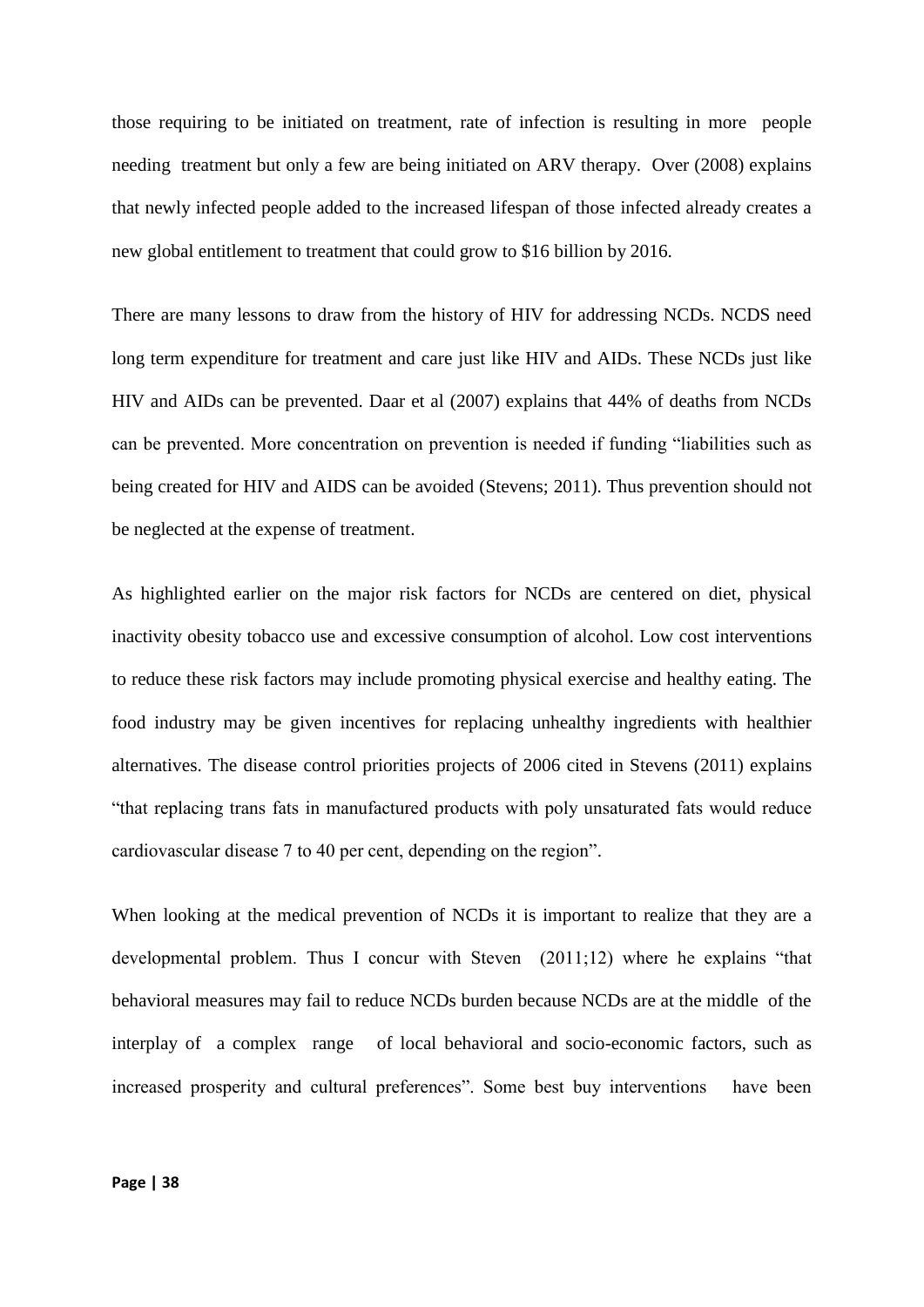identified and these cost below US\$1 per capita population each year. A wide range of low cost proven methods of preventing NCS should be prioritized.

As opposed to popular belief HIV is not the biggest health problem in the poorest countries instead NCDS kill more people of productive age. Forgone, productivity as stated by Gunde et al (2006) is projected over 84 billion for the period 2006 to 2015 in the 23 worst affected countries. The funding landscape for HIV and AIDS is over crowded with donors such as the USAID, PEPFA, DFID, World Bank Global Fund UNAIDS, Gates foundation and many other smaller groups and NGOs. With so many funders the risk of duplication of activities is very high (Ravishankar et al; 2009). Other priority health sectors such as NCDS have thus been left unattended or with very little funding from the country's fiscal budgets. In Zimbabwe for instance according to the statistical fact sheet (2010) government expenditure on health as a percentage of GDP was at 8.9 % in 2007 down from 10 % in 2000.

Cavagnero et al (2008) noted that countries that increase health spending are at risk of Dutch Disease. Heller et al (2004) in Stevens (2001:14) explains that "Dutch disease is when large inflows of foreign currency will raise local exchange rates, halting exports; inflation will increase when aid funds are spent locally on "non tradable goods", and in response domestic interest rates will be pushed up thereby squeezing social spending by raising public debt service payments". This will reduce employment and revenues available to the state as international competitiveness will hit the export sector. According to Cavagnero et al (2008) risk of Dutch disease is high in countries that have a high HIV prevalence rate such as Malawi Swaziland, Tanzania, Zambia and Zimbabwe. This therefore implies that as the burden of NCDs increases it is imperative not to over rely on foreign aid in prevention and control strategies.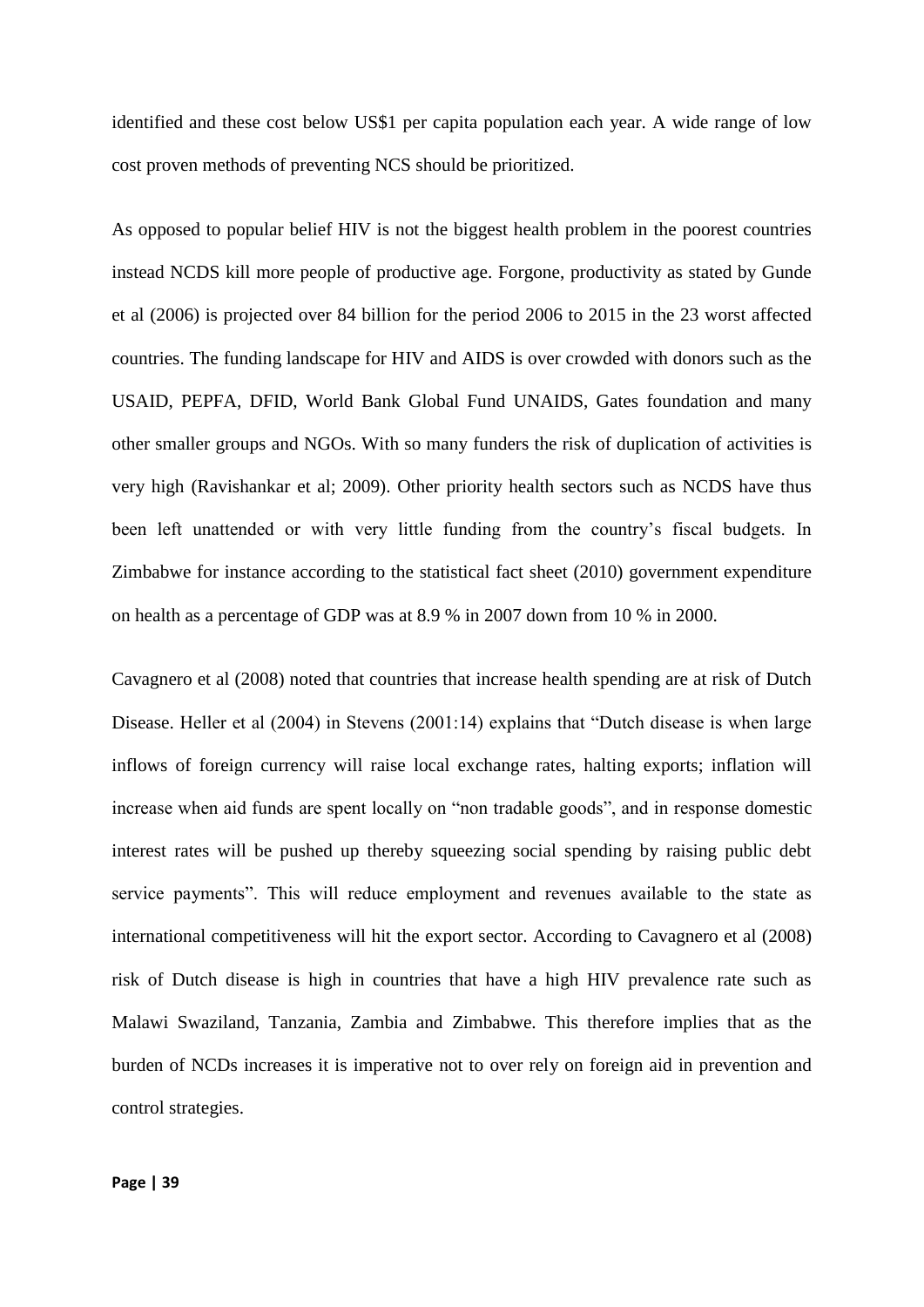Another lesson that could be drawn from HIV and AIDs is that innovation is vital as vaccines and treatment can reduce deaths. The advent of ARV therapies has resulted in improved health and prolonging life spans of people with HIV resulting in improved economic productivity and less money used in Hospitalization (Stevens 2011). Innovation in NCDs could reduce medical costs associated with cancer diabetes and cardiovascular diseases. This will allow people to continue to be economically productive for longer.

The other important lesson should be drawn from how the MDGs were drafted in relation to disease prevention. There was emphasis of HIV/AIDS malaria and Tuberculosis as well as maternal and child health. There is need to avoid soloing diseases, that is, dividing them into, cancer diabetes or cardiovascular diseases. Debate should focus on response to improving general health of the population. Prioritization of individual diseases leads to funding competition between disease or overlap and repetition of efforts thus wasting valuable resources.

Drug quality is of paramount importance when it comes to decrease of the rate of clinical failure of drugs. In relation to NCDs drugs quality of medicine must be maintained during production, transportation and storage. According to Stevens (2011) failure to maintain quality can pose health as well as macroeconomic threats as drug users may end up spending prolonged periods in hospitals. Government should only have a role to play in commissioning services ensuring standardization, monitoring of quality of service. Service providers should be given autonomy when it comes to management. Barriers to the formation of private risk pools and new health providers should be removed.

A well-coordinated multi stakeholder network of informed knowledgeable professional is important for advocacy. This has worked in the prevention and control of HIV and AIDs and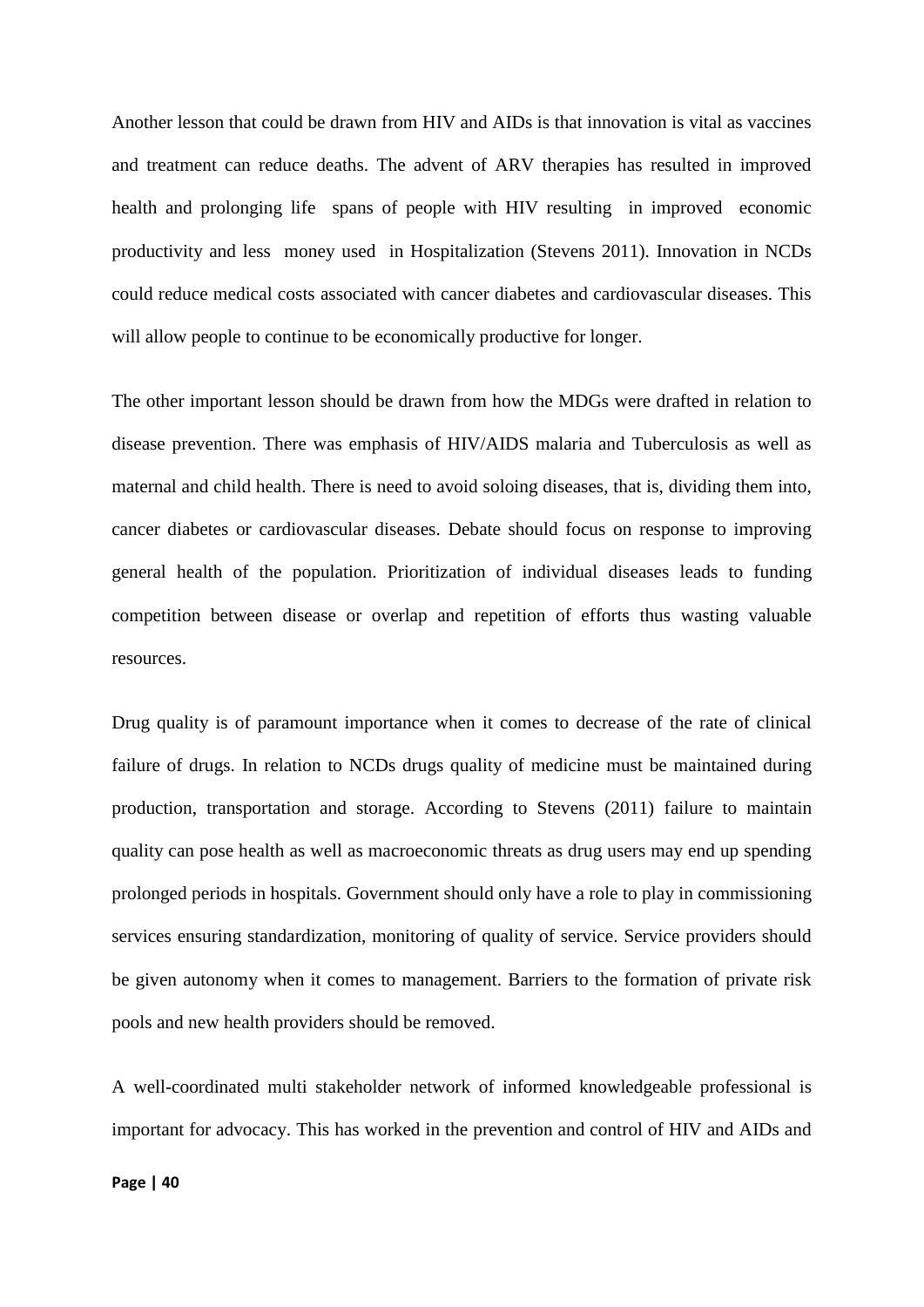this framework can be used as basis for setting up advocacy work for NCDs. On the international front the NCD alliance and the Lancet NCD Action Group can be the starting point. It is however sad to note that in Zimbabwe there has not been much coordinated work. Individual organizations work in isolation and this impedes progress. According to the Alleyne (2013) "official development assistance is likely to be scarce and even now bilateral agencies are reluctant to direct resources to NCDs prevention and control". Therefore there is need to coordinate advocacy work with in the NCD community so that effectiveness of aid is not compromised.

There is need to encourage partnerships for promotion of prevention and control of NCDs. Partnership with environmental department, Agriculture and food production, Environment is important because current pathways for development are not sustainable. Addressing these challenges posed by the environment on NCDs will make sustainability achievable. On the other hand agriculture and food production are linked closely to nutrition related NCDs, Stevens (2011) is of the conviction that research to determine whether food and food policy will lead to more NCDs or to making healthy and sustainable diets reasonably priced and accessible to all will have to be made.

Secondary prevention of NCDS can also be attained through strong joint venture with adolescents and young people because many risk factors that affect young people start with consumption patterns developed at adolescence, explains Sawyer (2012). These need to be addressed as they are the adults of the future. Further partnerships should be made with maternal and child health departments. This is aimed to result in life- course approach where NCDs are addressed as "early as in-utero and continue throughout life into old age" Alleyne (2013) this approach can provide a long term answers to NCDs and their metabolic risk factors.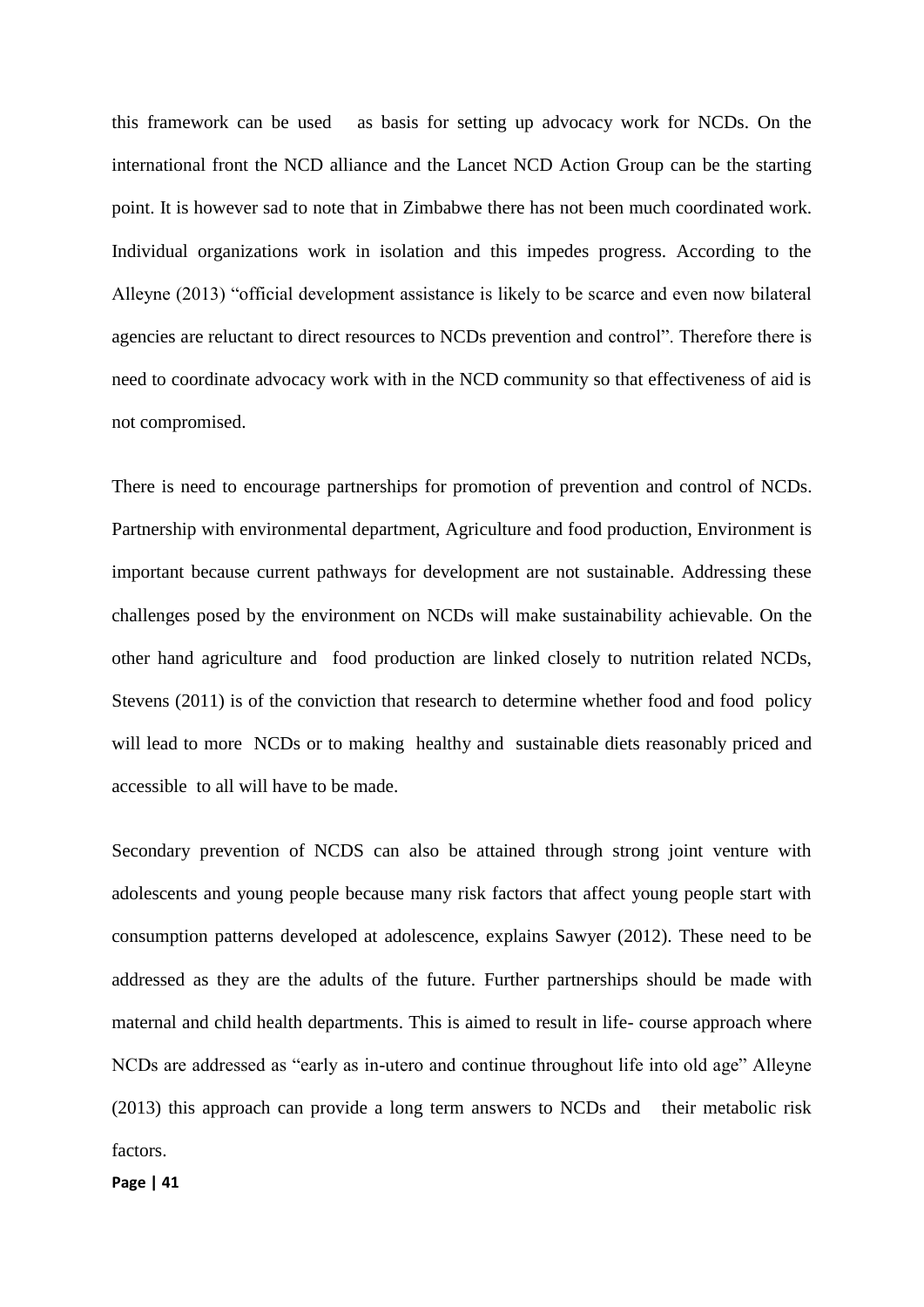Political leaders are already leading in terms of NCD prevention and control. The global goal of reducing NCDs by 25% by 2025 was adopted by political leaders. WHO and UNDP have also underscored the need to address NCDs prevention and control when chanting the development path after 2015. There is however little or no information to indicate this awareness at national level. Political leaders need to be sensitized about this. Thus this becomes another area of inquiry for this researcher.

## **2.9. Health promotion and NCDs**

Health promotion can be defined as involvement in health by individuals or groups. This involvement empowers people to have more control over determinants of health thereby improving their health. Health promotion also includes social and political processes. The major relevance of health promotion to NCDs is that it enables tackling of fundamental determinants of NCDS. NCDs prevention and control interventions emphasize advancement of people's health, prevention of disease and appropriate and accessible treatment.

The distinguishing factors of health promotion in Africa are that the process hugely focuses on the community; more focus is placed on methods such as behavior change communication and information education and communication rather than the broader process. Nyamwaya (2009) explains that the results of health promotion in relation to NCDs are that health promotion can lead to reduction of the risk factors associated with specific diseases. For instance life skills education for the youth can help them stop smoking thus reducing risk of lung cancer. If populations are encouraged to adopt healthy lifestyle they will adopt exercise, environmental and nutrition practice.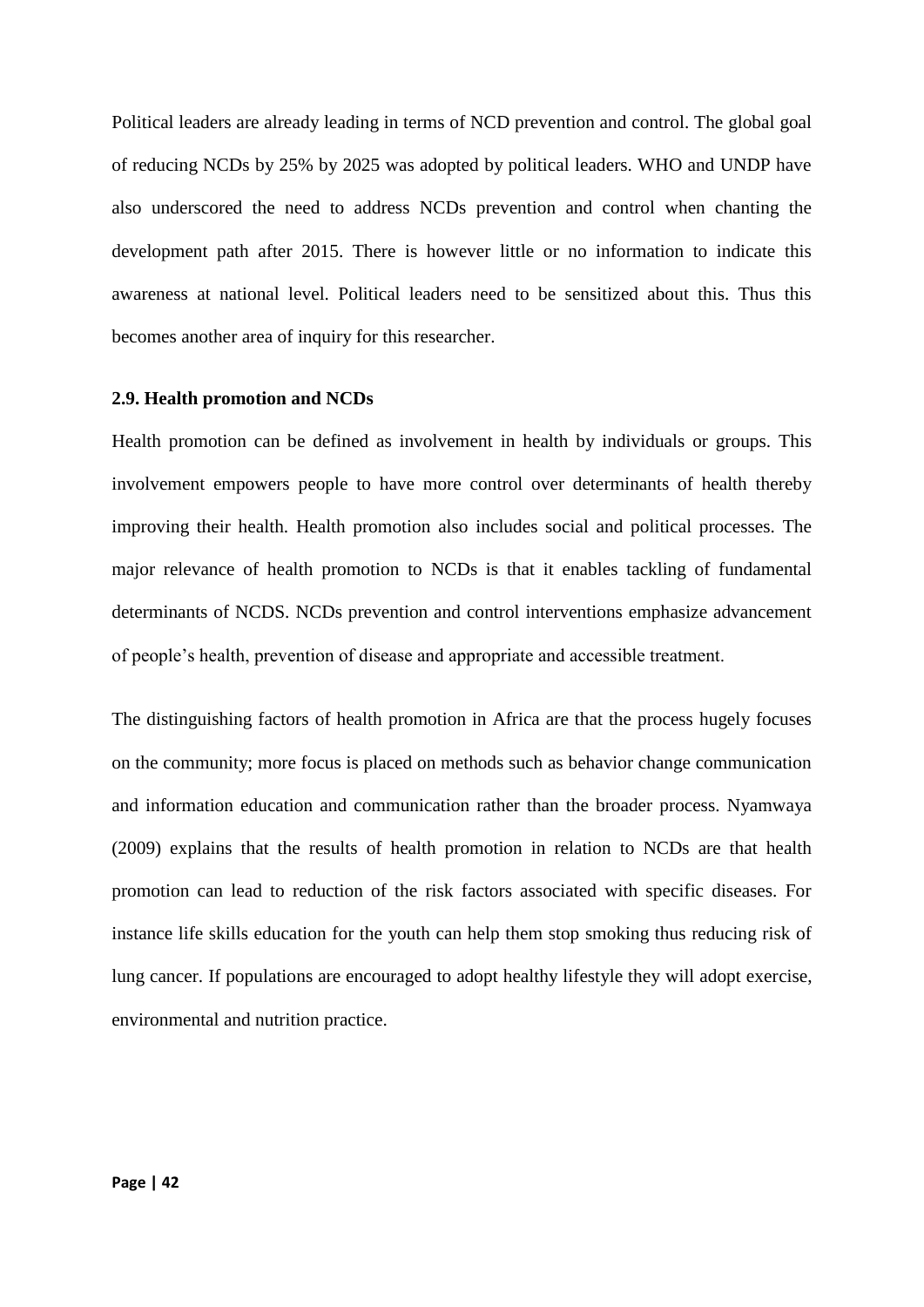| <b>Health promotion strategy</b>             | <b>End Results</b>                          |
|----------------------------------------------|---------------------------------------------|
| Knowledge and skills Development             | Empowerment for healthy behavior            |
| Mitigation of competing interests in society | Creation of conditions that support healthy |
|                                              | behavior including reorientation of health  |
|                                              | service, health policies, legislation and   |
|                                              | regulations                                 |
| Advocacy for health                          | Increased resources and political support   |
|                                              | for health service and development          |

**Table 3 Major health promotion strategies and their end results** 

**Adopted from Nyamwaya (2009)**

Building of healthy public policies is important for the prevention and control of NCDs in order to achieve sustainable development. Those that are responsible for policy formulation and implementation need to be aware of the consequences of their decision on health. According to Nyamwaya (2009) this translates to policies that promote safer as well as healthy goods and services and environments which are clean and enjoyable. Policies to do with nutrition such as fortification with iodine and vitamins, tobacco control and alcohol control may be instituted. NCD policies and strategies need proper implementation.

Community actions for NCD can be developed to provide people with knowledge on causes and prevention of NCDs. If people are knowledgeable, healthy priorities can be set correctly with proper selection of strategies and implementing activities such as on issues to do with diet, treatment and physical activity. Community action for NCDs depends on already existing resources (human and material) in the community to enhance self-help as well as social support. This dependence underscores the need for sustainability, as resources need to be preserved for future generations. Health promotion helps people to identify options that are at their disposal so that they can have more control over their health and their environment such as medical checkup, self-care, treatment as well as access to health services.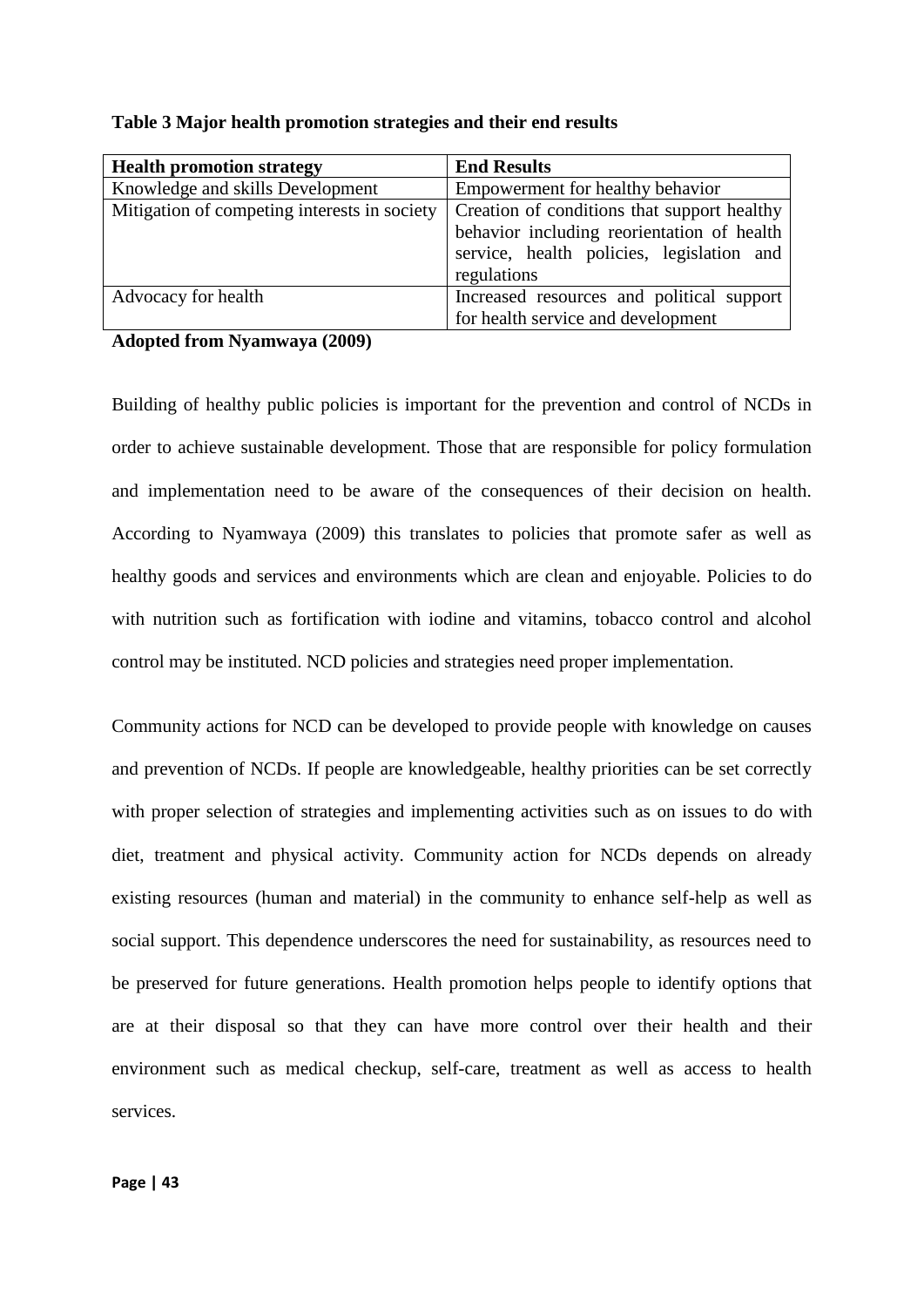## **Fig 2 Levels of action in health promotion**



## **Adapted from Kickbusch (2005)**

Common approaches to health promotion are individual, group population setting and issue approaches. The methods most popularly used are health education, behaviour change communication, social marketing social mobilizations advocacy and lobbying as well as information education and communication. Each of these approaches will be discussed below in order to have an appreciation of how they can be used in promoting prevention and control of NCDs in Zimbabwe and Harare in particular

The health promotion concept has been used in this study and nine public health concepts have been adopted for this study. The respective to underpin the concept are:

- Public health perspective
- Health determinants
- Cluster of risk factors

**Page | 44**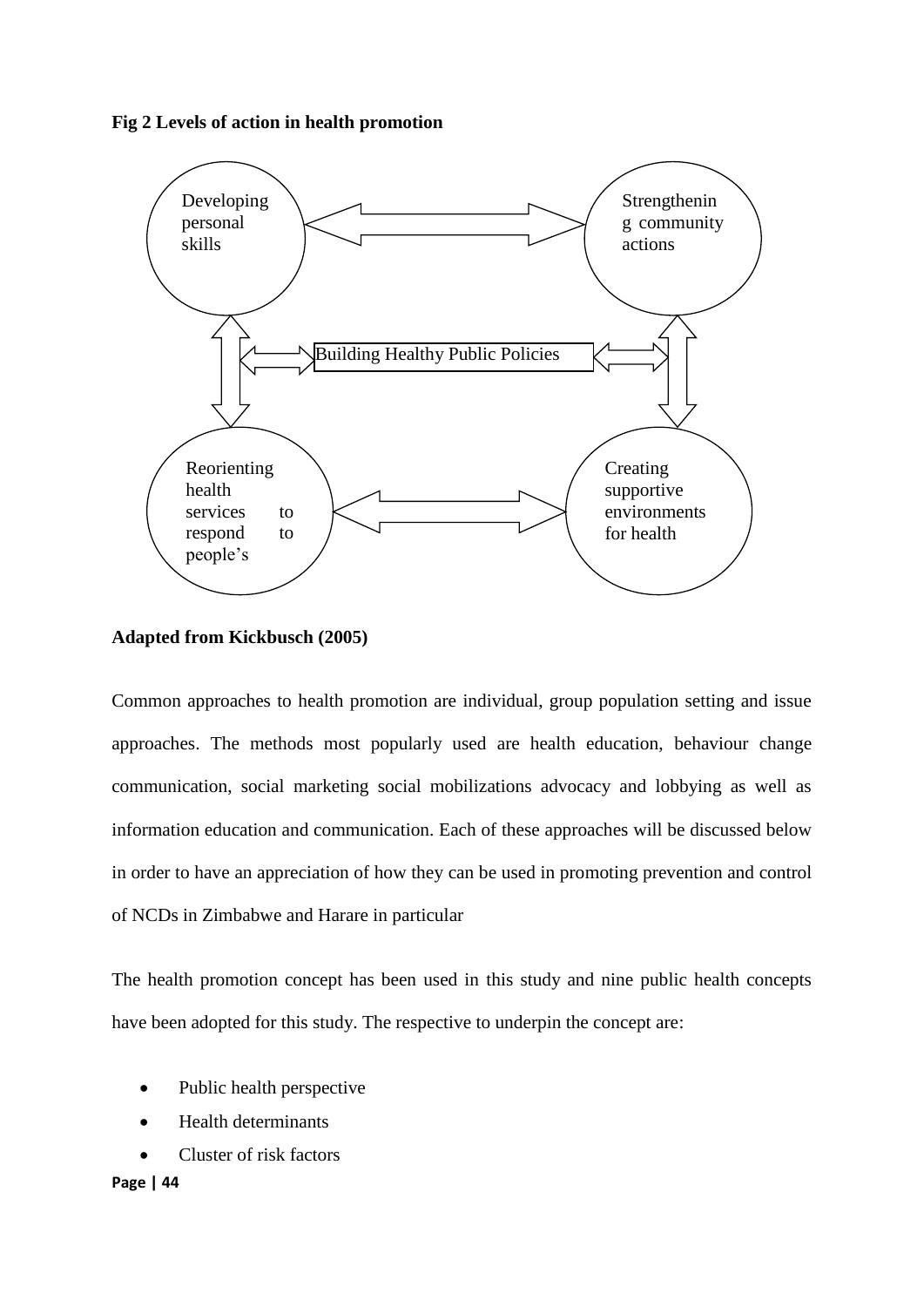- Life course approach
- Preventive strategy identification
- Population wide is individual based approaches
- Health disparity

## **2.9.1. The public health perspective**

According to the Report of the Committee of Inquiry into the Future Development of the Public Health Function (1988) public health is both an art and a science of preventing disease, lengthen life and encourage good health through organized efforts and choices of society, public and private organizations communities and individuals. This approach puts emphasis on the population and NCD risk factor rather than on individual symptoms or diseases. This approach helps in achievement of prevention of disease while addressing the factors that determine health. This perspective increase effectiveness and efficiency of the broader health care system.

## **2.9.2. Health determinants perspective**

Factors that determine health are important in coming up with health on NCDs. These factors include the physical psychological, social, environmental and economic factors. The factors, which have great influence on health, are what are known as the determinants of health. Dahgren et al (1991) explains that these are the factors that influence health and disease status. These health determinants include:

- Generic predisposition of people
- Lifestyle and behavioral factors
- Social relationships (family friends community socio-economic & cultural environment where (learning playing working and living).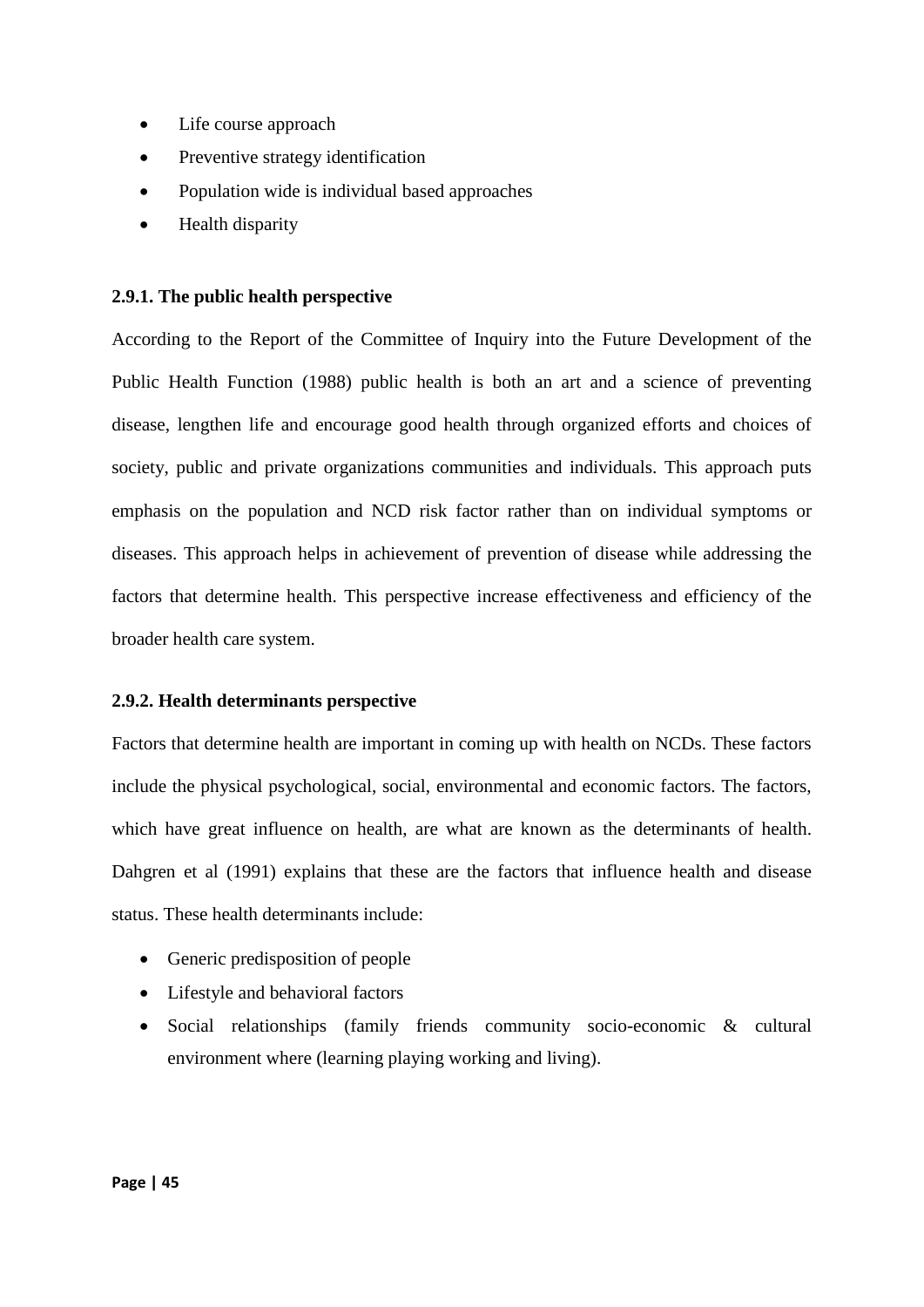#### **2.9.3. Cluster of risk factors**

NCDs are caused by common risks factors, as explained earlier on four major NCDs cancer diabetes mellitus chronic respiratory disease and cardiovascular diseases are caused by three behavioral risk factors, which are smoking physical inactivity and an unhealthy while alcohol use is related to cancer heart and disease. These are mediated through biomedical risk factors such as obesity hypertension and an adverse lipid profile Browns et al (1998). Prevention of risk factors will result in reduction of obese people or an ideal lipid profile, thus achieving an improved health profile of the community.

#### **2.9.4. Life course approach**

It is important to make use of opportunities that arise at each stage of life. People's heath is hugely influenced by factors that affect all stages of their life span. Aboderin et al (2002) explains that risk factors of NCDS increase with age. Therefore the life course approach underscores the interactive and cumulative impact of social and biological, factors especially in early life, predispose people to NCDs later in life (Aboderin; et al 2002). A decline in the functional capacity of individuals is determined by behavioral factors. Adopting a lifestyle which is healthy will prevent early functional capacity decline during older age. It is therefore of great importance to ensure secured growth and development early in life, maintaining good levels of function and independence in adulthood to prevent disability.

## **2.9.5. Preventive strategy**

Prevention of NCDs should be planned on three levels:

- Primary prevention
- Secondary prevention
- Tertiary prevention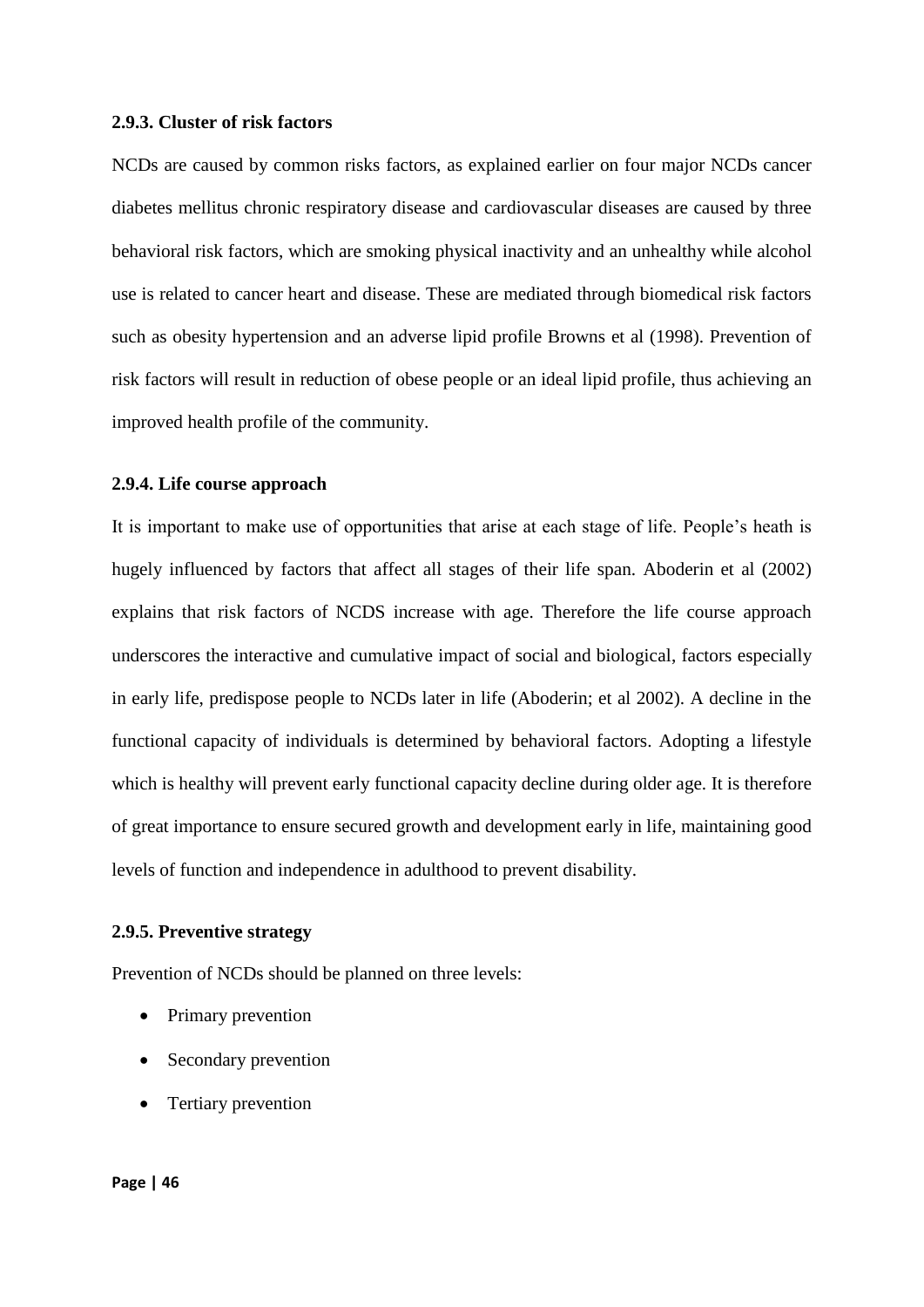## A. Primary prevention

This is prevention of onset of diseases. Methods to use in primary prevention are health education, immunization, environmental measures and social policy. A change in behavior is the desired goal to prevent diseases from developing. Mass media, pamphlets, recipes Distribution, health talks, exhibition boards' display, posters and 24 hour health education hotlines can be adopted as methods. So in addressing low fruit and vegetable consumption the 2 plus 3 a day campaign was launched by the UK government to encourage consumption of fruits twice a day and vegetables three times a day. These can be lessons for other countries such as Zimbabwe.

## B. Secondary Prevention

This method largely has to do with stopping of progression of a disease after it has already occurred. This can be done by early detection and diagnosis then early effective treatment. When relapses of disease are averted through lifestyle improvement measures it also becomes secondary prevention, like what happens when a smoker quits the smoking habit after a heart attack. Screening of disease is a measure that can be adopted to prevent disease. Cervical cancers with smear or VIAC are examples of this secondary prevention of NCDs

#### C. Tertiary Prevention

This is when rehabilitation is used on people with confirmed dieses to reduce residual disability and associated complications thus maximizing potential years of enjoyable life even though the disease cannot be cured. The rehabilitation may include education and counseling, exercise training, risk factor modification vocational counseling and emotional psychosocial support.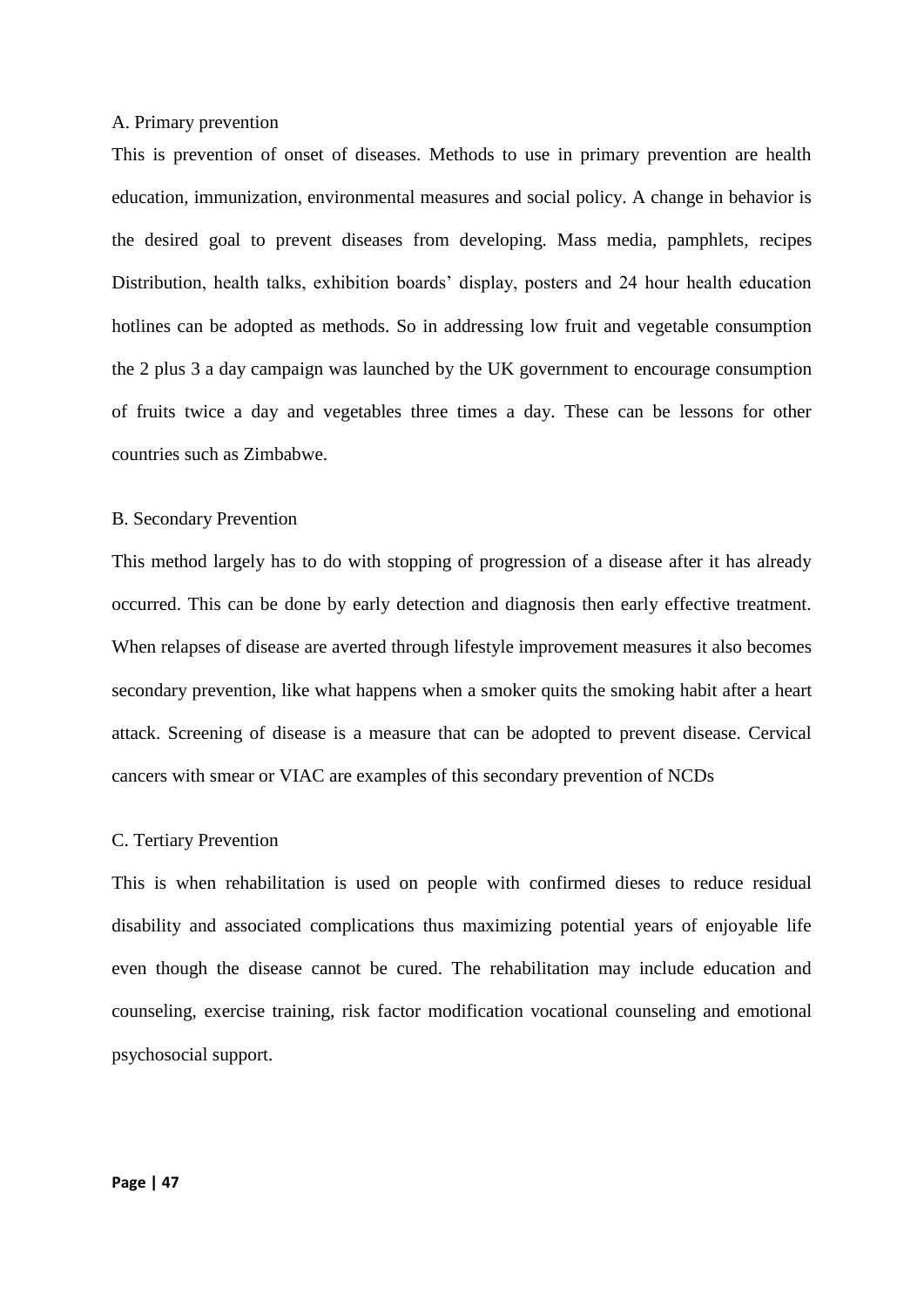#### **2.9.6. Population-wide versus individual- based approach.**

There is a need to strike a balance between population–wide and individual-based strategies for NCD Prevention. Population-wide interventions target the control of determinants of health in the population as whole. The gains of population-wide interventions are that it lowers risk of NCDS in the entire population; gains are wide as more people are reached, but the effect on the individuals concerned may not be very observable. Population wide approaches may include raising duties on tobacco products, reducing salt content of processed foods on the market. This can be done through legislation or self-regulation of the industry.

On the other hand an individual-based intervention identifies high risk susceptible individuals and gives them attention at individual level Ross (2001). The gains of the individual based approach are appropriate for the individual but they have a limited effect on the population at large as more concentration is on the individual. Underlying causes of illness are note altered. This approach may be expensive owing to costs of screening to identify high risk individuals Rose (1992). An example of this approach is cardiac rehabilitation. This reduces cardiac deaths; a review showed that death was reduced by 26% to 31% in exercise only and comprehensive cardiac rehabilitation Jolliffe (2001). There is therefore need to properly balance population wide and individual based strategies because each has its unique benefit for people in relation to NCD prevention and control.

#### **2.9.7. Health disparity**

**Page | 48** These are the differences in the health status of population groups. These can be as a result of lifestyle, material resources and opportunity of receiving health services (Leon; 2001). There is therefore great need to reduce the gap between population sub-groups. There is need to reduce the gap between the rich and the poor. It therefore becomes an important public health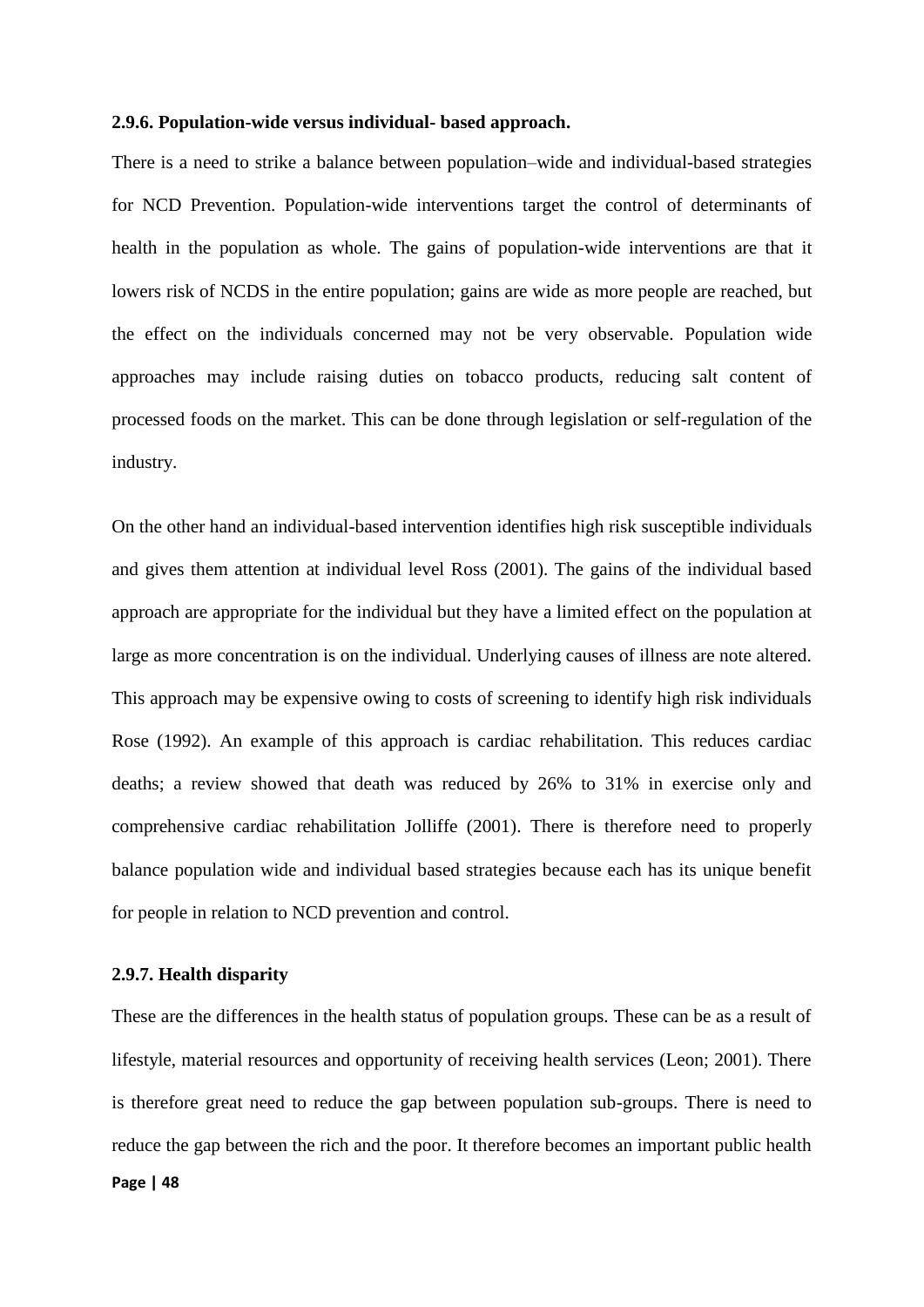task to identify those determinates that cause health disparities and develop responsive policies to reduce them.

# **2.9.8. Heath literacy and social marketing**

Heath literacy which is the ability to read and understand as well as act on health information must be increased. People need to be literate enough to read and understand health information on leaflets and broachers. Social marketing can be defined as an approach used to come up with activities intended at altering or maintaining behavior for the good of individuals and communities. This is usually done though mass media such as news papers, radio and television. This can encourage people to use health information for behavior change.

# **2.9.9. Setting heath priority**

Correct priorities need to be set to address important heath issues. This enables correct use of resources for health. There is need to agree on what priorities should be set and what targets need to be met. Factors that may determine whether or not to focus on a particular NCD are listed below.

- Public health importance as cause of death
- Consequences as a source of morbidity
- Financial cost to the community
- Preventability or possibility of early detection
- Potential for increase in morbidity or mortality
- Opportunity for achieving substantial heath gain through cost effective interventions
- Importance in terms of public perception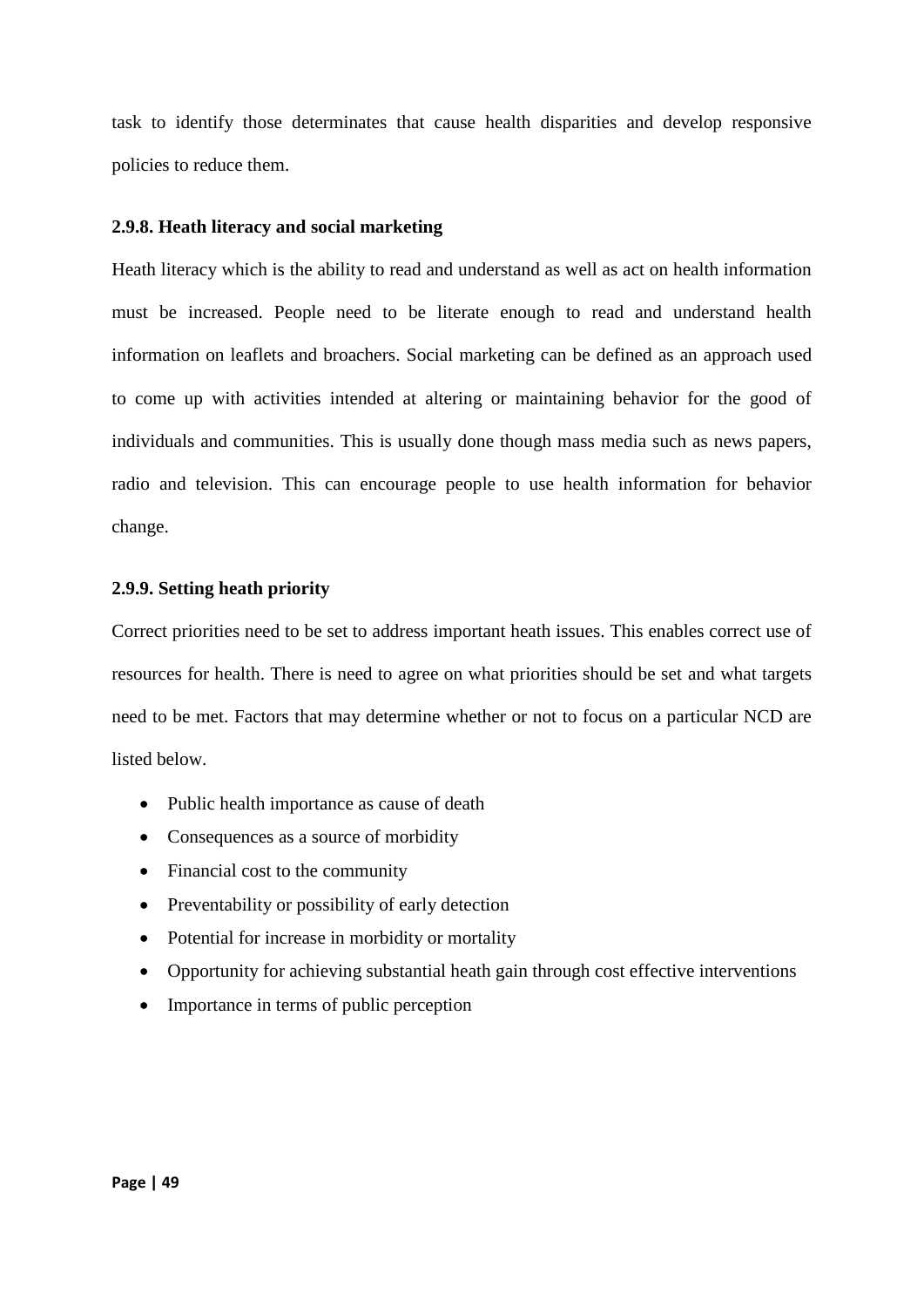# **2.10. The mutual linkages between NCDs prevention and control and sustainable development.**

Hancock (1993) has contributed immensely to the development of a conceptual understanding of the relationship between health promotions and sustainable development. His work has been the basis or theoretical framework for addressing programs, indicators and projects within the field of healthy cities and communities (Kjaergard; 2013). According to Hancock (1993; 43), health places emphasis on equity, its concern with the broad social ecosystem and its concern for human health. Sustainable development on the other hand places emphasis on future generations, natural ecosystems and health of other species.

Hancock's model reflects crucial links between health and social wellbeing, environmental and economic wellbeing with a focus on equity and sustainability. According to this model focus must shift from economic development to human development. Economic activity must result in the resources of earth being distributed in such a way that health for all is achieved. Thus equity becomes a key word. According to Hancock (1993) besides depending on wealth generated and its equitable distribution, health should also depend on available environment.

**Page | 50** Hancock's theory has been taken further by kickbusch (2010), who places both health promotion and sustainable development at the core of the model. According to Kickbusch (2010) the interdependence between the three pillars of sustainable development i.e. economy, social and environment are major concepts to create a healthy and sustainable community. According to Kickbusch (2010:11) the "sustainable development concentric model has the economy on the core, the society in the inner concentric circle and the environment in the outer circle. The health promotion concentric model is close to the one presented by Hancock. Here health promotion is placed at the core. It is important to note that both models are driven by similar forces, such as socio economic, cultural, environmental and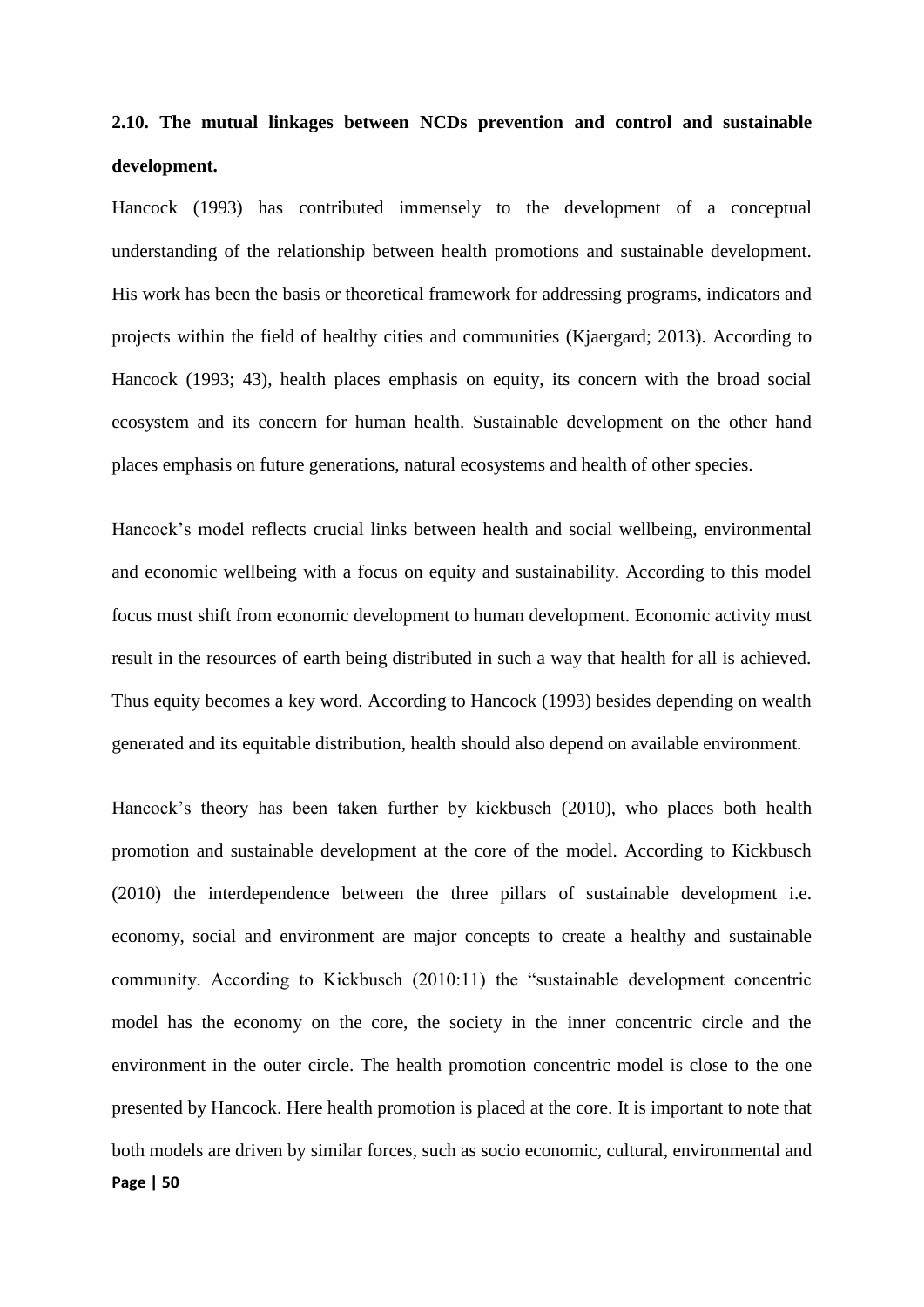political factors. Kickbusch (2010) is convinced that health promotion and sustainable development have shared goals and joint strategies for action. As a result they should complement each other rather than compete against each other.

#### **2.11. Theoretical framework**

### **2.11.1. Dependency theory**

This section of the review examines available literature on the theoretical frameworks that have been used by previous researches researching on NCDs and development. The medical model has been the dominant paradigm just seeking to identify the risk factors and prevalence of various NCDS. The researches done previously do not acknowledge the influence of the environment, society and the economy on NCDs. This researcher deliberately chose not to use medical theories such as the self-care theory by Orem because focus is not on health in isolation but on health as it impacts development. Here health is being viewed as a determinant of sustainable development.

The theoretical framework adopted for this study is therefore the dependency theory. According to this theory there is a relationship between the center, developed countries, and the periphery, developing countries. The growing burden of NCDs is being accelerated by the negative effects of globalization, for example, unfair trade and irresponsible marketing, rapid and unplanned urbanization and increasingly sedentary lives. Marketing targeting women, children and adolescents promotes the consumption of junk food and alcohol. Multinational co operations are used to represent the interests of developed countries at the expense of the health of people in developing countries.

**Page | 51** The burden of NCDs in developing countries is worsened by the negative effects of globalization like unfair trade and irresponsible marketing of finished products by the North.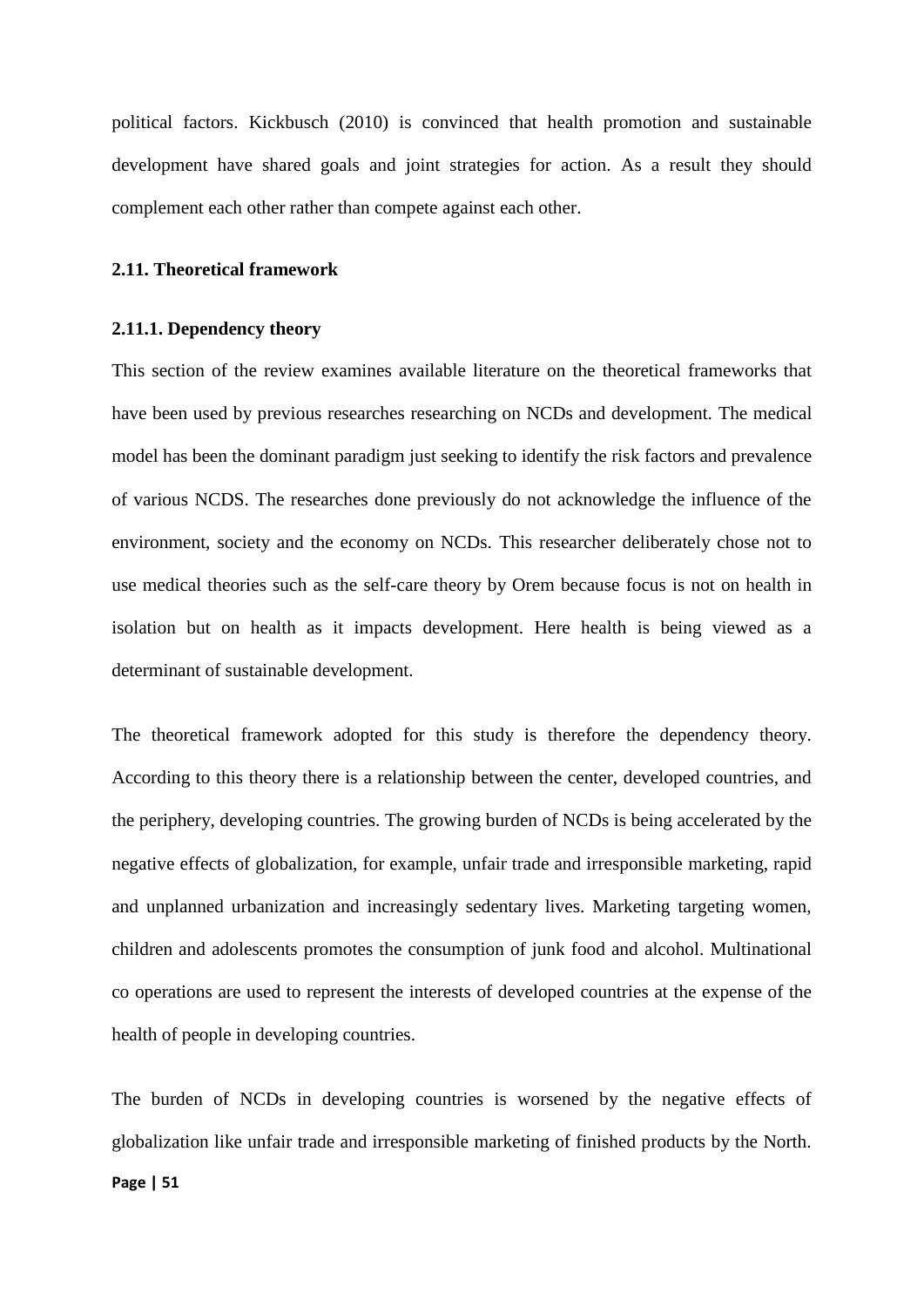The south (low income countries) depend on the North (developed countries) for information and technology as well as medication and even cheaper food stuffs. According to Beaglehole et al (2001) health policy makers and public health practitioners are being challenged to understand globalization because besides impacting on the productive sector, food and pharmaceuticals, education and environment, dependency of the North also affects education and health as well as society as a whole.

This critical assessment of dependency is as a result of uneven distribution of benefits and costs of globalization. It is easy for aggressive firms and individuals from developed countries to get the benefits of deregulation and liberalization policies since they are the ones who set the standards for success. The adjustments process is quite rigid and sectors are displaced by the stiff internal and external competition generated by opening of the economy. This has resulted in widening of income gaps between the rich and poor countries. This unevenness has "created a digital divide and other categories that rule out sectors and persons from participating and reaping the profit of globalization.

Globalization which has resulted in dependency, by less developed countries on more developed countries has impact on NCDs. Globalization results in trade liberation integration of financial markets, increasing trade of services, globalization of knowledge and ideas through information communication technology and globalization of culture. On trade liberation the effects of dependency are that it causes displacement of labor, unemployment lower income to other sectors, leading to reduced access to food, nutrition and health services. Thus becoming a risk closely linked to NCDs. Popkin (2001), Horton et al (2001) explain that cheap imported food entering the developing countries threatens domestic producers resulting in reduction of work forces leading to poverty.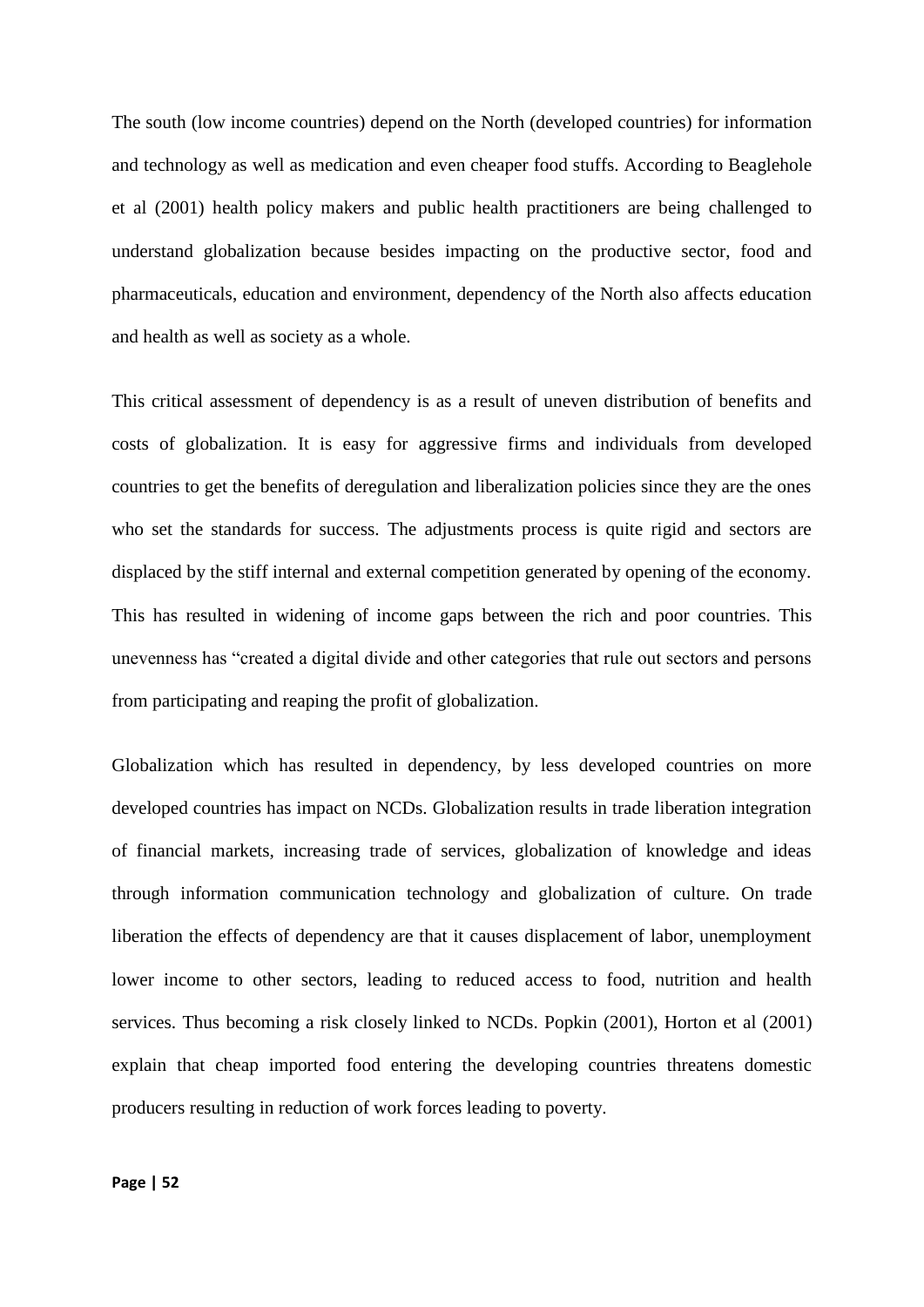Food consumption habits have also changed from traditional diets to fast foods which are high in salt saturated fats and trans fatty acids, with children eating corn snakes such as jiggies and biggies. Access to food is also affected as it becomes uneven as a result of the unevenness of trade liberalization. Food access is a result of the inequalities in technology. Redundant inefficient technology is dumped on developing countries for example the Chishumbanje plant.

Trade liberalization leads to entry of cheap processed food which is unhealthy, cigarettes and alcohol. Tariffs may be reduced as a result of liberalization of trade. For example reducing "tariffs on alcohol as part of WTO commitments, excluding effects of brand switching to domestically produced alcohol" this increases alcohol consumption as a result of tariff reductions. This increases risk factors associated with NCDs (Gould & Schactrer 2002). Peto et al (1994) also points out that tariff reduction in nicotine increases consumption of tobacco. Popkin et al (2001) also cites cheap imported processed food as leading to nutrition transition.

Integration of financial market has resulted in developing countries depending a lot on donors from developed countries. ESAP in Zimbabwe is a result of this dependency and it resulted in removal of subsidies on health and education. As a result health services became inaccessible to many charging high costs for medical services. On the other hand reliance on integrated financial markets makes economies, of especially, developing countries, vulnerable to fluctuations of the global markets. This may lead to inflation, reduced customer spending thus leading to nutritional deficiencies as experienced by Indonesia and in Zimbabwe in 2008 (Andersen: 2000).

**Page | 53** Integration of financial markets may cause foreign indebtedness. As inflation rises domestic currencies deprecate and the country's foreign debt swells measured in domestic currency.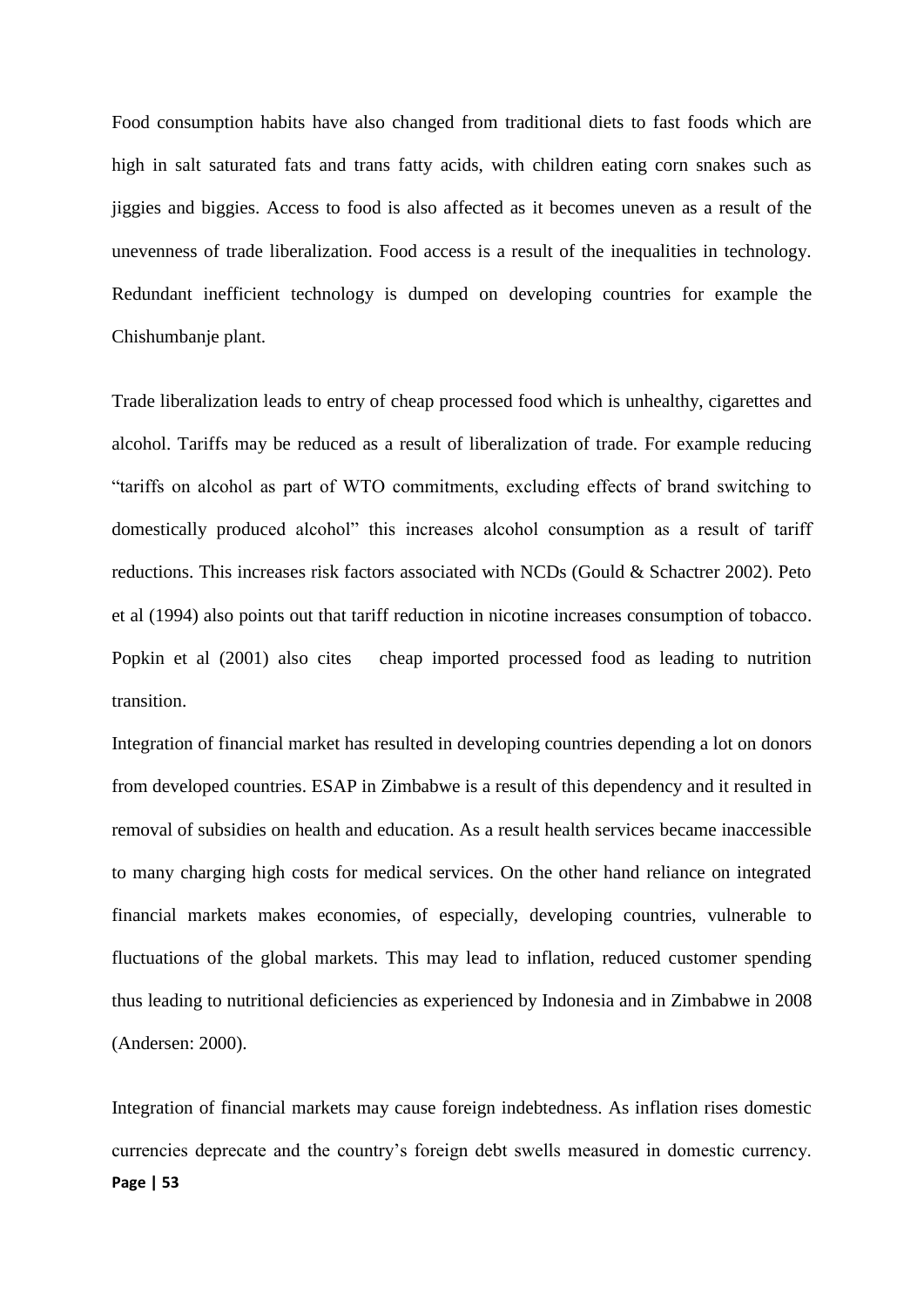This leads to services, health included, charging additional exchange rate alteration fees to charge the service when exchange changes (Stevens; 2011). On the other hand MNCs which advance interest of their home countries use enormous advertising budgets encourage a culture of high alcohol consumption, tobacco intake and a diet rich in fats salt and sugar. These are all risk factors for NCDs burgers, pizza, food franchises influence consumption patterns.

Dependency on medical health and nutrition information from the west may result in selfmedication. Applying this information can cause harm to individuals. Information on herbal remedies for, hypertension has led to some people abandoning medication and strokes and disabilities have resulted. Information on risk factors should be interpreted with guidance of medical and health professionals.

#### **2.11.2. Nutrition transition and dependency**

Nutrition transition is a shift in physical activities and dietary patterns from a traditional diet which is high in cereal and fiber to a Western diet which is high in sugars, fat, meat and meat products. This is generally taking place in developing countries Hawkes 2006 and Popkin 2006). This phenomenon has its roots in globalization. Globalization is the "reduction of barriers of cross border movement of goods, services and capital with quicker integration of world markets and increased flow of commodities technologies, information financial capital modes of distribution marketing as well as movement of peoples and labor" Mwana (2013:15). As a result of globalization, there is a change in food production, processing, transport and marketing. This change has resulted in increased production of food and a change in the type of food being consumed. More and more food is becoming processed. The low of supply and demand states that the more the products on the market the lower the cost.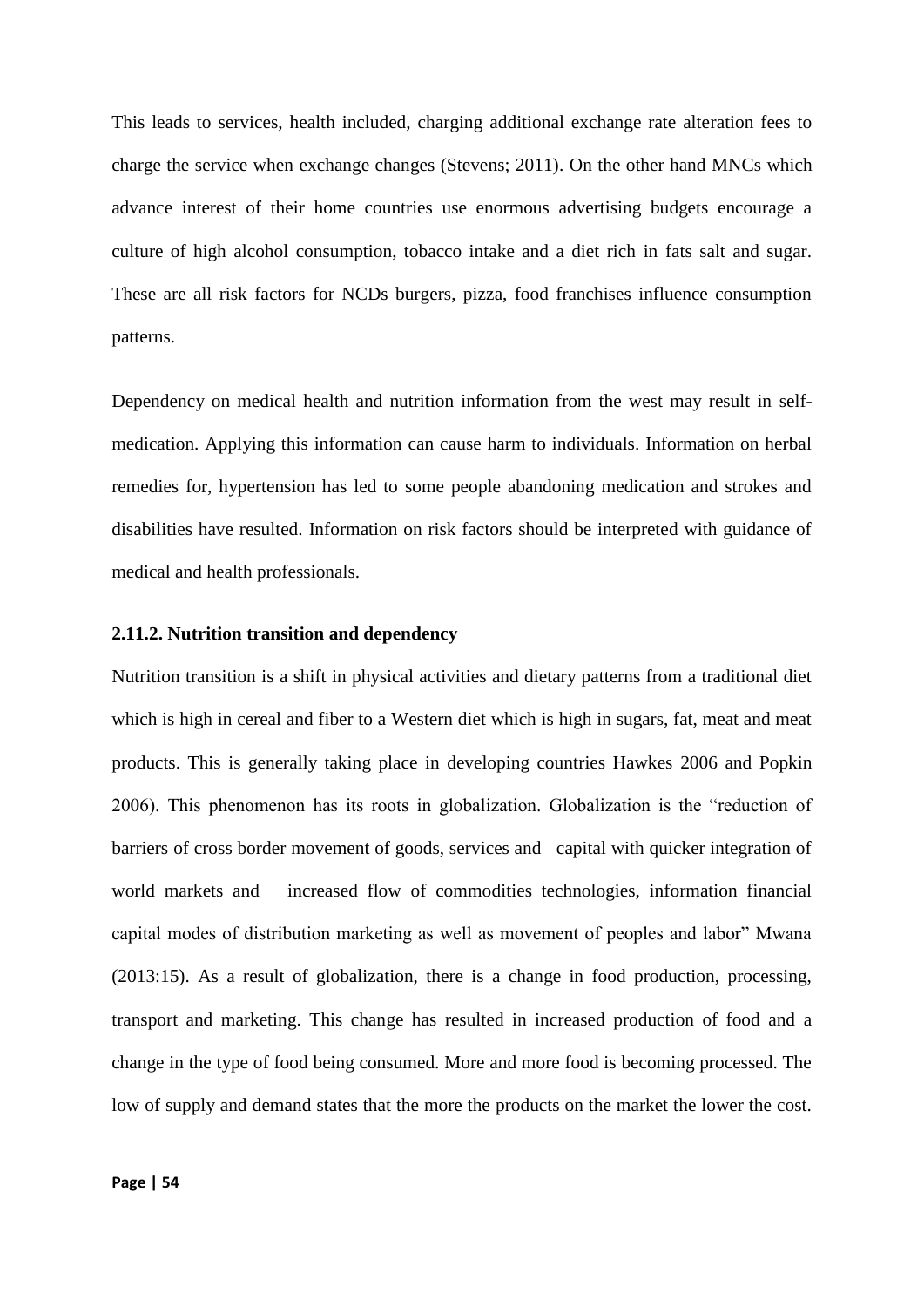As a consequence of increased production the prices of food have lowered and consumption patterns have greatly changed.

Zimbabwe is a developing country where nutrition transition is taking place in its cities. More and more fast food outlets are opening shop. The type of food sold consists of food prepared by frying, for example fried chicken and or potatoes. Energy dense food consumption is increasing because of low cost. A study by Drewnowski et al (2005) also reveals the relationship between low prices of highly dense food stuffs and increase in their consumption. These foods are also resilient to inflations, thus obesity continues to increase among the poor. High pricing of healthy food which is less dense limits the poor to adapt to eating healthy food. This shows the link between poverty and NCDs and the need to approach this issue as a developmental concern.

There is therefore need to delink "global health spending from politics Stevens (2011: 16). This can be done by using the private sector, to manage health spending, encouraging a multisectoral approach to prevention and control, policy reform and working with those affected by NCDs. Interventions such as the nutrition policy can go a long way in reducing the prevalence of NCDs which are overwhelming the public health sector. Other measures include those that support informed choice of food and those changing the market environment. Informed choice is supported by activities such as education programs, nutrition labeling, social marketing and restrictions on commercial advertising.

There are also other measurers to change the market environment such as standards to regulate nutrition content of food, taxes and subsidies on unhealthy foods or nutrients, regulation of food available in school or workplaces canteens and measures to improve healthy food availability to low income households (EATWELL PROJECT 2012). This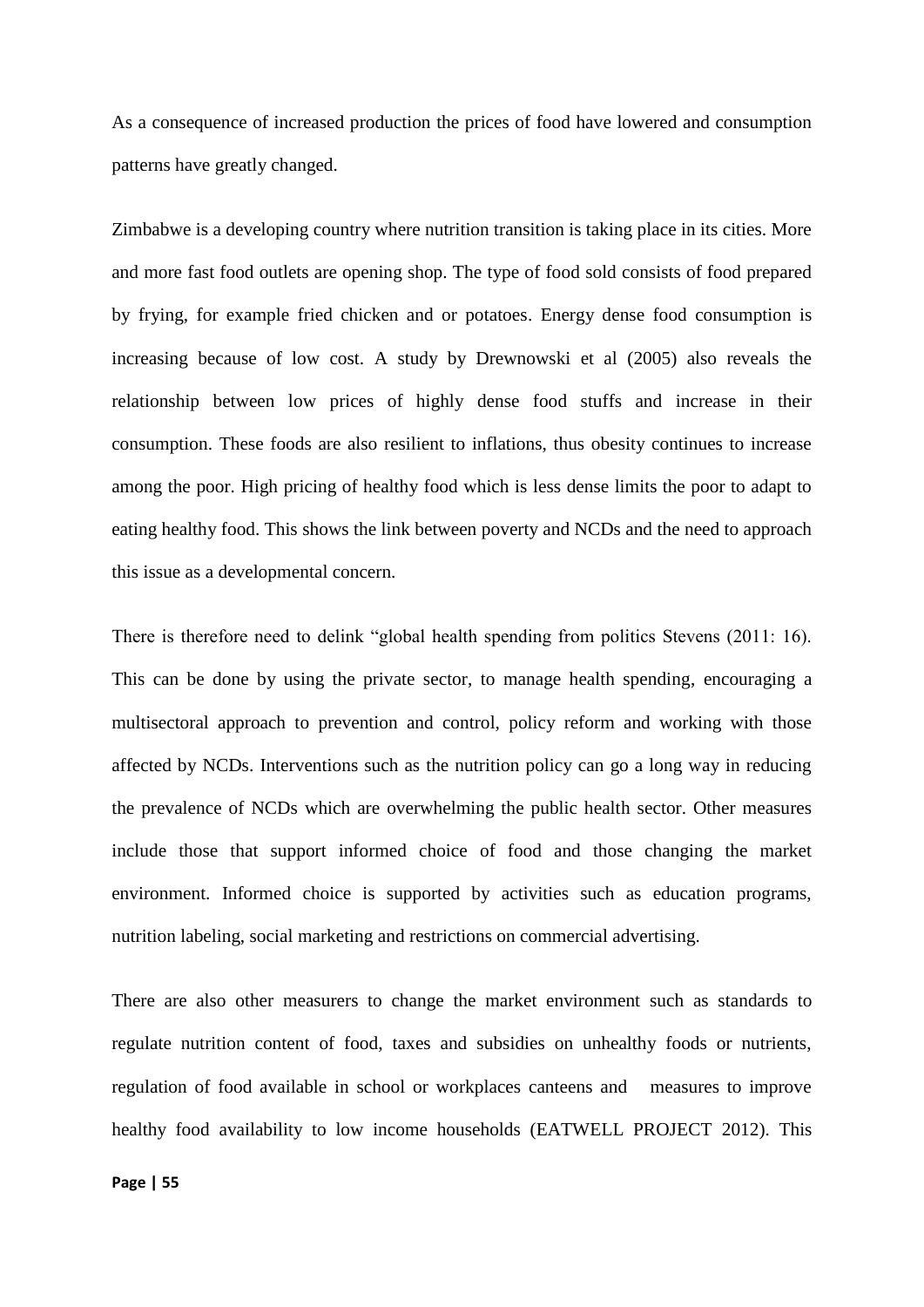researcher is of the same conviction with Mwana (2013) who noted that these measures are designed for the developed world but they can be useful in developing countries. Work with industry to advocate for the reduction of carbon content of beverages and other food products with a lot of sugar and fat. Kleimanet al (2012) explained that this can be done with the companies not losing their profit.

It can therefore be noted that based on the dependency theory it is imperative to research and come up with sustainable development mechanisms to reduce the burden of NCDs. Social economic and environmental initiatives that are locally developed should be used as models for development. Partnerships for development of health initiatives should be formed so that interests are advanced in a single and unified voice.

#### **2.12. Chapter Summary**

The issue of NCDs and sustainable development is very complex and diverse in its consequences; however, most researchers or studies seem to agree that NCDs are driven by poverty and those NCDs also drive poverty and they have the potential to break or perpetuate the cycle of poverty. Sadly, though most of the consulted studies are medical studies seeking to identify risk factors and prevalence rates of NCDs only and not linking them to sustainable development. NCDs create a myriad of social problems including perpetuation of gender inequality widowhood, orphan hood and exclusion from education and health among others. A conceptual understanding of the relationship between health promotions and sustainable development were reviewed. Models on health and sustainable development were also examined. Literature reviewed has shown a lot of gaps that need to be filled through research. There is need to examine how Harare has adopted these concepts in relation to the emerging threat of NCDs.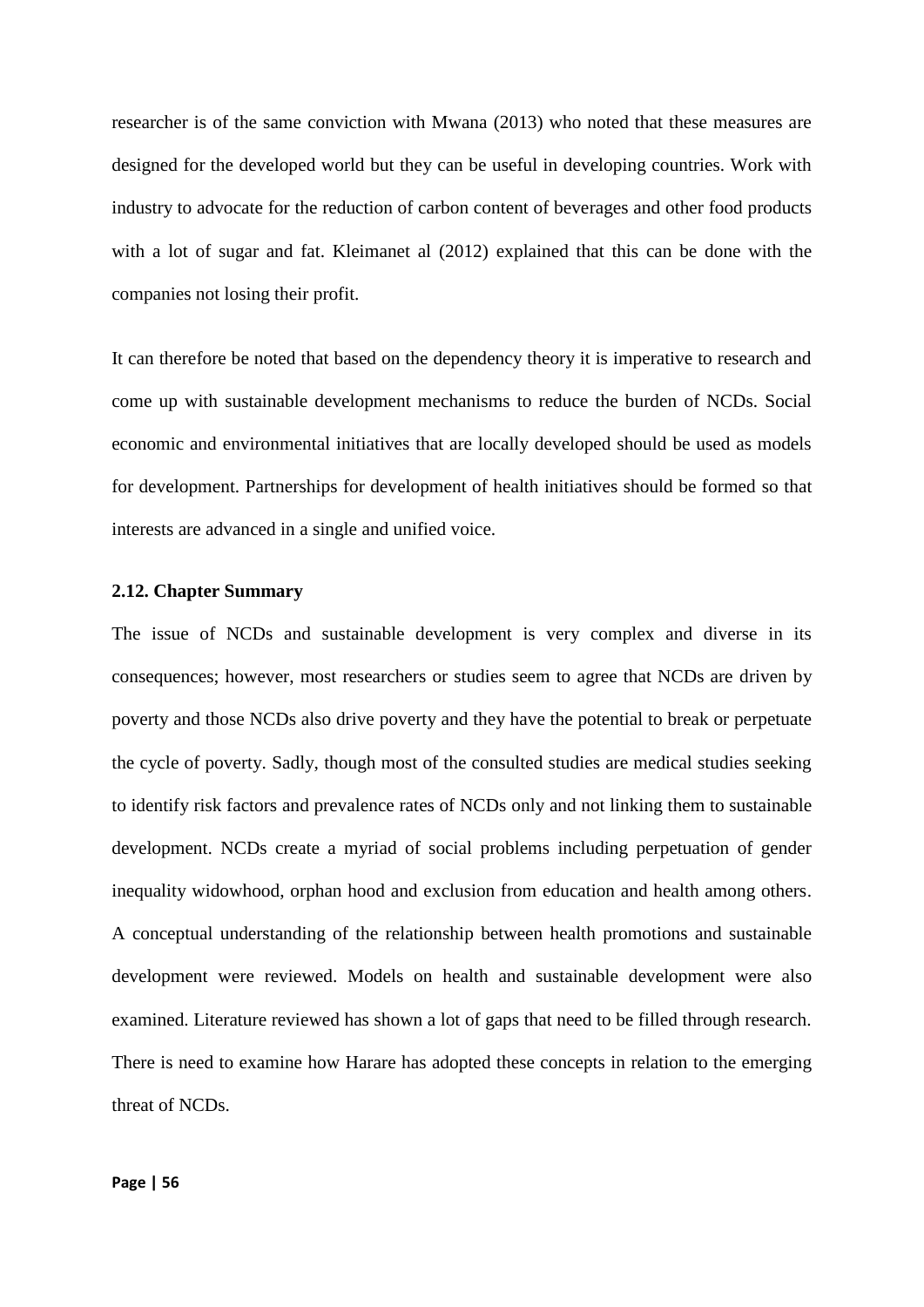## **CHAPTER 3: METHODOLOGY**

## **3.1. Introduction**

This chapter gives an explanation of the research methodology that was adopted for this study. This research is a descriptive research and it sought to document and describe how NCDs prevention and control contributes to sustainable development in Harare. For purposes of data collection qualitative research methods were used, these include in-depth interviews, focus group discussions and observations. A lucid description of how the researcher chose the sample, how data was collected and analyzed, trustworthiness of the research and the ethical considerations that the researcher considered in the research is given.

The use of the qualitative research method is premised on the need to enhance participation of people with NCDS in matters that affect their health and lives in general. Lived experiences provide first-hand information that is vital for improvement in health services outcome. Health matters are private and confidential issues, as a result of this, the researcher adopted non probability sampling and snowballing technique because it is difficult to identify people with different health conditions. The subsections under review are research design, sampling techniques, data collection methods, trustworthiness, ethical issues as well as the study limitations. This researcher chose to use qualitative methods because they are important tools it obtain insights and perspectives of study populations. These insights are important for the drafting of solutions to problems related to public health. The purpose of this research was to explore the phenomena (NCD prevention and control and sustainable development) and the objective was to describe and explain the relationship between NCD prevention and control and sustainable development and to describe the individual experiences of those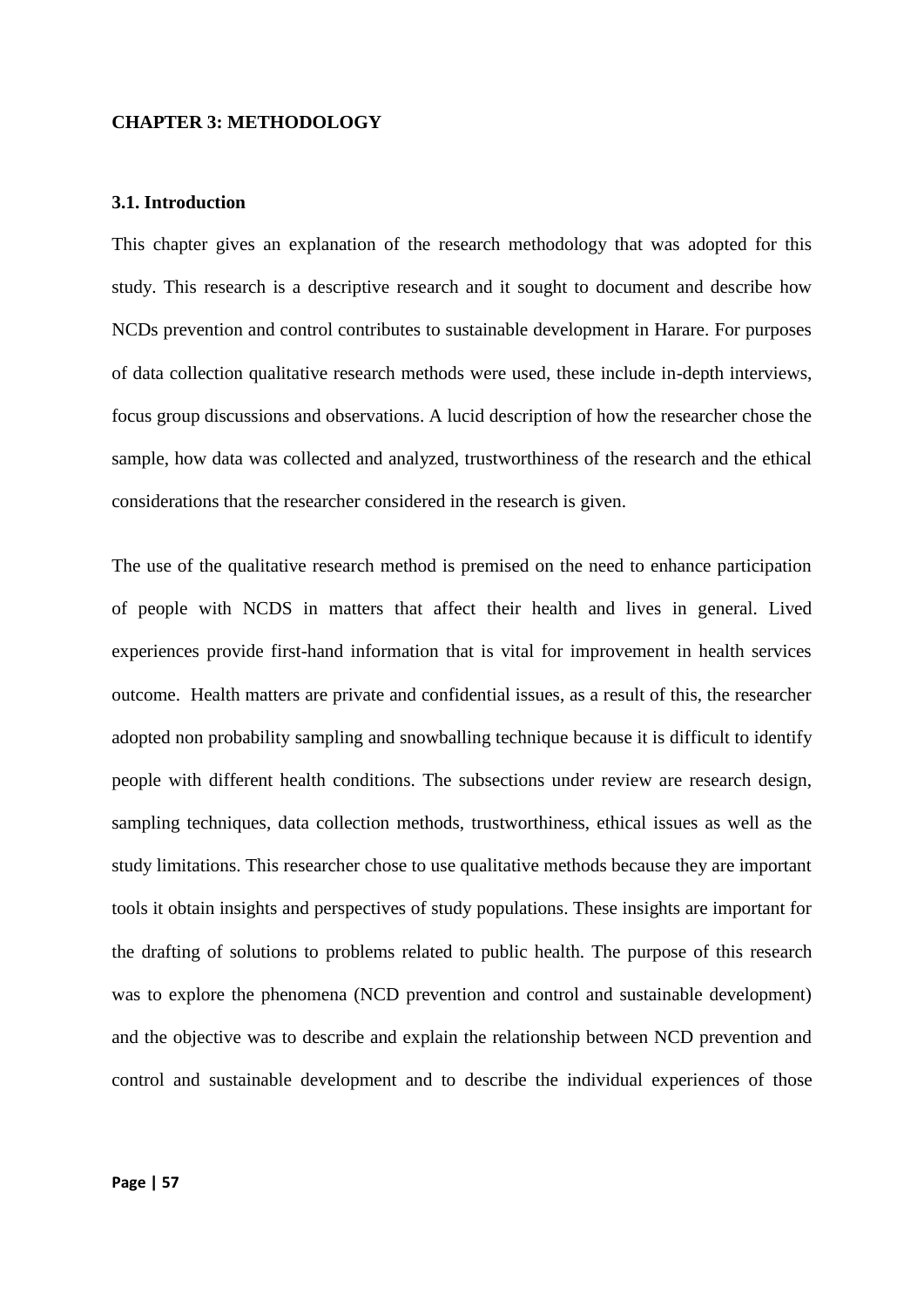affected and infected by NCDs. This methodology is also vital because it helps in coming up with sustainable solutions to prevention and control of NCDs.

De Poy et al (1994) explain that the methodological perspective relates to the underlying logic or ways of thinking about the data: whether data are interpreted from a prior frame of understanding (i.e. deductively or inductively). In this case the researcher is working within a theory this using inductive research. Inductive research allowed this researcher to collect data from numerous sources. This also allowed the researcher to use different methods of data collection such as interviews, focus group discussions, observations and reviews of documents. For this reason Creswell (1994) explains that the ontological assumption of naturalistic research is that reality is subjective and data collection is basically through interviews and focus group discussions and observations.

The methodology allowed the researcher to gain better understanding of the participant's feelings and emotions. Using the qualitative methods the researcher gained more insight into the participants physical functioning, physical health, social functioning as well as their perceptions of the risk factors that cause or may lead to NCDs. The qualitative methodology used enables the researcher to explore and explain the phenomenon within its context with the varied sources of data. This approach is very relevant to this study as it involves in depth investigating into prevention and control strategies adapted in Harare.

The qualitative methods allowed the researcher to have an inside view of the variable under study. Instead of relying on studies done by researchers in other parts of the world the researcher got to understand the vicious cycle caused by NCDs and poverty. It became clearer for the researcher how NCDs causes poverty and how poverty causes NCDS. The interviews gave the participants a chance to identify those NCDs risk factors that perpetuate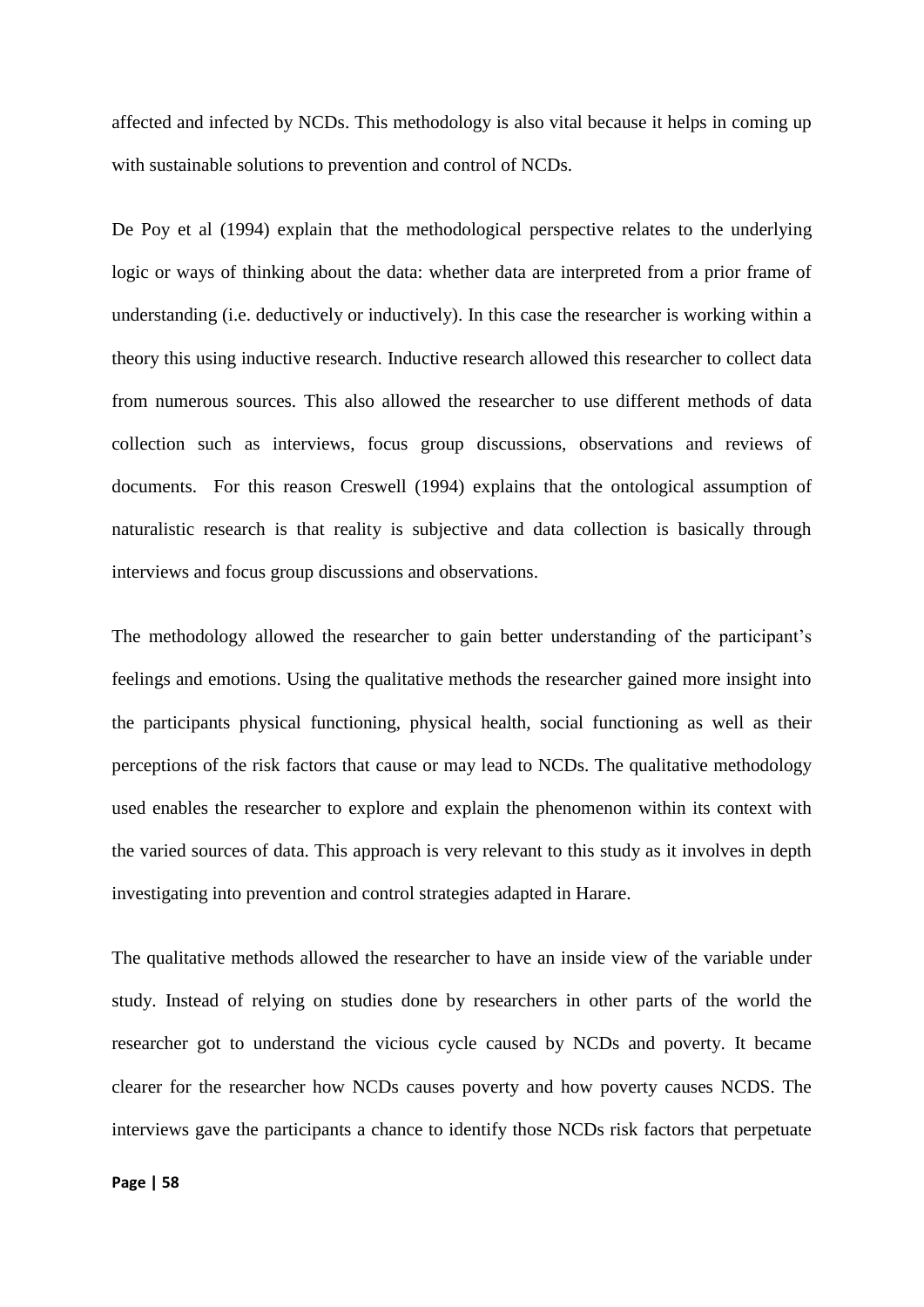poverty. As a result they came up with solution to some of their problems. A comprehensive understanding of the effects of NCDs on vulnerable groups such as women and children was obtained through the use of the qualitative research methods. These could have escaped the researcher had she used other methods. These details were obtained in a focus group discussion held with people with NCDs such as diabetes, cancer and hypertension.

Data analysis is going to be done through content analysis. Based on the fact that reality is subjective this researcher realized that the set of objectives could only be achieved through collecting data in interviews. The collected data included information about the information on perceptions of their situation. In describing these emotions, feelings needed to be captured. Thus the researcher adopted the qualitative research methodology. This justifies the use of qualitative methods as the methodology to be used. Thus a thematic approach was used to analyze the data. The researcher was mostly concerned with the depth of the information obtained rather than the total number of the samples taken from the population.

## **3.2. Research design**

This research is an explorative health services research. It looked at how accesses to prevention and control of NCDs, how quality of care and cost of health care and wellbeing are affected by social micro economic and environmental factors, financing systems, organizational structures and processes and health technologies, within the city health department and other stakeholders in the field of NCDs. It focused on service delivery, management and organization of prevention and control of NCDs. This research focused on the city health department as an institution, organizations such as the cancer and diabetes association, and communities of people with NCDs.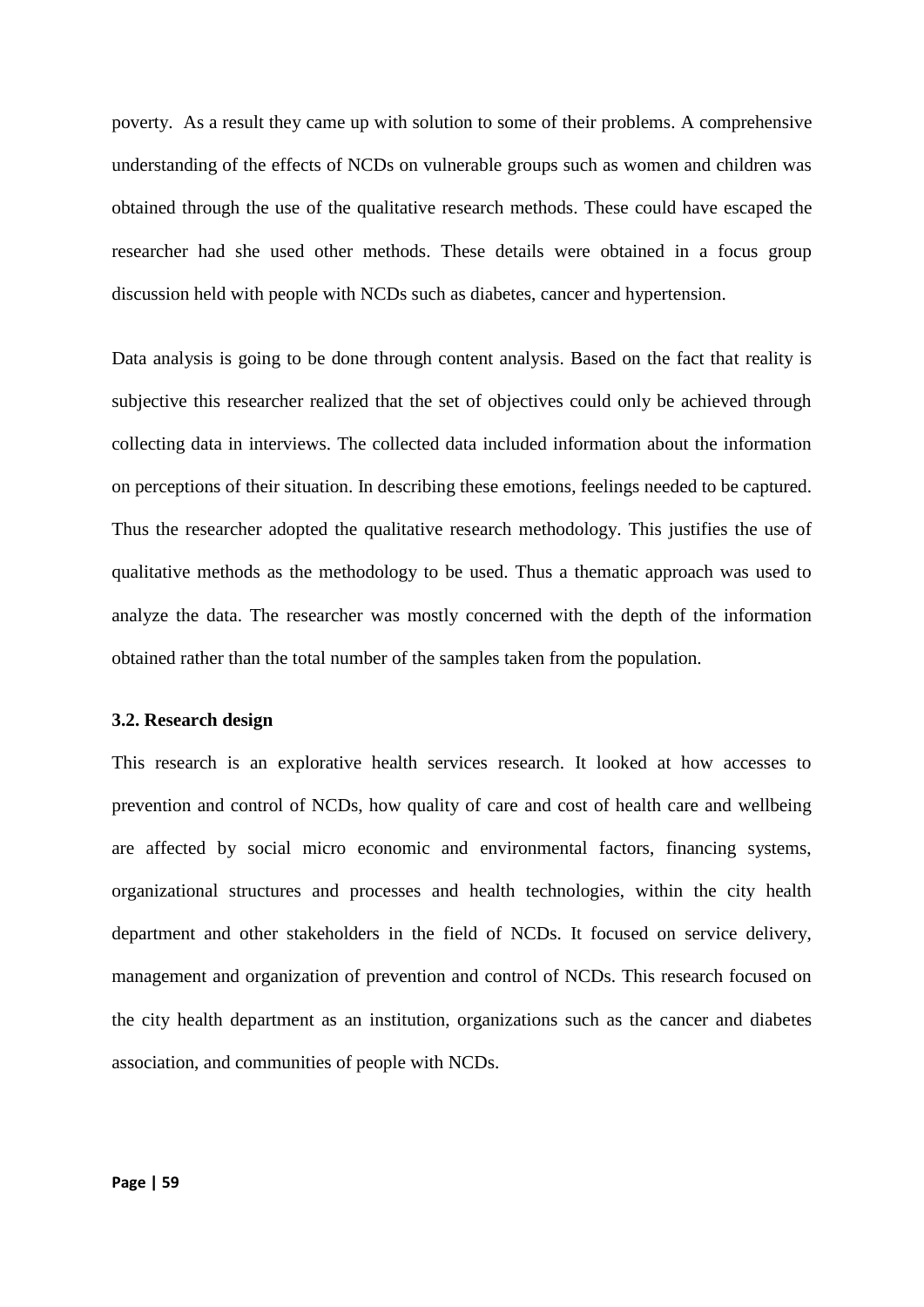This area of health services research according to Bowling (2002) is a space within which disciplines can meet. In this instance this research is merging health and sustainable development. According to Cartwright (1992) quoted by Bowling (2002) Health services research is responsive to current policy and political issues. This therefore means that health services are a developmental issue. Health services research on NCDS aimed to produce reliable and valid research data which can be used to base appropriate, cost effective, efficient and acceptable health services for those with NCDs.

This research sought to find information on the relationship between NCDs and sustainable development. There is not much known about this subject. Bowling (2002) explains that "if research aims to find out information on a topic about which little is known, then the qualitative methods (e.g. observational methods, in depth interviews and for focus group) may be more appropriate. The research sought to find information on a topic about which little is known so it is therefore an explorative research. It discusses and interprets findings on prevention and control of NCDs and explains how this impacts on sustainable development.

# **3.3. Sampling technique and sample**

**Page | 60** The reason for choosing purposive sampling was that the researcher took account of the position and experiences of respondents in prevention and control of NCDs. The sample was chosen using purpose sampling. Network and snowballing sampling were used. The first method that was used to identify the informants was network sampling. Network sampling is the use of social or other networks such as workplaces, organizations and support groups to locate and recruit participants. This method has been used before by researchers such as Smith et al (2008). In their research they recruited participants through seminars. In this research the networks that the researcher used are the support groups at the cancer association and kids can as well as the diabetes association. The work places used in this case were PSI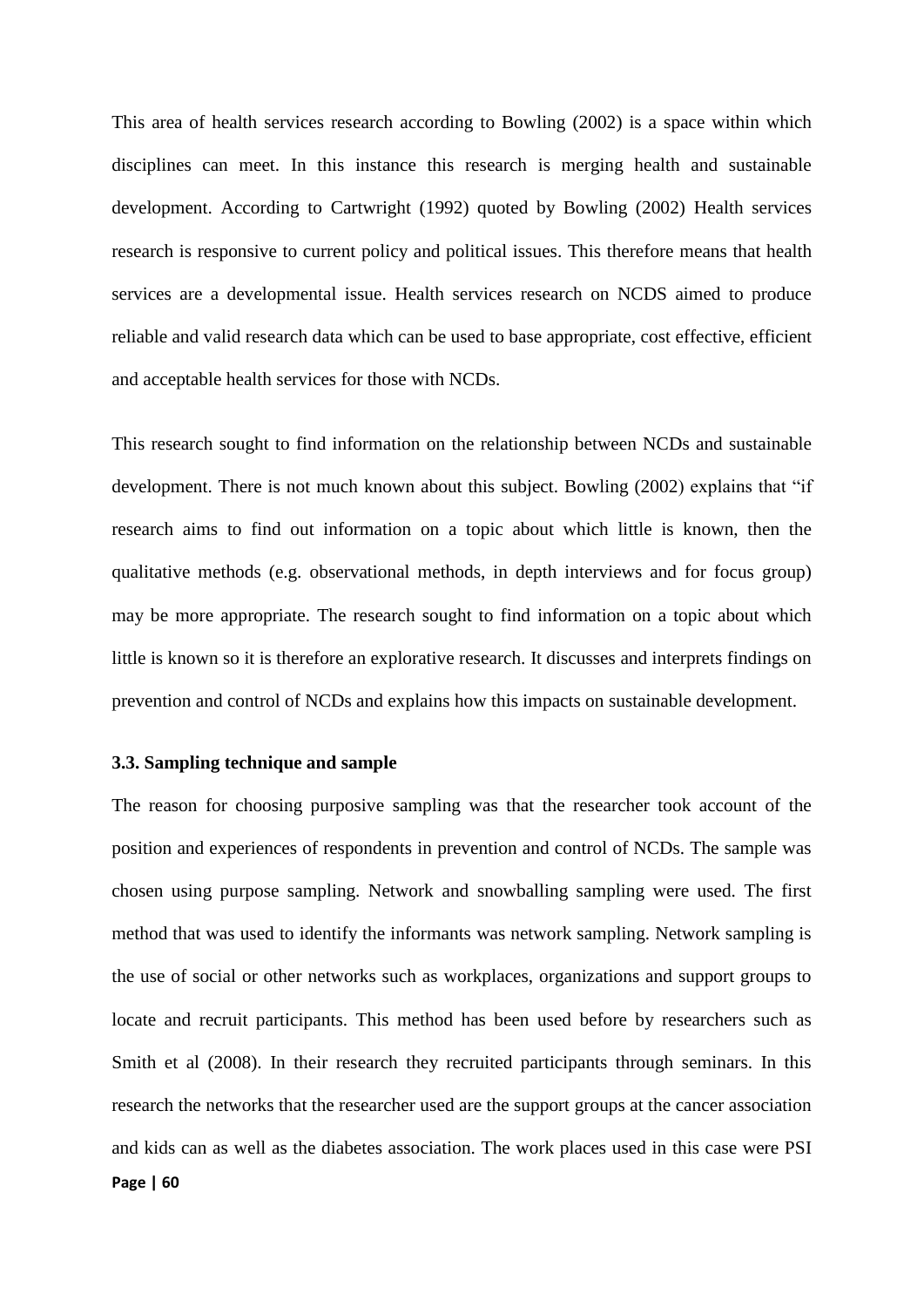(new start center), ministry of health and the Harare city health department. It is important to note that network sampling was the initial point of contact with the participants

The decision to use network sampling and snowball sampling was made as a result of the realization that health matters are private matters and as a result it was difficult to identity people with NCDs. The participants that were identified through network sampling were the ones who directed the researcher to other participants; thus snowball was used. With snowball sampling the research participants are the ones who make referrals to other potential informants who in turn make referrals to others.

Prompted by the realization that finances were constrained, these non-random purposive sampling methods proved appropriate. It is however important to note that the sampling methods used might not be representative of the whole population, in numerical terms. The focus of the researcher was on representativeness in terms of the challenges faced and the health conditions that were being investigated. The sample was representative as it helped in describing explaining and understanding the population. Thus it was trustworthy.

The researcher relied on people with NCDS such as cancer, diabetes, kidney ailments and heart diseases as well as from stakeholders in the field of the health. In total 15 people with NCDS and four key informants were interviewed. Informants from the cancer and diabetes associations, the city health department and the ministry of healthy were interviewed and these were the key informants.

## **3.4. Data collection methods**

**Page | 61** The data collection methods that were employed by the researcher are interviews, focus group discussion and the questionnaire. Triangulation of methods was employed i.e. in methods triangulation. Interviews were carried out with all the participants and focus group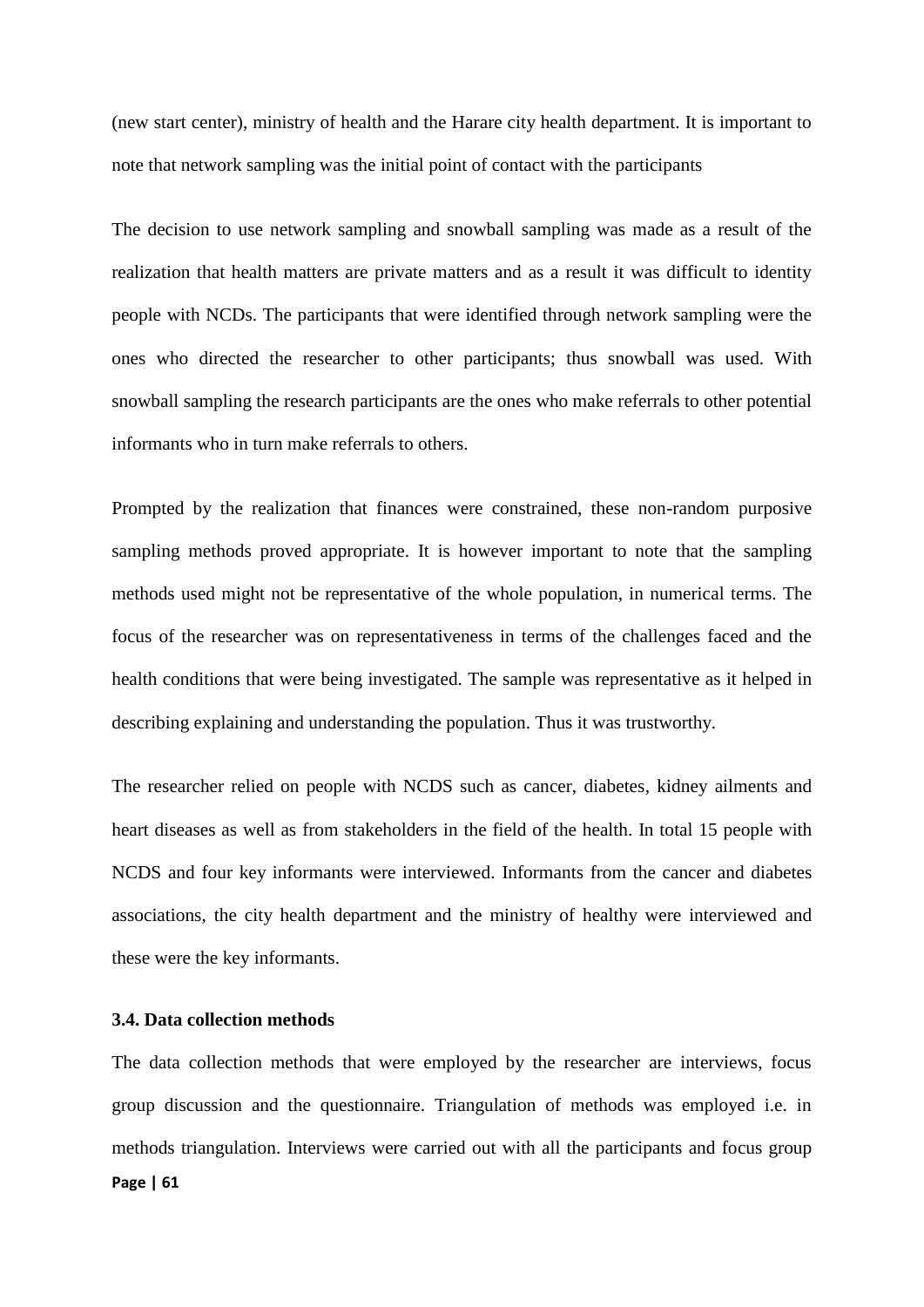discussions were held with those with NCDs. The use of multiple date collection methods and analysis techniques enabled the researchers to triangulate data in order to strengthen the research finding and conclusion.

Informal interviews were also employed in some instance. Rubin et al (2005) explained that this type of an interview is an unplanned and unanticipated interaction between an interviewer and a respondent that occurs naturally during the course of field work. This is a very open ended form of interviewing. This type of interview allowed the researcher to be flexible thus pursuing relevant information in whatever direction that seemed appropriate.

# **3.4.1. In depth interview**

This is a technique used to get information on the participant's perspectives on the topic under research. The person interviewed is considered the expert and the researcher the student. Here the role of the researcher is to pose questions, listen to participant's responses, and ask follow up questions and probe further based on the initial responses. The researcher did not lead participants according to her preconceived ideas. It was not the role of the researcher to prove or disapprove what the participant said. This kind of interview was conducted face to face or over the phone. Telephone interviews were done to seek further clarification on collected data.

In this research in depth interviews were done with the key informants. In this case these were officials from the ministry of health, city health department and the officials from the cancer and diabetes association. In depth interviews were also done with individual respondents who are NCD patients. In depth interviews proved particularly useful as informants would freely talk about how living with NCDs has affected their socio economic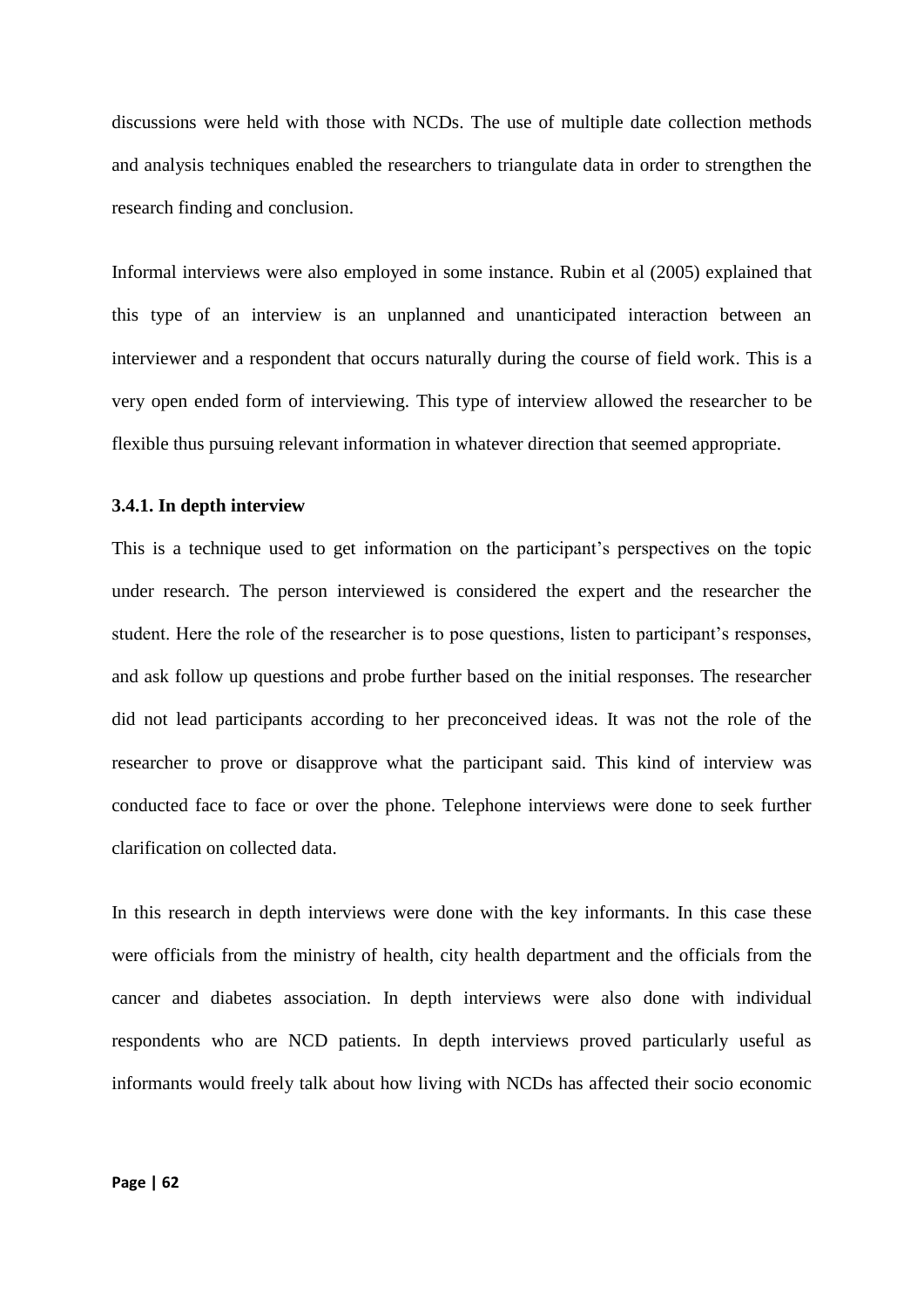lives. These are rather personal issues and may be difficult to elicit clear responses in group set ups.

The researcher took extensive notes. The researcher observed and documented behaviors of the participants, also taking note of the context. These notes were expanded immediately after the interviews. Interviews with participants from the ministry of health, city health department and cancer and diabetes association were carried out in their offices. These locations were selected because this is where the participants felt that their confidentiality was protected. The interviews with the other participants were carried out at their homes in the living rooms with only the researcher and the participant present.

The researcher employed the use an interview guide with a list of topics to be covered. These questions covered prevention strategies control measures, stakeholder's participation, and leadership structures, financing, availability of medicine, accessibility of care, impact of NCDs on economy, efficiency and effectiveness of prevention and control strategies, social and environmental pillars of sustainable development. Respondent offered some support documents which this researcher also re viewed. These include the national health strategy, the strategic plan for Harare 2012 to 2025 the Urban Councils Act and the Regional Town and Country Planning Act, various development plans for land that was subdivided in Harare south district and Zimbabwe demographic and heath survey. The interviews lasted between one hour and one and a half hours.

# **3.4.2. Focus group discussions**

Focus group discussions were employed by this researcher to determine services and products that are in place for prevention and control of NCDs in order to determine gaps that exist.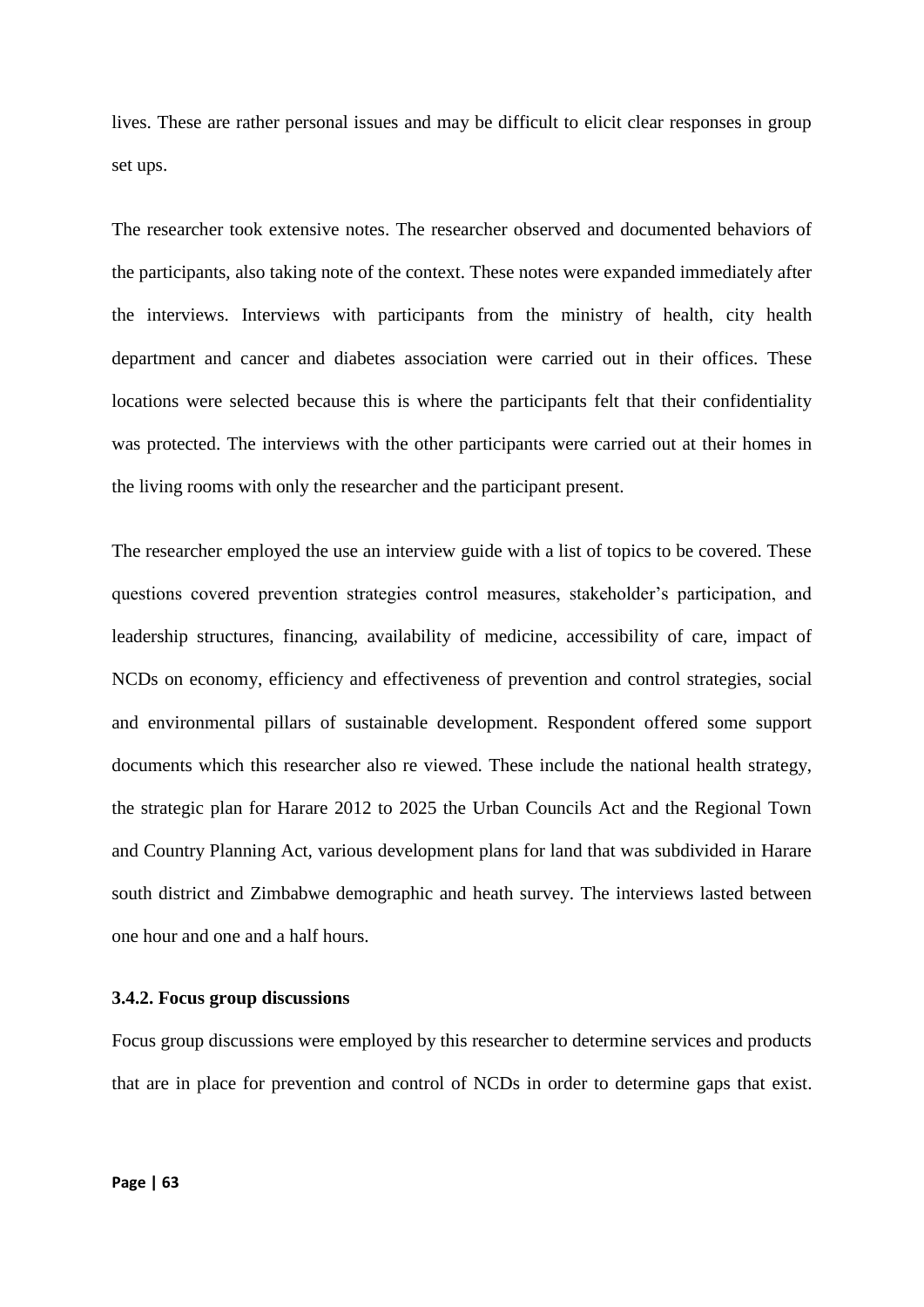This method was used to get information about the collective opinion so as to measure services that are in place to meet the needs of people with NCDs.

This method was adopted by the researcher because it is cost effective in terms of time. The focus group discussion enabled the researcher to elicit information on the challenges faced by people with NCDs in accessing health services and medication. Issues of finance and stigma were also discussed. The complete picture of how NCDs pose a challenge to sustainable development was therefore obtained using this method.

Focus group discussions are not appropriate for getting information on individual experiences and for dealing with sensitive issues. For this reason in depth interviews were carried out to compliment focus group discussions. Data collected in focus group discussions was then analyzed and put into themes which were then presented in chapter four.

### **3.4.3. Participant observation**

Participant observation as a method enables the researcher to approach research participants in their own environments rather than have the participants come to the researcher. This allowed the researcher to have an inside view of the participant's life but at the same time remaining an outsider. Informal conversations and interactions with the community were important and were thus recorded to enable the researcher to have a wider understanding of the research topic. Mass media communications such as television and radio advertisements as well as short text message sent via cell phones were also made use of.

The major advantage of using observation was that it enabled the researcher to have deeper understanding of the physical cultural, social and economic context in which people with NCD's live. Participant observation proved invaluable as it enabled the researcher to better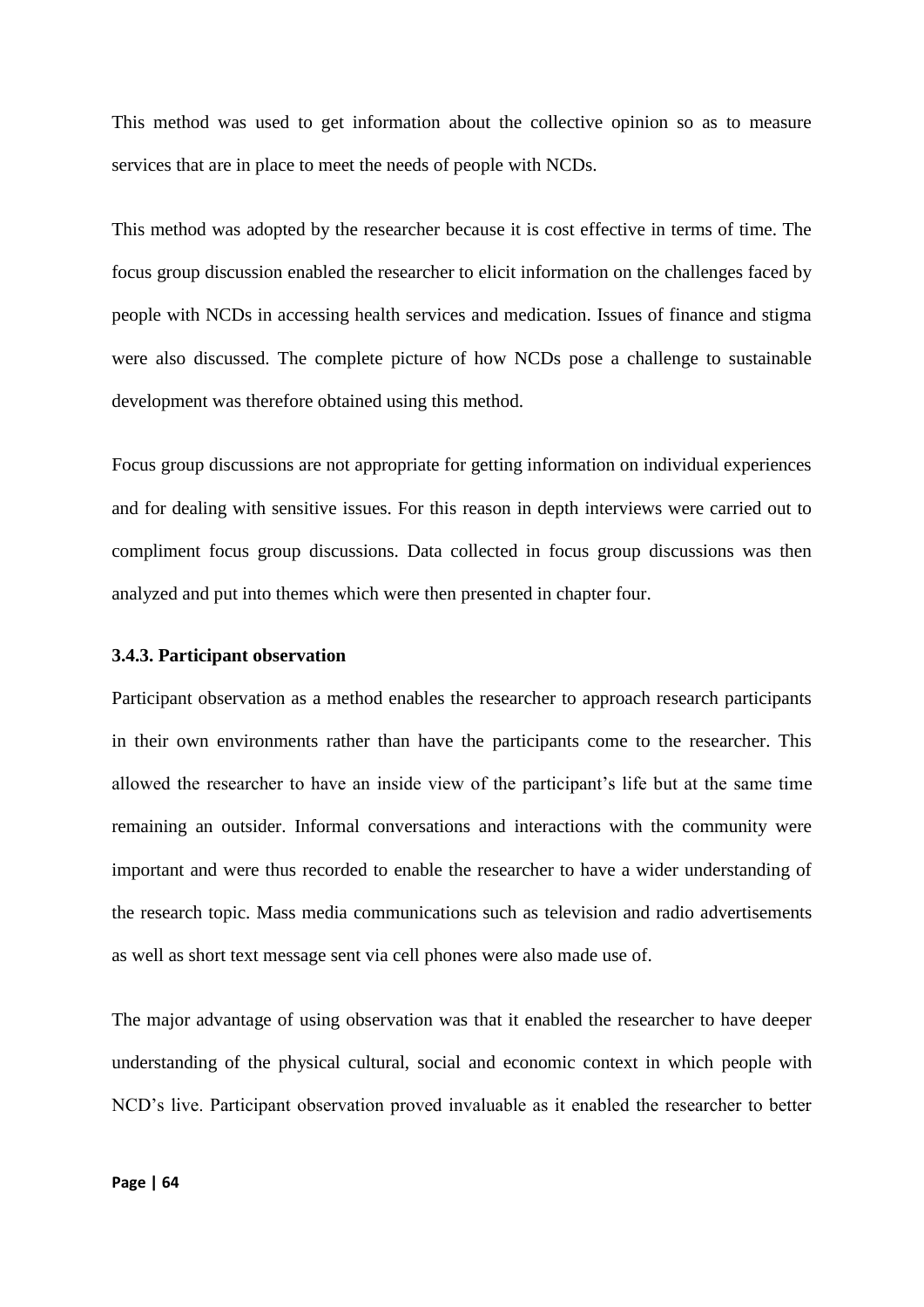understand information collected through interviews and focus group discussions. Observations were also used as the basis for designing data collection methods.

Observations are usually discredited because they are time consuming but this researcher was very focused on the research problem and is familiar with the research setting and possesses a cultural awareness of the research setting. This made this researcher better placed to concentrate on the research question itself rather than try to start by learning the cultural dynamics of Harare. Field notes of what the researcher experienced and learnt through interactions with participants and their environments were taken. These were then analyzed and placed into themes.

# **3.5. Trustworthiness**

The findings of this study are trustworthy as the researcher used different approaches such as within method triangulation where data was collected through both formal and informal interview, focus group discussion and documentation reviews. Documentation reviews were especially employed to complement in depth interview with key informants from the city healthy and ministry of healthy.

The researcher sought informed consent and ensured that informants did not feel exploited. Thus aiming at beneficence and not harming the informants. This according to Kvale (1993) is catalytic validity of the research. The researcher gave clear description of the research procedures. A lucid description of how the sample was selected, what happened to be the sample and how the data was analyzed was given.

## **3.6. Limitations**

The goal of the study was not to generalize information gathered but the goal was to provide thick and rich information on prevention and control of NCDs for sustainable development.

#### **Page | 65**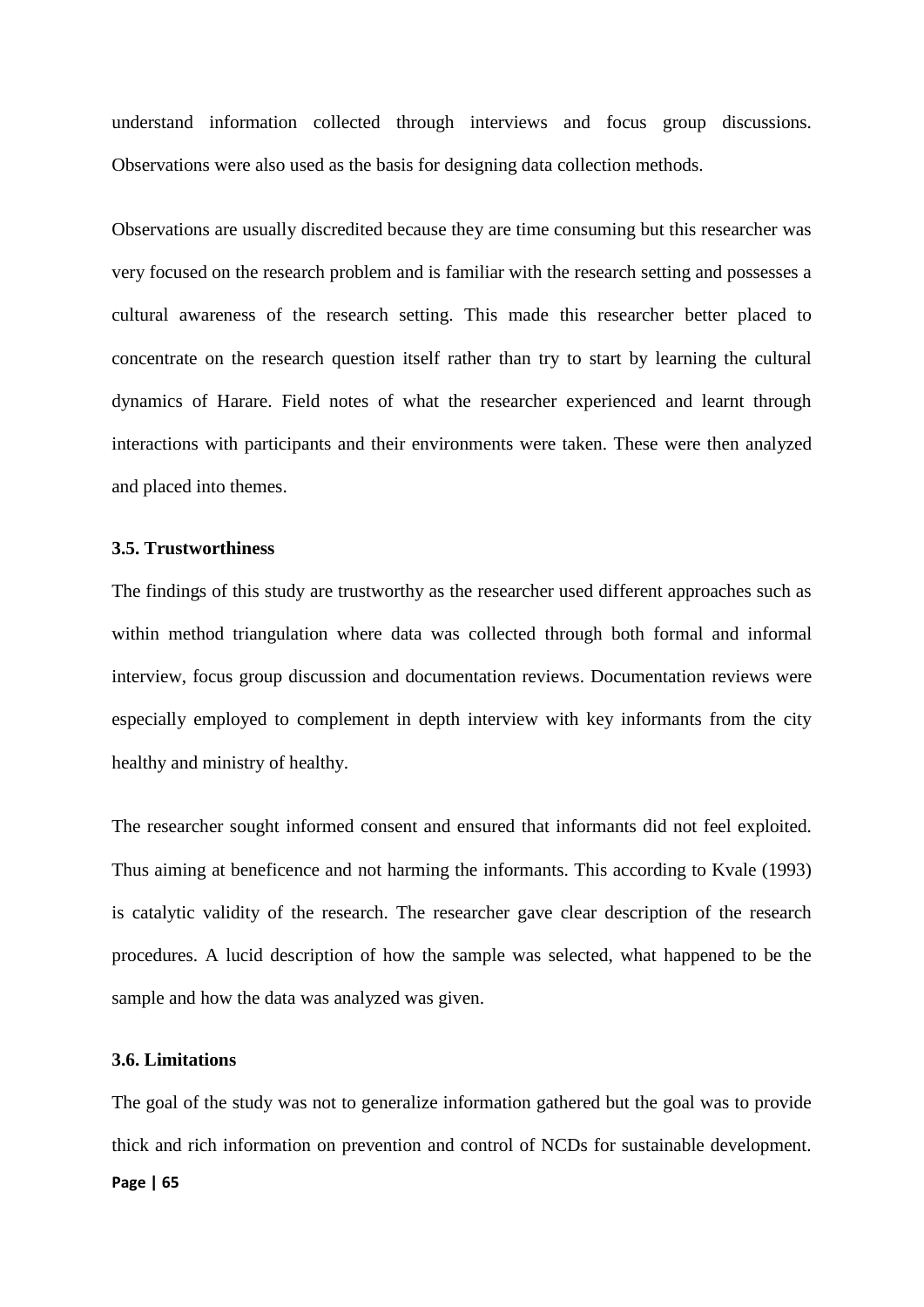Time and financial constraints were identified as the major limiting factors. The amount of time and money required for the research was not commensurate with what could be afforded by the researcher. As a result this researcher reduced the intended geographical area to be covered. Instead of covering the whole of Harare the researcher was then limited to Harare south district. After this was done the researcher was able to complete the study with in submission time.

# **3.7. Data processing and analysis**

In depth interview notes and focus group discussion notes were expanded by the researcher. This included additional information collected over phone. These were read many times to allow the researcher to identify patterns or categories of common themes. The second stage consisted of placing data relating to identified patterns in correspondent patterns. Step 3 consisted of examining patterns of experience conveyed. Patterns of experience were then combined into themes. These study themes are explained in the result section of the presentation

# **3.8. Ethical considerations**

Matters of health are held in confidence by people because they are very private and confidential. As a result the researcher found it imperative to ensure that ethical considerations pertaining to consent, confidentially, anonymity and non-harm were guaranteed to participants. Drawing from the Nuremburg code an informed consent form was drafted and this outlined the benefit and limitations of the study to the participants. The researcher outlined the time the interviews and focus group sessions would take. Participants were informed from the one set that there were no monetary benefits for participating in the study.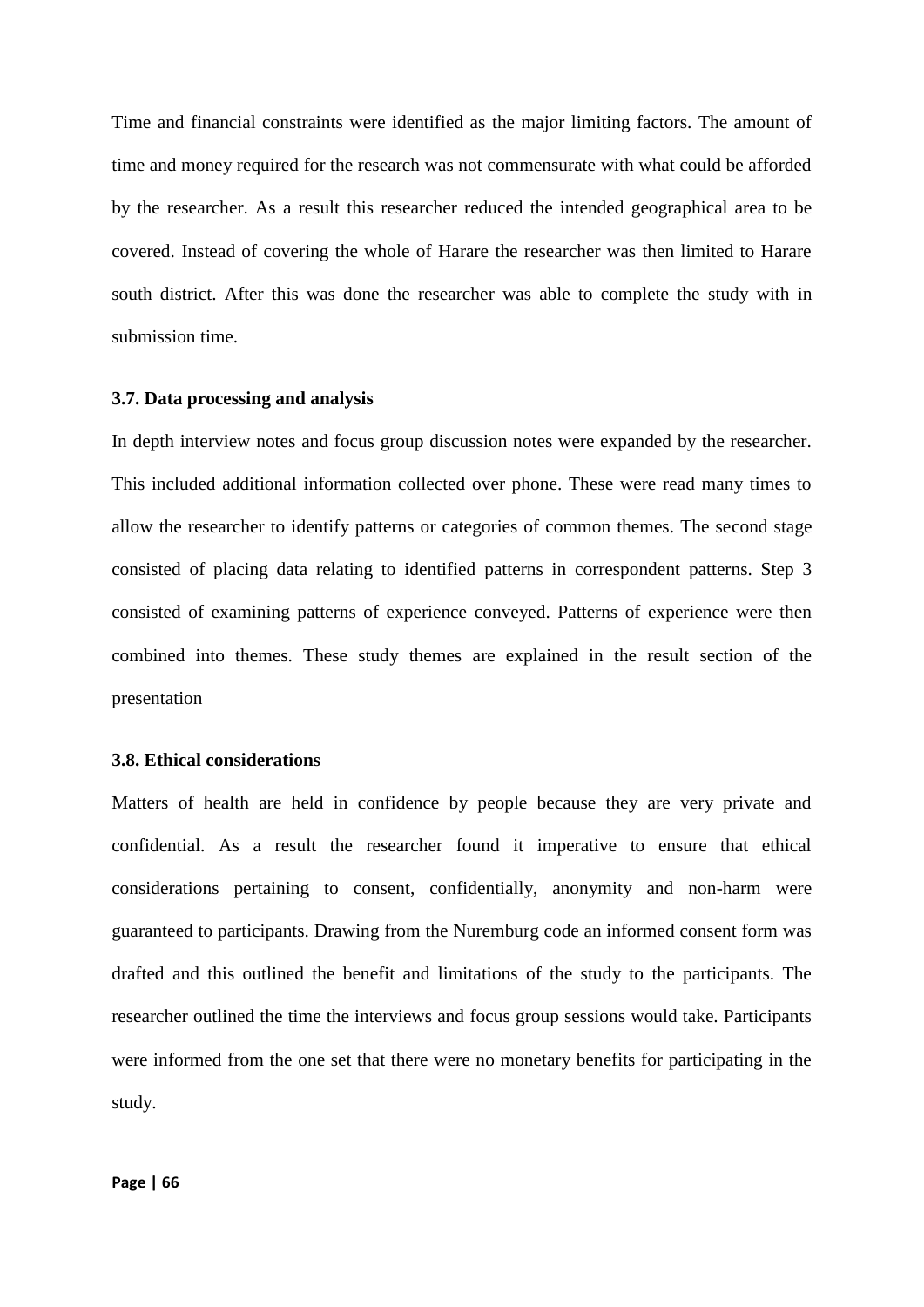Anonymity and confidentiality were guaranteed and maintained throughout the research to protect the privacy of all research participants. Rubin et al (2005) argues that anonymity is maintained when the participant will continue to be anonymous throughout the research even to the researchers themselves. Participants were given codes instead of using their real names. Confidentiality was guaranteed by explaining to the participants that the information which they divulged was not going to be shared with anyone else in ways that will reveal their identities.

Forcing informants to participate in a research by exercising social dominance by the research is what is called coercion. This can be by use of language or force. The informants in this study were not coerced or forced. Participants were informed through a consent form that participation was voluntary and that they could withdraw from the study at any point if they so wished. This massage was also repeated verbally by the researcher to ensure that the participants understood this fact.

# **3.9. Chapter Summary**

The researcher adopted the qualitative research method utilizing the in-depth interviews, observations, document analysis and focus group discussions. This was adopted because the research is an explorative health research which gathers quality data if the qualitative design is adopted. The purposive sampling method was used to select the sample for the research and network sampling and snowball were employed. Methods used to collect data enabled the researcher to give textual descriptions of those living with NCDs thus gathering valuable data. Data that was obtained was placed into themes and presented as such. Issues of trustworthiness and limitations of the study were also discussed. Ethical considerations that include informed consent, anonymity and voluntary participation among others were adhered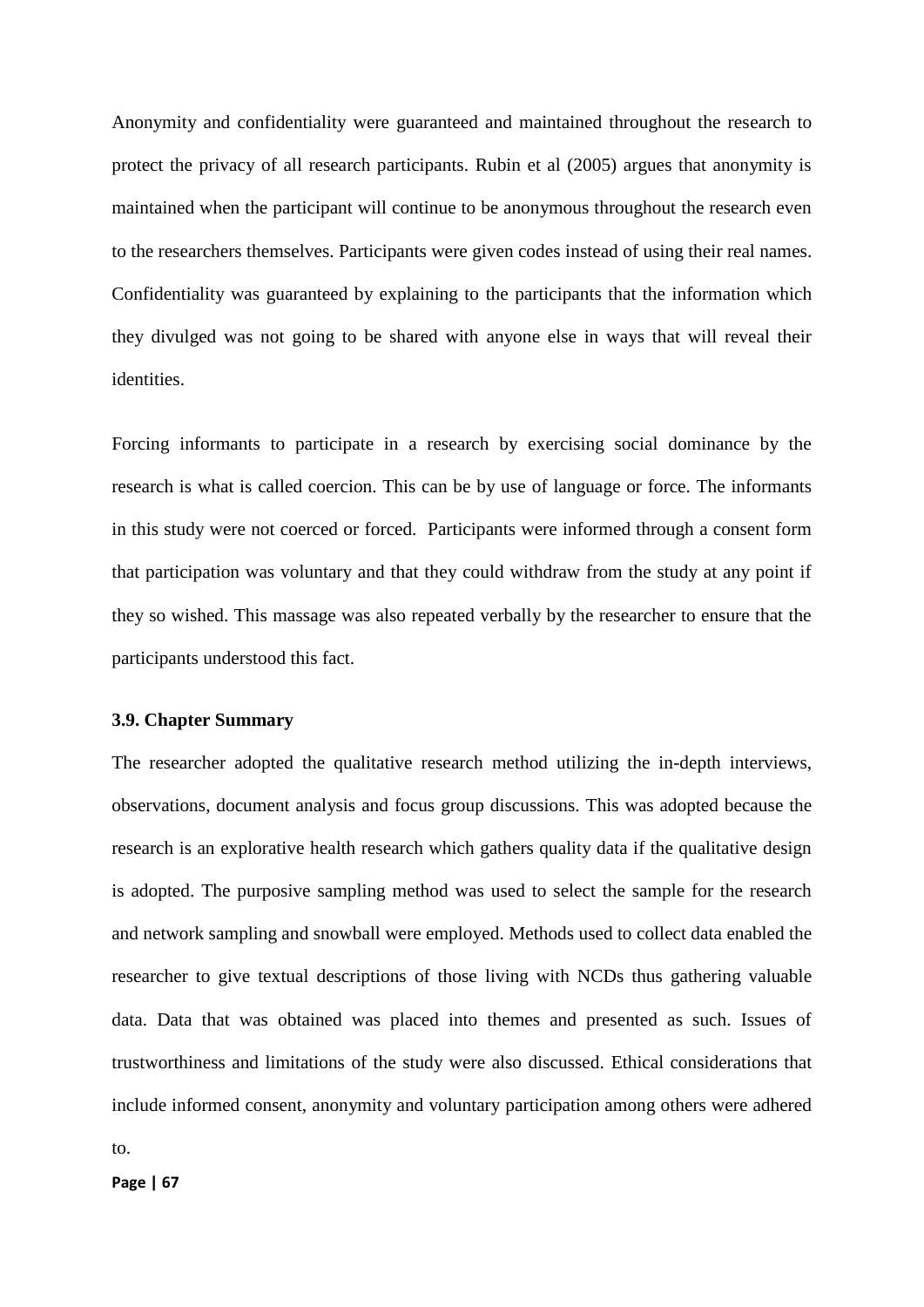## **CHAPTER 4: DATA PRESENTATION ANALYSIS AND DISCUSSION**

# **4.1 Introduction**

In this section key findings of the research study are discussed and are placed in the wider framework of existing knowledge. The study has shown the relationship that exists between NCD prevention and control and sustainable development. There are a number of factors that have been noted that impact negatively on prevention and control of NCDs for sustainable development. The results have been organized into themes that were identified by the researcher as data was being analyzed. The findings are placed in themes that reflect the connection between NCDs and sustainable development pillars of social economic and the environment. The study themes are centered on public health systems capacity, accessibility of treatment and care, activities to reduce progression and healthy environments. The discussion concentrated on approaches to disease control, financing of prevention and control health services management and the environment as it relates to NCDs prevention and control.

## **4.2. Why NCDs are on the increase**

It emerged from the focus group discussion that lack of knowledge is leading people into unhealthy eating and sedentary lifestyles. More than 80% of the respondents concurred that they started to take interest in learning about nutrition and exercising after they had been diagnosed with diabetes, hypertension, or cancer. This reflects that people are not well informed on risk factors of NCDs. This is why it is difficult to control the increase in the prevalence of people with NCDs.

Another factor that was noted by all the key informants and the 15 respondents was the cost of unhealthy food. It was a unanimously agreed that food that is high in fats is cheaper to buy.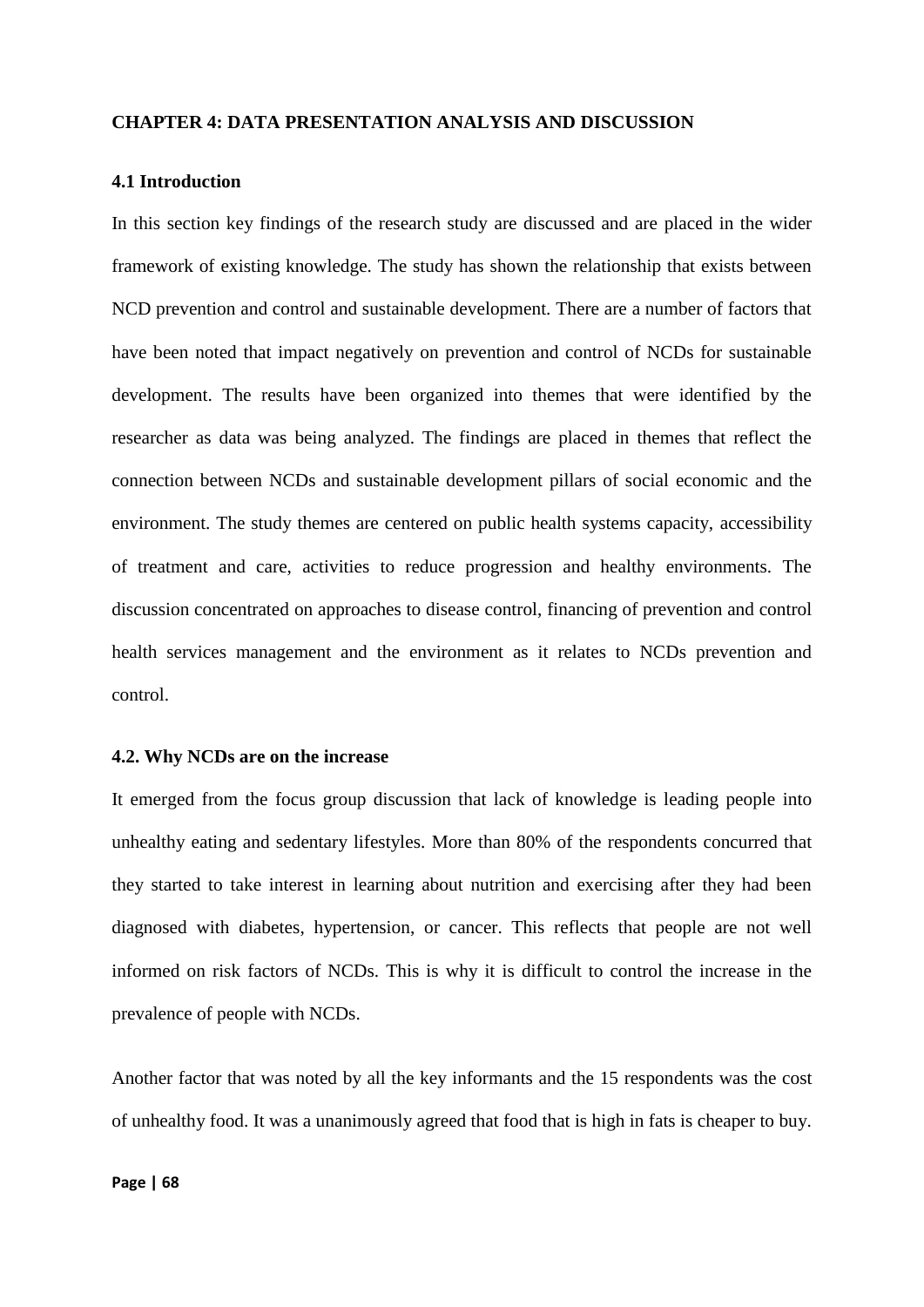Pork for instance is way cheaper than fish which can be a more healthy option. On average the price of pork is \$3 per kilogram while fish cost about \$4-5 per kilogram. Fruits for many families are a luxury. Very few people 4 out of the 15 interviewed ate fruits every day. It emerged that fruits were taken once or twice a week by 7 of the 15 respondents.

Others reported that even though they are aware of the health benefits of eating fruits they could not afford to eat while their children did not. These findings are in line with what was outlined by Mwana (2013) and Dormon (2005) who argued that there is a relationship between increases in consumption of energy dense food stuffs and their low prices. Energydense grains such as maize and white rice, fats, and sweets such as biscuits represent as cheap dietary options to the consumer. Failure to afford healthy food is in indication of an economic system that cannot equitably allocate resource to its populace. A malnourished population runs the danger of having NCDs. With increasing numbers of people in need of treatment the burden on health systems will increase in turn. This negatively impacts on the public health delivery system which largely depends on a strong economic base.

**Page | 69** Cultural factors were reported to be contributing to the increasing numbers of people with NCDs. Women were reported to be using herbs that contribute to development of cervical cancer. On the other hand negative perceptions about thinness have also led many to be overweight and or obese. Thinness is closely associated with ill health and HIV and AIDS. As a result people think it is better to be fat than to have people pointing fingers. It emerged in the focus group discussion that most women are not aware of the risk of obesity. Of the nine female respondents in the focus group discussions six expressed reservation about the use of body mass index as the basis for measuring body weight. This is despite the fact that these are people who have information on importance of maintaining good body weight. These views are supported by what was observed in the review of the demographic and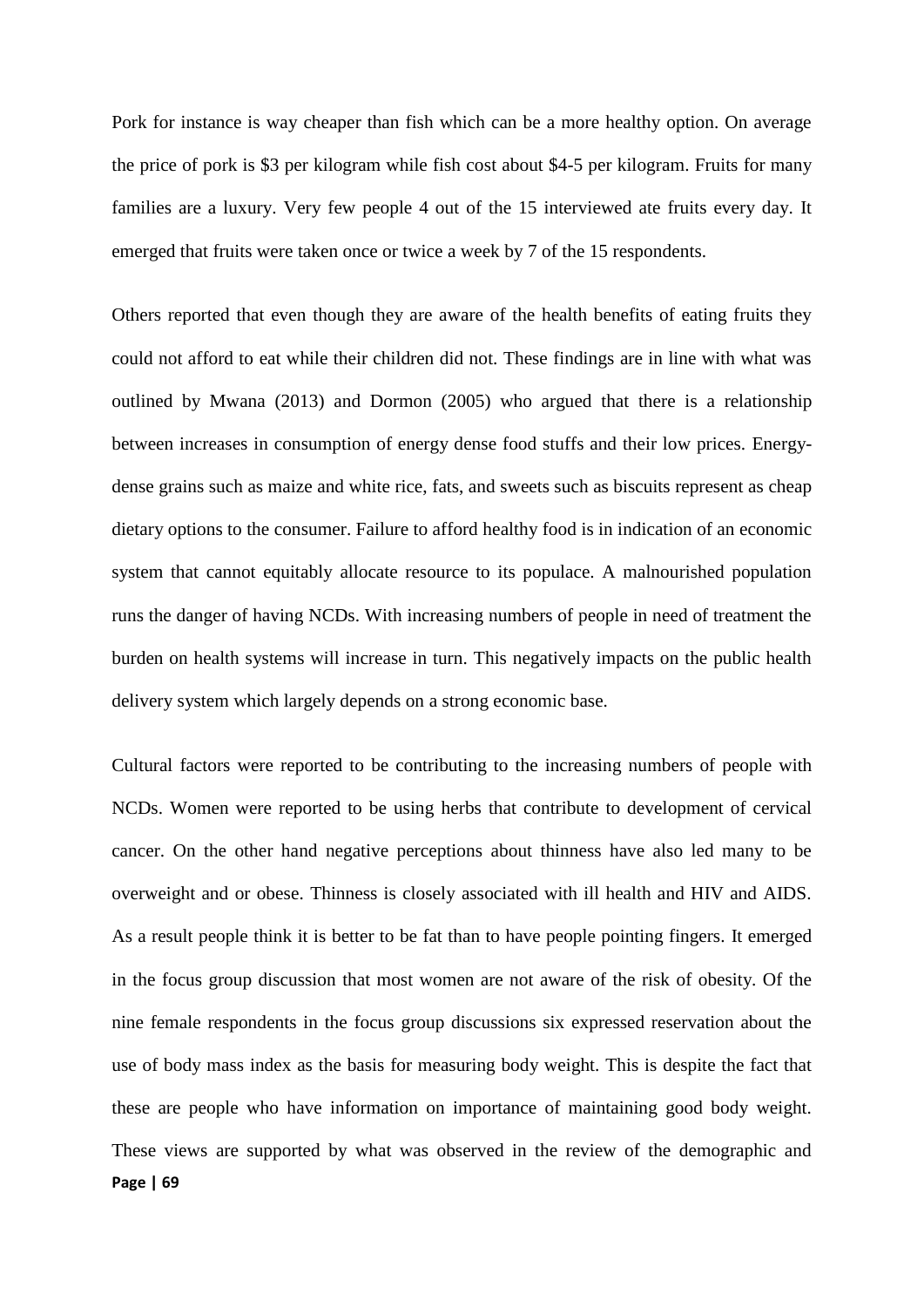Health survey (2011) out of 1465 women consulted in Harare; overweight and obese women were 43% and those overweight were at 27.7% and obese women were 17.3%. This presents a health risk for NCDs and may pose a challenge for the sustainability of the health system.

The focus group discussion revealed that Socio-economic activities which take place outside the home influence eating of energy dense foods. Soft drinks offered by street vender and restaurants which offer fast foods both contribute to high consumption of fats and sugars. More than half of the participants in the focus group concurred that peoples attitude towards fast foods is promoted by detest of cooking and the convenience of fast food. The participants in the focus group discussion noted that fast food is being sold at every street corner. Single men and youths frequent fast-food outlets more than men who are married and the elderly. In terms of prevention and control of NCDs this finding sets a base for audiences that can be targeted with educational and social marketing messages. This in turn helps in the creation of vibrant societies that are equipped with information on how to prevent preventable infections. These result in the creation of one of the three pillars of sustainable development.

With regards to food consumption all the participants in the focus group discussion concurred that in both print and electronic media influenced in one or way or the other their food consumption patterns. It was acknowledged that the way the advertisements are presented was in such a way that one ends up feeling the urge to taste the food. Unlike with alcohol and tobacco adverts the dangers of consuming fatty foods is not given. The greatest risk was discovered to be mostly among the youths who take fast foods often. This is a result of failure by the government to put in place regulations concerning production of energy dense food. In this case it is worth to note that the effects of dependency on western values also results in adoption of western diets at the expense of traditional diets.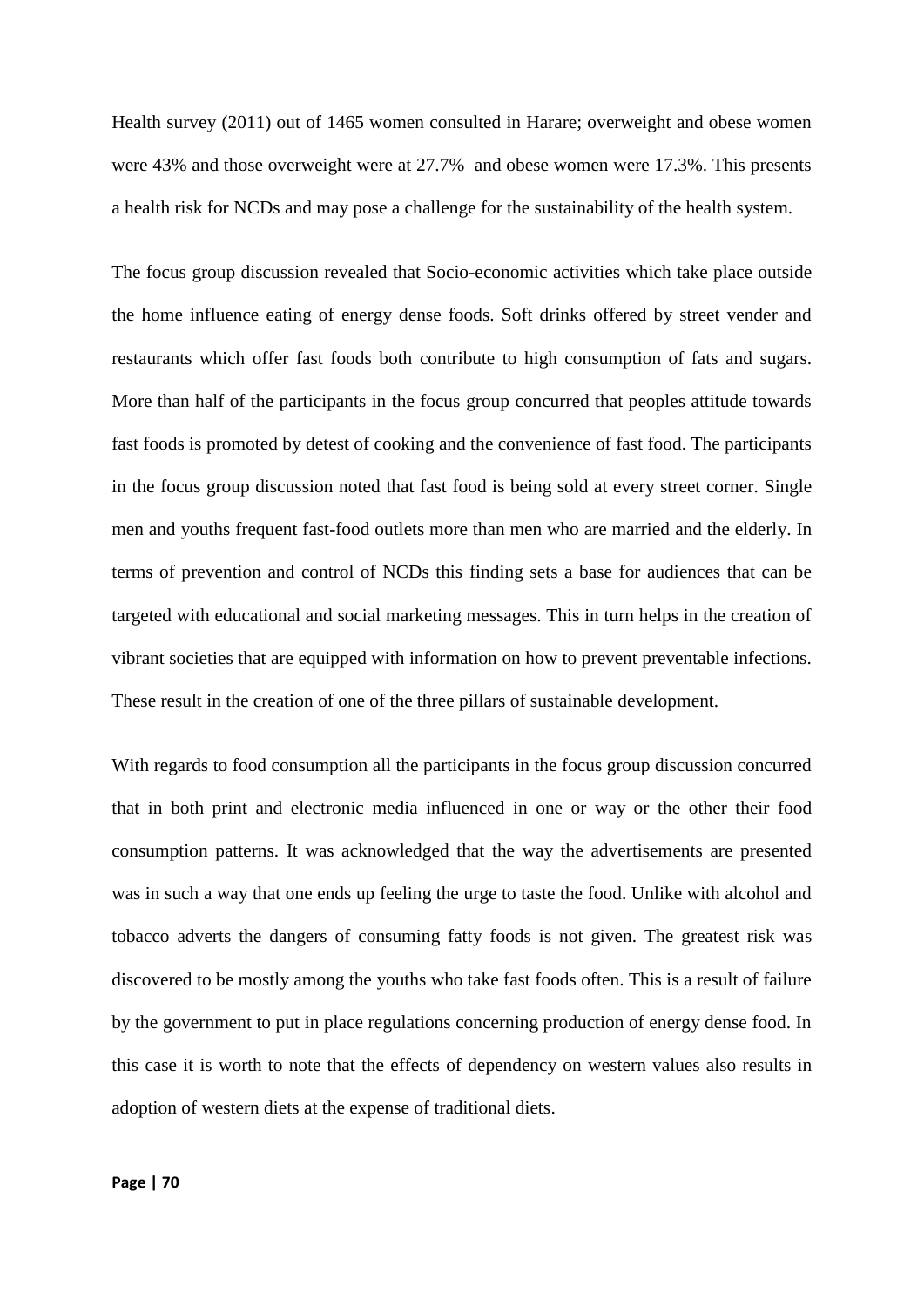## **4.3. Accessibility of treatment**

It emerged from the focus group discussion and some of the interviews that income, gender, type of occupation and level of education caused inequalities in accessing health services and in society in general. It emerged from the interviews that those who earn less did not have medical aid and women constituted the bigger chunk of those that are not gainfully employed. Of the participants in the focus group discussion 11 out of 15 were not on any medical insurance. These participants pay from out of pocket.

One participant explained how she had stroke and almost died as a result of abandoning treatment. This resulted in her being hospitalized for over two months. This meant an increased burden on the family's finances and on the health system because of the prolonged period that she spent in hospital. These findings confirm the data that was published by in the Zimbabwe demographic and health survey (2011) that over 86% of women and above 84% of men had no insurance in Harare. Therefore tackling unemployment would help to effectively prevent and control NCDs. There is need it was pointed out, to tackle poverty and prevent and control NCDs at the same time because these two are intertwined. This adds to huge macro-economic impacts on governance and capacity building

**Page | 71** At city Health clinics health is subsidized for those with NCDs, consultation fees are paid for visits made to the clinics. Those with diabetes and hypertension, have got days set aside for them to get supplies of medication. These days vary depending on the clinic. What this means is that every three months one gets to be examined and then collect the three month's supply of medication. Cancer is not managed at local clinics but at central hospitals such as Parirenyatwa. The report from the respondent from the cancer association highlighted that treatment and care for cancer is expensive with dialysis and radiotherapy costing not less than \$300 per cycle in the private sector and \$80 per cycle at public hospitals. This has led many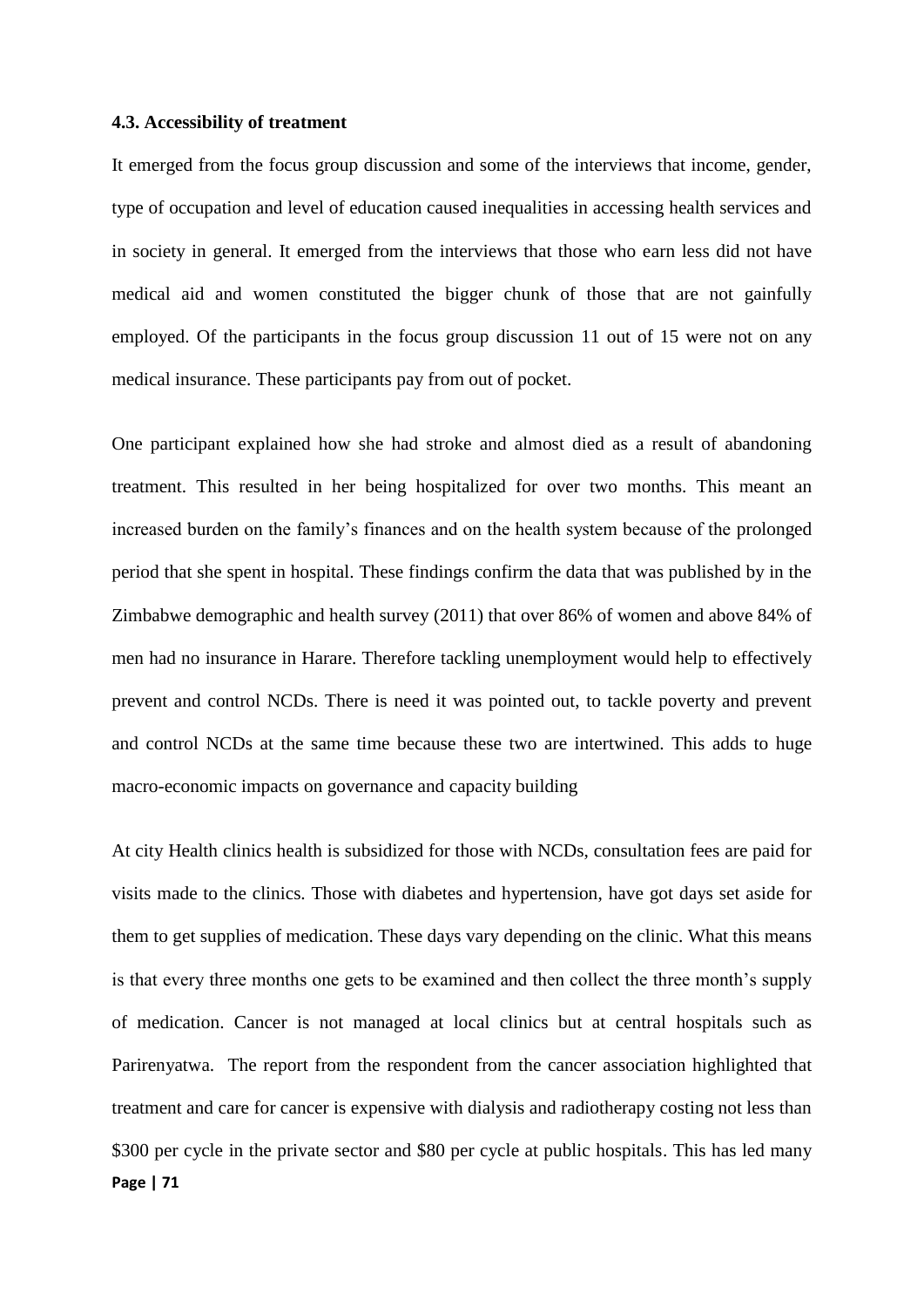people into abandoning treatment because of financial strain. This makes the service inaccessible to the poor.

Health insurance is a way of improving equity amongst social groups. This failure to pay for or to access health services affects the people's quality of life and affects the economy as more and more people will require social service assistance to pay for health services. This makes development unsustainable as more and more resources that could be preserved for future generations are consumed through social services and his contributes to an increase in poverty.

## **4.4. Partnerships**

The researcher gathered through informal interviews that the health sector's capability and eagerness for interaction with non-health sectors and participation in relevant inter departmental bodies is not very pronounced. More synergies could be made with the planning and social service department and a lot could be achieved if other government ministries such as the ministry of youth could be engaged to address alcohol and tobacco use among the youth.

The institutional capacity to interact with other sectors (through understanding of public policies, politics, economics and human rights expertise etc.), in order to recognize inter departmental opportunities for cooperation is there; as there is a health promotions officer at each clinic. The health promotions officers are however not seeking to understand other nonhealth sectors and their policies, in order to establish links and possible avenues for cooperation in health delivery.

**Page | 72** According to the key informant from the city health department the city health department does not participate in activities that are led by other departments. But it is important to note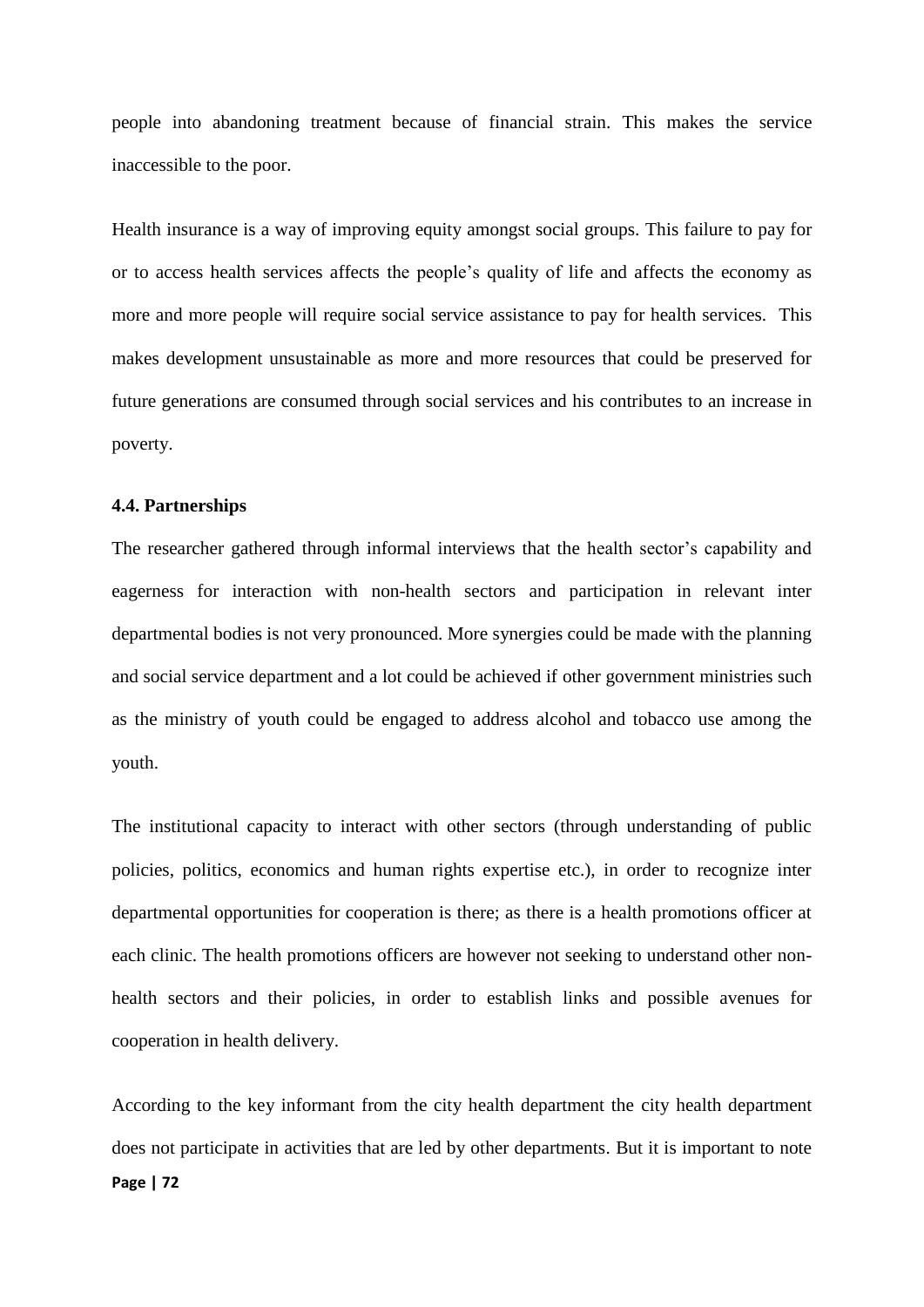that being an agent in other sectors' initiatives works for their benefit through reaching more people with health education. Efforts directed by the other sectors widen the coverage of health education recipients. This could help to improve relations and strengthen shared, multisectoral engagement.

The key informant from the city health department noted that there are no engagement plans that have been developed and there is no strategy in place to involve significant sectors. Most important aspects of these plans such as shared goals and targets; pooled resources; defined tasks, roles and responsibilities are missing. These plans are however important for the implementation and they help in ensuring who does what, when and how thus ensuring accountability.

There has been a common understanding of key issues by the cancer association and diabetes association and the city health department. These two organisations i.e. the cancer association and the diabetes association are helping with health promotion and screening thus complementing city health department in NCD prevention and control initiatives.

Currently there are very weak governance structures to ensure successful implementation of intersectoral action with no shared budgets between departments. It was observed that accountability is low. It is difficult to say who is in charge of NCDs programming at the health centres. The community health nurse, the health promotions officer or the sister in charge's responsibilities overlap when it comes to NCDs. Public participation level is low and not supportive of integration of health determinants across sectors.

**Page | 73** The city's strategic plan is crafted in a way that does not reflect partnerships for health. Each departments objectives are outlined separately reflecting a task centered approach rather than a result based approach where focus must be on health for both the environment and the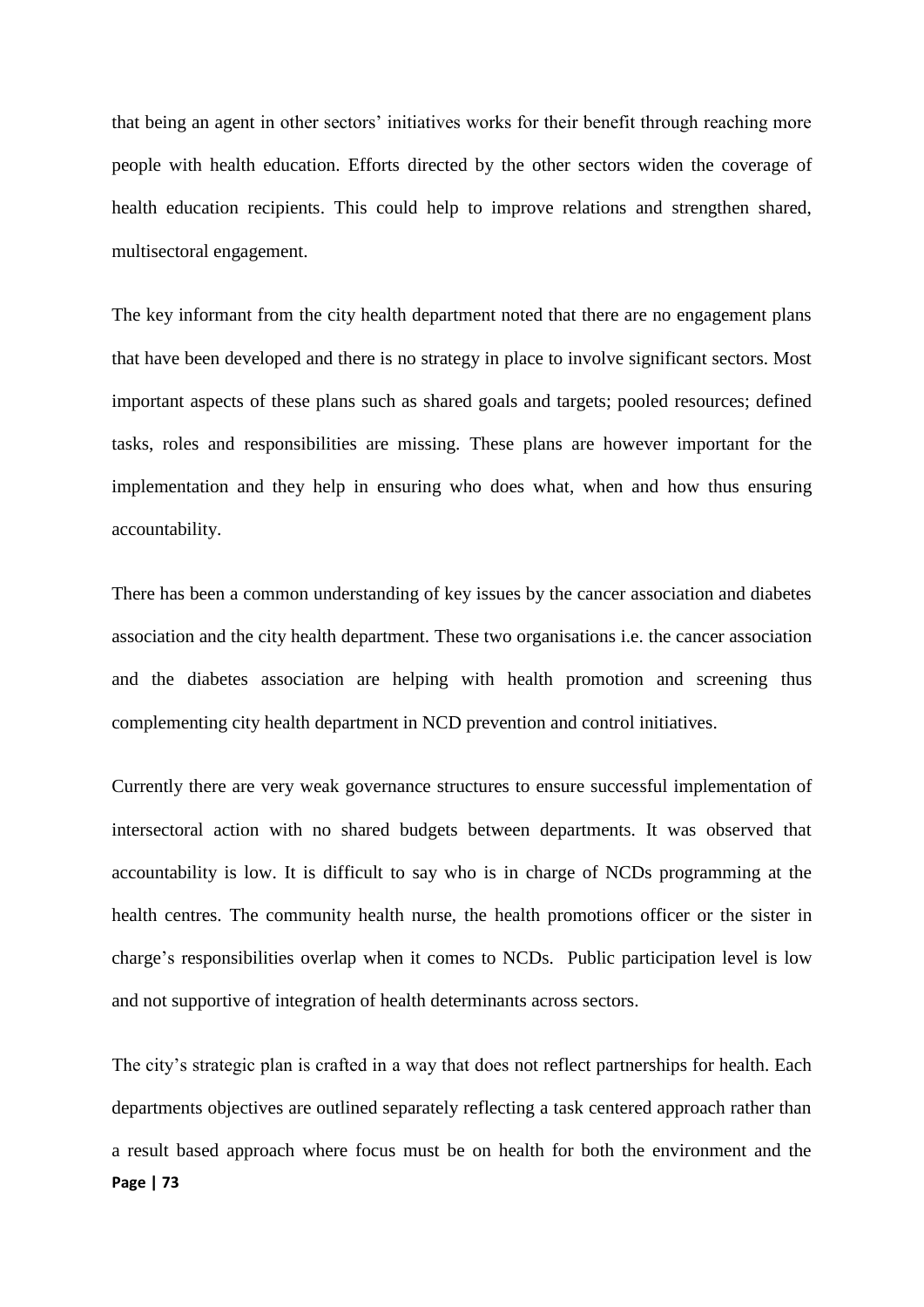human population. The city health department has two main objectives for the period 2012 to 2025 with the first objective aimed at achieving a healthy city. The first objective is to have responsive medical teams which are proactive.

The second objective is to make primary health care service available to all residence of Harare with more focus on more vulnerable groups. Each ward should have a clinic and health care campaigns with major stakeholders in all the wards are encouraged. It is however important to note that these campaigns were not given frequencies and the stakeholders to work with were not specified which therefore makes implementation very difficult. NCD health promotion initiatives contribute to achievement of this objective but all interviews confirmed that no campaign has been had in the district since formulation of the strategic plan. As a result communities continue to be unaware of the risk factors that predispose them to NCDs.

The urban planning service department on the other hand has a role to play in terms of prevention and control of NCDs. The department's strategic objectives that can help in the achievement of prevention of NCDs are the formulation of efficient mobility systems, to a have safe energy sufficient and environmentally friendly city and to have a sustainable outdoor. The strategic plan explains that this is to be done through introduction of mass transit with strategic partners and decongesting the city making it conducive for free flow for human traffic.

The strategic action plans for the housing and community service department are to empower residents through setting up of work space through creation of home industries, markets and schools so that residents can earn a decent living. These also aim to avail social service facilities such as gyms and community halls for holding awareness campaigns. At the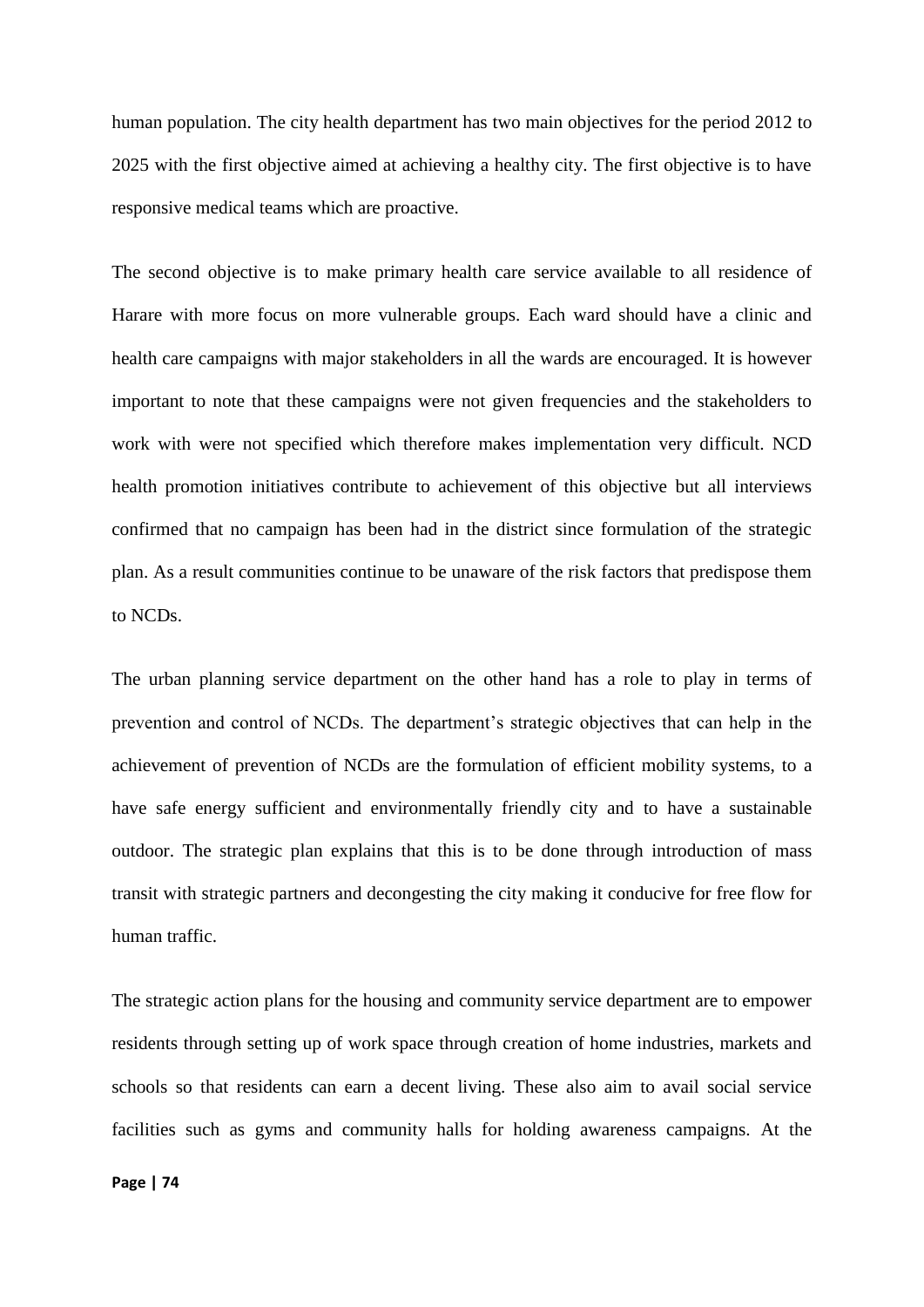moment Mbare and Waterfalls are the only suburbs in the district with community halls. Retreat, Hopely and Southlea Park and ushehwokunze do not have.

The researcher observed that city health strategic objectives are achieved through establishment of complete heath care centers which are equipped. It is of importance to note that the aim is to eliminate HIV and TB thus not approaching health holistically. Fragmented approaches to health places extra burden on health systems. For that reason Stevens (2011) express the view that this does not result in total health of the individual. Failure to address total health of the individual leads to an increase in numbers of unhealthy people with diabetes and hypertension. Therefore addressing NCDs together with TB and HIV will help in making a sustainable health system as health is approached holistically.

There is very little being done in terms of training of non-health sector personnel on NDCs. It was observed that NGOs such as PSI through their own initiatives have included NCDs in their curriculum for wellness champions training. Trainings are done in various companies around the city. It is important to note that this endeavor is for HIV prevention but NCDs have only been included because they are closely related to HIV. Coverage has been low and most companies are not interested in trainings for their staff because PSI does the course at a fee. Companies do not yet realize the importance of these trainings and the impact they have on improving productivity. The official from the city health acknowledged the need to further educate the non-health sector.

It was highlighted that it is important to note that the way NCDs education is being presented at health centers reflects partnerships between NCDS and maternal and child health. These findings confirm the importance of partnership in HIV prevention. Alleyne (2013) expressed the same views wrote about NCDs and possible partnerships with maternal and child health.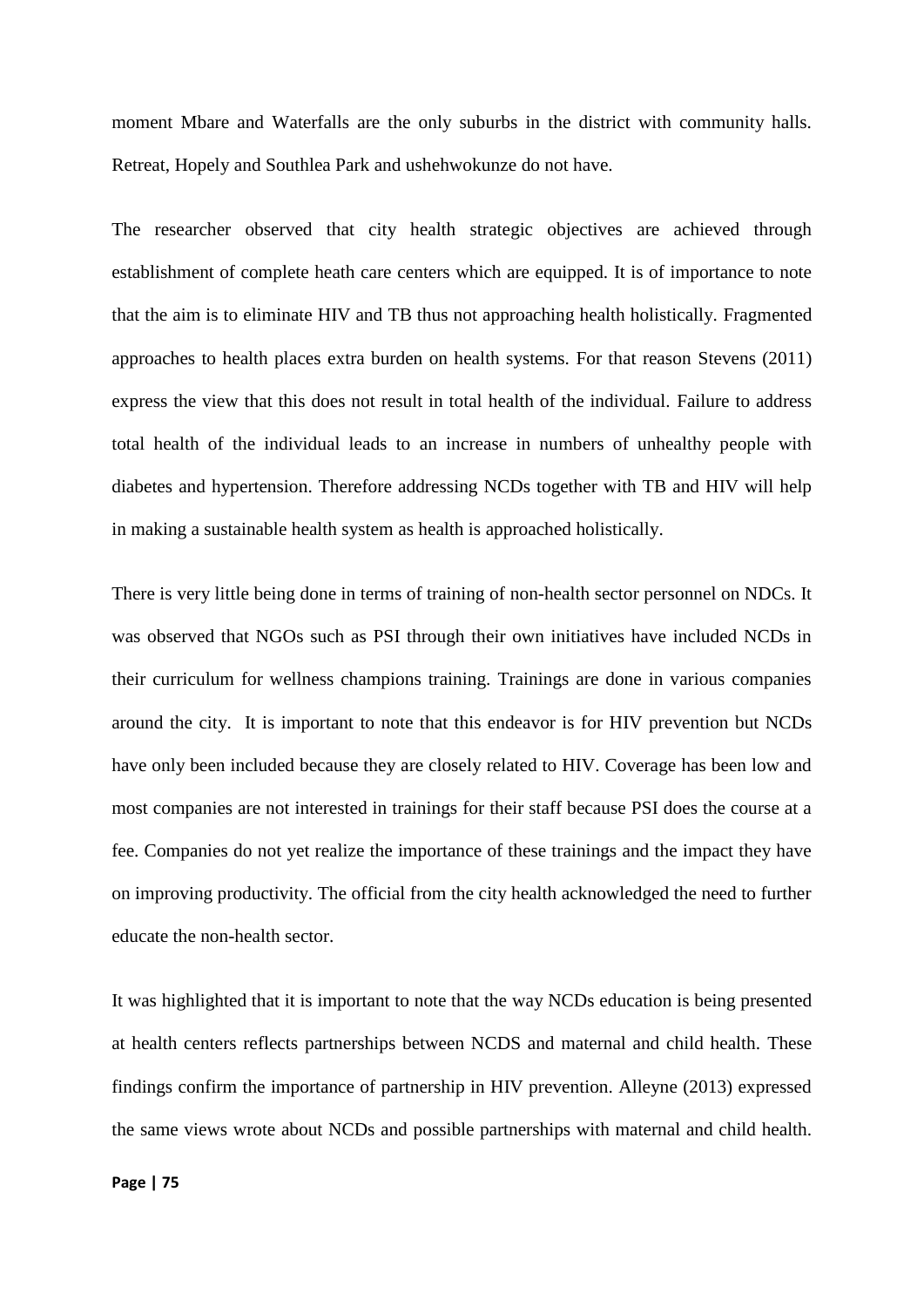This was in line with the global trend as highlighted in the literature review by Alleyne (2013) when he outlines that partnerships should be made with child health departments. This life course approach is believed to offer long term solutions to NCDs and their metabolic risk factors.

The level of engagement between NCDs prevention and other sectors outside health is very low. The council clinics in the district have partnered with ministry of education. School health programs where clinic personnel get into schools to monitor the children's nutrition status are held once a year. A child's weight and height is measured and used to determine the child's nutrition status. Health talks are given but they are not specific to NCDs. They cover general health, this is different from HIV and AIDS which has been placed in the national curriculum. Attending to health needs of the community starting from those in school is an example of a public health system that is vibrant, which has adopted the life coarse approach to prevention and cure so that future infections are prevented.

All the three key informants that the researcher interviewed concurred that, the increase in the numbers of people with NCDs and the associated disability and mortality are preventable if policies in other sectors can be influenced to consider NCDs in their design and implementation. All key informants noted that if changes are made in health alone, that will not help much in prevention and control of NCDs. All sectors outside of health such as communication, social service, environment, planning, economy, education and technology need to be engaged. At government level it was expressed by all the key informants that, an approach that encourages collaboration of all of government was the way to go. Collaboration should be people centered with involvement of community in agenda setting planning and implementation of intervention.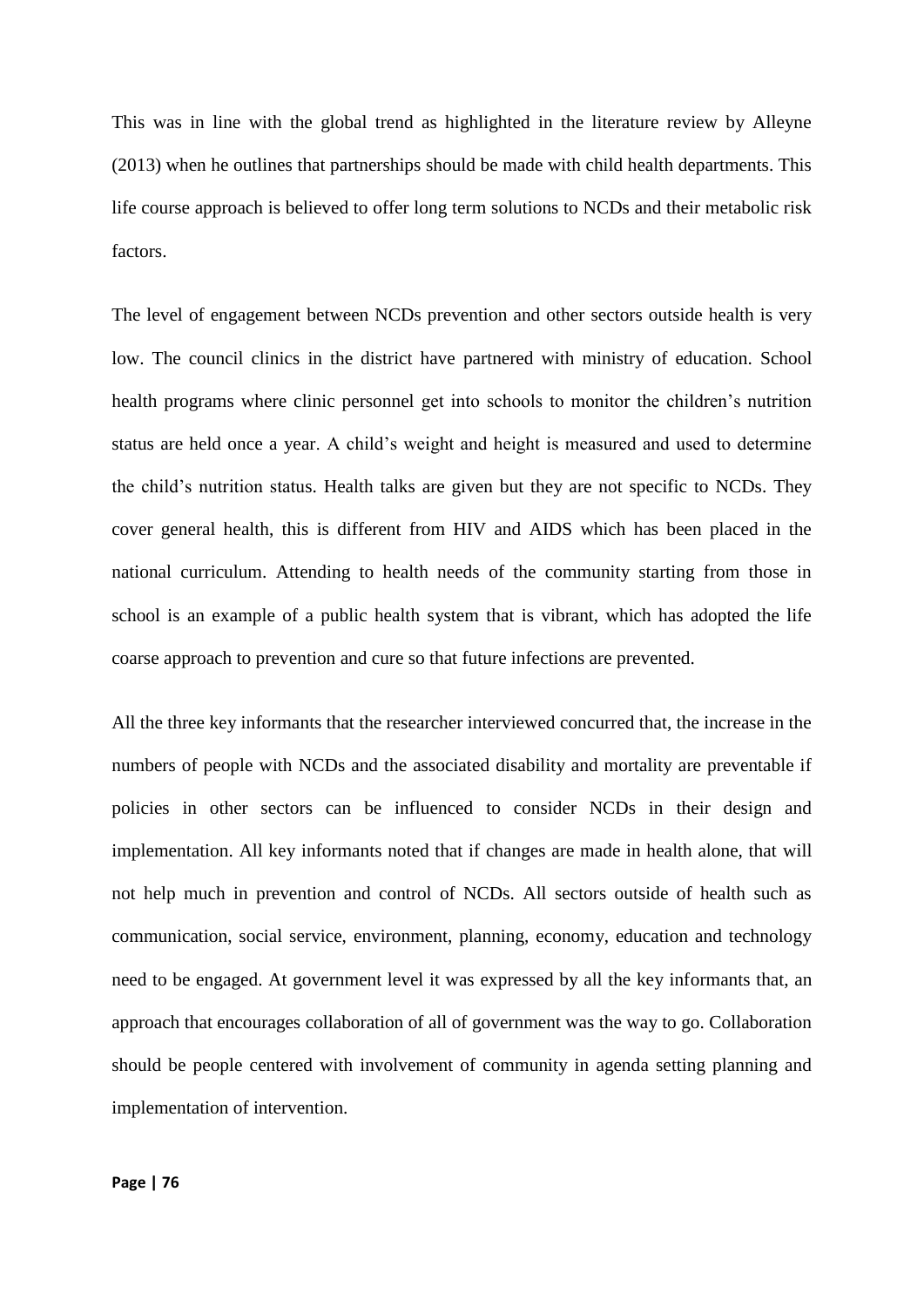The researcher learnt from document reviews that the government of Zimbabwe under the ministry of health has set an NCD unit which is responsible for coordinating programming and monitoring all NCD related efforts in the country but this unit has not been decentralized to district level. In Harare the department has managed to establish a stakeholder working group. All the stakeholders involved have agreed that NCDs pose a challenge to socioeconomic development efforts to reduce poverty and achieve sustainability. These stakeholders meet regularly to discuss various issues pertaining to NCDs.

Currently the stakeholders that are working in partnership with the city health are the cancer and diabetes associations, island hospice, HOSPAS association of Zimbabwe, UNICEF and PSI Zimbabwe as well as other organizations that represent other NCDs such as epilepsy foundation and eczema. These organizations each play a peculiar role in ensuring prevention and control of NCDs in Harare. The cancer association and the diabetes associations are involved in advocacy, resource mobilization and health promotion. Island hospice trains and provides community based volunteers for palliative care in the different suburbs.

On the other hand UNICEF provides different kinds of medication and PSI Zimbabwe has recently added cervical cancer screening and blood pressure monitoring in its HIV prevention programs. The concept underpinning the stakeholder forum and partnerships is to make all the other sectors realise the centrality of health in development. Kickbusch (2010) has advanced that health i.e. prevention and control of NCDs and sustainable development are at the center of sustainable development. Therefore prevention and control of NCDs and sustainable development have the same goals and for the two to be achieved joint strategy should be used.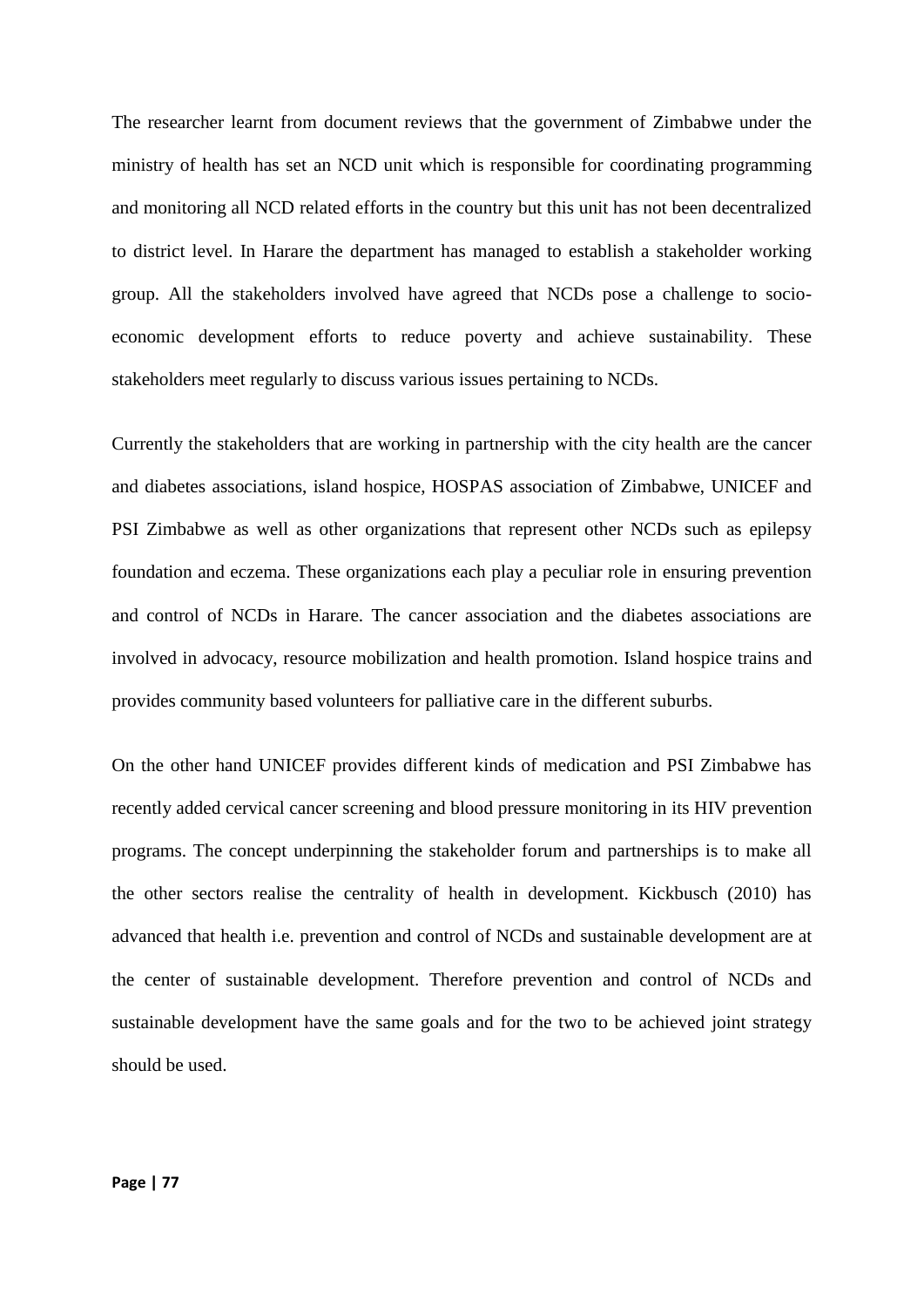# **4.5. Activities for prevention and control**

The activities being done by the city of Harare to reduce progression and complication associated with NCDs were assessed through interviews, observation and reviews of important documents such as the Zimbabwe national health strategy and the strategic plan 2012 to 2025. The respondents all noted that there were a lot of activities that were being undertaken to prevent and control NCDs but the main focus was on curative health care. The City Health official highlighted health education, behavior change communication, social marketing, advocacy and information education and communication as strategies for reducing progression of NCDs.

The activities that are being undertaken were listed as Health Promotion, treatment and care for those with NCDs. In response to the question on how the council is operating in terms of treatment and care of those that have NCDs , the informant from council responded by explaining that all those who come in need of treatment for diabetes and raised blood pressure are availed the required service for complementary fee of \$1. At that cost they have the opportunity to see a nurse and get supplies of medication that they require. The fact that patients of diabetes and hypertension come for treatment and supplies of medication indicates that the council is also engaged in secondary prevention of NCDs.

**Page | 78** Two of the participants revealed in individual interviews that their conditions were not catered for at council clinics. One has coronary heart disease the other one has a kidney problem. Their conditions are deteriorating owing the fact that there is no adherence to treatment due to costs. The participant with kidney problem is required to go to Parirenyatwa hospital for dialysis once every week at a cost of \$80 dollars per cycle. But at times he misses treatment because of failure to pay. The other participant with coronary heart disease is getting treatment from the private sector but is now contemplating to go to the public hospital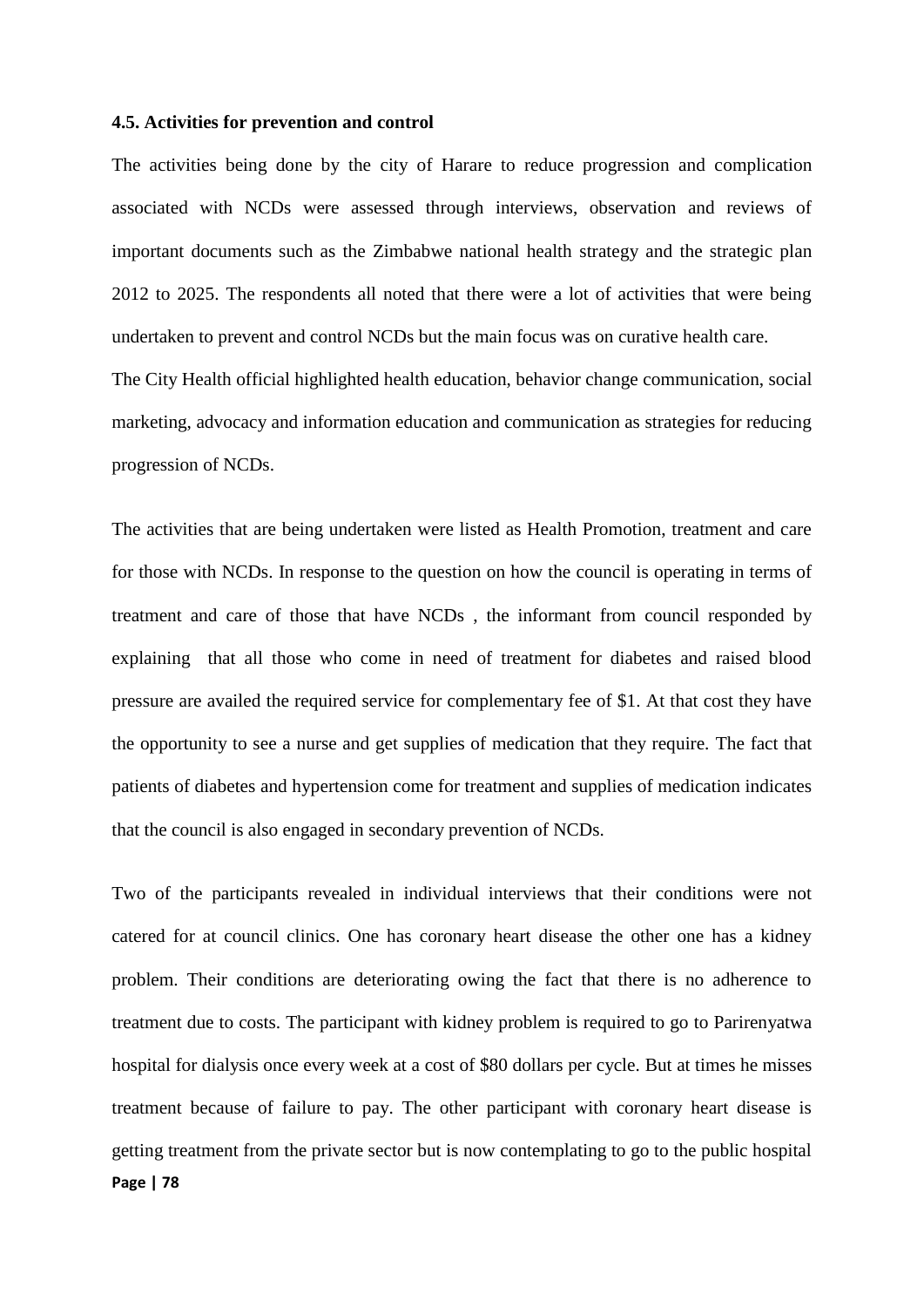because he can no longer afford to pay private doctors. So in terms of accessibility the cancer dialysis and coronary heart disease accessibility is limited.

Asked about those that are too sick and cannot manage to visit the clinics, the response was that there is a community nurse stationed at every clinic who liaises with community members to identify the health needs in the community. This community health nurse is the one who then directs clinic personnel i.e. nurses to those that need home based care. Home visits are made and patients can be attended to at home as required. Depending on the severity of the condition some patients are then referred to Island hospice for palliative care.

In terms of procedure it was outlined that Island Hospice, which is an organization that does palliative care for suffers of chronic diseases is given the name and address of the person requiring care. They then send the community home based care givers that have been trained to attend to the given patients. These home based care givers each keeps a register of patients under their care. This is done to avoid duplication of services and each one has an allocated case load. The city health official was quick to point out that this is done at "absolutely no cost for the patient."

Asked about why the council together with the Island Hospice engaged services of community home based care givers instead of allowing for one to be cared for by their relatives, the respondent responded by explaining that the reason was to try and remove the burden of care on the family so that other duties could be performed without hindrance. "Think of a woman, husband or child whose husband, wife or parent is sick and they have to shoulder burden of caring for the sick and at the same time try to fend for the family and or go to school. This can be nerve wrecking", he noted. This reflects that socially, NCDs cause social disruption and this is consistent with what was said by Kimmel (2001).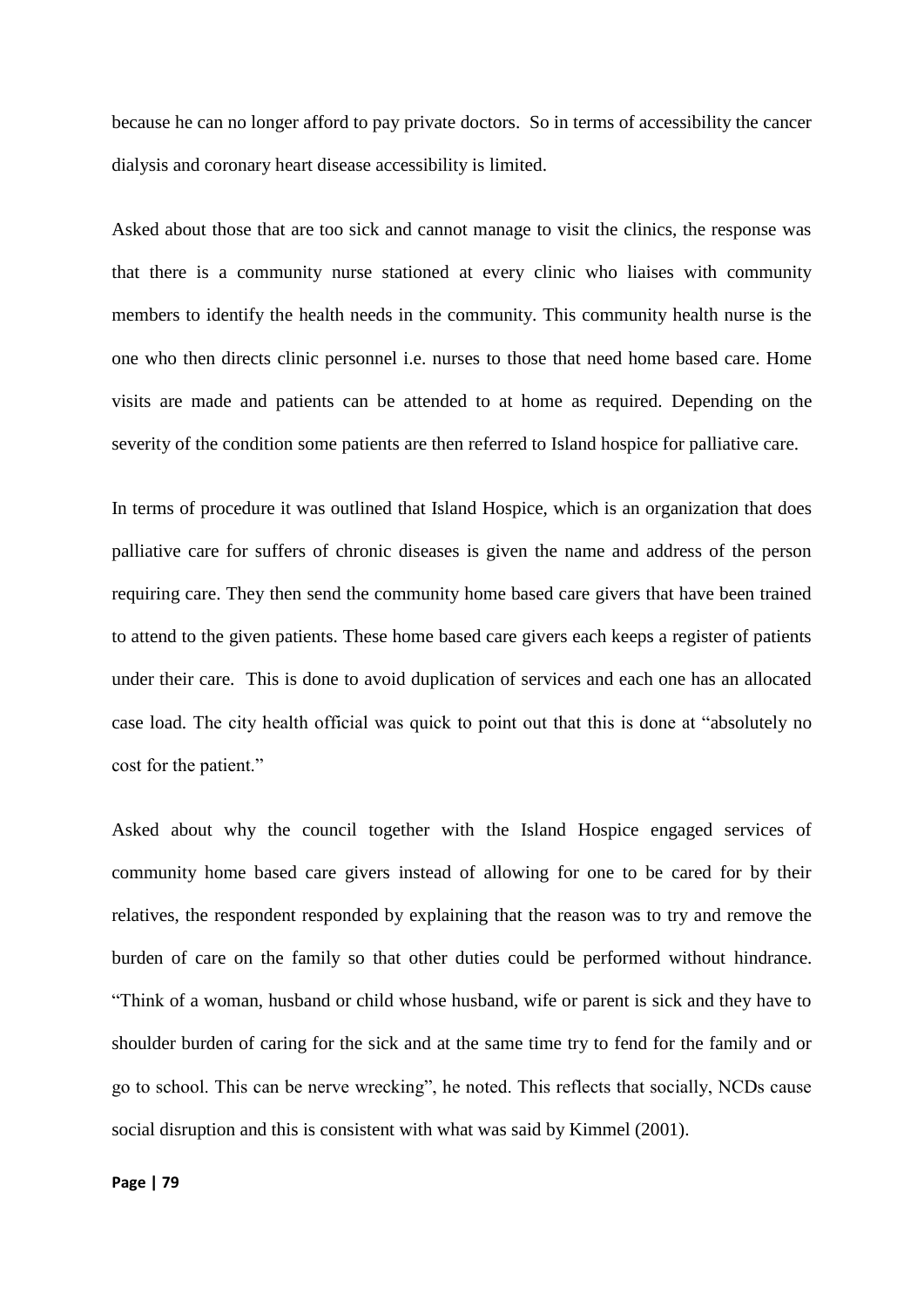Health promotion was identified as another avenue for reducing progression and complications association with NCDs through information dissemination. Those that were interviewed from the cancer center, diabetes association and from the city health department all acknowledged the need for health promotion. The various health promotion strategies are used to help scale up and strengthen high impact interventions for prevention and control of NCDs through healthy life styles and adherence to medication.

Advocacy was highlighted as a major component of health promotion strategy in the district. The respondents from the Cancer Association and the diabetes association expressed that there are laws and policies that need to be aligned with the needs of those with NCDs. As the representative bodies of those with NCDs in Zimbabwe, they engage responsible authorities at different levels of governance to encourage policies favorable for people with NCDs. It was reported that at the moment there is a drive to advocate for a policy or plan of action for NCDs. With a clearly specified policy health service delivery improves

These two respondents from the cancer association and from the diabetes association highlighted that in terms of policy advocacy, there has been a shift from advocating for an NCD levy to inclusion of NCDs in already well-funded programmes such as HIV, Child Nutrition and maternal child health. Embedding NCDs in these already well-resourced fields will reduce the burdens of trying to find new funding for new programs, in a health delivery system that is already burdened. This notion is well in line with what came out of the literature review that NCDs prevention and control and the economy are closely interlinked. Hancock (2010) wrote that health programs needed to focus on human development with resources being distributed in a way that health for all is achieved.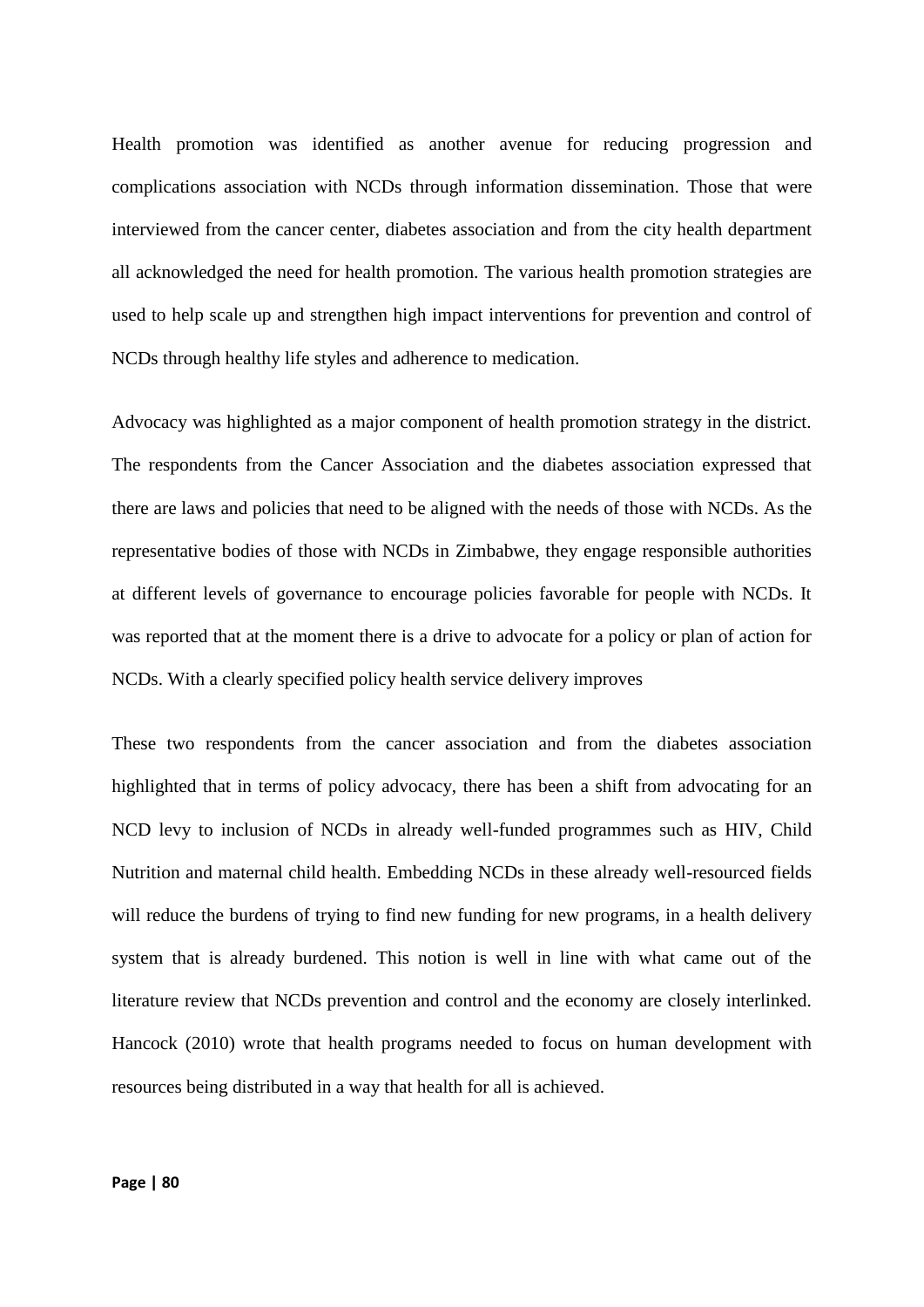The respondent from the cancer association highlighted that their advocacy work is starting to bear fruit as some organizations are starting to adopt this position. "I am happy to say that PSI is one organization which has responded well in this area. They have taken on board cervical cancer screening and blood pressure monitoring in their HIV programming and a lot of people are benefitting because this is a donor funded program and services are for free. The city health department has also introduced cervical cancer screening as a result and many women are benefiting.

Documents reviewed showed that during the parliamentary portfolio committee meeting on health the minister of health explained that as the ministry of health they were shifting from trying to put a cancer levy but to embed cancer in already existing programs and structures set up for HIV and AIDS. The adaptation of structures such as the AIDS action committees from the family level right up to the provincial level could help. This underscored the fact that HIV programmes are becoming entry points for NCDs prevention and control in the city of Harare. What these efforts have achieved is in line with what Nyamwaya (2009) explained when he wrote that advocacy should result in increased resources and political support for health services.

The starting point for advocacy work, it was highlighted was to make the public aware of the burden of the disease and how it impacts on a person's functioning. These two respondents explained that they commemorate days set by WHO to publicize risk and effects associated with these burdens. Cancer Association has October set aside as the cancer month whilst the Diabetes Association commemorates the World Diabetes Day on 14 November every year. It was established as an official UN Day in 2007. These campaigns are held in the city center and not much is being done at district level. As a result people continue to be ignorant of those factors or habits that put their health at risk.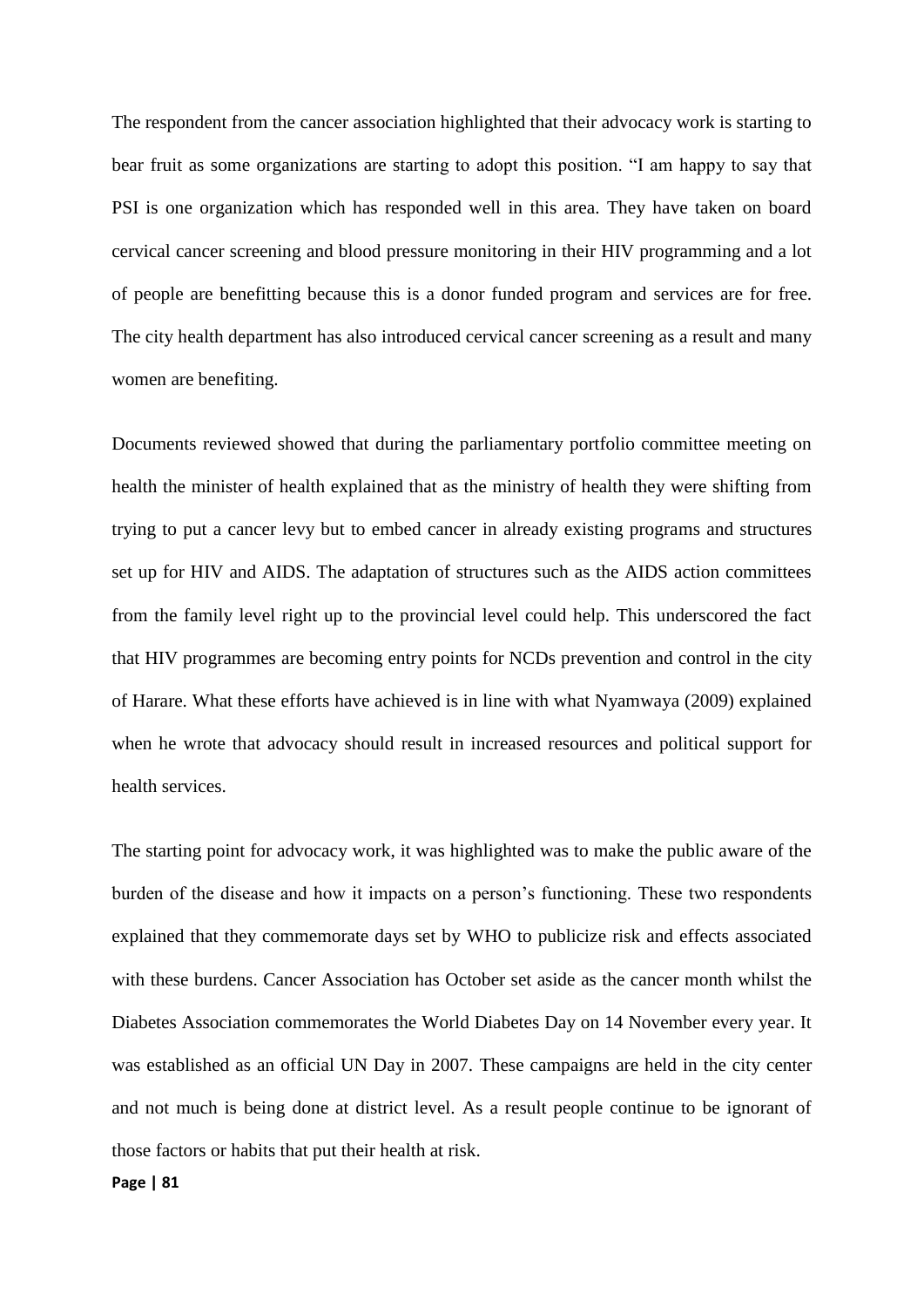Asked about the exact advocacy activities that they are involved in the respondent from the Diabetes Association explained that they do radio and television coverage free screening for diabetes, distribute posters and leaflets, press, conferences, Newspaper and magazine articles and exhibitions on different platforms. These same activities are also done by the cancer association in their advocacy initiatives. All these activities are done at the macro level and not much is being done at district level. This leaves out the poor who cannot travel to attend such functions in the CBD. Exclusion from services and information predisposes people to NCD risks which eventually lead to an increase in numbers of those with NCDs.

Island Hospice which falls under the Hospice Association in the country is also involved in advocacy work. These advocate for policy review in relation to drugs i.e. medication that is taken by chronic disease patients. There are some drugs which are regarded as dangerous drugs and current regulation restricts who manages or administers these drugs. The informant was delighted to say that these organizations were able to successfully advocate for a review and now drugs like Morphine and Pathedine can be dispensed and administered by nurses with palliative care training.

Women who attend antenatal clinic and well-baby clinic also receive health education on NCDs. Family health clinics are being used as avenues for disseminating health information. According to the respondent from the City Health official, this is premised on the fact that during pregnancy women are at risk for raised blood pressure and diabetes. These are conditions which can complicate pregnancy and may result in mortality. Therefore these women and their spouses are encouraged to exercise and are taught aerobics. Each clinic has a day set aside for antenatal clinic.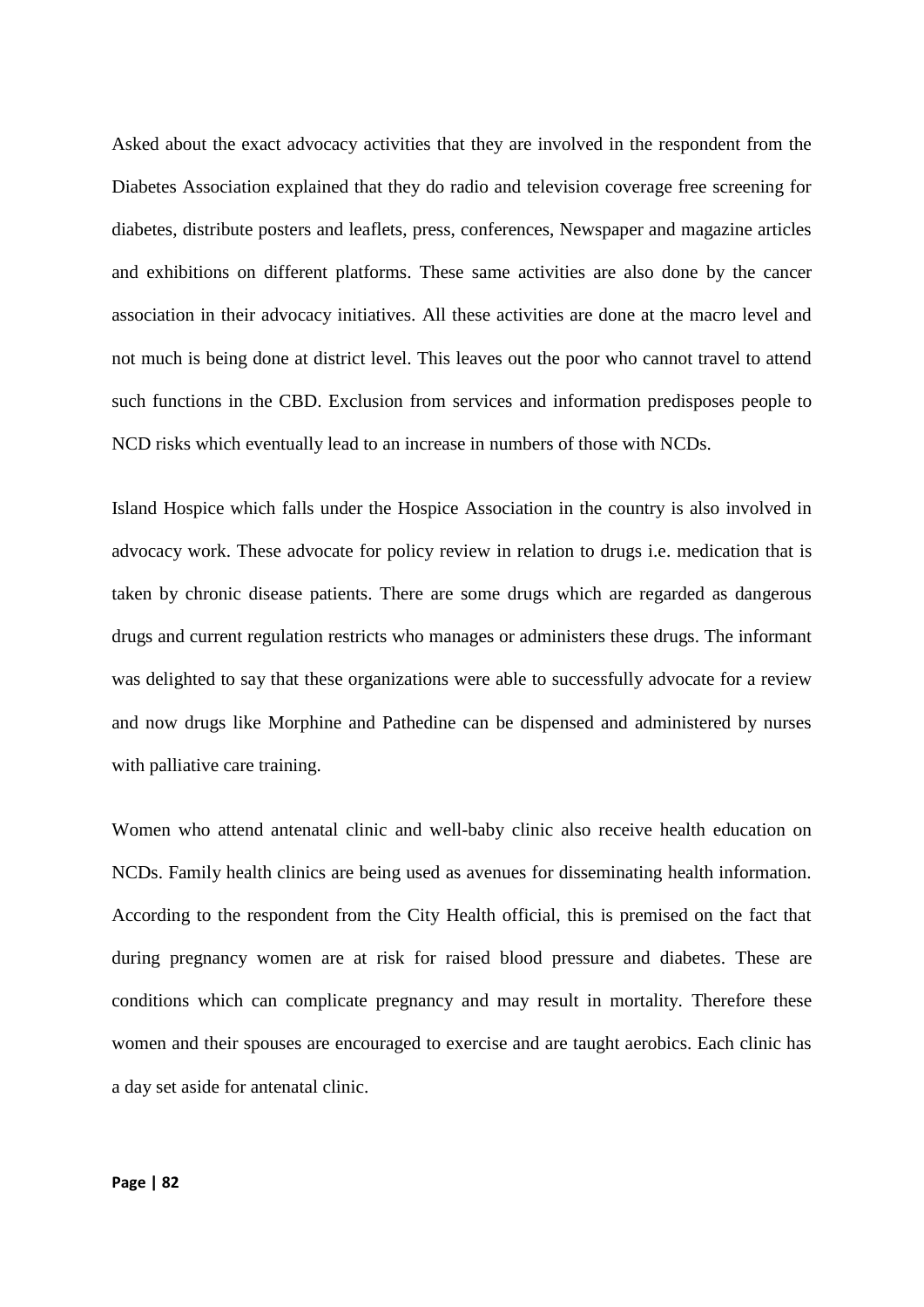Asked how health education was being conducted, the respondent explained that this was done at health center with patients that come for treatment and those that accompany them. This respondent highlighted that every morning a health talk is given on selected topics. These topics include but are not limited to NCDs risk factors such as diet, physical activity, tobacco use, adherences to medicine, importance of diet in controlling diabetes. On each and every day at all clinics, there is a nurse assigned to do this, he noted.

Concern was raised that a lot of concentration should be on prevention of new infections and improving the quality of life of those living with the chronic illness. All the research participants agreed that political commitment and participation by various communities would go a long way in improving prevention and control strategies. It was outlined that there is need to strengthen private public partnerships. It was also noted that government through local authority (city health department) should make the initiative to engage the private sector to promote healthy lifestyles.

The other method that was identified was behavior change communication. This researcher observed that organizations such as Econet have taken it upon themselves to disseminate behavior change information. Even though they target all Econet cell phone users, the message also target or reach residents of Harare south. The researcher observed that these health tips can contribute to the reduction of mortality and mobility, therefore increasing awareness in society.

Knowledge obtained from health tips may lead to behavior change. This can also reduce the ballooning costs that are associated with treatment and care of NCDs. Reduction in treatment costs for the individual translates to savings which can be invested in other sectors such as children's education or infrastructure development. Reduced mobility relieves the burden on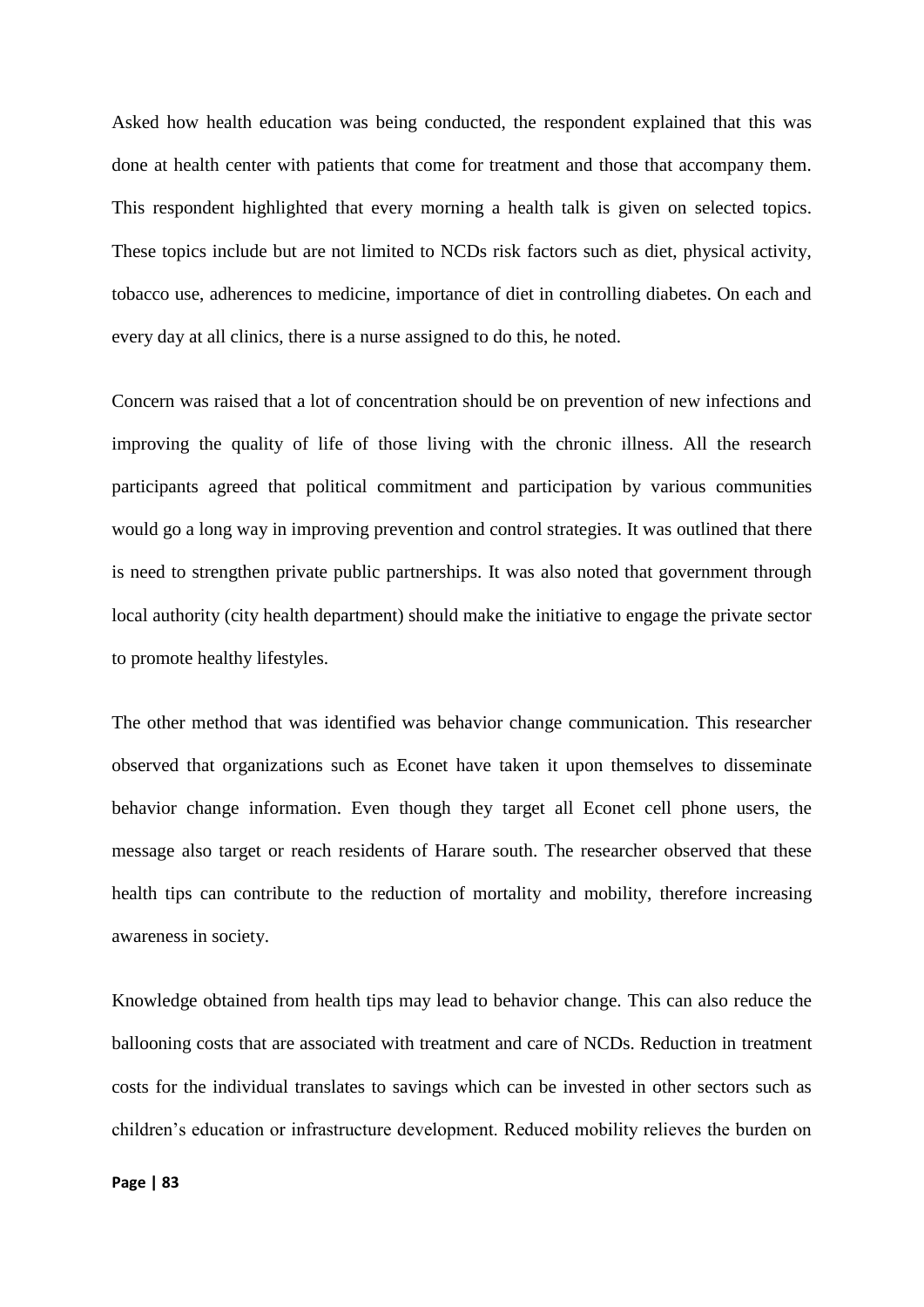health systems, strengthening the public health capacity and enables savings which can be used by future generations thus achieving sustainable development.

This researcher observed that PSI, an organization that is into social marketing for health, has a lot of activities on HIV and AIDS and Malaria prevention and lately they have taken onboard cervical cancer screening. A lot of marketing of this product is being done in both the print and electronic media. Women are being encouraged to have cervical cancer screening. Their approach is directed at the whole country so this means that Harare is included as well. For Harare exhibitions are done at various platforms including at wellness days at different companies and various commemoration where the organization may have been invited. In this district the seventh day Adventist church is doing wellness campaigns for the prevention and control of NCDs. PSI is invited to all these gatherings to do HIV testing BP screening and to refer those that need cervical cancer screening to the nearest screening center.

With social marketing the social pillar of development is addressed through education from the marketing messages, social marketing advertisements give people information on the effects of cervical cancer. The public is educated about the rate at which women are dying as a result of cervical cancer and the economic pillar is addressed through the cost effective means in which social marketing is done i.e. one message wide audience coverage. A single advertisement aired on radio has the potential to be heard by millions of Zimbabweans.

The respondents from the cancer association and from the diabetes association explained that they are involved in information, education and communication. Pamphlets and leaflets are distributed. These are in both English and Shona. The respondent from the cancer association explained that their pamphlets and leaflets have a wide range of information on cancer. Some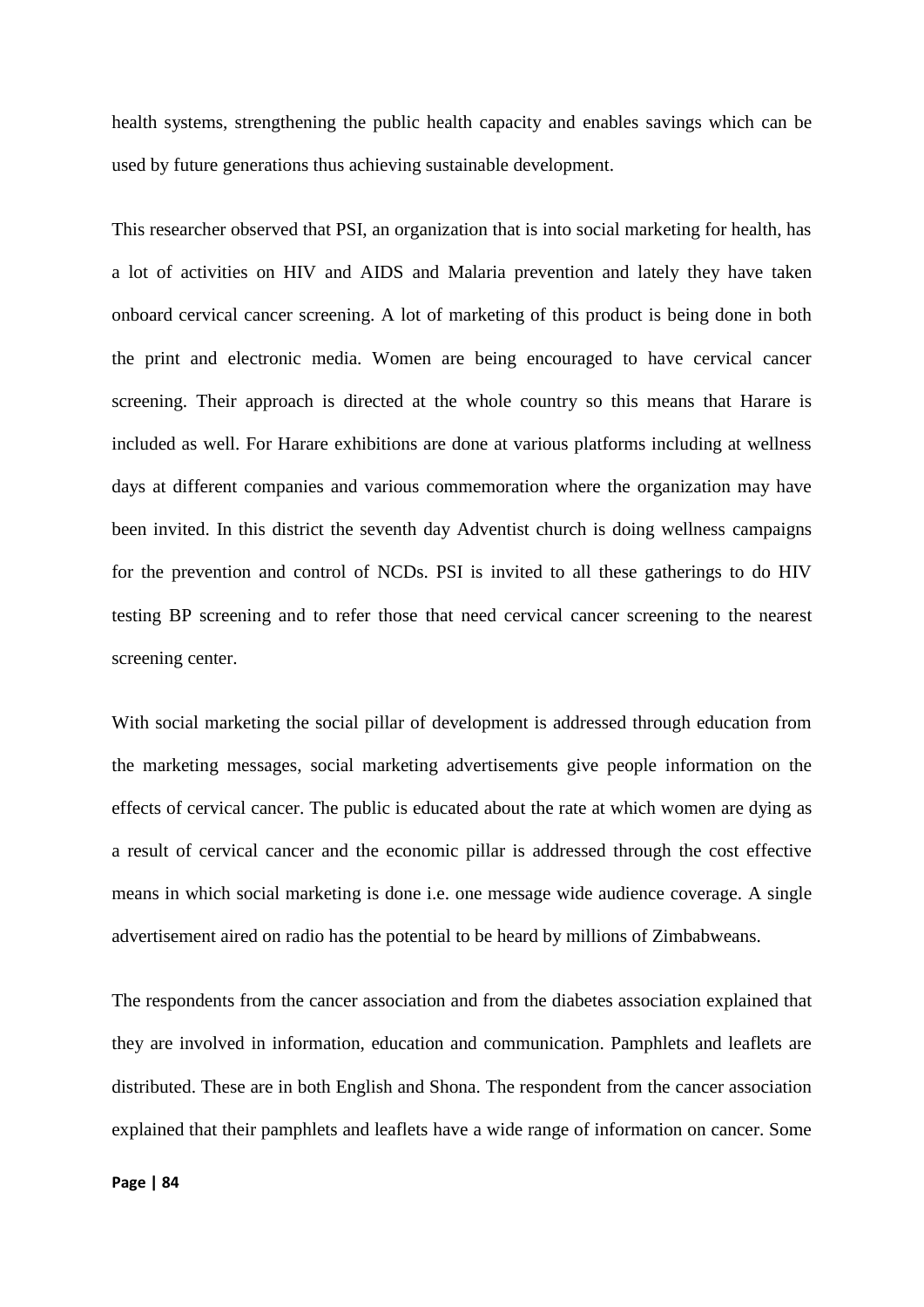are on definition of cancer, diet and facts about men's cancer. These are designed to give people knowledge about cancer and associated risk factors. This respondent explained that, "the purpose of information education and communication is to empower population and communities' with knowledge that they can use to make health related decisions"

Three organizations are engaged in screening of NCDs. The Harare city health department is involved in cervical cancer screening, testing for diabetes and blood pressure. The cancer association screens for cervical cancer, breast cancer, prostate cancer and blood pressure. The diabetes association on the other hand only tests for diabetes. It is important to also note that psi also tests for cervical cancer and blood pressure. Except for the cancer association the all the other organizations that screen for cervical cancer do so for free. At city health centers blood pressure and diabetes are tested after one pays a consultation fee.

It also immerged from some individual interviews that some of the participants are experiencing challenges as far as stopping smoking is concerned. One of the participants in his 60's has a heart condition which developed as a result of a combination of smoking and raised cholesterol. The participant is well aware of the dangers of continuing to smoke but he highlighted that the withdrawal symptoms were so severe that he would rather continue to smoke.

### **4.6. Healthy environments**

This part of the review presents data which reflects the quality of life of the residents of Harare south district with regards to the connection between environmental factors and social factors that determine quality of life. This part concentrates on the environment and how it impacts on the society i.e. how healthy ecosystems and supportive built environments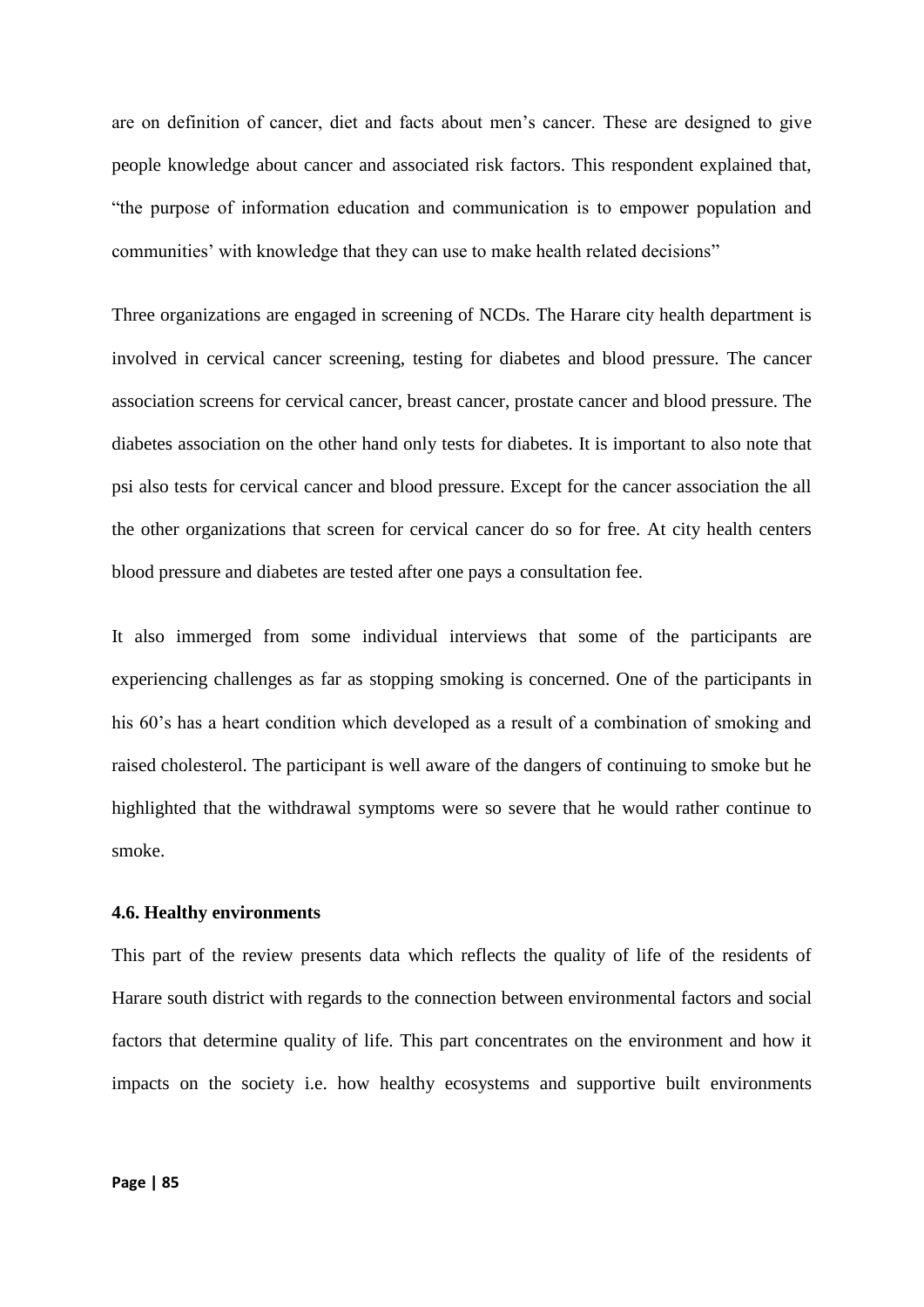promote healthy and vibrant societies. A vibrant and just society is assessed through an assessment of social networks available, cultural values education level and health literacy.

This researcher realized from reviewing documents such as the city of Harare's strategic plan 2012 to 2025, that the environment is viewed in isolation and not as it relates to health. The environment contributes to good health and for development to be sustainable that link between the environment and human health should be clearly specified. The emphasis that is placed on environmental health at the expense of human health is worrisome. The co-operate strategy for health is to promote safe environmental practices. But for sustainable development to be achieved human health must be the focus of all activities. As was specified by Kickbusch (2010) when he explained that in the health promotion concentric model health must be at the center of development.

According to the key informant from city council, council is mandated to ensure healthy environments by the urban councils act and the regional, town and country planning act. These acts were reviewed by this researcher and they stipulate many land uses which include commercial, housing, industrial stands, open spaces and services which are roads, electricity and telephone line spaces. Under plan number 31 of 1999 it was noted that land that is marked as residential agriculture should be 8000m2 and above. The respondent from the city council explained that agriculture should be practiced within the residential stands not outside the residential stands. Where stand sizes are bigger the areas are classified as gro-residential areas and residents can do agriculture and at the same time live at same piece of land. However in most high density areas stand sizes are smaller 150 to 300 square meters in most cases. This does not allow for any agricultural activities.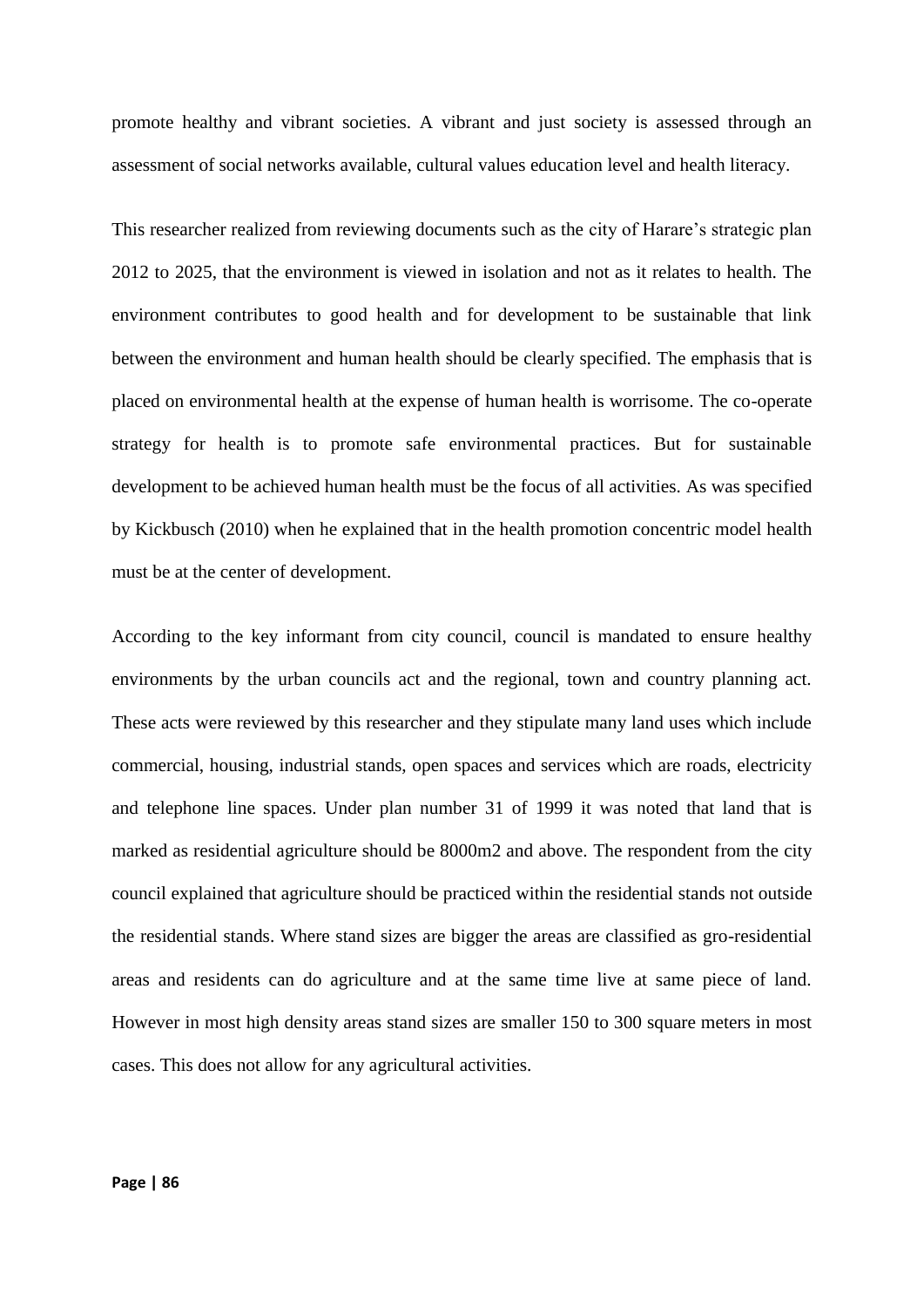Some of the farms acquired and sub divided in the area were Waterfalls and Hatfield Development Plan No. 26 with a planning area of 5013 hectors was subdivided into residential stands measuring  $1000m^2$  for medium density,  $2000m^2$  for low density and  $700m^2$ for high density. On the other hand Saturday Retreat farm Development Plan No. 50 of 2001 with a planning area of 2727 hectors was subdivided into  $200m^2$  for high density areas  $500m^2$ for medium density area 1.5 ha for residential/agricultural zone and 50 hectors for rural agriculture zone.

Low education levels on the connection between the environment and NCDs impact negatively on efforts to prevent and control NCDs. Pertaining to how this impacts on sustainable development it reduces the people's quality of life because the link that should exist between the environment and social functioning is not there. If this persists it will be difficult to achieve sustainable development in the city. FAO (2009) explained that urban agriculture has the potential to improve available food as well as creation of jobs.

Therefore in those areas it is difficult to practice urban agriculture. This therefore means that the poor cannot afford. It therefore becomes difficult for them to do any agricultural activity to supplement their diet sustain their livelihoods. Where there is food insecurity the risk of developing NCDs is also high because the risk of obesity is closely linked to food insecurity. Hearing et al (2009) and Eisenmannet al (2011) produced similar findings.

The key informant from the city council explained that the importance of urban agriculture was also underscored by the urban councils association at their  $21<sup>st</sup>$  annual conferences. Conference delegates agreed that urban agriculture played a major role in reducing poverty, enhancing food availability and food security and employment creation and thus enhancing economic development. It is however important to note that this has not yet been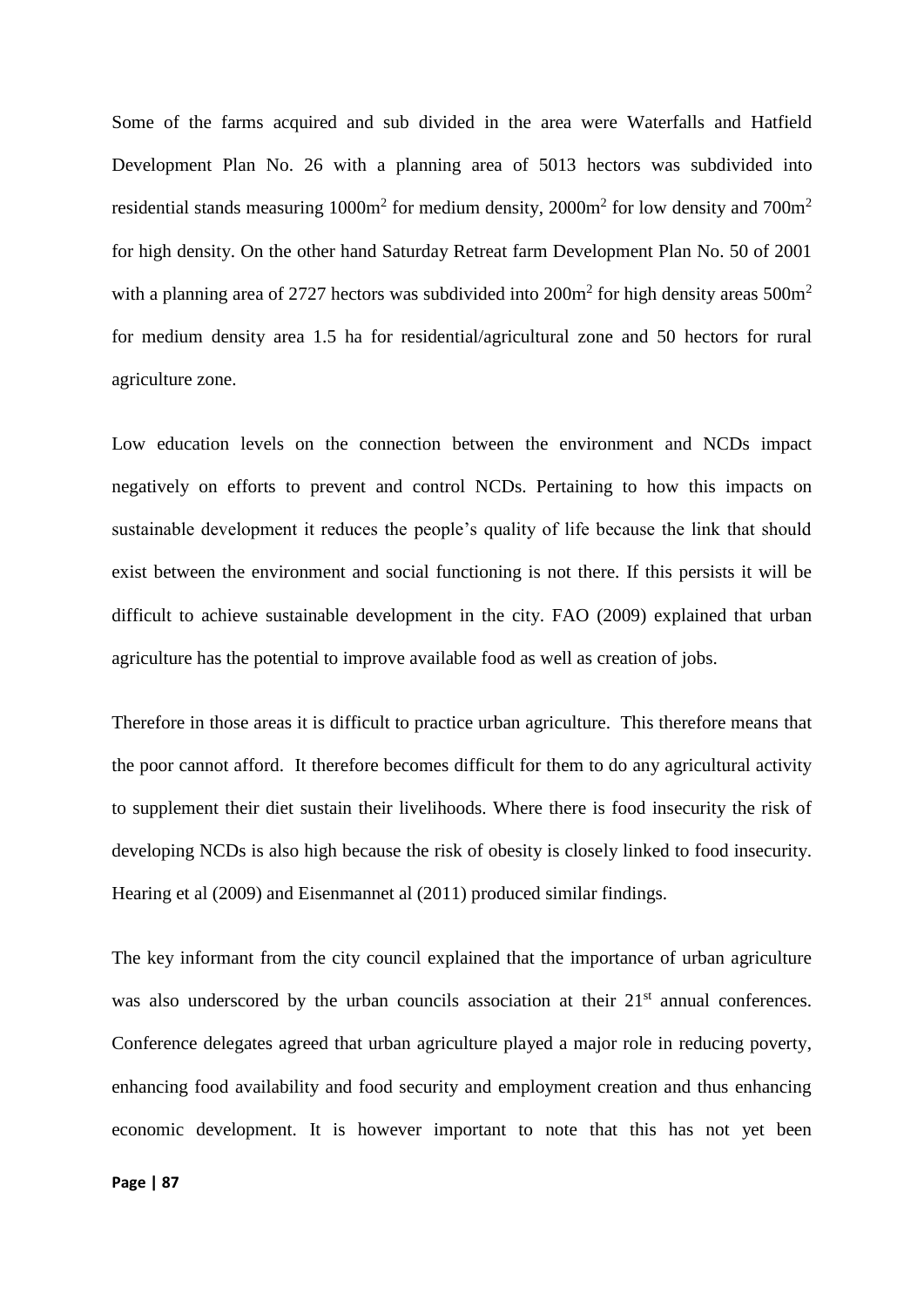implemented even though the city fathers realize the importance, rather they are acquiring farms that are close to the city for residential purposes as outlined above.

There has not been any agricultural intensification in Harare but deforestation has been hugely a result of urban expansion. This compromises the ecosystem and in turn affects sustainability of the environment. Climate change as a result of greenhouse gases may threaten the environmental sustainability. Farms such as hopely, and retreat farm in Harare south district have been converted from highly productive agricultural farms to purely residential, where urban agriculture is practiced illegally. As a result majority of people who live, in the high density areas practice urban agriculture only in the rainy season but occasionally during rainy seasons council officials destroy crops planted on undesignated areas. There was concern raised by participants in the focus group discussion about the continued destruction of crops by the council.

When asked about this the key informant from the city council explained that at the moment there is no agreement between the city health department and the planning department on how to deal with urban agriculture. There are no plans for urban agriculture because in Zimbabwe agriculture is not given priority in urban areas. But after the city fathers realized the importance of agriculture for urban dwellers there was huge agreement by the city fathers that urban agriculture can play a great role in improving and sustaining livelihoods of people in the urban area. As a result the Harare Combination Master Plan for intensification of agriculture was put forward in 1992.

The use of wood as a source of cooking fuel is very common in areas such as Hopley, Southlea Park, retreat where there is no electricity. The researcher observed that even though most of the cooking is done outdoors the level of air pollution especially during times for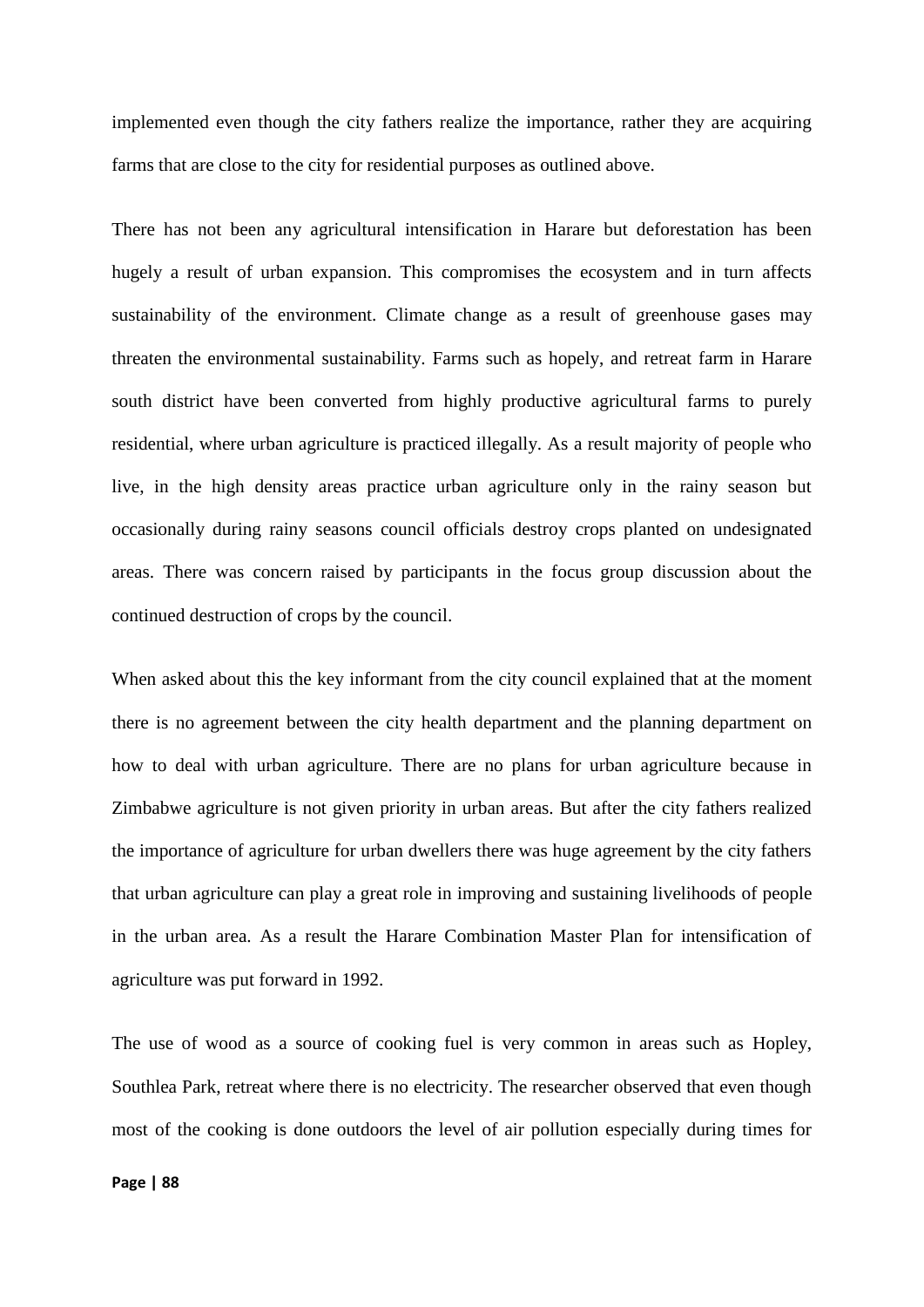cooking evening meals is high. Asked to respond to what the council is doing in terms of reduction of pollution the respondent only said that the council was working closely with EMA to educate people but nothing had yet been done. No campaigns have been done at district level.

The same respondent was however quick to point out that electricity distribution was not within their jurisdiction. Hence it was an avenue for collaboration to reduce risk of NCDs. Pollution from cooking puts women and children at risk of respiratory complications later in life. An unhealthy environment is a result of failure by responsible authorities to prioritize electrification for new residential areas. This increases risk of respiratory diseases and as such there is great need to attend to this problem with urgency.

In trying to assess how knowledgeable focus group participants were, on the benefits of urban agriculture and how it could help them as people with NCDs. The respondents were quite knowledgeable of most of the benefits. The immediate benefits that they identified were, an improvement in diet and availability of fresh fruits and vegetables and physical exercise. Other benefits such as clean air from reduced carbon were not immediately identified. The level of knowledge of people on how climate change impacts on food production and nutrition is very law.

Nearly 87% (13 out of 15) of the respondents in the focus group discussion did not have a clue on what climate change is. On assessing the level of education of those that did not have a clue of what sustainable development is, it emerged that they had not gone beyond form 2. Confirming that level of education determines how well people make use of their natural environment. This confirms Hancorck's (2005) assertion that there is a direct relationship between level of education and how people interact and make use of the environment.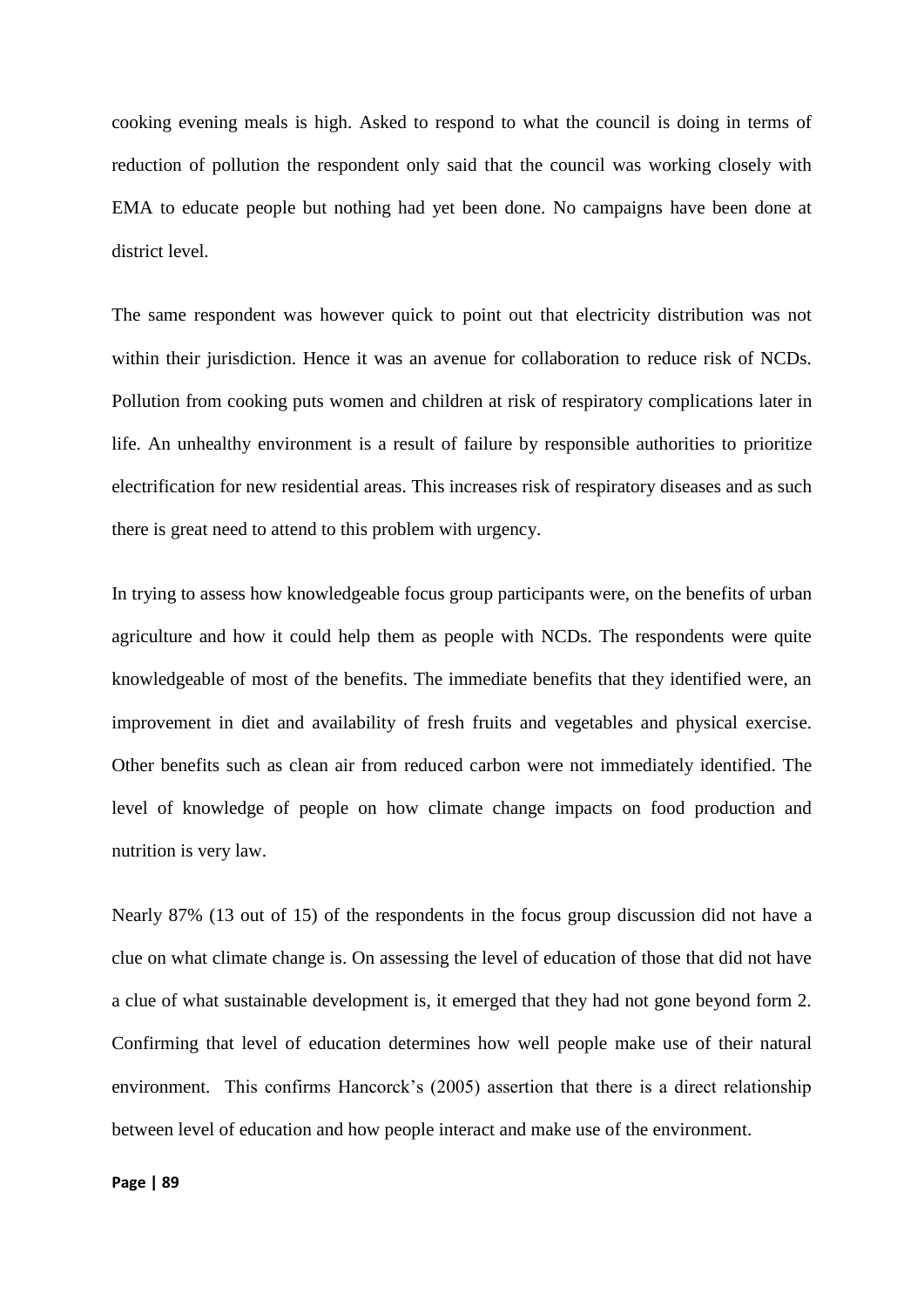The key informant from the city councils health department outlined that land uses vary as stipulated by the Regional Town and Planning Act. There is provision for open spaces in both residential and industrial areas. Previously, he noted, the open spaces were left for recreation parks in both low and high density areas. However due to the increase in demand for residential stands fewer spaces are being left. As a result there are no spaces left for recreational parks. This is in direct contravention of the Environmental Management Act Chapter 20:27 which promote environmental health and encourages planners to leave open spaces in residential areas to allow the environment to breath.

All the 9 participants that engage in agricultural production during the rainy season continued to grow maize which is not very drought resistant and thus they get low yields in times of low rainfall. Maize is energy dense. This negatively impacts on the family's food nutrition and food security. Nutrition is closely linked with prevention of NCDs, therefore if people are well nourished biomedical risk factors such as obesity hypertension and undesired lipid profiles are reduced.

Harare city fathers realized the effects of climate change as indicated in the city's strategic plan 2012 to 2025. The council realizes the impact that this phenomena has on social economic and environmental problems. But the greater part of the focus in the strategic plan is climate change as it impacts on the environment and not on human health. Here focus is on urban management planning and vehicle emissions and land use controls to prevent people from risk of flooding and landslides. Rather focus should be on climate change as it impacts human health because development is dependent on health. This is in line with the theory that was advanced by Kickbusch (2010) when he explains that health promotion should be placed at the center and care of any development model.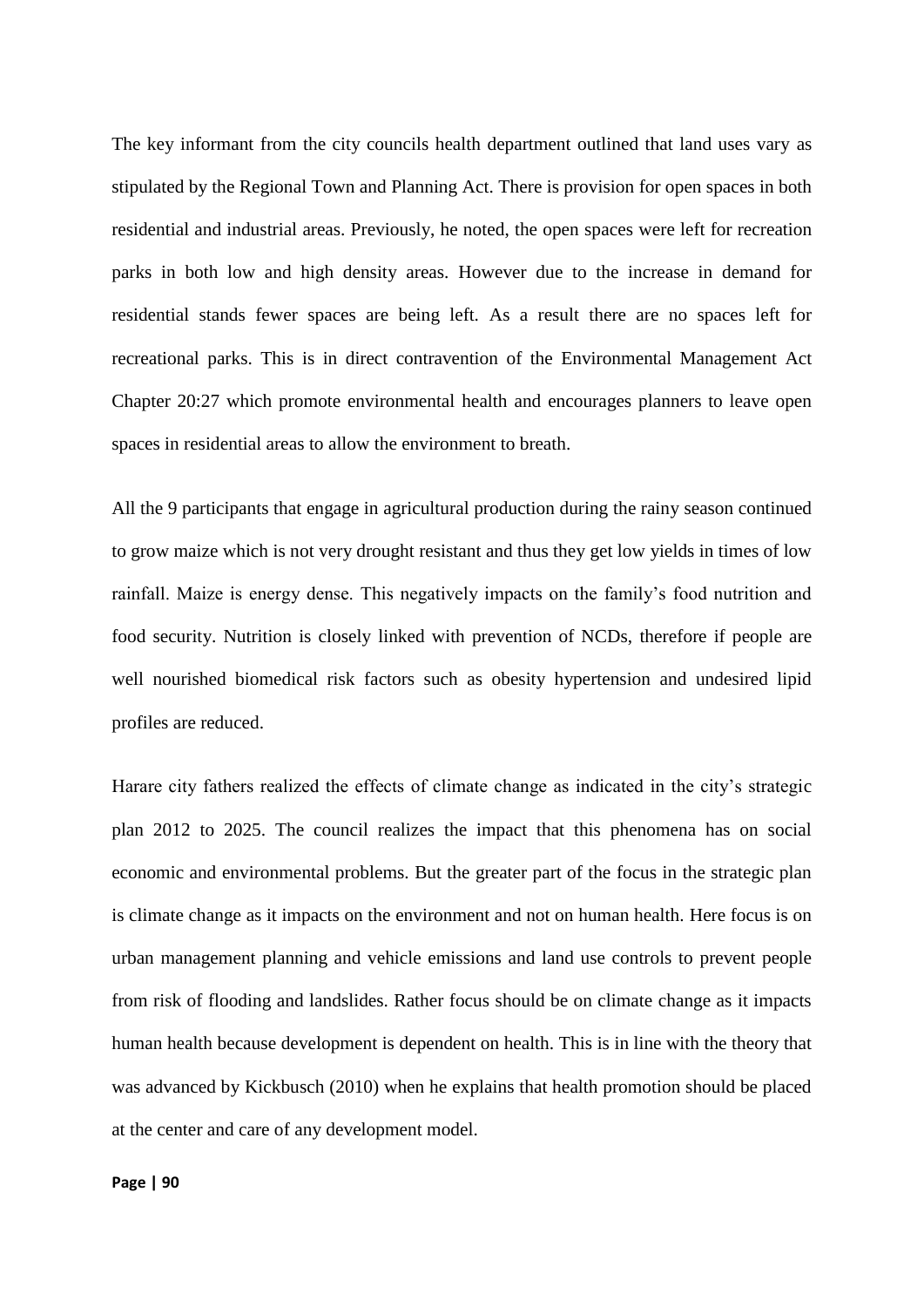The quality of life of the residence of Harare south district is generally below standard with most of the residence living below the poverty datum line, without electricity and living in areas where there is either no electricity at all or where power cuts are the order of the day. From an environmental perspective this presents a health challenge. Urban planners have put more emphasis on urban expansion at the expense of the people's health. The research shows that people are not even aware of the effects of this expansion which does not leave room for open space for green areas.

Raphael (2004) and Baum (2008) express the sentiments that creating sustainable environment for health through ensuring natural and built environment, social and economic environments encourage people to lead healthy lives. This is also true for the area that was under research. At the moment there is need to create environments that are healthy pockets of land are not being left open to allow for creation of green belts that allow the environment to "breathe and so reduce carbon content in the air".

Lack of health knowledge about the interplay between conditions of living and health exposes people to NCDs risk factors such as pollution from cooking using wood. Low levels of knowledge on how the community interacts with the environment. There is no knowledge that elevated carbon and pollution contributes to heating the environment, which contributes to climate change which then affects food production causing food insecurity and malnutrition and eventually NCDs.

Knowledge on the importance of planting small grains which are more resistant to drought is very little; this lack of knowledge contributes to food security thus affecting family nutrition. In urban environments there is a challenge of heat because the sun's energy is not used by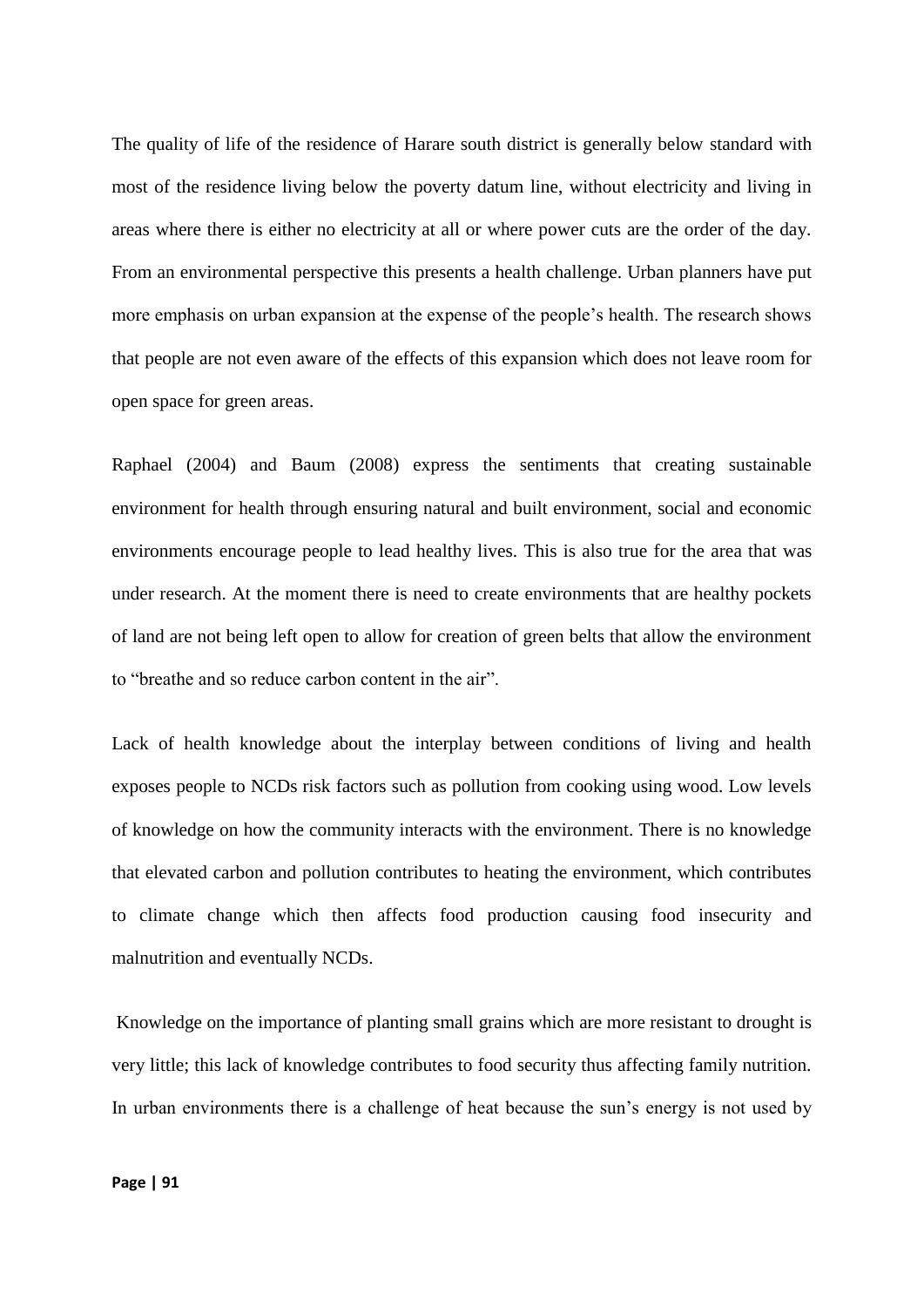vegetation and trees. Vegetation and trees are cut down to pave way for urbanization (Harms 1994) but direct sunlight can cause cancer of the skin.

Urban green agriculture reduces food insecurity thus ensuring nutrition. Haering et al (2009) are of the conviction that urban agriculture could reduce food insecurity which will result in less people being overweight or obese. The benefit of urban agriculture was documented by Altieri et al (2012) when he wrote about the successes of city of Havana on the United States of America. As far as the built environment is concerned there is need to factor in recreational parks, sidewalks and ensure that these places are safe for adults, children to relax and play.

#### **4.7. Public health capacity**

Results reviewed in this section are those that reflect existence or nonexistence of a strong public health capacity. Data presented here reflect the connection between social factors and economic factors that are at play in the district. Social networks, cultural values, education and literacy are examined in relation to economic factors such as the districts preparedness and response to NCDs, reduced impact of disease and reduction of pressure on the health care system.

The exact number of deaths attributed to NCDs is not clear for the district. There is no district register for deaths. But the city health officials interviewed expressed concern that morbidity, disability and premature death as a result of NCDs was on the increase. The city health department gave a report which is quite consistent with what was reported by Palipudi et al (2012). The respondent explained that the incidence of hypertension and diabetes was on the increase among the poor communities in Harare. At Hopley Clinic on the outskirts of Harare South District the prevalence of people who have raised blood pressure is so high with over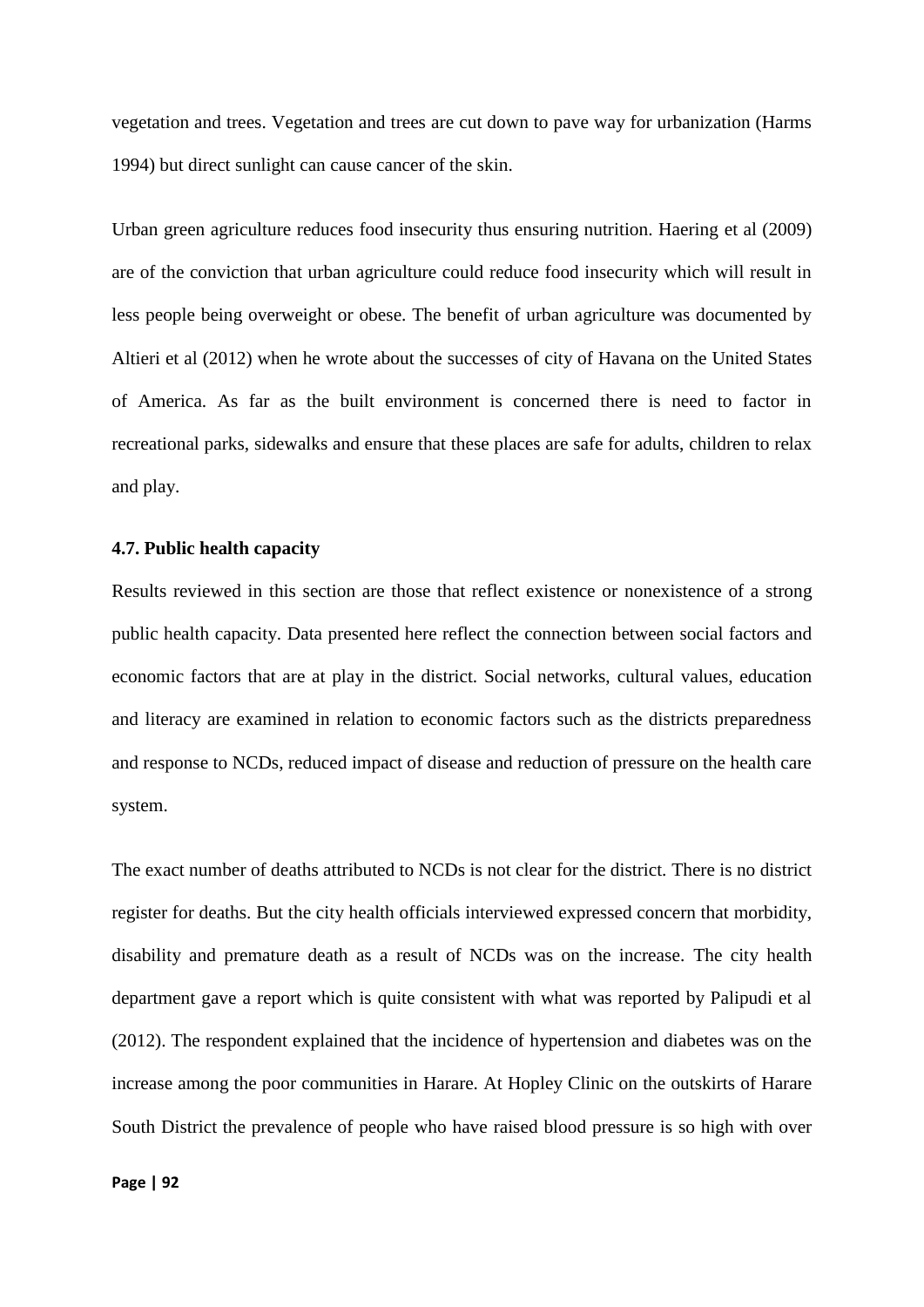70% of those screened for blood pressure having raised blood pressure of a systolic of above 160 and a diastolic of above 120. This reflects moderate to severe blood pressure.

The official from the cancer association also expressed concern that the numbers of people that were coming to seek help from their organization was on the increase. He was not sure of the percentage increase from the previous year. He however explained that these increases exerted pressure on health system, thus making treatment difficult to sustain. This means that the numbers of people requiring medication to control hypertension is on the increase this puts more pressure on financial requirements for the management of the condition. This finding is consistent with Narayan (2000) who expressed the view that increases in disease triggered downward mobility in health delivery.

It emerged that concentrating on communicable diseases and maternal and child health was costing the health sector. The respondents all seemed to note that while it was noble to fight these communicable diseases leaving out NCDs would mean that efforts at reducing sickness would be in vein and the burden on health systems will continue to increase. This shows how NDC contribute to increased burden on the health sectors.

**Page | 93** It was also noted that people need be empowered to contribute to initiatives for the prevention and control of NCDs. Empowerment comes through possession of information and assets to health such as medical aid and employment. Home industries are being developed in other parts of the city and not much is being done in Harare south. There have not been any home industries constructed for residents of Harare south. The only market / home industry in the area is Siyaso and Mbare Musika but market stalls have been occupied by residents of other suburbs. This has incapacitated the residents of Harare South to access health thus requiring more from social services department which is already failing to cater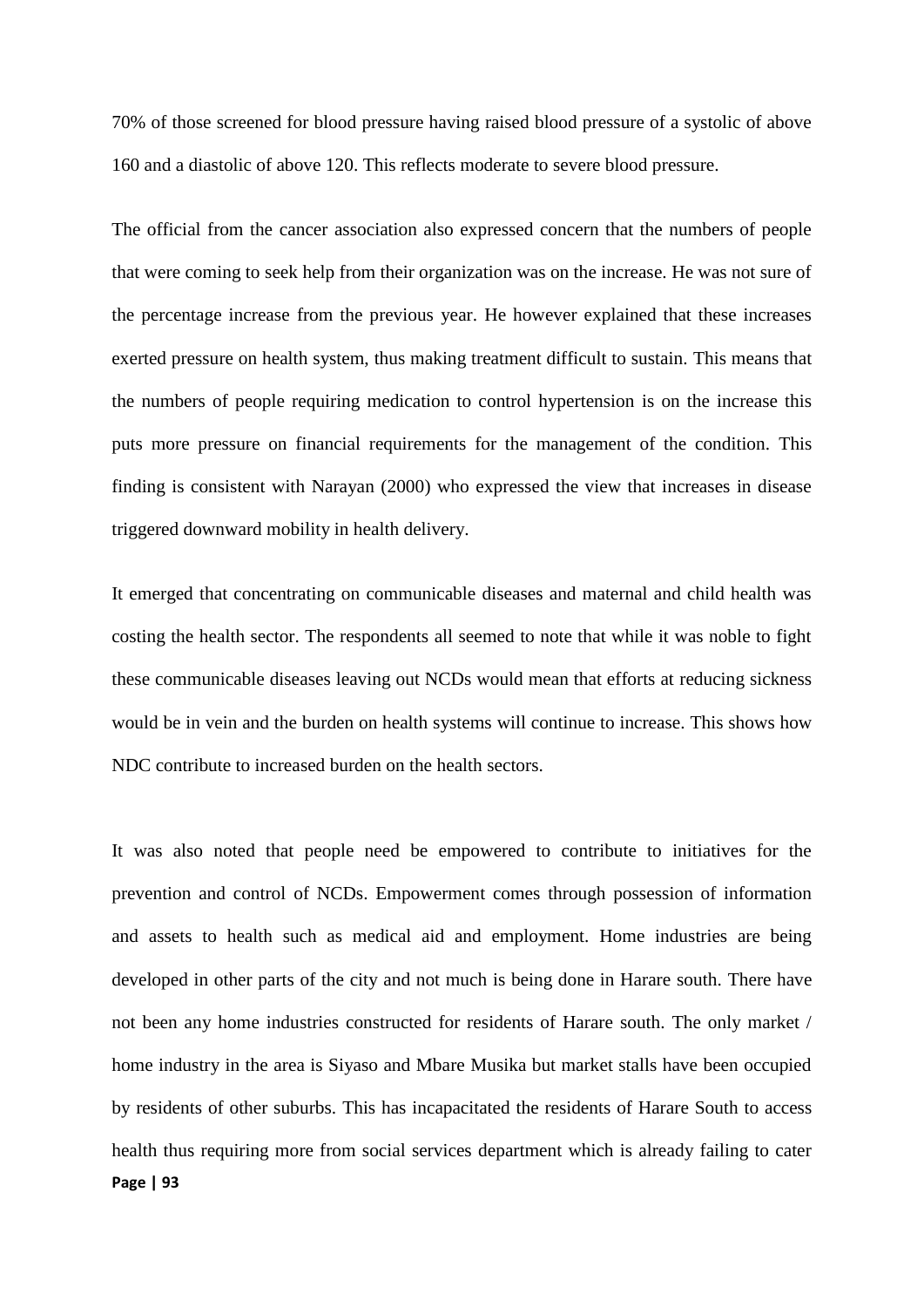for those on the needs list. It also emerged from the interviews and the focus group discussion held that poverty was the main cause and result of failure to prevent NCDs.

The local authority representative acknowledged that it is the duty of the city health department to ensure that finance and services are provided to enable prevention and control of NCDs. But there are financial challenges that the city health department is facing that make it difficult to provide such finance and or services. The same challenges and more were identified by the cancer association and the diabetes association. These challenges include lack of financial resources, the market forces that are driving NDCs such as the emergence of fast food out let all over the city and the increasing numbers of registered companies that manufacture sweetened beverages, a weak Multisectoral response, under resourced health systems especially those directly managed by the state and failure to address the social determinants of health. This reflects that the department is ill equipped to deal with NCDs in the district.

Gathered data has shown that from resource allocation point of view prevention and control activities are marginalized. Very little is being allocated for NCDs. Government does not fund non-government entities that operate in the field of NCDs. This means that government is not funding all the activities that are not initiated by the ministry of health. It emerged that the diabetes and cancer association as well as all other organizations that deal with various NCDs do not get grants from the government. This failure to get grants has hugely limited education initiatives for NCD risk factors yet, education and finance have been viewed as prerequisites for creation of a strong public health system.

It also emerged that because there are no funds there are very few volunteers that work with the cancer and diabetes associations. The funding for NCDs unlike that of HIV, TB and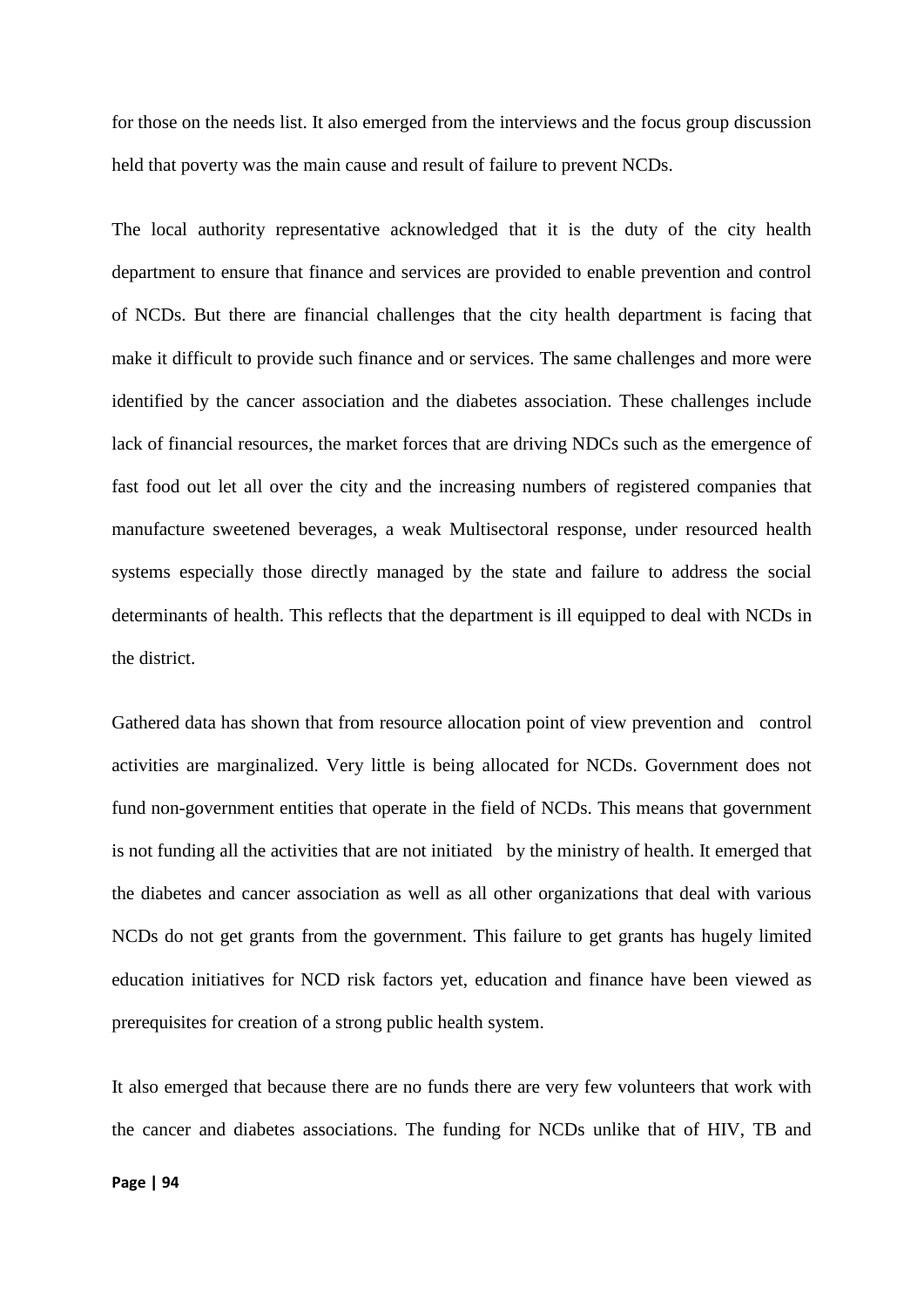Malaria is very limited. This in turn constricts the amount and quality of work done to prevent behavior associated with major risk. As a result of financial challenges the cancer association for example, has had a very high staff turnover. This limits the organization's service delivery capacity.

A volunteer community health worker whom the researcher managed to talk to in an informal interview also expressed concern that they face challenges with procurement of consumables that they use with palliative care clients. These volunteers are either cancer survivors or relatives of those that have cancer and are on palliative care. Unavailability of these essential consumables has been discovered to be the reason why some people have stopped volunteering. This further reduces the organization's capacity to deliver services to cancer patients.

Despite these challenges the key respondents outlined that palliative care has been scoring a lot of success in terms of enabling care givers to attend to other business and for children to go to school while the patients are being cared for by home based care givers. This partnership with Island Hospice to cater for palliative care patients has resulted in reduction of the impact of the disease on the families, thus improving equity as opportunities for employment and education are not lost.

Services for cancer and dialysis are centralized and for patients to travel from their places of residence to the medical centers can be a challenge. People need transport fares and food to eat while they wait to be attended. Due to failure to raise transports fees some patients especially cancer patients end up not receiving required screening or treatment. Many do not attempt to seek assistance from the government department of social welfare because The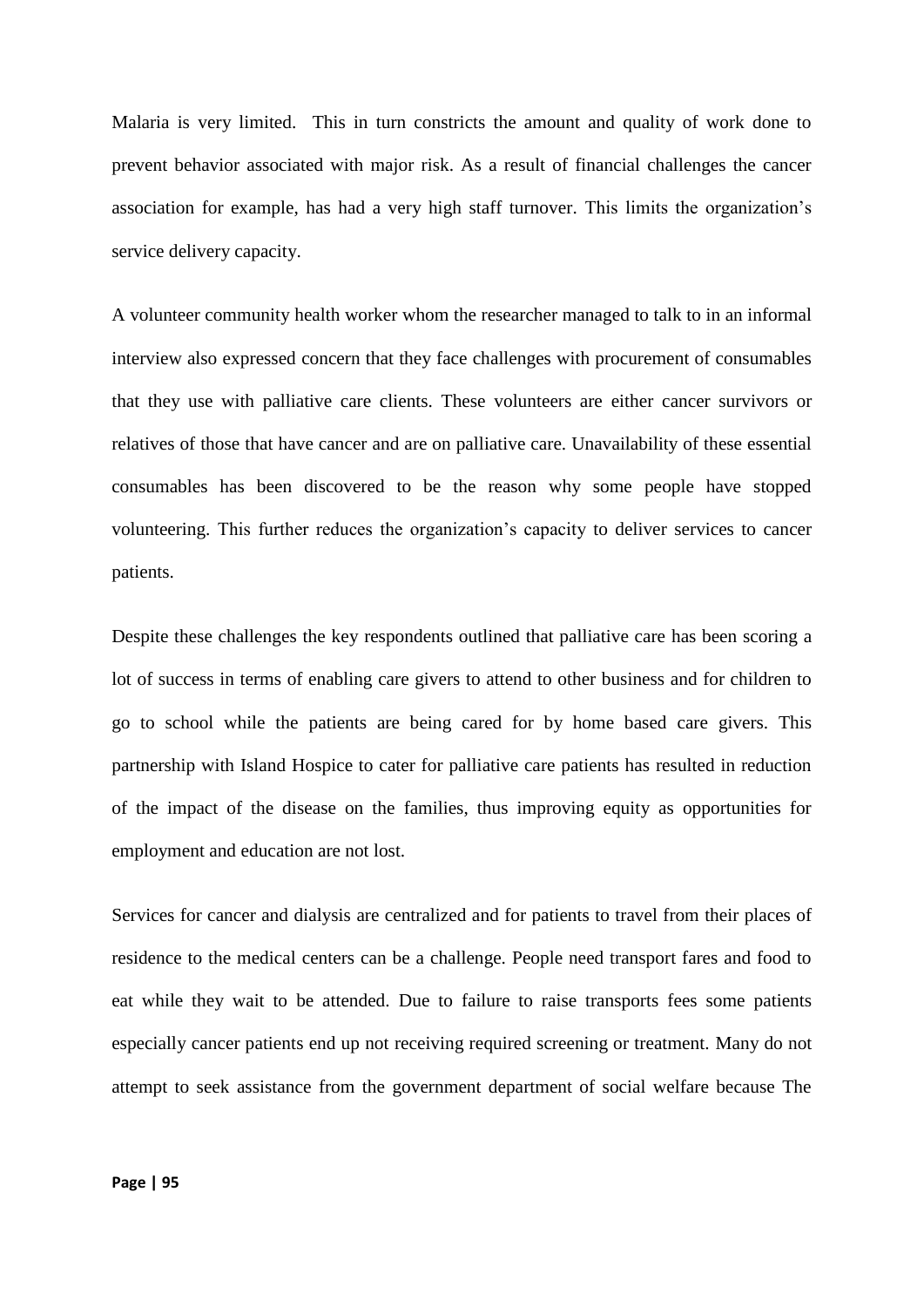assisted medical treatment orders (AMTOs) are usually not accepted by the central hospitals. This means that the numbers of those that are morbid will continue to increase.

It also emerged that as a result of disease progression the burden on the family will increase. In the case of a breadwinner they may end up unable to work thus reducing the income in the family. Three of the participants are no longer employed as a result of sickness. Based on this it can be observed that NCDs progression is perpetuated by lack of a strong financial base and as a result of the effects of the NCDs on a person's productivity poverty is perpetuated. Same findings have been put forward by Gelders et al (2006) and Cameron et al (2009) when they researched about cost of treatment in relation to income.

With new innovations in diagnosis of cancer demand for finance also increases. In 2013 the Harare city health department engaged on an expanded role out of cervical cancer screening using visual inspection with acetic acid and a cervicography. This procedure the respondent noted needs digital cameras and computers. Therefore demand for financial input increased. It has not been possible for the city health department to decentralize this service to all clinics in the district because of failure to procure the required equipment for all the health centers that they manage. On the other hand a separate budget for training of staff is required. So only a few nurses and doctors have been trained to perform the procedures. Out of the 6 clinics in the district only 1is offering the service.

Financial requirements were also noted by the cancer and diabetes association, as posing a challenge to procurement of equipment. The cancer association of Zimbabwe is also screening for cervical cancer. Above screening for cancer of the cervix the cancer association also tests for prostate cancer and breast cancer. These are all areas that need to be adequately financed. The numbers of people that are served at the end are very minimal an average of 10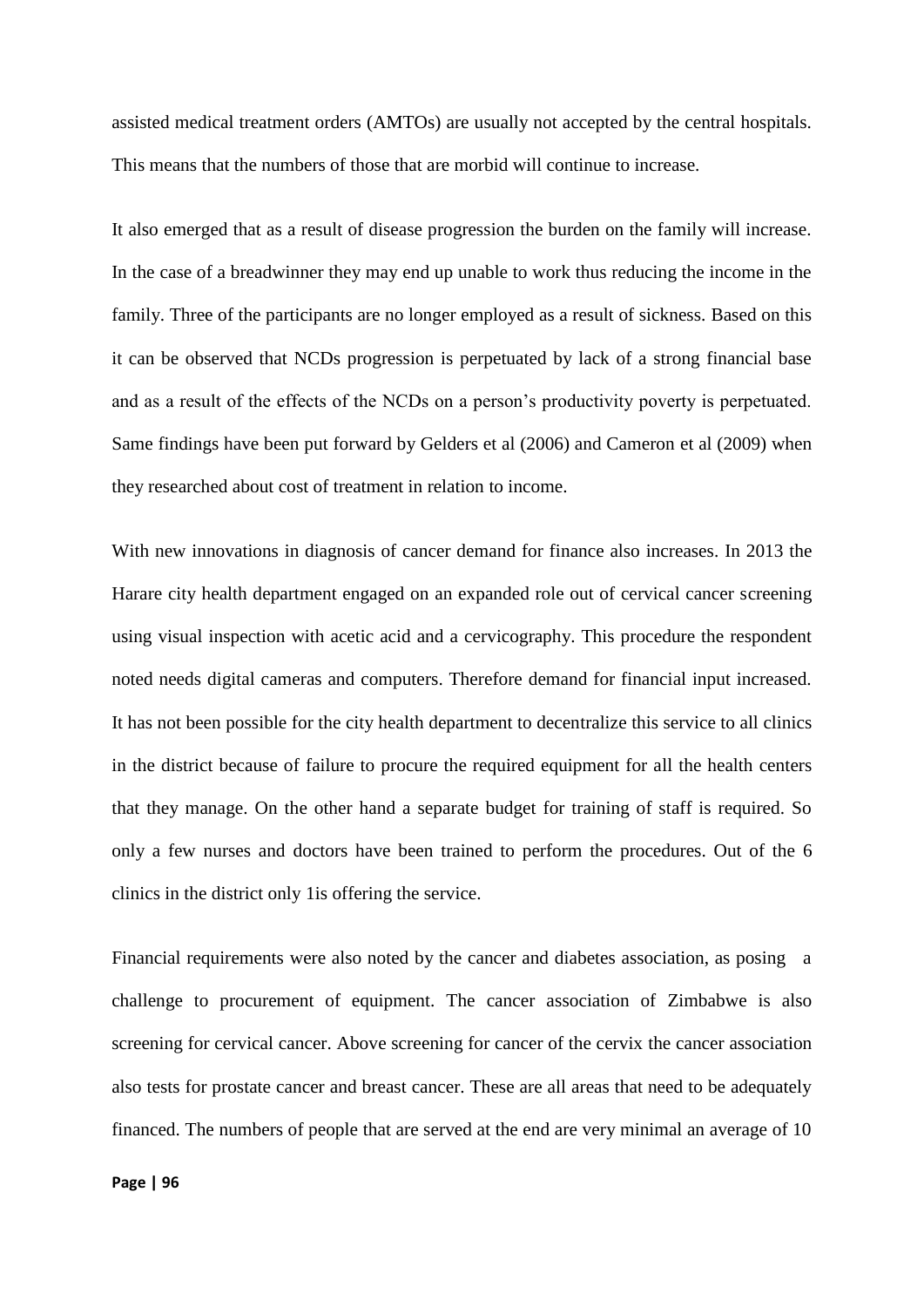to 15 per day because the organization cannot afford to employ more nurses. This limits people's access to health services.

Advocacy work requires staff to be mobile. The diabetes association together with the cancer association noted that it is a challenge for them to procure vehicles. The fact that the staff complements are small has also made it difficult for them to cover all the invitations for wellness campaigns that they get from different companies. This means that a lot of people will not be reached with information on NCDs and continue to engage in NCD risky behavior increasing their risk of getting infected by NCDs. An increase in people requiring treatment and care results in an increase on the burden on health system that is already overburdened and underfinanced. This reverses the goals of development.

Health promotion requires information education and communication materials to be produced in huge quantities. The diabetes association and the cancer association have had problems producing these materials. These organizations depend mostly on donations if donations do not come through services may be suspended. Information education and communication materials need to be complemented by health expositions so that questions and misconceptions may be addressed. No such expositions have been held in the district.

In response to the question on effectiveness of interventions, the key informants from the cancer association outlined that it varied on what aspect of the program is being looked at. Generally advocacy work has been successful, but the respondents from the diabetes and cancer association outlined that they have not managed to reach all intended populations owing to financial and policy constraints. The youth in high school have not been reached because of protocol required to get access to children during school hours. According to the model presented by Kjergard (2013) this implies that the public health system is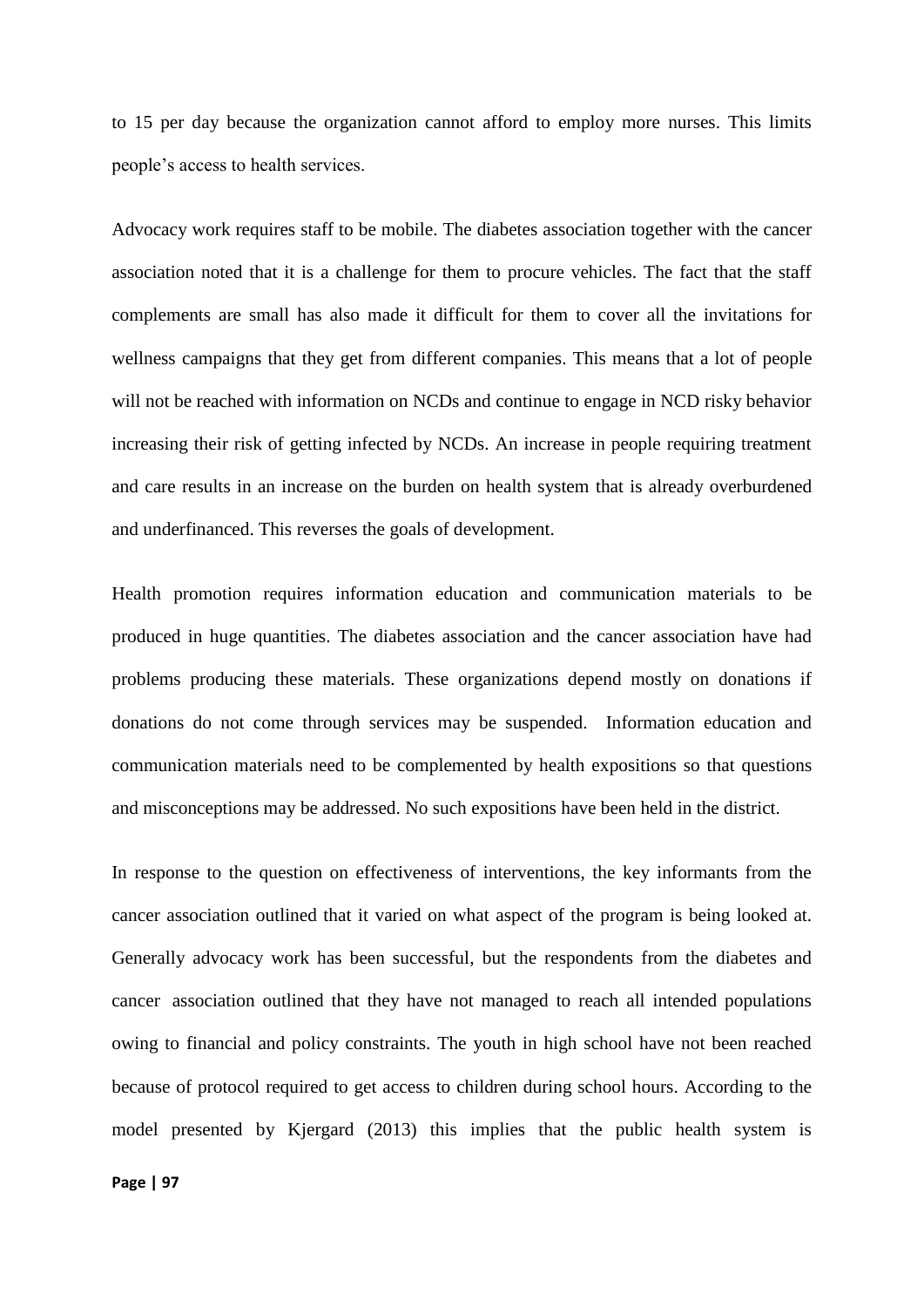compromised and with a compromised public health system, the youth are ill prepared to deal with or avoid NCD risk factors because they do not possess or have access to the health information. Consequently they are prone to engaging in risk behavior that predisposes them to NCDs thus putting a strain on the economy in future.

The fact that NCDs prevention and control is underfunded is also evidenced by the report from the focus group discussion where a participant underscored that the waiting period at Parirenyatwa Hospital's radiotherapy centre is very long. This is because the demand for the service is increasing and the centre is failing to cope, some patients are deteriorating or even die before they get either to be screened or treated. These same views were expressed by the key informant from the city health department who expressed that failure by the responsible authority to establish other screening centers is largely due to lack of finance.

Deterioration results in patients needing palliative care and expensive drugs for pain management. With adequate funding this can be prevented and a great deal of savings can be made. This can result in funding being directed to other non health sector priorities for development. The assisted medical treatment orders (AMTOS) that are given by social services department are being turned down by central hospitals such as Parirenyatwa and Harare hospital. Even if one has an AMTO they are not receiving the required service, patients are still required to pay cash.

It was reported that the long waiting periods have prompted some patients to seek services in the private sector where treatment costs are very high. In some cases cows or other properties are sold for one to get treated in the private sector. Because of the prolonged periods of chronic care family lifestyles change. It was reported that some ended up dying with no treatment because of failure to pay the associated costs. Long waiting periods and denial of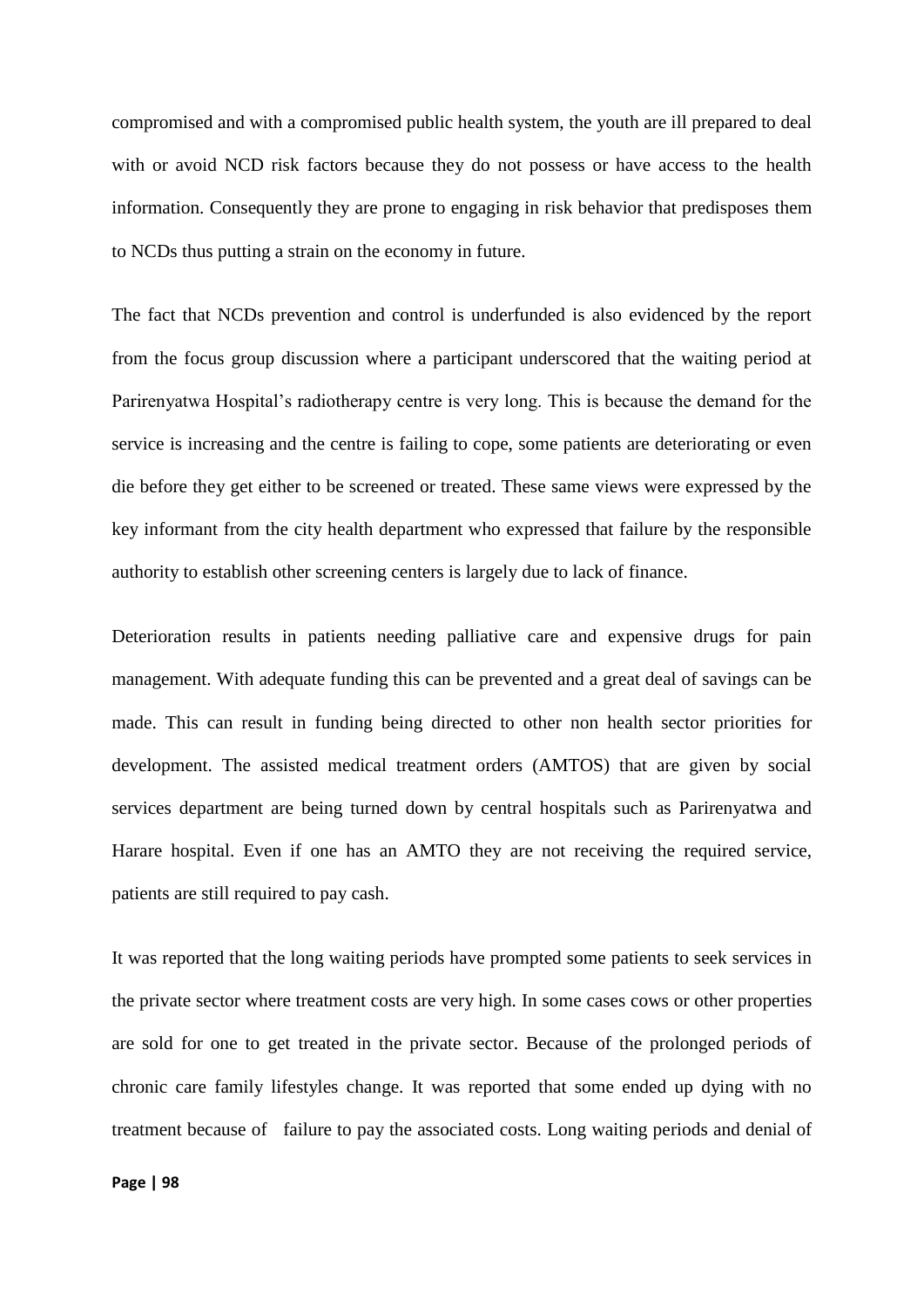the AMTOs are a reflection that the health delivery system is incapacitated to deal with the increasing numbers of those with NCDs. This finding is consistent with Mahal et al (2010) and Krut et al (2009) who revealed that in the world's poorest countries families affected by NCDs borrow or sells assets to pay for health.

The fact that many patients are dying without being screened or getting adequate treatment as was generally agreed in the focus group discussion reflects that widows and orphans are on the increase. These require social services for health and education. If this continues unabated further burden is thrust on social services department and supporting these may be difficult to sustain. In this respect failure to adequately finance procurement of diagnostics equipment for NCDs has resulted in perpetuation of poverty in the household.

The respondent responded to the question on how increasing demand for palliative care affects development by explaining how families loose sustenance in cases of prolonged sickness. This view was expressed by the respondent from the cancer Association who also aired out the sentiment that cancer is a very impoverishing sickness as it drains finances to treatment and care at the expense of other facets of development. It puts more burden on the health system as the cost of care is high as illness is prolonged. This is consistent with findings by American cancer association (2012) that increased burden of NCDs makes health delivery unsustainable. This means that the economic pillar of sustainable development will have been weakened and this makes it difficult for sustainable development to be achieved.

It is, however, important to note that the same respondent also outlined that palliative care has been scoring a lot of success in terms of enabling care givers to attend to other business and for children to go to school while the patients are being cared for by home based care givers. This partnership by Island Hospice to cater for palliative care patients has resulted in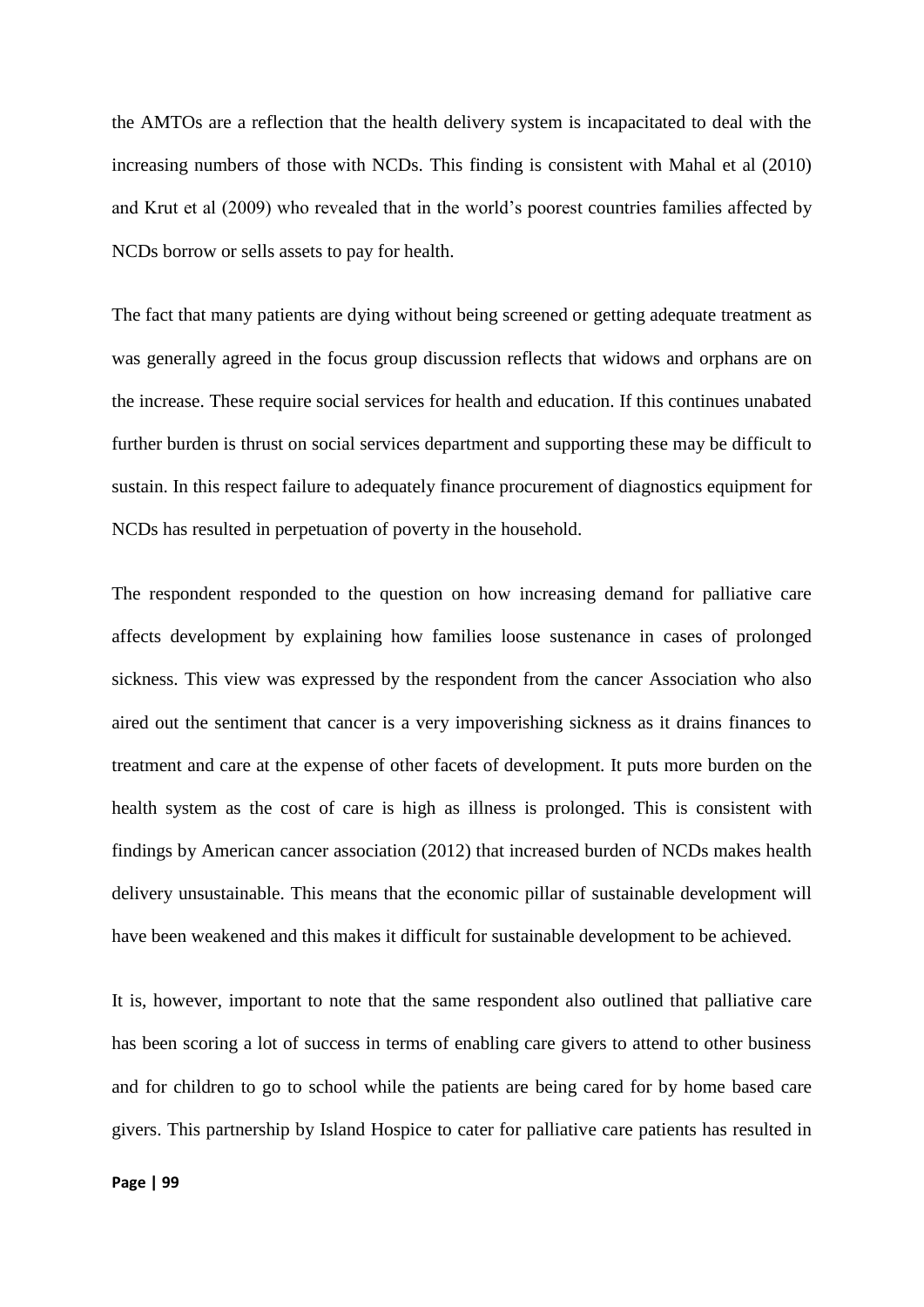reduction of the impact of the disease on the families. Family members who act as care givers for terminally ill relatives now have the opportunity to attend to other business due to assistance by these care givers. This thus improving equity as opportunities for employment in education for women and girls are not completely lost.

Tertiary prevention is offered by the cancer association which does counseling and Island Hospice which also offers counseling and palliative care. It is not worth noting "that secondary and tertiary prevention are difficult to sustain as they need to have a stable financial base". This was expressed by the representative from cancer association. It therefore becomes evident that preventive primary prevention is the most sustainable option for NCDs prevention as it is less costly in terms of finance and not costly on the social fabric of the community.

The report by the city health official that women who attend antenatal clinic get health education on NCDs is evidence to show that the council is adopting a life course approach where the unborn child is protected in uterus. When women go for well-baby clinic they are also offered information on health and on NCDs and their risk factors. This education covers nutrition and balanced diet for children and whole families. This is consistent with what was expressed by Aboderin (2001) who has discovered that the life course approach places emphasis on interaction and impact of social and biological factors mostly during early life predisposes people to NCDs later in life. This approach helps children to secure growth and development. This thus reduces the burden of sickness in future.

On the other hand the city health official had a different response in terms of effectiveness of activities for prevention of NCDs; his response was that the program has not been very effective because of the curative approach that is being adapted by the city health department.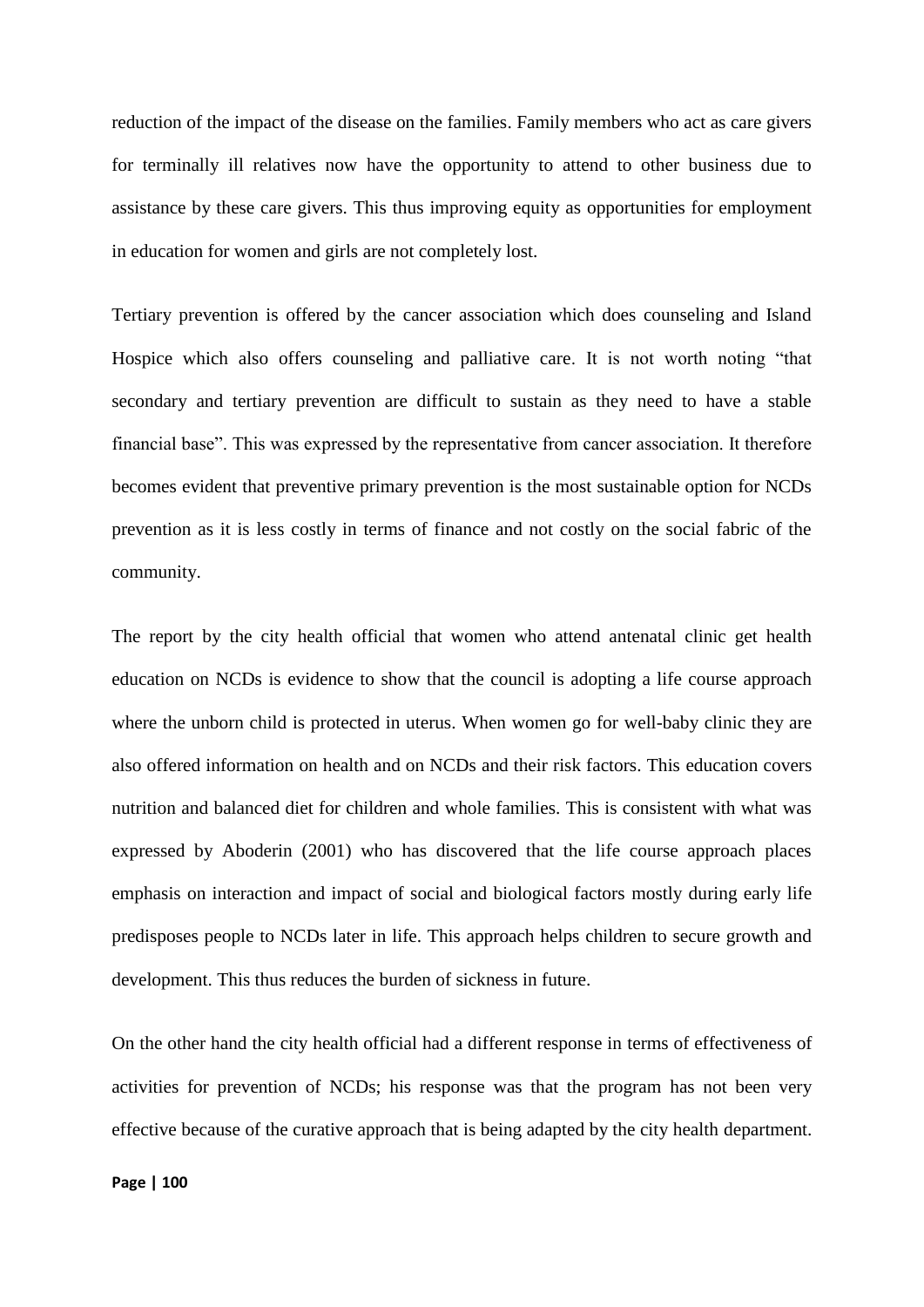"More and more people are coming and being diagnosed with diabetes or hypertension. This means that our people are not aware that these illnesses are caused by a person's lifestyle". This response meant that the burden of diabetes and hypertension is on the increase in city health clinics and this is exerting pressure on the health system that is already overburden by HIV, TB, and Maternal and child health. Increasing numbers of morbidity exerts more pressure on the health system and health delivery quality is reduced. This view has also been expressed in previous presentation by the NCD Alliance (2010) when they discuss the effects of NCDs on health systems. This therefore means that if prevalence of those with NCDs increases economic prosperity is reversed and sustainability will not be achieved.

#### **4.8. Approach to Prevention and Control of NCD**

The study discovered that prevention and control of NCDs does not have a policy and therefore at district stage there are no plans for action that have been formulated for prevention and control of NCDs. as a result prevention and control just becomes mere talk with not much being done to reduce the risk factors. Activities for NCDs prevention are embedded in other programs and no emphasis is being placed on associated risk factors. Most of the activities at these health centers are on the well-funded disease such as HIV and tuberculosis.

The service delivery i.e. NCD prevention and control is not very efficient. The approach that is being used is such that clients need to present to the clinic with problems then they get education on risk factors and healthy living. This approach places a burden on the health system. Rather than treat already infected patients, it is more cost effective to prevent therefore there is need to put in place efforts to reach those sectors of the population that do not have access to information on NCDs such as the youth out of school.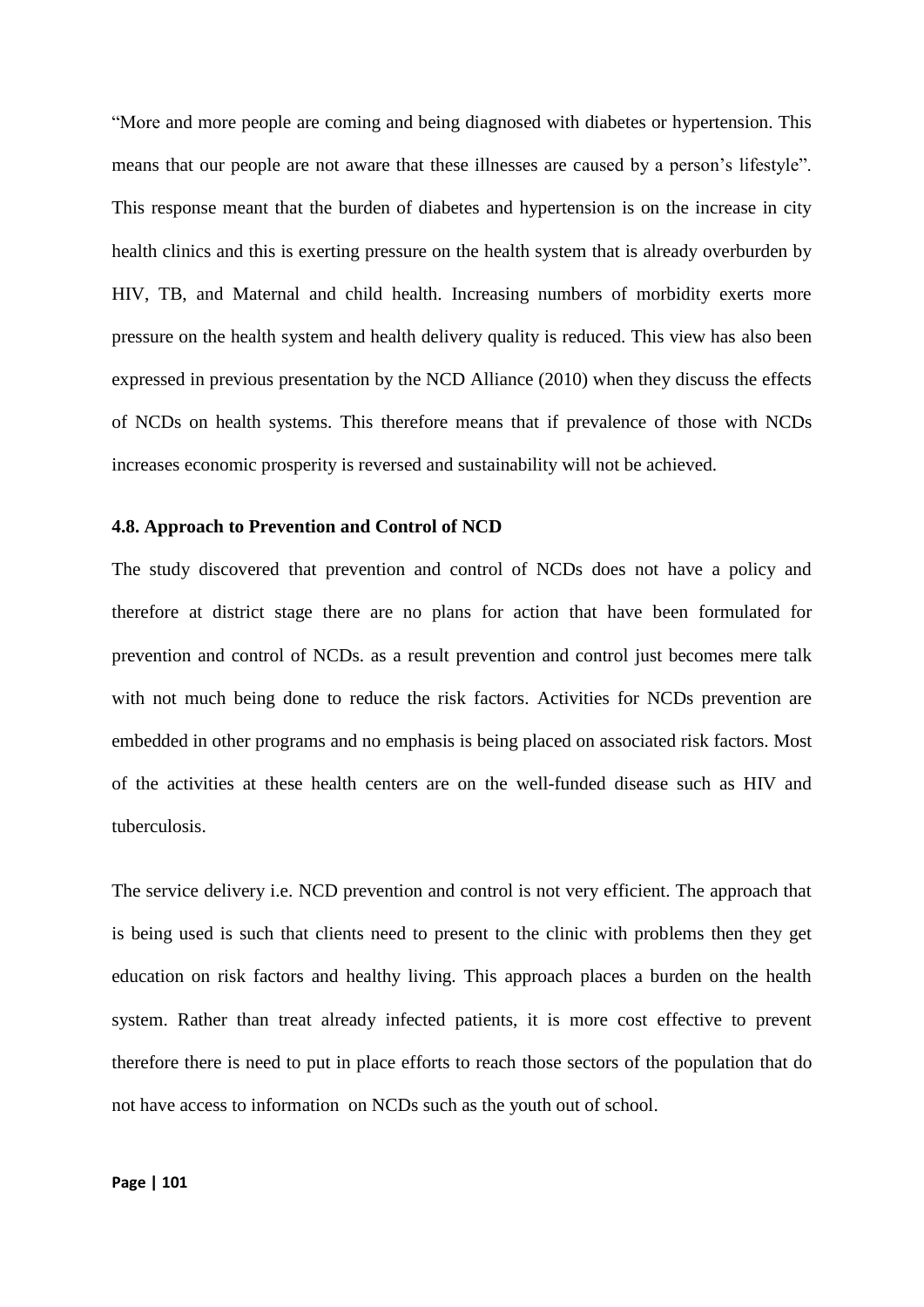Cases that present at the health center with signs and symptoms of NCDs are the ones that get the attention required. Health information is only given to those that visit the clinic for different reasons and health talks are only done in the morning. Those patients that come late in the day will not have the opportunity to get the health education. Baum et al (2008) argues that this curative approach to disease is what dominates poor countries. This biomedical imagination which is based on western values is the basis for the preferences of curative approach over prevention of disease.

The fact that there is a separate entity for environmental management, i.e. EMA which is not under direct control of the city fathers presents a problem for environmental policy implementation. Environmental management patterns are determined by market individualism. The city planning department could be treating environmental management as a preserve of their department rather than an obligation to provide and ensure environments that promote good health for the human population and not just environmental health.

#### **4.9. Financing of Prevention and Control**

It has also been discovered that this area of health is very much underfunded. Prevention and control activities for NCDs are not utilized very much. In the city health department there is no funding that is specifically directed for prevention of NCDs or awareness campaigns. Even in the not for profit organization, funding is very limited and this affects efforts to increase people reached with educational information for reduction of risk or maintaining a healthy lifestyle while living with NCDs. NCD programs are executed within other programs like maternal and child health, HIV or school nutrition programs. All this comes back to the fact that NCDs prevention comes second to treatment/ lessons that should have been drawn from HIV are not being considered. HIV and AIDS had the same challenge after there was a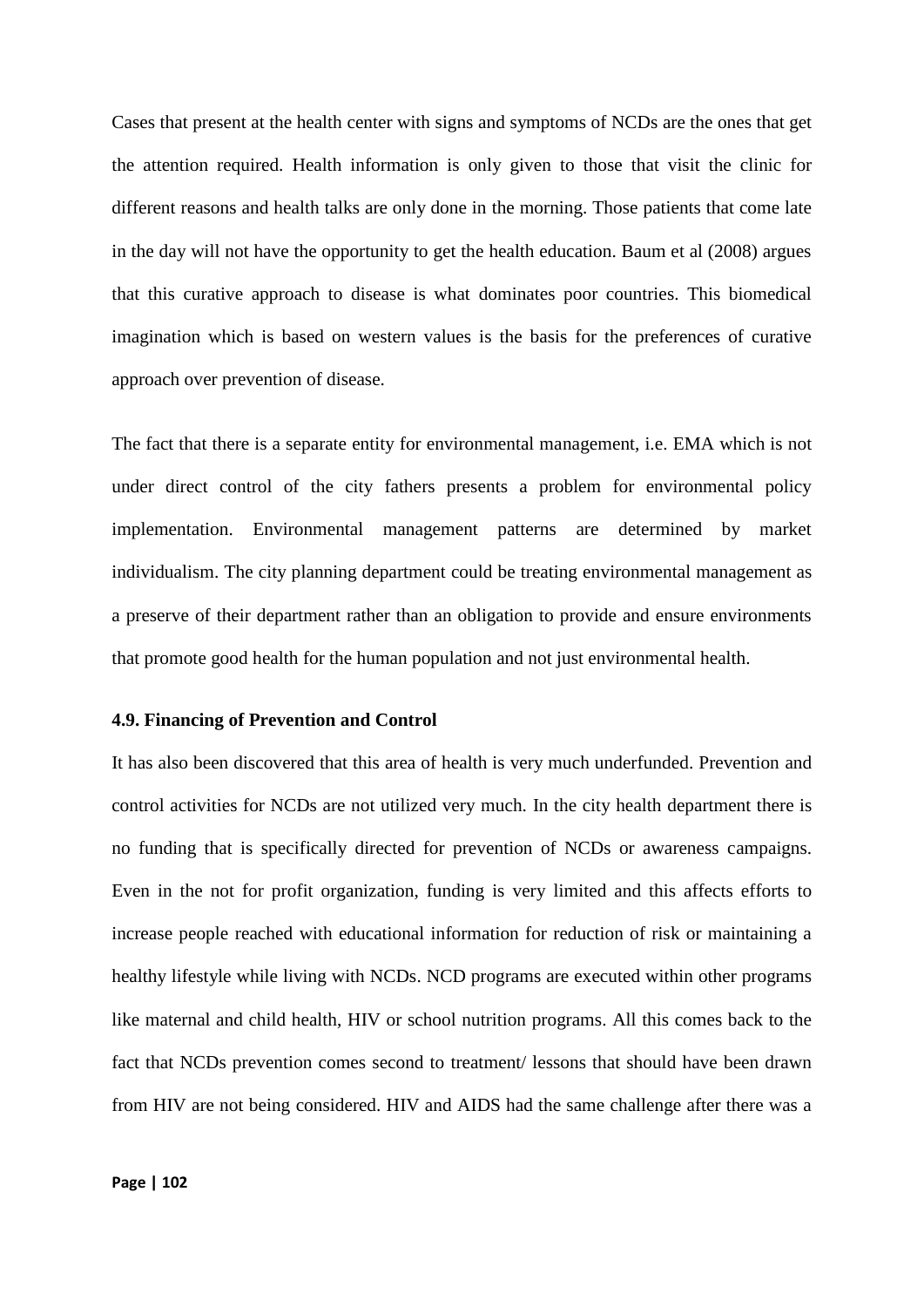shift from prevention to treatment Stevens (2011). With increasing numbers of people with NCDs the burden on treatment will become unsustainable.

The living conditions of people in the newly established suburbs of Harare South district leaves a lot to be desired. The roads are not tarred and the level of dust in those areas is high. There is no electricity in most of the suburbs. There is therefore need to improve the living conditions in these areas through investment in infrastructure development. The report by the world commission on social determinants of health has also expressed the importance financing infrastructure development in order to improve living conditions of residents.

Community health care committees are very poorly resourced, as a result funding is needed for them to be able to perform their mandate adequately. Nyamhanga el al (2014) expresses the view that these groups could put funds together for purposes of funding prevention programs. But for them to do this they need to be trained to raise funds. The city health department in partnership with non-health sectors could fund these trainings.

It also emerged that the city health department does not have personnel especially trained to deal with NCDs, except for those that have been trained for cervical cancer screening. For diabetes they use the digital test which does not require any special training. More still needs to be done to capacitate health personnel to better deal with NCD cases. Laboratory scientists need to increased and trained to carry out tests such as histology tests for cancer patients.

Patients that have heart diseases and elevated blood pressure problems are referred to central hospitals such as Parirenyatwa or Harare central hospital. Patients are referred to central hospitals based on severity of presenting symptoms and or results of tests. Those with severely high / raised blood pressure are referred to central hospitals for farther management.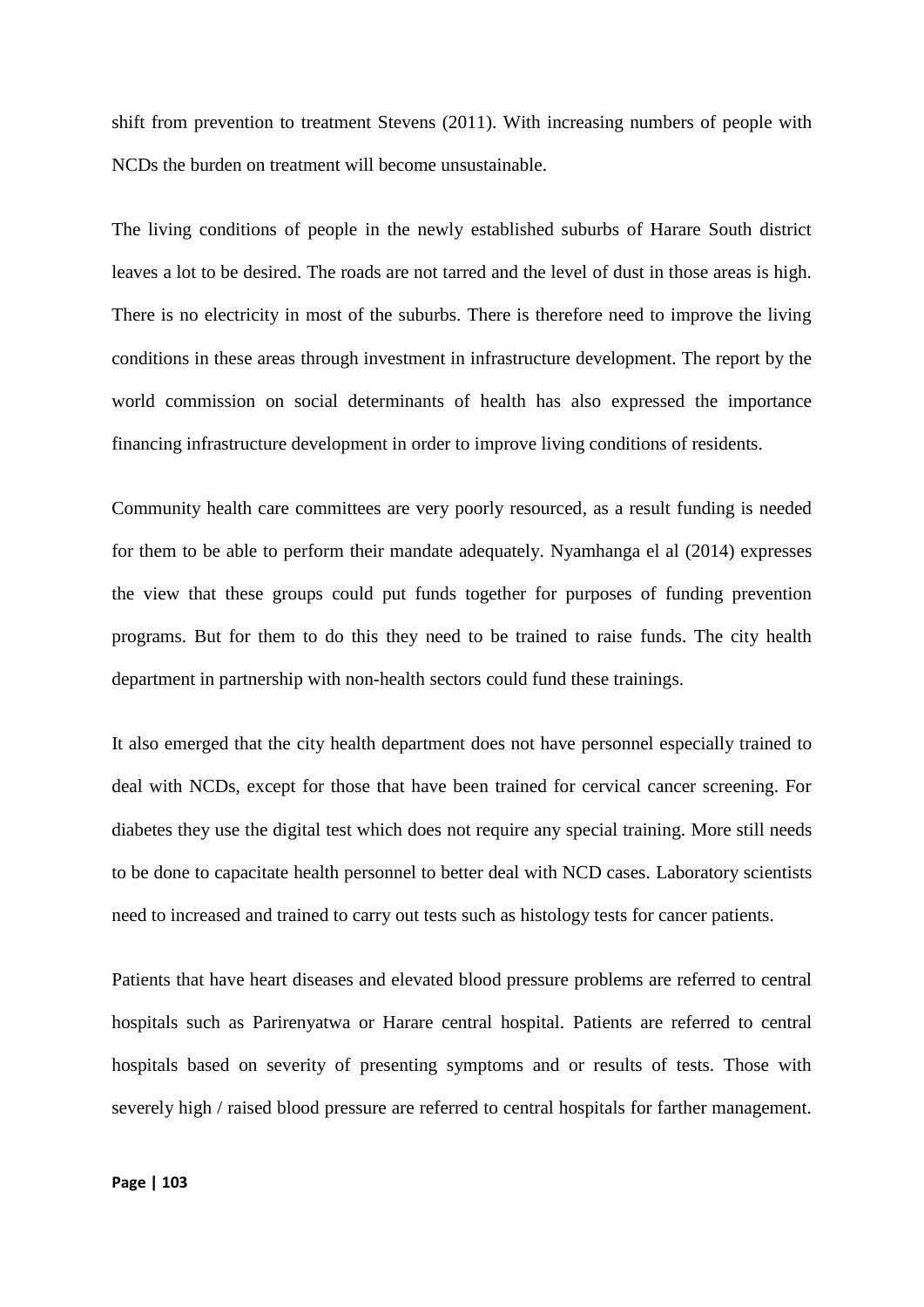The same also applies to diabetes. Some patients may fail to continue with screening or treatment as they cannot afford the costs of transport and treatment at the referral centers.

The infrastructure available at the local clinics is not in good condition. Most of the equipment is in bad condition. Blood pressure testing equipment is functional and the digital machines are also available for quick testing. This concern was raised by the minister of health when he officially introduced the health services board on 9 August 2014 (the chronicle).

#### **4.10. Health Service Management**

The study results indicate that in terms of governance, the structures that are in place if well utilized, can achieve the desired goal of prevention and control of NCDs. The existing structures are comprised of people who lead community based programmes. Park Hurst (2004) made a comparison of Uganda and South Africa political environments of HIV. Accessibility equity and a public health capacity are criteria for evaluating governance in health. This study has shown that levels of accessibility hugely depended on which NCD one suffers from, for those with cancer, accessibility is very low. The issue of equity has been addressed through subsidizing education and consultation fees for those with diabetes and hypertension. Provision of palliative care is also an effort to reduce inequalities with regards to medication.

NCDs prevention and control is managed from top down, even at the local level. Research has shown that initiatives that flow from the bottom to the top are more sustainable than those that are top down. There is very little involvement or inclusion of communities in planning for prevention and control campaigns. Health committees have been minimized to become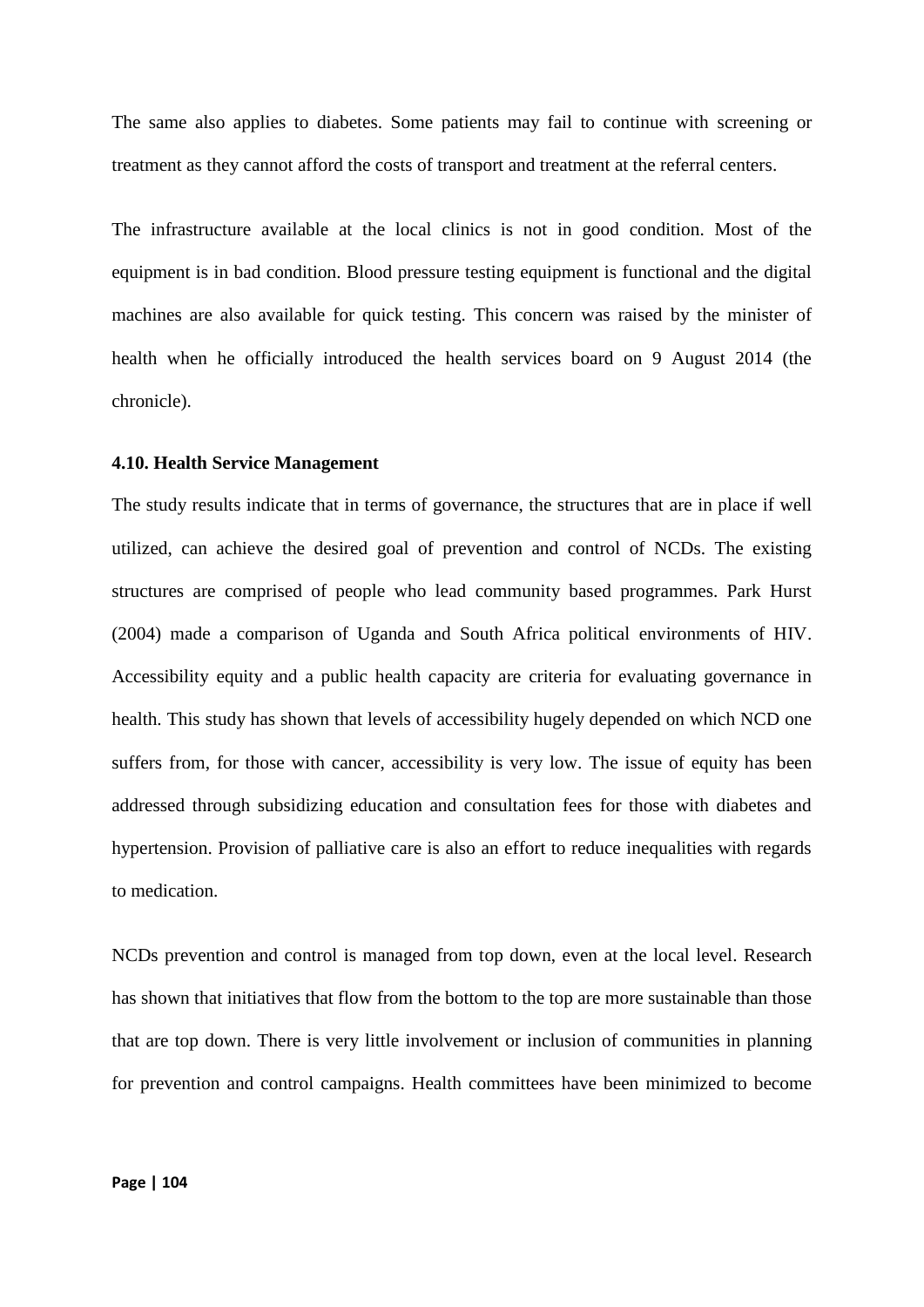mobilizes of people for events. All activities are organized by the health promotions officer who also gets directives from the district office.

## **4.11. Chapter Summary**

This chapter has presented data that was obtained during the field study. The data was analyzed under five broad themes. Data was grouped to concentrate on themes centered on accessibility of services, partnerships for health, activities for disease prevention, health and the environment, public health capacity, the approach to disease control, health services management and financing.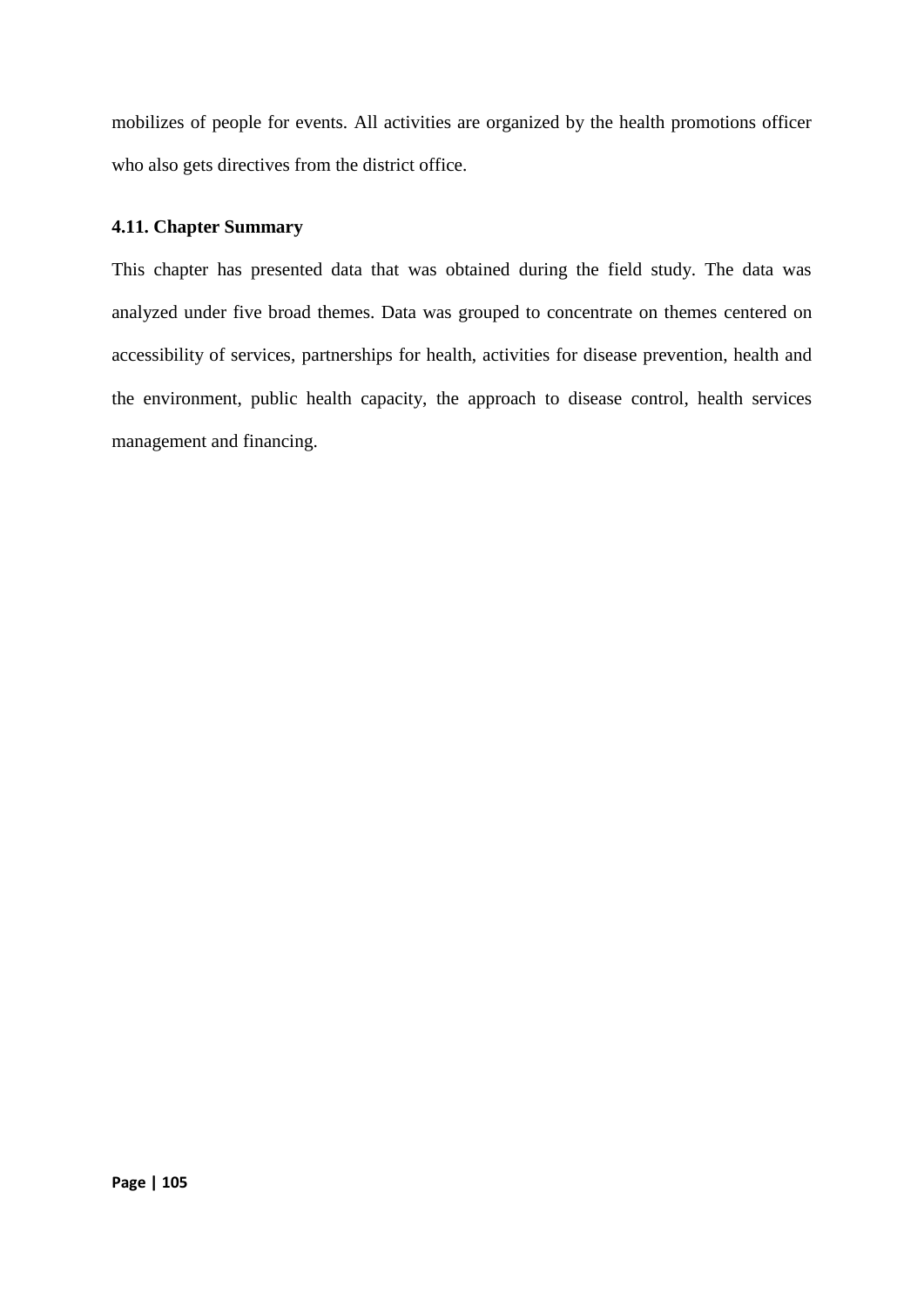#### **CHAPTER 5 SUMMARY, CONCLUSION AND RECOMMENDATIONS**

#### **5.1 Introduction**

This chapter gives the summary, conclusions and recommendations for the study. The summary will cover the whole presentation from the purpose of the study methodology adopted data collection and analysis as well as the results of the study. The researcher's concluding remarks will be given at the end and the last part will outline some recommendations suggested by the researcher. The recommendations are directed at different audiences such as the city health officials and other non-health sector personnel.

#### **5.2 Summary**

This study sought to explore the phenomenon of prevention and control of NCDs for sustainable development in Harare. The research questions that the researcher sought to answer included questions to do with why NCDs are on the increase, what factors are influencing the increase in NCDs prevalence, how non health sectors are being engaged in prevention and control of NCDs and how environmental health is related to NCDs prevention and control.

The qualitative methodology was adopted and the methods that were used for data collection are in-depth interviews, observations, and the focus group discussion. For sampling the researcher used purposive sampling and the methods adopted were network sampling, which was used as the entry point to the first participants. After having been introduced to participants through network sampling the researcher then progressed to use snowball method to recruit other study participants. Collected data was analyzed and placed into categories and was then presented and discussed.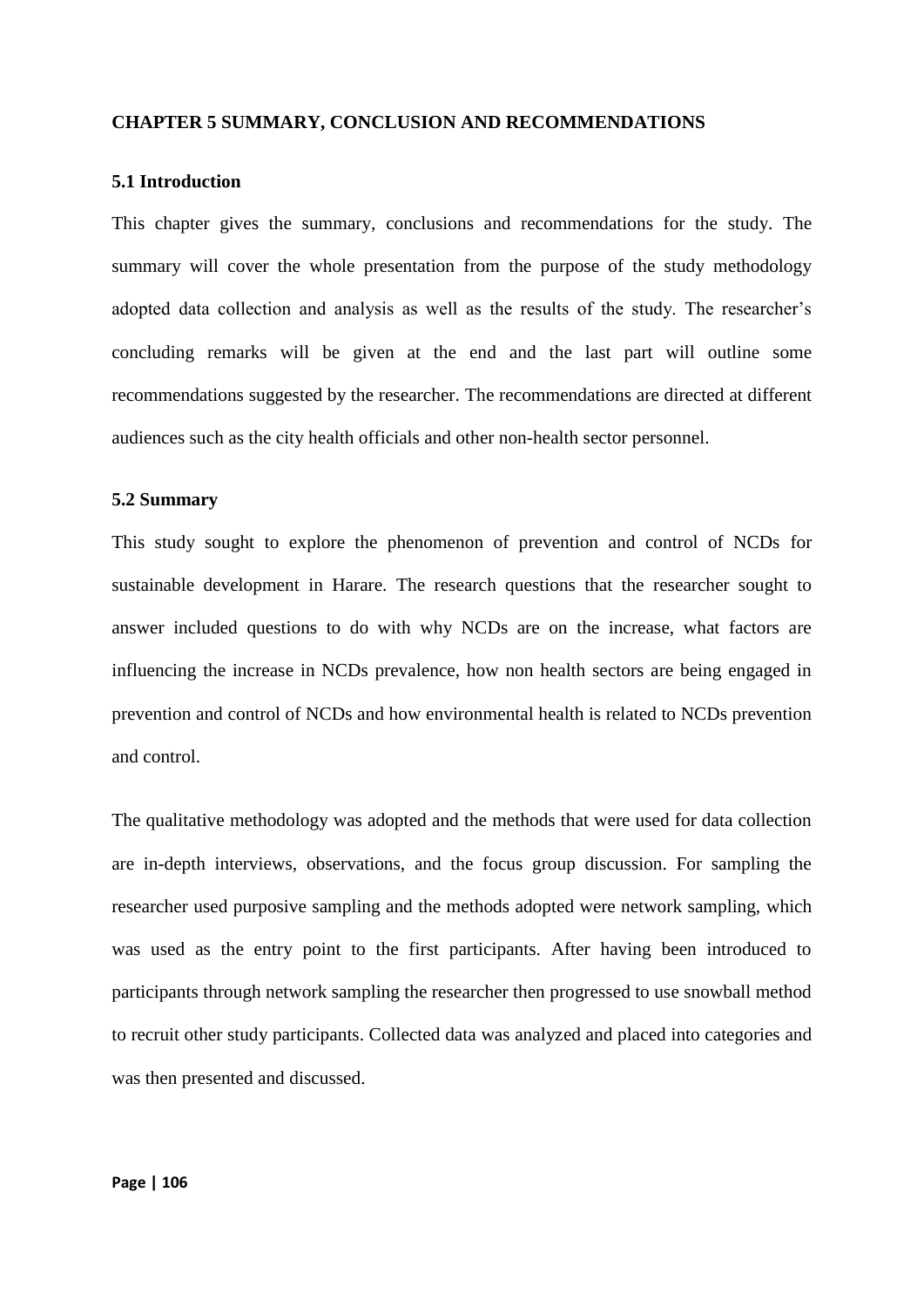There are many factors that are leading to an increase in numbers of people with NCDs. These include failure to afford healthy food on the market, cultural factors, market forces (with energy saturated food stuffs on the market), affordability and lack of knowledge on the NCDs risk factors. The other factors are increase in numbers of people who smoke and the increased rates of alcohol consumption, low knowledge levels of risk factors as well as living in dusty areas where there is use of wood as a source of energy relationship between the environment and NCDs. As a result there is need to increase awareness through health promotion at community level and to advocate for legislation that controls availability of alcohol tobacco and energy saturated food production and marketing.

The study revealed that there is a reciprocal relationship between NCDs prevention and control, and sustainable development. Poverty perpetuates an increase in numbers of those with NCDs and NCDs on the other hand can also lead to poverty. It also emerged that most patients with NCDs are not on medical aid and medical expenses are paid from out of pocket. For diabetes and hypertension patients accessibility is better compared to the other NCDs such as cancer and heart diseases.

**Page | 107** It emerged that NCD patients who suffer from hypertension and diabetes have more access to medication and health care services compared to their cancer counterparts. This fact is attributed to the fact that hypertension and diabetes drugs are subsidized, costing \$1 for a supply of 3 months. At each visit patients have an opportunity to be examined by a nurse. However it also emerged that there is only one medical doctor in the whole district. Cancer treatment is expensive with dialysis costing at least \$300.00 per cycle in the private sector clinics. These services are only available at the central hospital where they also cost around \$80 per cycle. As a result some patients especially those with cancer, heart diseases and kidney problems end up failing to access health services due to escalated costs. Therefore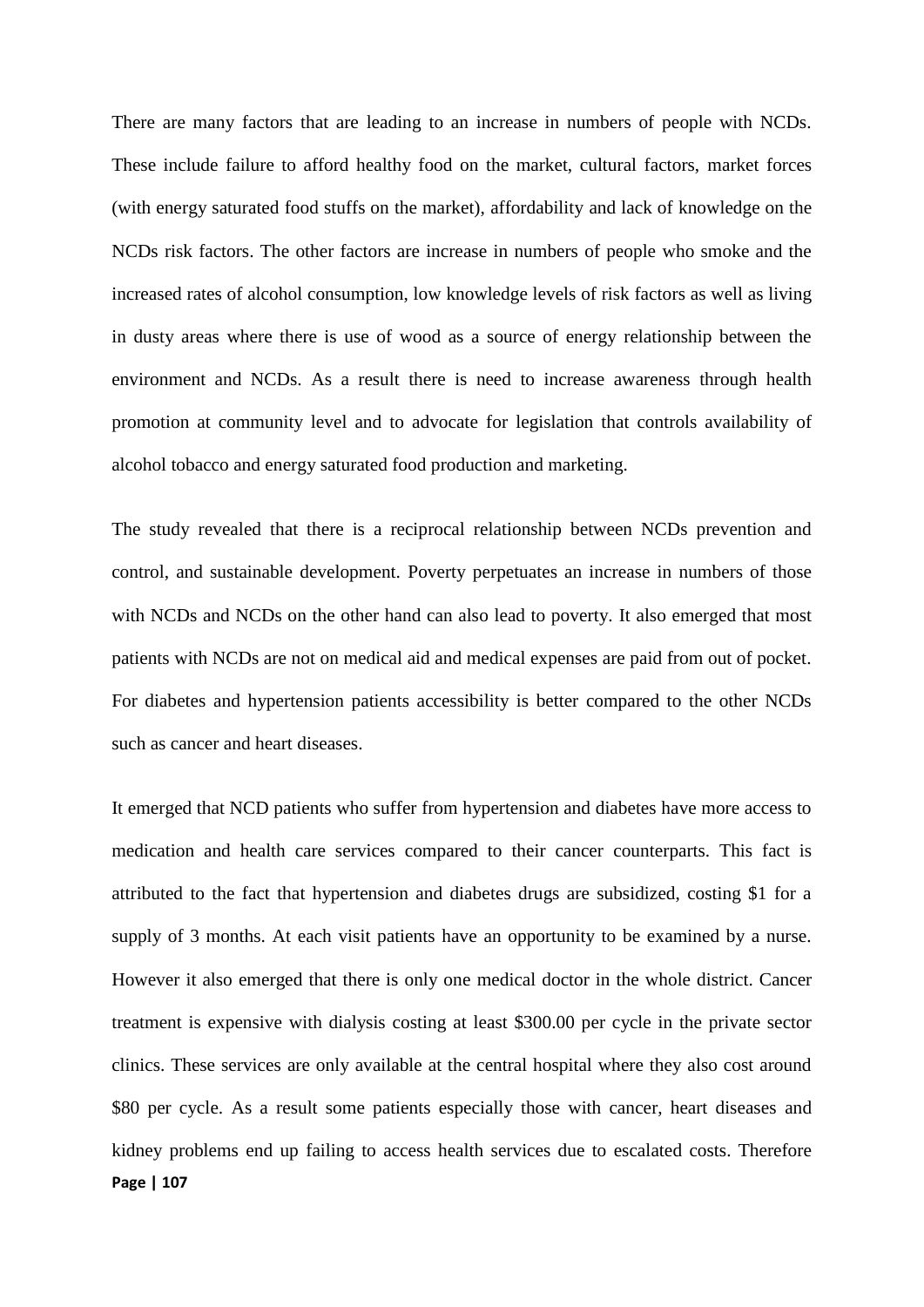there is great need to come up with plans for poverty reduction in order to tackle NCDs successfully.

This study showed that the approach to disease control currently being applied in the city of Harare is a curative approach and curative approaches have low success rate in disease mitigation as they focus on the individual rather than the whole population. The curative approach places more burdens on the health system as response is directed at treatment instead of prevention. The cost of treating new cases coupled with already existing ones becomes economically unsustainable. If properly implemented through concentrating on prevention health capacity in the district will improve. NCDs prevention and control should result in people or communities becoming more knowledgeable about NCD risk factors thus reducing rate of new cases of NCDs.

It also emerged that there are very few partnerships for health at local level. There are opportunities for synergies between NCDs prevention and control and other sectors which are not within the health sector. Current levels of partnerships are not very strong. Within the city council there are no strong inter departmental partnerships for the prevention of NCDs. No youth organizations are involved in prevention and control activities yet the youth are the county's future. The only organizations that are working in partnership with the city health are PSI, the cancer and diabetes associations and Island Hospice. The point at which all sectors from the economy, social and environment meet is the point where sustainability is realized.

Advocacy, information education and communication, and social marketing are the health promotion strategies that are being employed currently. Two organizations cancer and diabetes associations are doing advocacy in the district. Information education and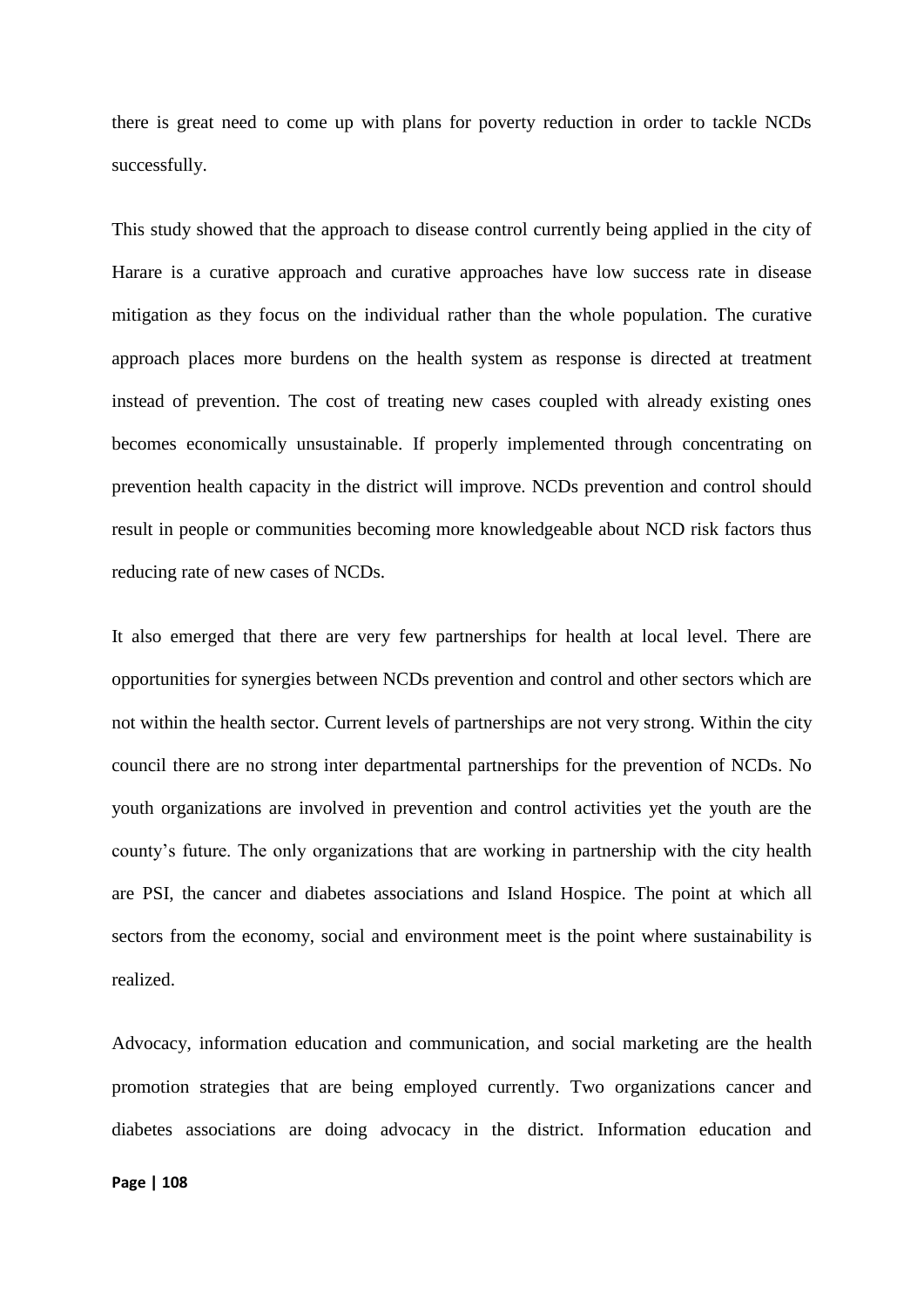communication is the most widely employed strategy. Pamphlets and leaflets are available at all health centers. Moe still needs to be done in terms of social work as only PSI is marketing cervical cancer screening. It is important to note that all these efforts are heavily underfunded thus reducing coverage.

Environmentally healthy environments are characterized both by a built environment that is supportive of health and ecosystems that are healthy. Built environment in the new suburbs of Hopely, Southlea Park and Retreat Farm have no open spaces which are safe for people to exercise. Prohibition of urban agriculture by the city fathers is impacting negatively on nutrition for some households and opportunities for reducing climate change through urban green environments are lost.

The introduction of palliative care has helped to reduce burden of care on families of those that are terminally ill. In cases where the family's bread winner gets sick opportunities for employment and education are reduced or missed. However island hospice has been active and is helping with palliative care for the terminally sick. This reduces the effects of NCDs on the social fabric.

There is no health policy or a strategic framework that has been designed for NCDs within the city of Harare. This makes it difficult for those on the ground to implement the programs there are no plans of action to address risk factors prevalent in the district. The lack of policy and lack of action plans needs to be addressed as if enables structured and smooth implementation.

**Page | 109** Financial constraints were identified as the major challenge to efforts directed at prevention and control of NCDs. All NCDs related activities are underfunded. Funding also needs to be injected for infrastructure development and procurement of equipment. Community health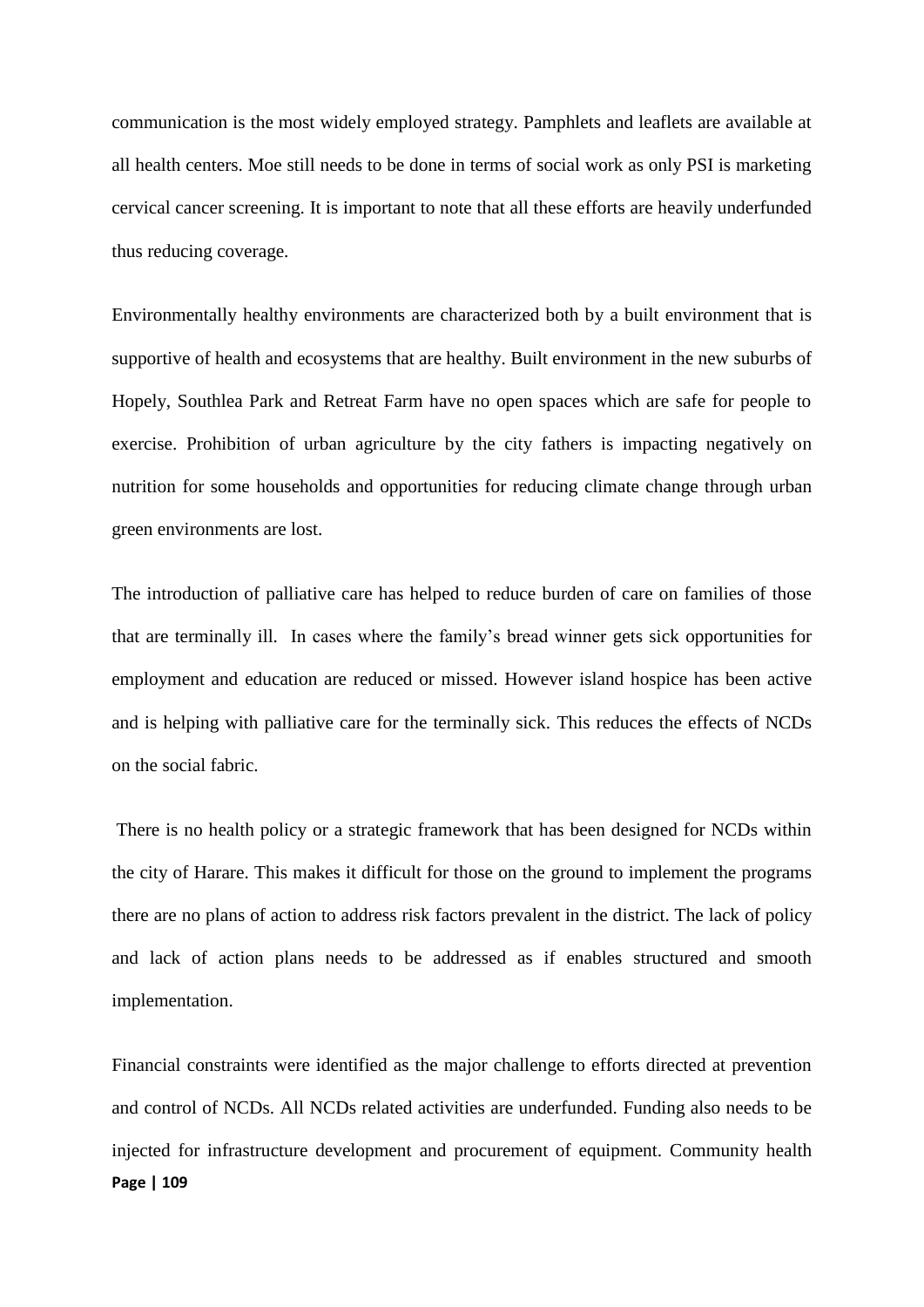committees fail to perform their mandate owing to lack of financial resources. The researcher came up with a number of recommendations in relation to financing partnerships and rules and regulations that should be put in place to ensure sustainable development through prevention and control of NCDs in Harare.

It was identified that implementation is from top down. There is very little involvement of communities in planning for wellness campaigns. All the activities are organized by the health promotions officer. This makes it difficult for the people to participate and take ownership of the challenges posed by NCDs to sustainable development. There is need to meaning fully involved the community for community health development to be achieved.

#### **5.3. Conclusion**

Most of the results obtained reflect a similar picture/pattern to what was discovered by researchers in other parts of the world. NCDs continue to pose a major challenge to sustainable development in Harare south district. This is largely owing to the fact that the prevention and control efforts are not being coordinated efficiently. They are top down with no meaningful involvement of the non-health sector and the community. There are no adequate financial resources that are coming for prevention and control of NCDs. Treatment and care for those living with cancer and those that have heart or kidney conditions remains out of reach for many. They end up failing to access the much needed health services.

The major challenge that is hampering prevention and control initiatives is finance. There is no funding for health promotion activities such as advocacy, IEC materials production and for procurement of equipment and training. The government, private sector, the council and the donor community itself is not injecting enough for prevention and control and as a result the department has been imbedded in other already existing health programs that are well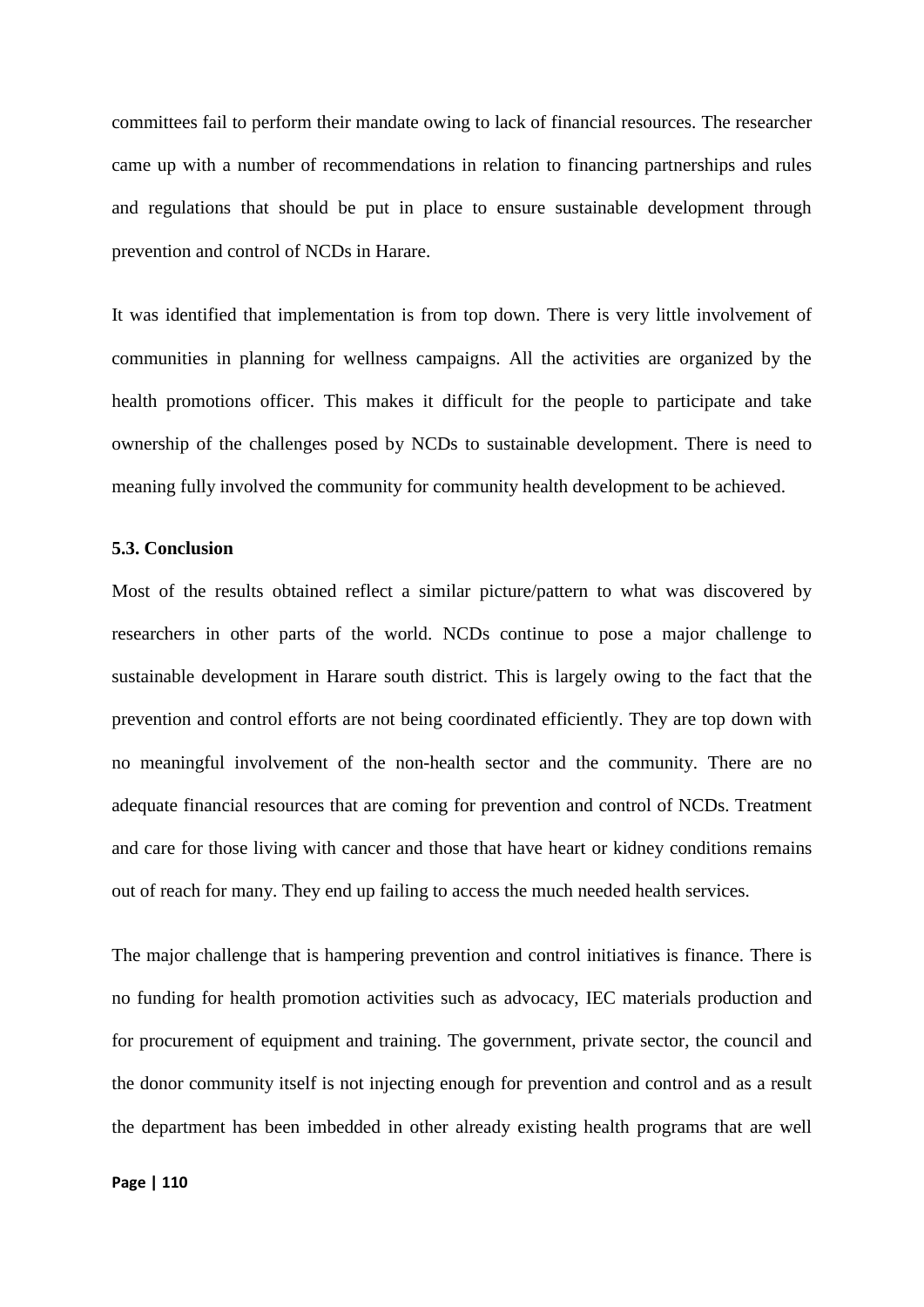funded such as HIV, maternal and child health. As a result less concentration is given to NCDs and thus people are not getting enough information on the risk factors.

Social, environmental and financial challenges are all contributing to increasing numbers of NCD patients in the city. Failure to equitably distribute resources and to come up with environmental policies that consider human health is contributing immensely to the increase in NCDs prevalence in Harare. EMA has failed to implement section 20:27 of the EMA act to control activities of the city's planning department. There is need to control issuing of stands in places that have been designated as an open space to allow green belts so the environment can breathe and reduce/ pollution. On the social front even though the researcher realized the need to come up with a plan to have more people on health insurance there is need to realize that there are some sections of the community that can afford to pay for their health costs or are on medical aid.

Achievement of MDGs is closely connected to prevention and control of NCDs. If NCDs are prevented children can be sent to school and women may not loose opportunities for employment, child and maternal health improves and generally poverty is reduced, thus MDGs can be attained. As a result there is need to plan and finance implementation of NCD prevention and control activities in the district. If this is done MGDs can be achieved and development becomes sustainable.

This study has demonstrated that despite the council's failure to provide accessible health services to most patients that have cancer, kidney problems and heart diseases. there are a few in the district that can afford to access these services owing to the fact that they are either on medical aid or have sources of income that enable them to pay cash for these services.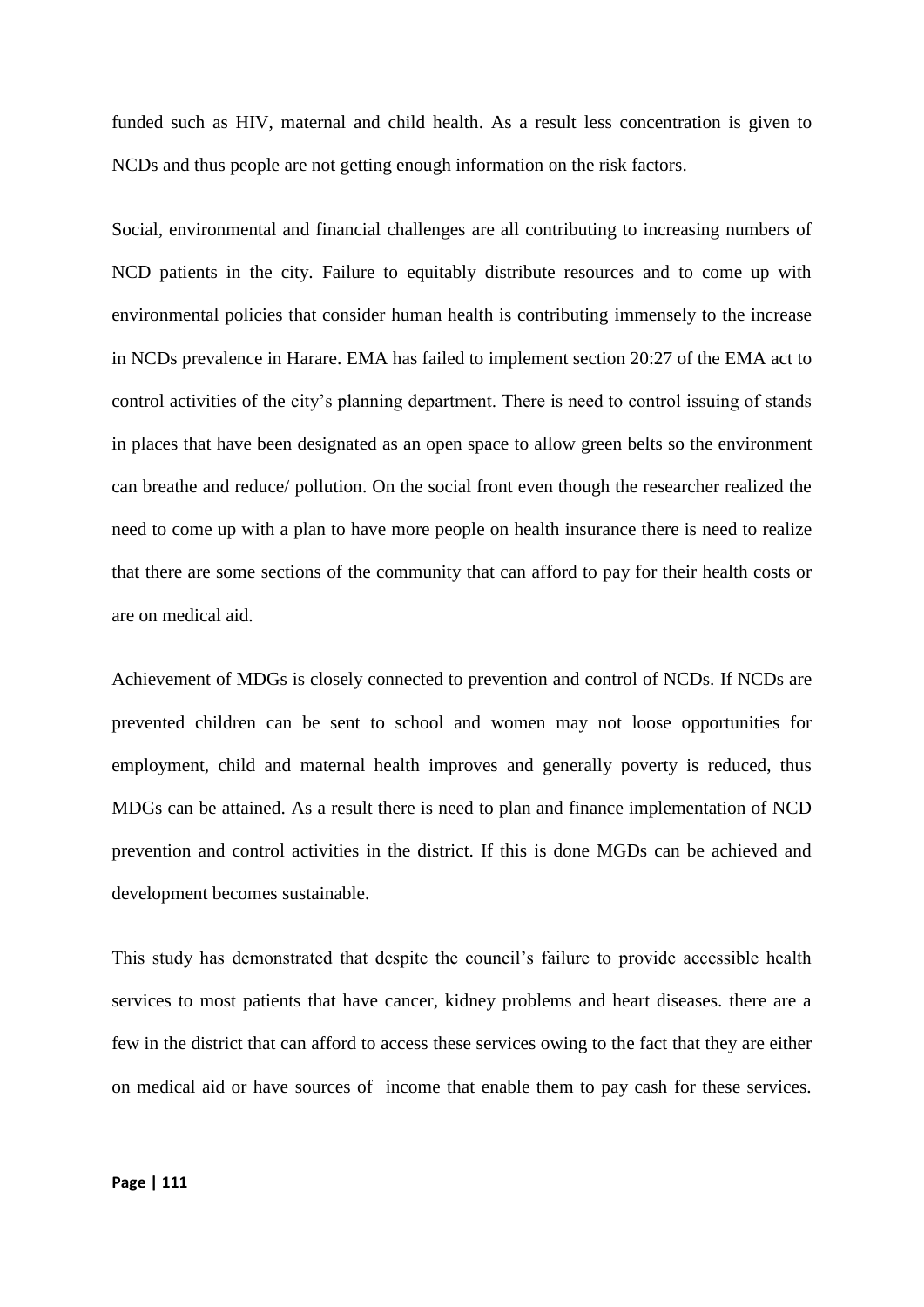This reflects the need for a health insurance plan for all to reduce need to pay cash up front for medical expenses.

This research was particularly important as it identified target groups for health promotion activities and messages in the district. Single men and the youth need to be targeted as they are the ones that are exposed to the risk factors associated with NCDs more than the elderly citizens. Alcohol consumption and smoking is high amongst the youth than among the elderly.

#### **5.4 Recommendations**

Based on the above conclusions the researcher came up recommendations for Harare city health department, the government and for the non-health sector stakeholder. Recommendations for Harare city health department

- Adopt a health in all policies approach. Here one general strategy integrates a methodical consideration of health concerns into all other sectors' regular policy processes to promote better quality of life of the citizens.
- Participate in activities led by other departments
- Improve on partnerships i.e. inter departmental partnerships within the council, especially between planning and social services and also with other non-health sector organizations.
- Adopt a health promotion approach rather than a curative approach to disease control
- Increase health promotion activities through public and professional information and education
- Formulate engagement plans and strategies to involve other sectors.
- Strengthen governance structures for implementation.
- Increase public participation to promote accountability.
- Monitor the implementation of regulations put in place by government.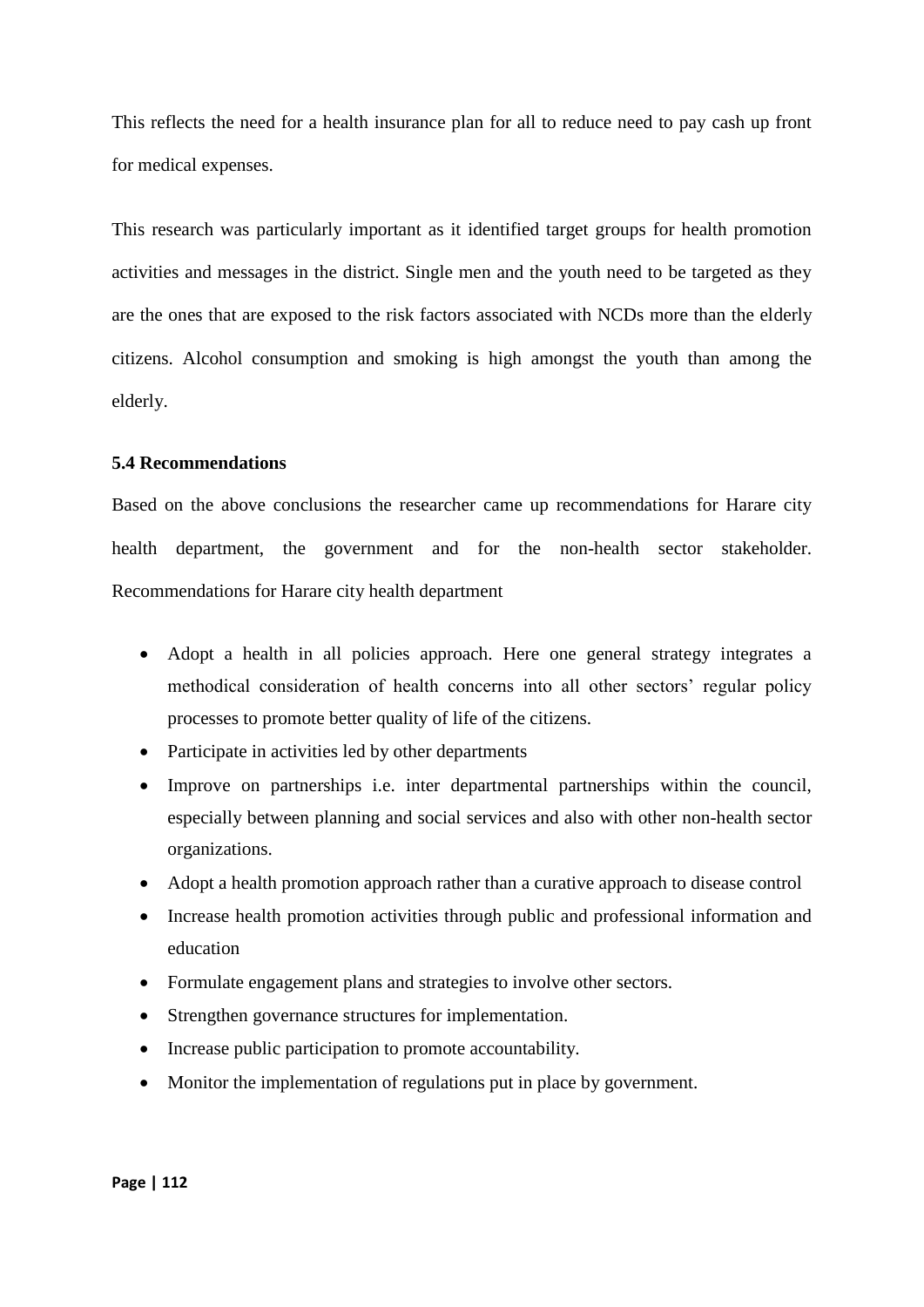## **Recommendations for Government**

- Introduce an action plan to reduce harmful use of alcohol.
- Formulate clear policy aimed at reducing tobacco use in public.
- Formulate policy or a plan of action to reduce entry of unhealthy food on the market.
- Develop a standard operating procedure for the management of major NCDs through primary health care.
- Put in place a surveillance and minority system to enable reporting of NCD targets. This will enable future planning for resource allocation.
- Controlling prices of food grain, skimmed and low fat milk, vegetables and potatoes;
- Increasing the prices for sugar, butter and margarine
- Put in place regulations to encourage provision of healthy foods by retailers, vendors and institutions such as schools.
- Food processing and labelling regulation

## **Recommendations for Non-health stakeholders**

- Capacitate health care committee to mobilize funds for NCDs programming within the district.
- Encourage formation of co-operatives to form nutrition gardens to help manage environment and at the same time improve on nutrition requirement (food access and food security).
- Encourage community members to start community health savings club, in order to save for health costs.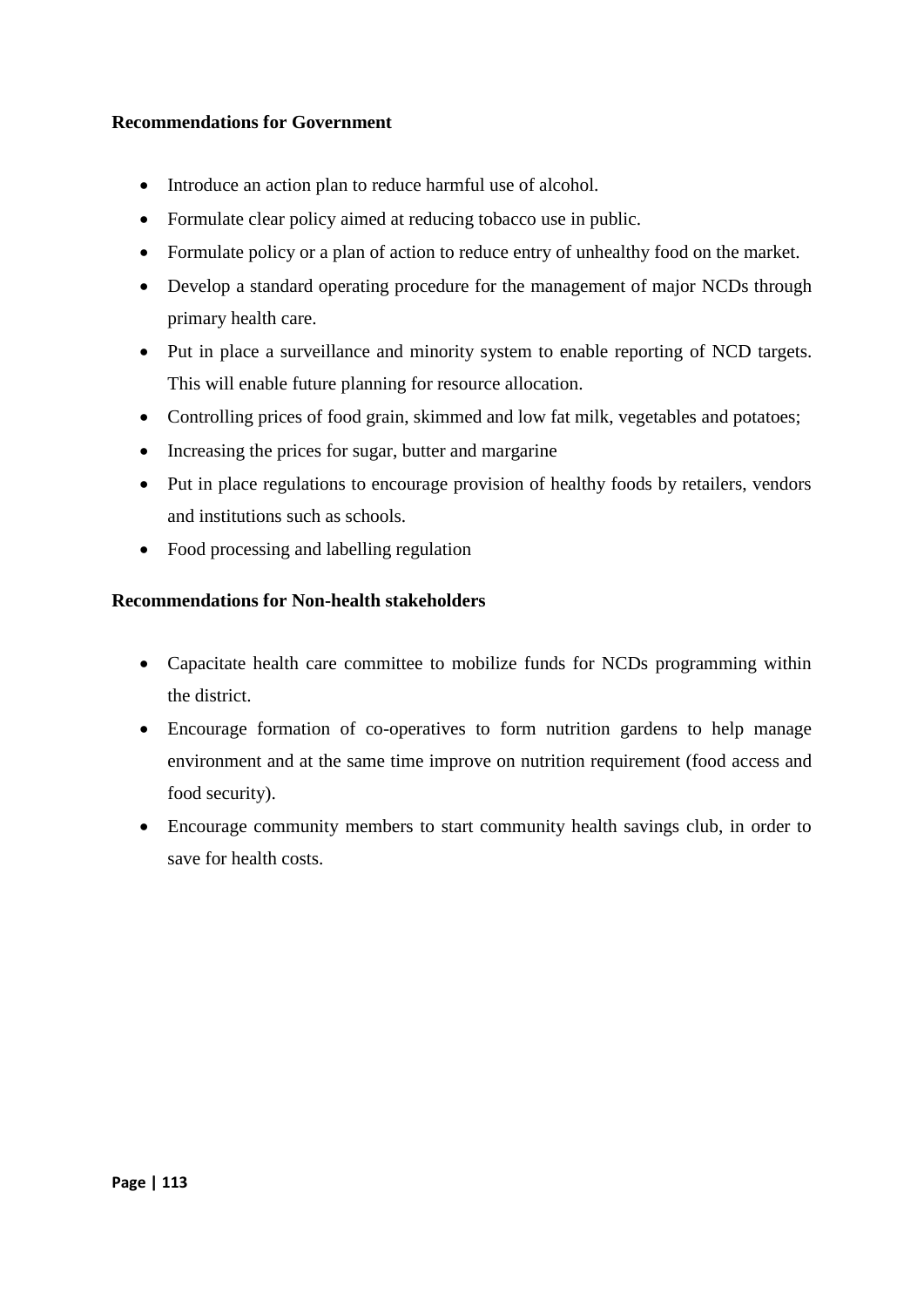## **Interview schedule for individual participants**

# **SECTION A: PERSONAL INFORMATION**

Age Sex Educational level Primary Secondary Tertiary Dropout

# **Quality of life**

- What condition do you have
- Are you on any treatment
- How have you been feeling since you started treatment
- Is there anything you could not do or perform before you started on treatment
- How supportive has your family, community been with support did you get
- What were the major challenges that you faced with your treatment schedule
- What factors would you attribute to your success or failure to cope with your condition
- Has the knowledge that you have a condition that will require you to take medication for life affecter the way you perceive yourself or the world around you.
- What major challenges have you faced either regard to accessibility of treatment and care
- Type of energy used for cooking and lighting

### **Obesogenic Environment**

- Factors that influence the food choices you make
- Availability of the food on the market , cost of food income which I can afford
- Managing a healthy life
- Safety of your working environment in terms of pollution.

### **Structural Environments**

- Exercise
- Frequency of exercise
- Facilities in your area? if they charge how much, do you afford that
- Are there any recreational parks, sidewalks
- Urban agriculture
- Energy used and perceived risks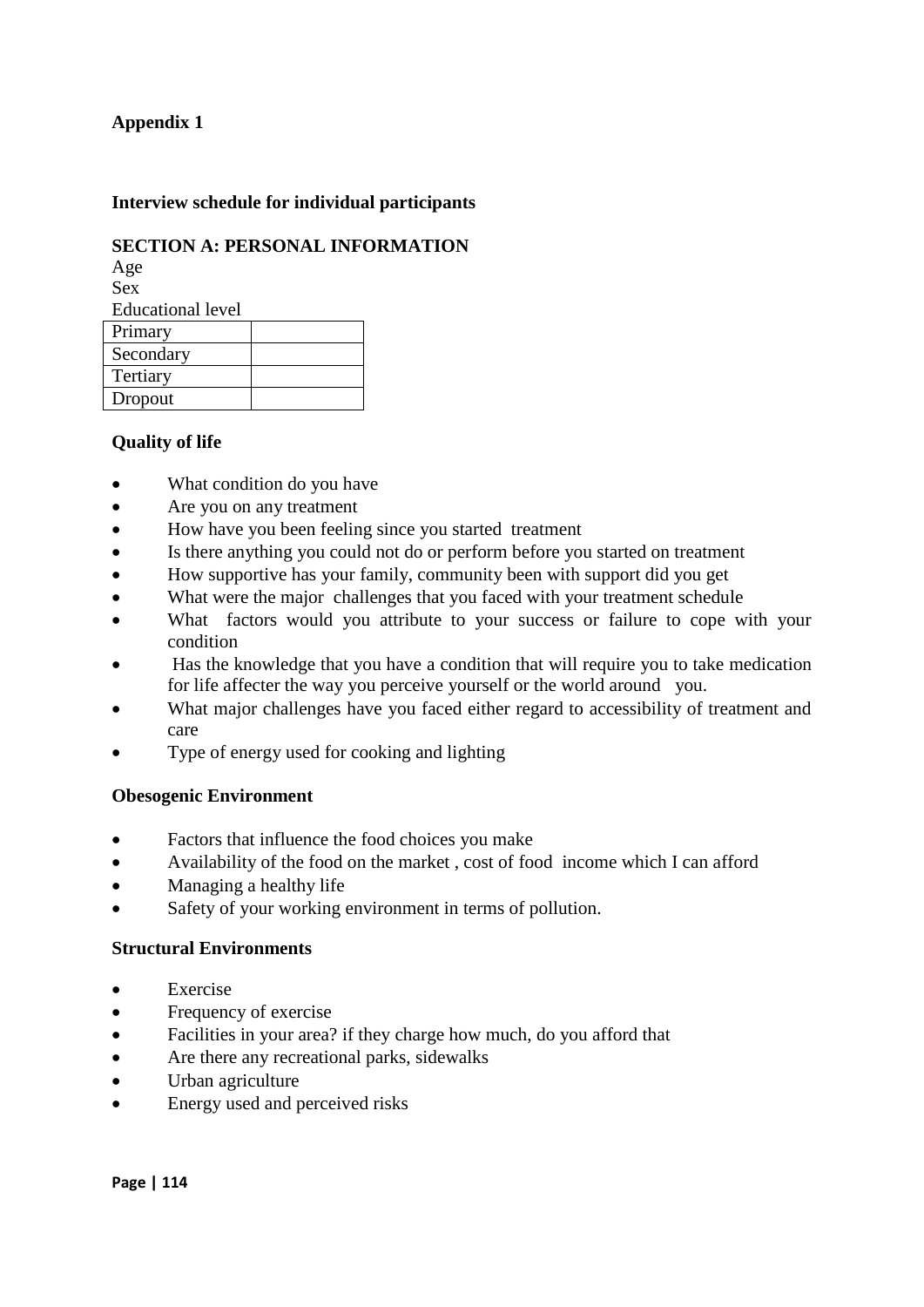## **Key Informant Interview Guide**

- Organisation's profile
- Activities for prevention and control they engage in
- Staffing and technical expertise of people involved
- Infrastructure available
- Any SOPs for service delivery
- Partnerships that are in place
- Standard on how care should be provided?
- How effective is the service delivery system i.e intended benefits achieved under the usual conditions of care.
- How issues of equity and accessibility being addresses- i.e provision and availability of service to everyone likely to need the service. Information on risk factors – reach of service or product.
- Efficiency of service great benefit for the least cost.
- Financing to get required inputs for service delivery.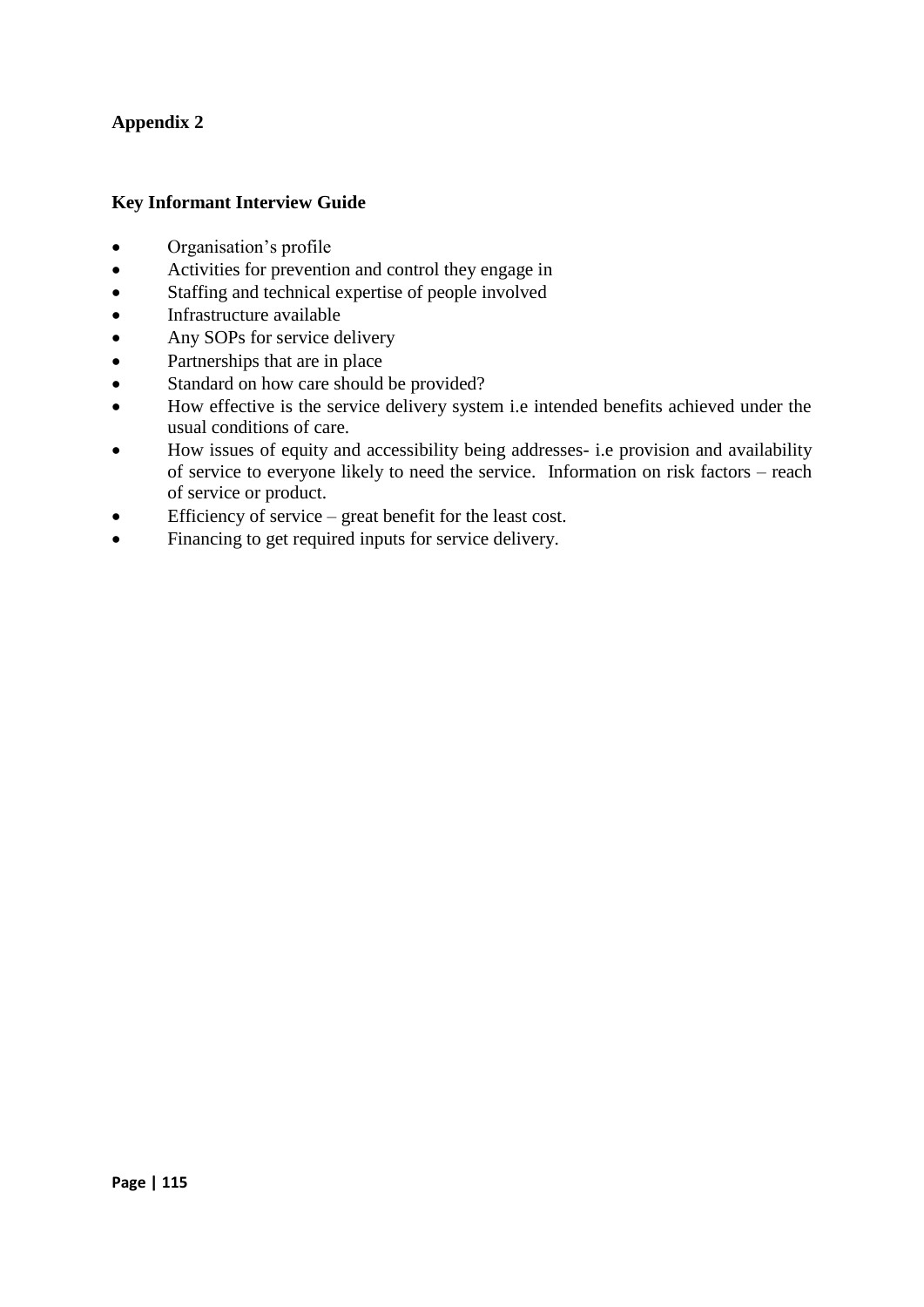# **Focus group discussion guide**

- Knowledge of risk factors
- Accessibility of services: level of use by the different peoples Patient professional contacts and their type
- Home visits for those with NCDs
- Frequency of collection of medicine visit ideal what can be improved.
- Challenges faced
- globalization and Implications for health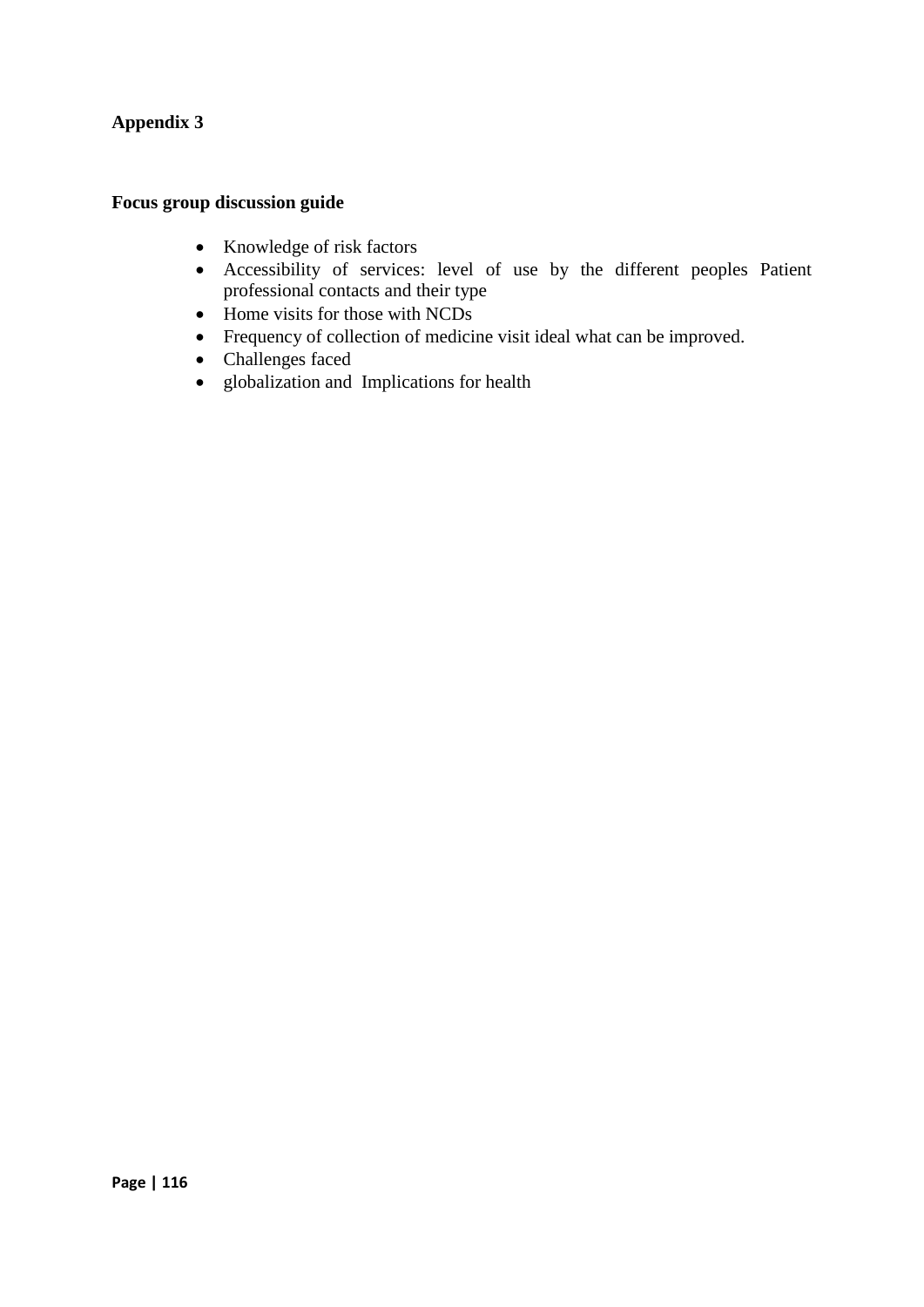## **Consent**

Dear Participant

Thank you for volunteering in this study.

The purpose of the study is to explore and understand how NCDS prevention and control impacts on sustainable development in Harare. Your response is solicited because you are living with one of the conditions which fall in the category of NCDs.

The information that you share will be kept in confidentiality, so whatever you say will not be shared with others. Your identity will remain anonymous there will be no mentioning of names or other personal details. The results the study can be shared with you if you so desire. You are also free to withdraw from the study at any time during the research.

The interview entails conducting face-to-face interviews observations and a focus group discussion. You are requested to respond to interview questions as truthfully as you can. The interviewer will write some notes with your permission and the notebooks will be securely stored and disposed of after all the data has been captured.

If there is need to contact me on matters concerning this research my contact details are as follows; 0772996578 or email me at ndanazimash@yahoo.com.

Thank You

Ndanatsiwa Zuze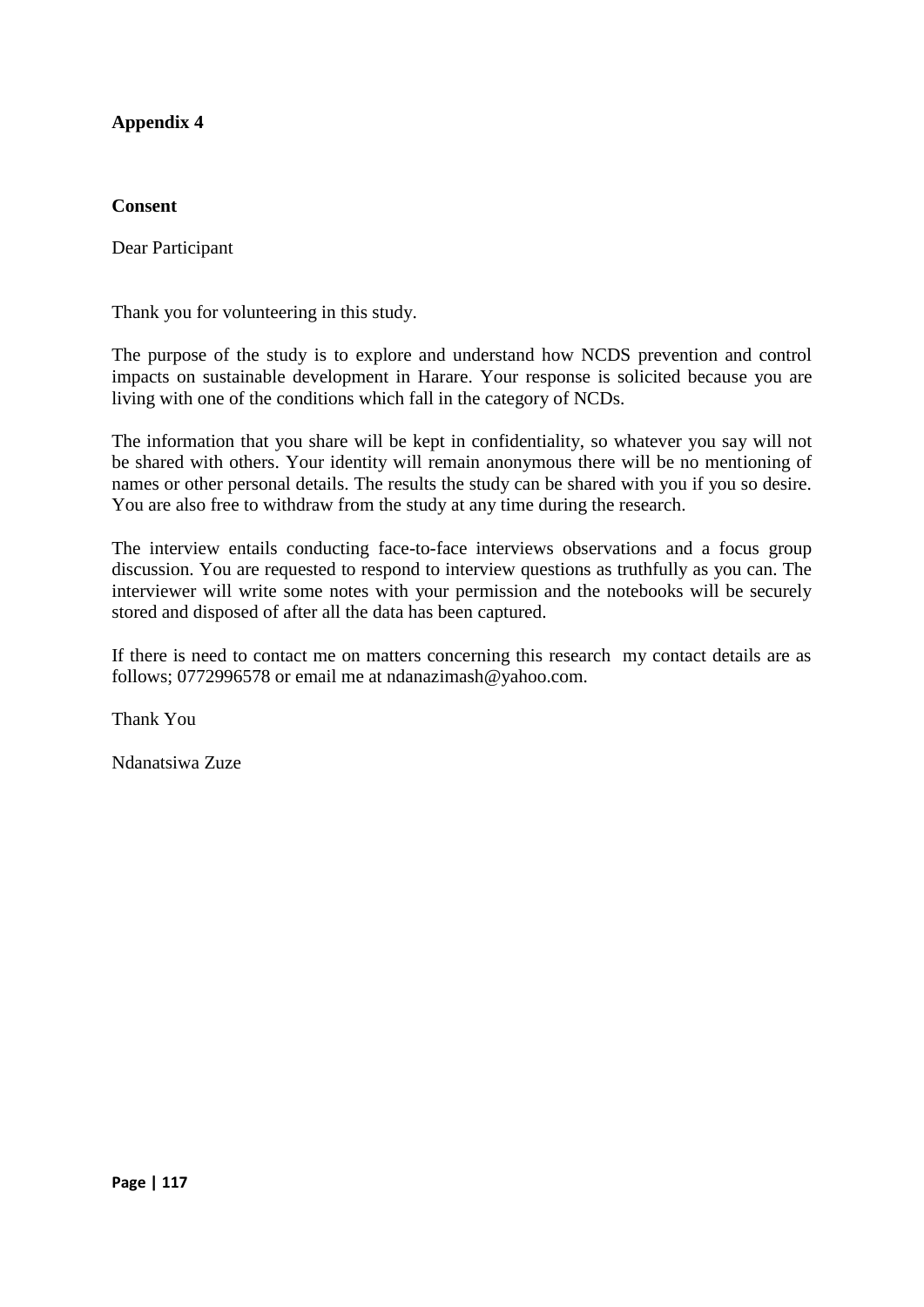# **INFORMED CONSENT FORM**

## Dear Participant

You are kindly requested to read this letter of consent so that you make an informed choice to participate in the study.

### **Purpose of the study**

The purpose of this study is to explore and understand how NCDS prevention and control impacts on sustainable development in Harare.

### **Methodology**

The study is an exploratory health services research. The study adopts a qualitative methodology. Data will be collected from adults aged 25 years and above and stakeholders involved NCDs prevention and control activities. I request to have face-to-face interview with you. Data will be recorded in a notebook.

### **Research Ethics**

You are required to read the following information carefully so that you can make informed decision about your participation.

#### **Conditions for participation**

• Participation in this study is voluntary and should be done out your freewill. You are free to withhold any information that you decide not to share with the researcher or withdraw from an interview at any point if you feel like doing so for whatever reasons.

### **Protection accorded to participants**

• Confidentiality: all information you supply during the research will be held in confidence.

• Anonymity: your individual identity will be revealed in any reports from this study.

All notes, transcripts and summons will be given codes separate from your name. Codes will be used.

### **Risks and discomforts**

There are no foreseeable risks or discomforts involved in participating in this study.

#### **Benefits and compensations**

There are no direct benefits to you or any other individual participants. The anticipated benefits are a better understanding of the psychosocial effects of artisanal mining on children.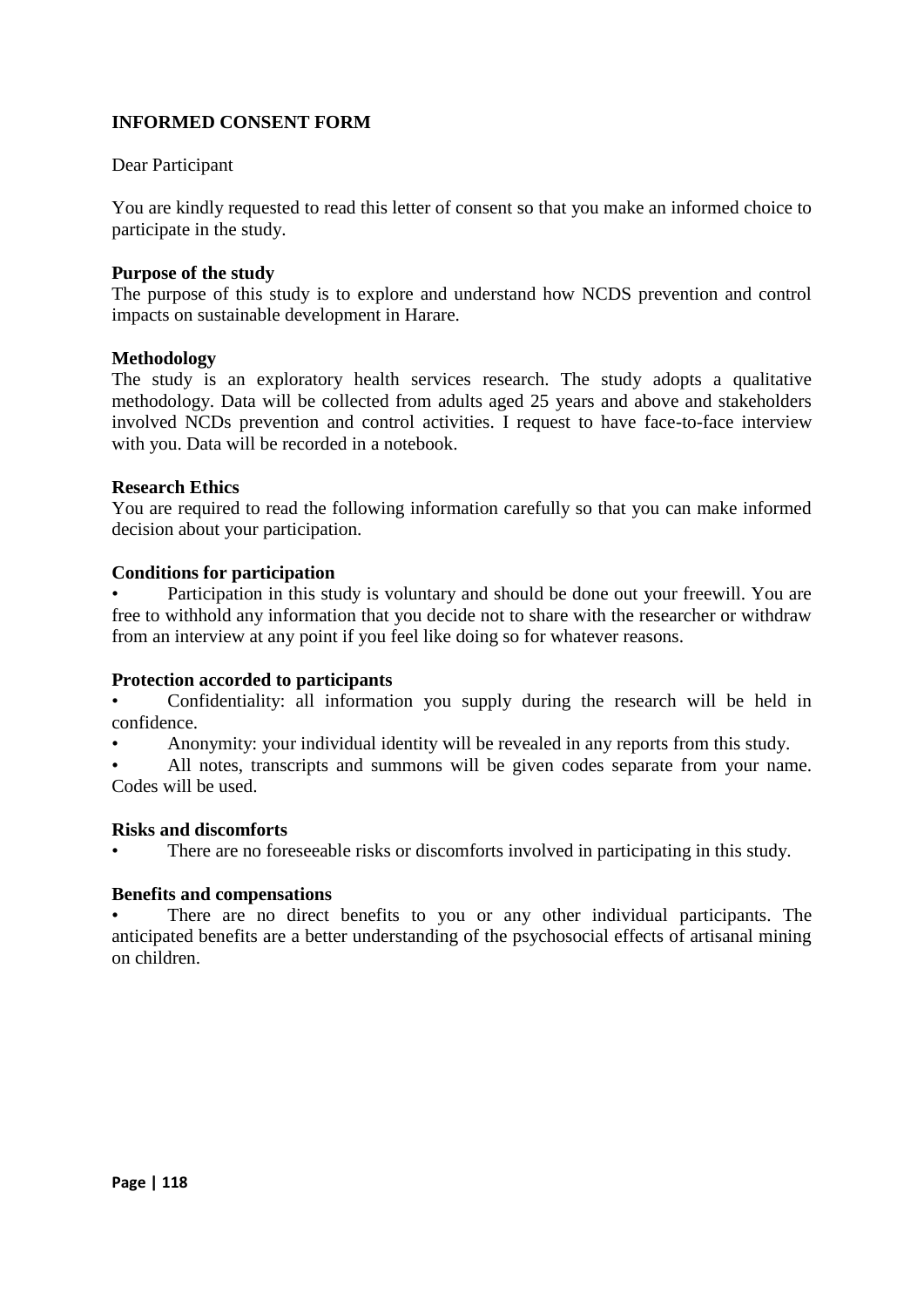## **Informed consent**

This is to confirm that I am 25 year of age or above. I have voluntarily agreed to participate in the research study being carried out by Ndanatsiwa Zuze.

I have been told and I understand the purpose of the study. I have also been told and I understand that I may elect to withdraw from the study at any point if I so wish and without any penalties.

I have read and understood the client consent statement.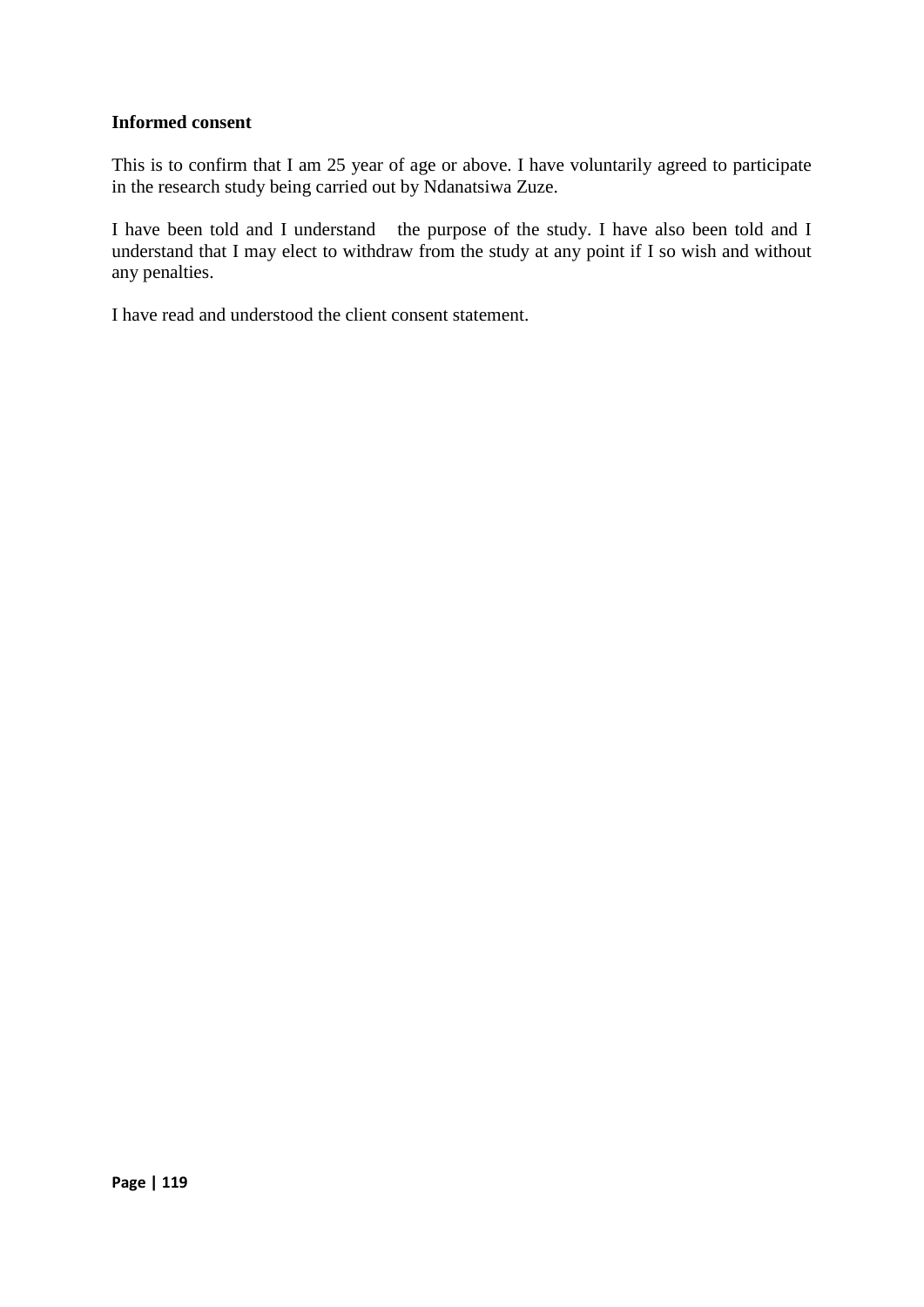# **Reference**

Abegunde, D., Mathers, C.D., Adam, T., Ortegon, M. and Strong K. 2007. The burden and costs of chronic diseases in low-income and middle-income countries. Lancet; **370:** 1929–38.

Abegunde, D. O. and Stanciole, A.E. 2008. The economic impact of chronic diseases: how do households respond toshocks? Evidence from Russia. Social Science and Medicine, 66(11):2296–3307.

Aboderin, I., Kalache, A. and Ben-Shlomo, Y. 2002. Life Course Perspectives on Coronary Heart Disease, Stroke and Diabetes: Key Issues and Implications for Policy and Research. Geneva: World Health Organization.

African Health Observatory (2010) Atlas of Health Statistics WHO-AFRO

Alleyne, G. Binagwaho, A. Haines, A. Jahan, S. Nugent, R. Rojhani, A. and Stuckler, D. 2013. The Lancet; 381: 566–74.

Altieri, M. A.and Funes-Monzote, F. R. 2012.The Paradox of Cuban Agriculture. Monthly Review, an Independent Socialist Magazine. volume 63.(Issue 08).

Al-Lawati, J.A, Mabry R. and Mohammed, A.J. 2008. Addressing the treatment of chronic diseases in Oman. Preventing Chronic Disease, 5:A99.

Alwan, A. 2010. Monitoring and surveillance of chronic non communicable diseases: progress and capacity in high-burden countries. The Lancet, 376:1861–1868.

American Public Health Association, Policy Statement – Toward a Healthy, Sustainable Food System, November 2007.

Baum, F. 2008. The new public health. Melbourne: Oxford University Press.

Beaglehole, R., Bonita, R. and Alleyne G. 2011. UN High-Level Meeting on Non-Communicable Diseases: addressing four questions. Lancet; 378: 449–55.

Barker, D.J.P. 1997. Maternal nutrition, fetal nutrition, and disease in later life. Nutrition.;13:807

Bowling, A. 2002. RESEARCH METHODS IN HEALTH Investigating health and health services Open University Press Buckingham • Philadelphia

Brown, E., Jacobson, M. F. 2005. Cruel Oil: How Palm Oil Harms Health, Rainforest & Wildlife, Centre of Science in the Public interest

Brown, K. H., Carter, A. 2003. Urban Agriculture and Community Food Security in the United States: Farming from the City Center to the Urban Fringe. A Primer Prepared by the Community Food Security Coalition's North American Urban Agriculture Committee.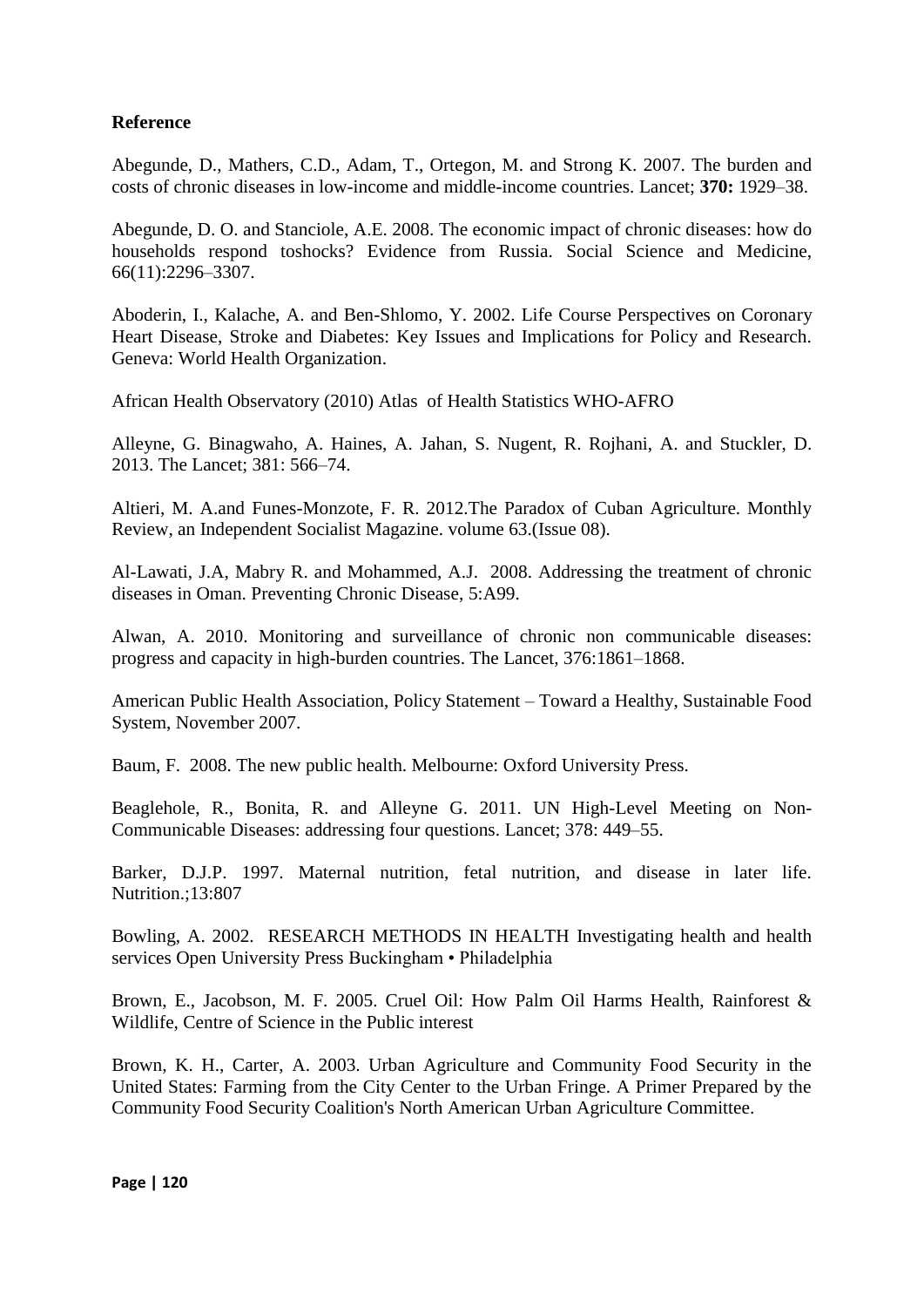Brown, V.A. 1998. The High Road or the Low Road: Choosing a future for Environmental Health, Background Paper for workshop presented at the Annual Conference of the Institute of Environmental Health, Gold Coast.

Cavagnero, E. 2008. "Development assistance for health: should policy-makers worry about its macroeconomic impact?" Bulletin of the World Health Organization 86(11).

Charlton, K.E., Brewitt. P. and Bourne, L.T. 2004. Sources and credibility of nutrition information among black urban South African women, with a focus on messages related to obesity. Public Health Nutr.7(6):801-11.

Daar, A. 2007. "Grand Challenges in non-communicable diseases", Nature, Nov 22;450(7169):494–6.

Dahgren, D.C., Fuster, V. and Kellz, B.B. (eds). 1991. Promoting cardiovascular health in the developing world. Washington, Institute of Medicine, 2010.

Dave, M. J., An1 C. L., Robert, W. Jeffery, W. R., & Ahluwalia1, S. J. (2009). Relationship of Attitudes Toward Fast Food and Frequency of Fast-food Intake in Adults. Obesity, 17, 1164–1170.

De Poy, E. and Gitlin, L. N. 1994. Introduction to research: Multiple strategies for health and human services. St. Louis, MO: C. V. Mosb

Drewnowski, A. & Darmon, N. (2005). Food Choices and Diet Costs: an Economic Analysis. Journal of nutrition, 135, 900–904.

EATWELL Project. (2012). Effectiveness of Policy Interventions to Promote Healthy Eating and Recommendations for Future Action: Evidence from the EATWELL Project.

Eisenmann, J. C., Gundersen, C., Louman, B. J. Garasky, S. and Stewart S. D. 2011. Is food insecurity related to overweight and obesity in children and adolescents? A summary of studies 1995–2009, Obesity reviews. International Association for the Study of Obesity;12:e73-e83.

FAO (2009) FAO. How to Feed the World in 2050. 2009. High-Level Expert Forum, Rome, 12–13 October,Issues Briefs.

Gelders, S. 2006. Price, availability and affordability. An international comparison of chronic disease medicines. Cairo, World Health Organization Regional Office for the Eastern Mediterranean.

Gould, E.l. and Schacter, N. 2002. Trade Liberalization and Its Impact on Alcohol Policy. SAIS Review 22.1 Winter-Spring 2002. Johns Hopkins Library. www.muse.jhu/journals/sais\_review/to/sais22.1.html.Africa. Human Ecology (Special Issue). 2006;14:89-93.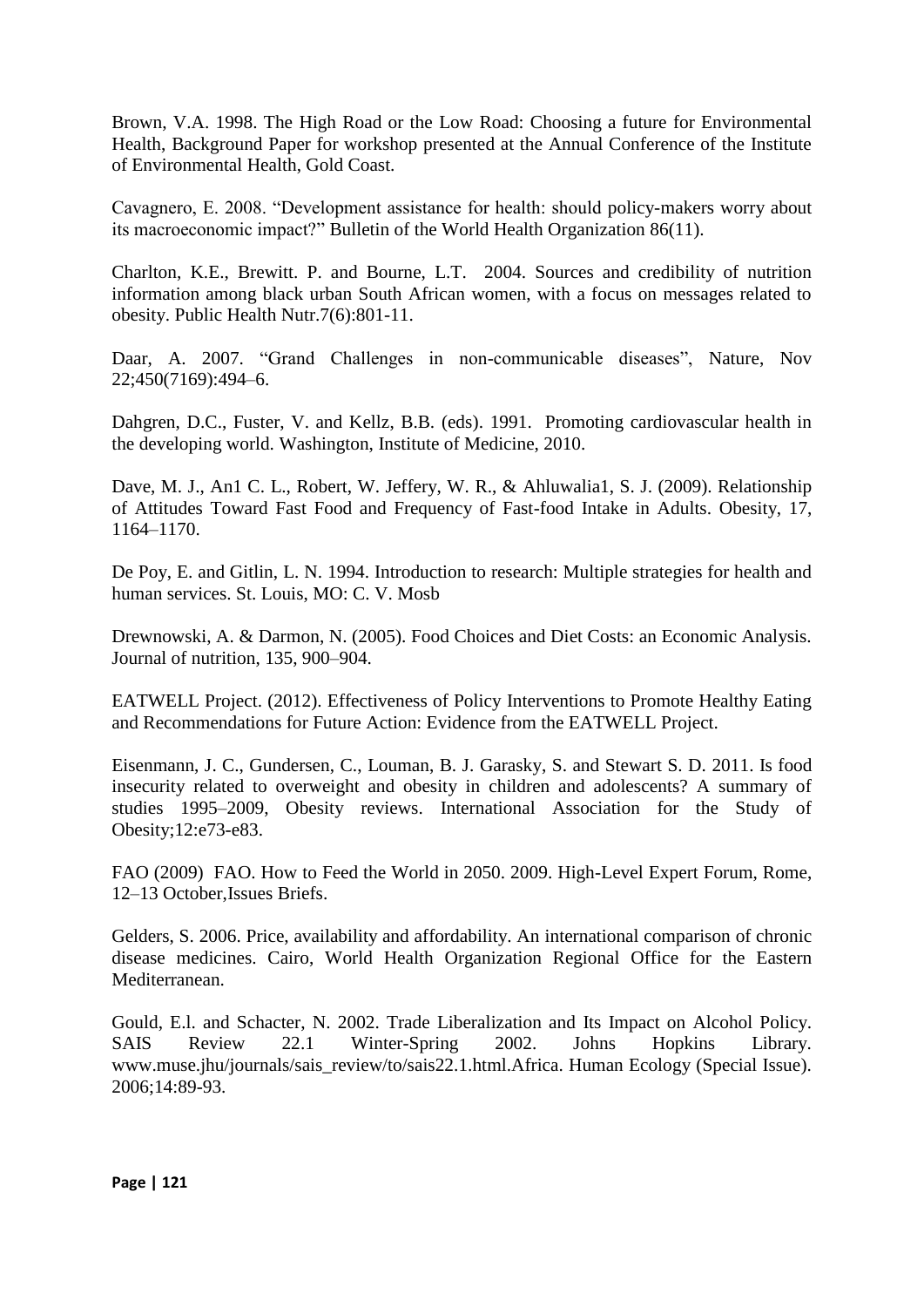Hancock T. 1996. Planning and creating healthy and sustainable cities: the challenges for the 21st century. WHO, healthy cities: Our Cities, our Future: Politics and action plan for health and sustainable development.

Hawkes, C. 2006. Uneven dietary development: linking the policies and processes of globalization with the nutrition transition, obesity and diet-related chronic diseases. Globalization and Health, 2(4), 1-18

Haering, S. A. and Syed, S. B. 2009. Community Food Security in United States Cities: A Survey of the Relevant Scientific Literature, John Hopkins Center for a Liveable Future.

Hickel J. 2012. Neoliberal plague: the political economy of HIV transmission in Swaziland. J South Afr Stud; 38: 513\_29. DOI: 10.1080/03057070.2012.699700.

Hobbs, J. 2011. Artisanal and Small Scale Mining. Improving the contribution of Artisanal Mining to sustainable development. New York: UNDP.

Horton R. 2001. Chronic diseases: the case for urgent global action. Lancet 2007; 370: 1881– 82.

Jolliffe JA, Rees K, Taylor RS. 2001. Exercise-based rehabilitation for coronary heart disease. Cochrane Database of Systematic Reviews;(1):CD001800.

Kickbusch, I. Triggering. 2010. Debate, White Paper: The Food System—a prism of present and future challenges for health promotion and sustainable development. Lead Author Health Promotion Switzerland.

Kimmel P. 2010. Psychosocial factors in dialysis patients. Kidney Int 2001; **59:** 1599–613.

Kjaergaerd, B., Birgit and Pedersen (2013) Health and sustainability Health Promot. Int. doi: 10.1093/heapro/das071 First published online: January 8, 2013

Kleiman, S. W. and Popkin, B. (2012). Drinking to our health: can beverage companies cut calories while maintaining profits? Obesity reviews, 13, 258–274.

Krut, M. E., Goldmann, E. and Galea, S. 2009. Borrowing and selling to pay for health care in low- and middle-income countries. Health Affairs, 28:1056–1066.

Maletnlema, T.N. 2002. A Tanzanian perspective on the nutrition transition and its implications for health. Public Health Nutrition, 5(1A), 163-168.

Leon D, Walt G, Gilson L. 2001. International perspectives on health inequalities and policy. BritishMedical Journal; 322:591-3.

Levitt, N.S., Steyn, K. De Wet T., C Morrell C., Edwards R. and Ellison G.T. 1999. An Inverse relation between blood pressure and birth weight among 5 year old children fromSoweto. J Epidemiol and Community Health. 53: 264-68.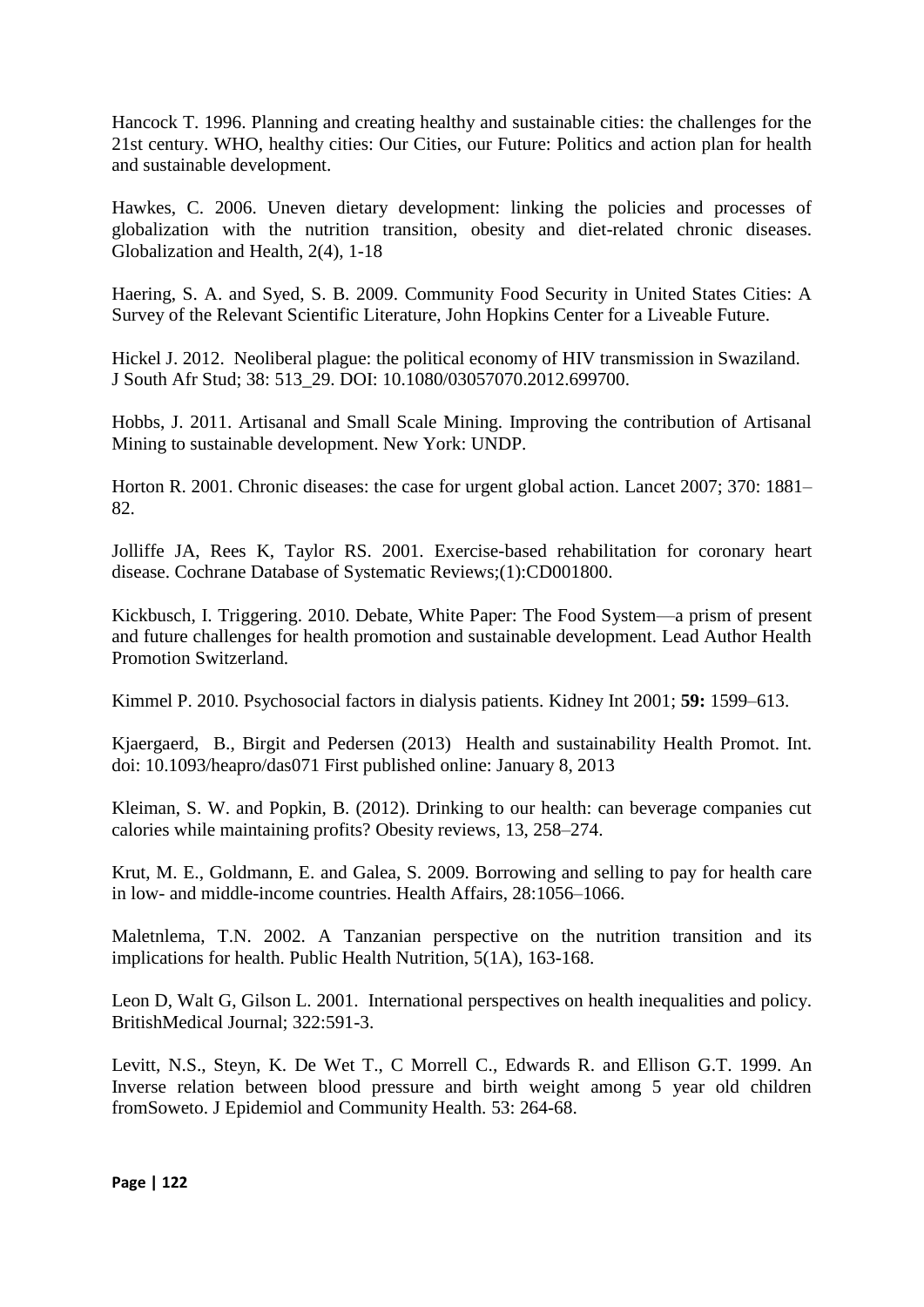Mahala, A., Karan, A. and Engelgau, M. 2010. The economic implications of noncommunicable disease for India. HNP Discussion Paper. Washington, DC, The World Bank.

Mackay, J. and Eriksen. 2002 The Tobacco Atlas. Geneva: World Health Organization; [updated 28 May 2002]. URL:<http://www.who.int/tobacco/en/atlas11.pdf>

Mendis, S. 2007. The availability and affordability of selected essential medicines for chronic diseases in six low- and middle-income countries. Bulletin of the World Health Organization, 85:279–288.

NCD Alliance. 2011. Non-communicable Diseases: A priority for women's health and development.

Norman, R., Bradshaw, D., Schneider, M., Joubert, J., Groenewald, P. and Lewin, S. A Comparative risk assessment for South Africa in 2000: towards promoting health and preventing disease. S Afr Med J.

Neuhann H. 2001.Diabetes care in Kilimanjaro region: clinical presentation and problems of patients of the diabetes clinic at the regional referral hospital – an inventory before structured intervention. Diabetic Medicine, 19:509–513.

Nyamwaya, D. and Amunyunzu-Nyamongo (eds) .2009. Evidence of Health promotion Effectiveness in Africa. Nairobi: African Institute for Health.

Olsén P., Nielsen B. S., Nielsen K. 2003. Aa.Demokrati og bæredygtighed—Social fantasi og samfundsmæssig rigdomsproduktion (Democracy and sustainability—Social creativity and social wealth production). Roskilde: Roskilde Universitetsforlag.

Over, M. 2008. Prevention Failure: The Ballooning Entitlement Burden of U.S. Global AIDS Treatment Spending and What to Do About It", Center for Global Development, Working Paper 144

Palipudi, K.M., Gupta, P.C., Sinha ,D.N., Andes, L.J. and Asma, S. 2012. Social Determinants of Health and Tobacco Use in Thirteen low and Middle Income Countries: Evidence from Adult Tobacco Survey.PLoS ONE 7(3):e33466.doi:10.1371/journal.pone.0033466

Peto, R. and Lopez, A.D. 2004. The Future Worldwide Health Effects of Current Smoking Patterns. In Tobacco: Science, Policy And Public Health. New York: Oxford University Press 2004.

Stevens, P. 2011. The challenge of non -communicable diseases in developing countries Lessons from HIV and global health.

Popkin, M. B. 2006. Global nutrition dynamics: the world is shifting rapidly toward a diet linked with non-communicable diseases. Am J Clin Nutrition, 84, 289–98.

Popkin, M. B. 2001. Nutrition in transition: The changing global nutrition Challenge. Asia Pacific J Clin Nutrition, 10, S13–S18. 2007;97(8):637-41.

**Page | 123**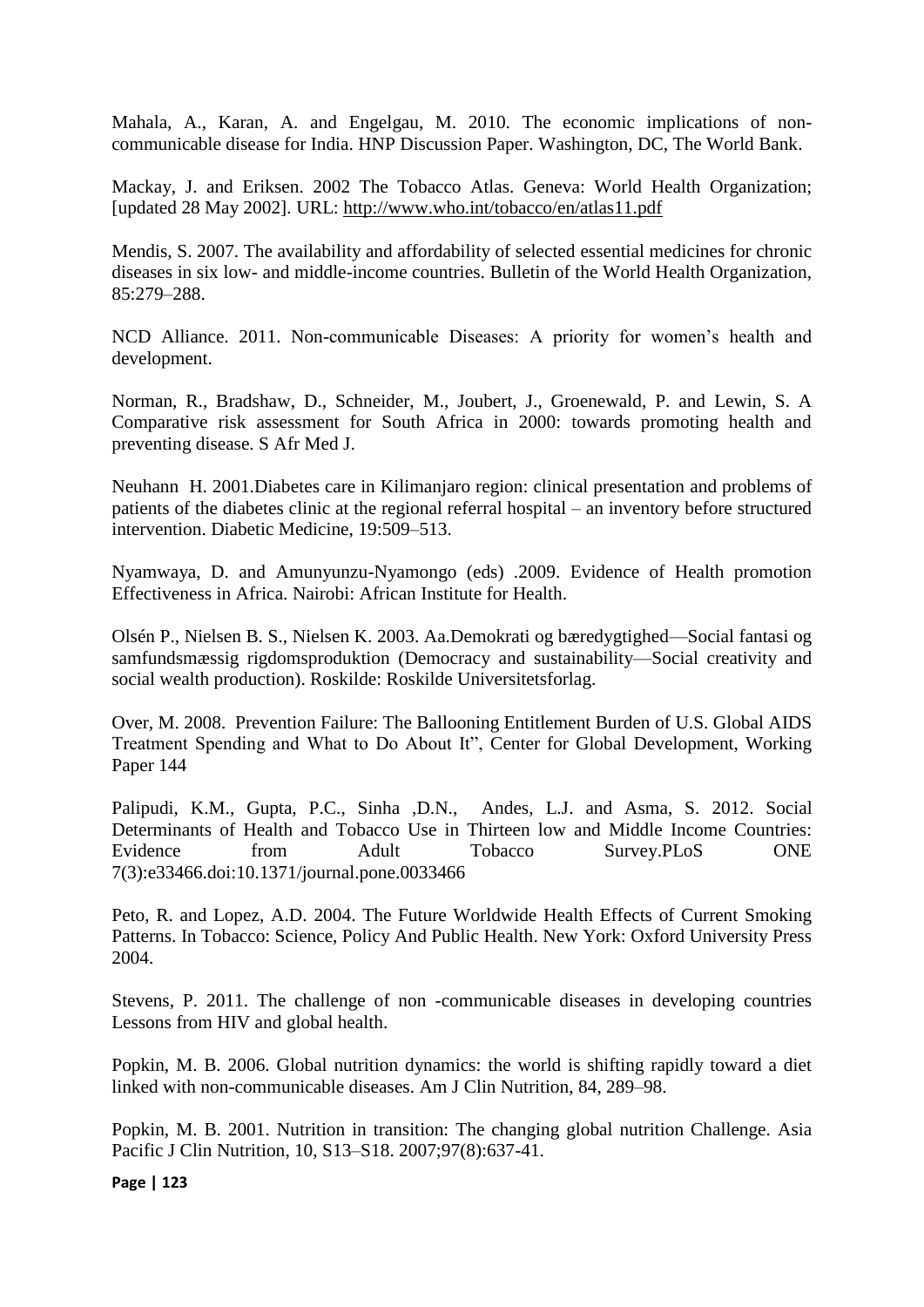Popkin, B. M. 2006. Measuring the full economic costs of diet, physical activity and obesityrelated chronic diseases. Obesity Reviews. 7:271–293.

Puoane, T., Tsolekile, D., Sanders, D. and Whadiah. 2010. Chronic non-communicable diseases Parker School of Public Health, University of the Western Cape, South African Medical Research Council

Puoane, T., Matwa, P., Bradley, H. and Hughes, G.D. 2006. Socio-cultural factors influencing food consumption patterns in the black African population in an urban township in South Africa. Human Ecology (Special Issue).14:89-93.

Raphael D. Social Determinants of Health: Canadian perspectives.

Reed H. 2010. The effects of increasing tobacco taxation: a cost benefit and public finances analysis. London: Landman Economics for Action on Smoking and Health.

Ross H. 2005. Economics of smoke-free policies. In, The SmokeFree Europe Partnership, Smoke free Europe makes economic sense: A report on the economic aspects of Smoke free policies. May 2005. p13-17.<http://www.ehnheart.org/files/> SmokefreeEurope-102853A.pdf.

Ruvishankar, N. 2009. "Financing of global health: tracking development assistance for health from 1990 to 2007," The Lancet 373(9681), 20 June: 2113–2124

Sawyer, S.M, Afifi, R.A, Bearinger, L.H. 2012. Adolescence: a foundation for future health. Lancet. **379:** 1630–40.

Sen A. 2001. Development as freedom. Oxford: Oxford University Press.

Sevak, P., Weir. D.R. and Willis, R.J. 2004. Economic consequences of a husband's death: evidence from HRS and AHEAD. Soc Secur Bull. **65**: 31–44.

Shiva, V. 2005. Earth Democracy: Justice, Sustainability, and Peace. London: Zed Books Ltd.

Smith, S. W., Rosenman, K. D., Kotowski, M. R., Glazer, E., McFeters, C., Keesecker, N. M., & Law, A. 2008. Using the EPPM to create and evaluate the effectiveness of brochures to increase the use of hearing Protection in farmers and landscape workers. Journal of Applied Communication Research, 36(2), 200218.

Stevens, P. 2011. The challenge off non communicable diseases in developing countries CMPI New York.

Stuckler, D. 2008. Population causes and consequences of leading chronic diseases: a comparative analysis of prevailing explanations. Milbank Quarterly, 2008, 86:273–326.

United Nations: World Summit on Sustainable Development. Johannesburg 2002 [http://www.johannesburg.org].